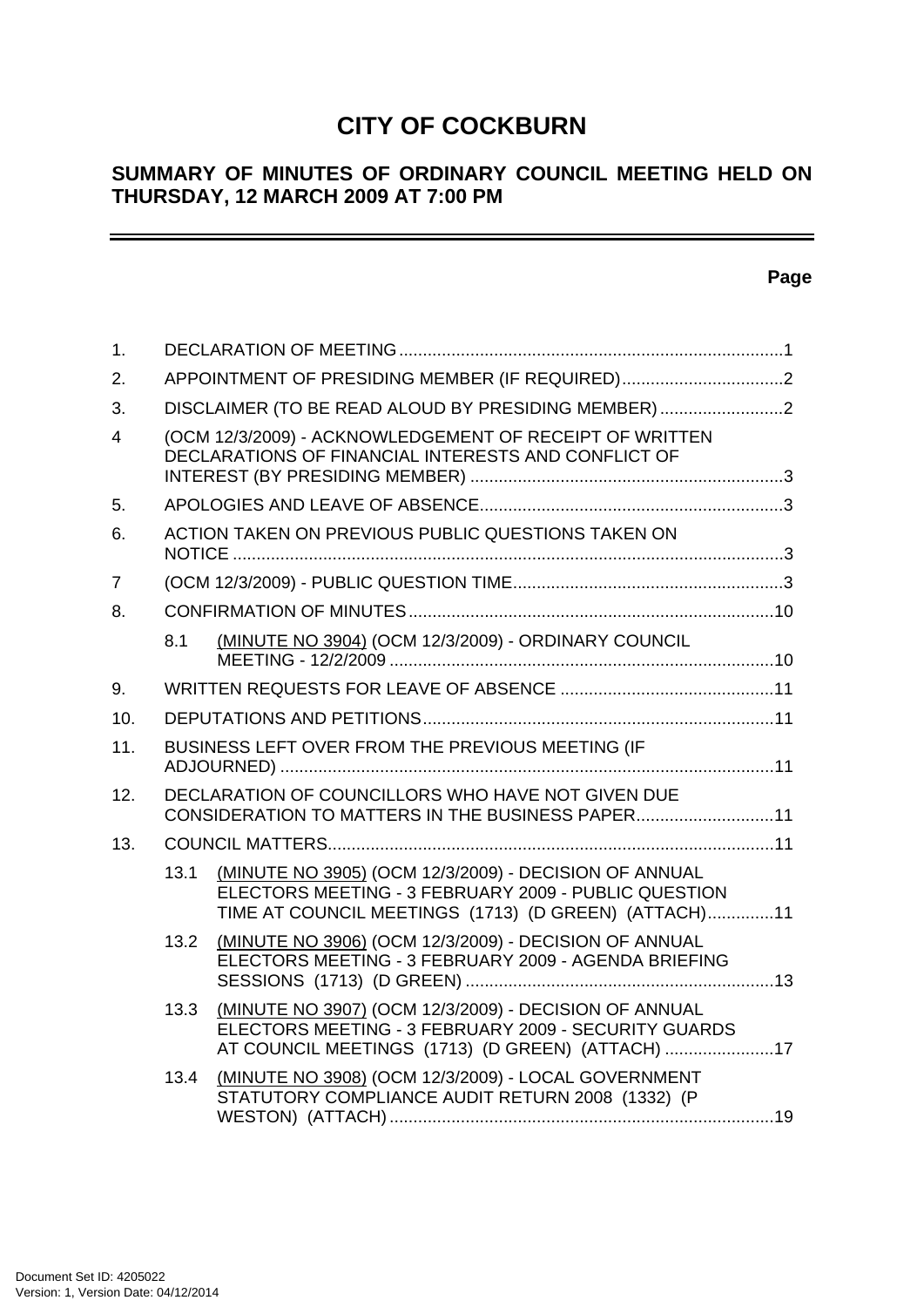| 14. |      |                                                                                                                                                                                                                                                                                 |  |
|-----|------|---------------------------------------------------------------------------------------------------------------------------------------------------------------------------------------------------------------------------------------------------------------------------------|--|
|     | 14.1 | (MINUTE NO 3909) (OCM 12/3/2009) - RETROSPECTIVE<br>APPLICATION FOR PARKING OF A COMMERCIAL VEHICLE -<br>LOCATION: LOT 150 (3) STEINBECK PLACE, SPEARWOOD -<br>OWNER / APPLICANT: C & P BLOGNA (3309891) (R COLALILLO)                                                          |  |
|     | 14.2 | (MINUTE NO 3910) (OCM 12/3/2009) - PROPOSED CHANGE OF<br>USE FROM 'SHOWROOM/WAREHOUSE' TO 'HEALTH STUDIO' -<br>LOCATION: UNIT 1/22 HAMMOND ROAD, COCKBURN CENTRAL -<br>OWNER: DALEGLEN INVESTMENTS PTY LTD - APPLICANT:<br>MICHAEL PRATT (6006364) (M SCARFONE) (ATTACH)26      |  |
|     | 14.3 | (MINUTE NO 3911) (OCM 12/3/2009) - PROPOSED CHANGE OF<br>USE FROM 'SHOWROOM / WAREHOUSE' TO 'DANCE STUDIO' -<br>LOCATION: UNIT 5/26 HAMMOND ROAD, COCKBURN CENTRAL -<br>OWNER: MR GUISEPPE AND MRS FRANCESCA BUCCINI -<br>APPLICANT: DE FREITAS AND RYAN (6009739) (M SCARFONE) |  |
|     | 14.4 | (MINUTE NO 3912) (OCM 12/3/2009) - SINGLE DWELLING -<br>ADDITIONS & RENOVATION TO EXISTING DWELLING -<br>LOCATION: 3 SHERIDAN COURT MUNSTER - OWNER /<br>APPLICANT: WAYNE PETER GREEN - (3315250) (B HOGARTH-                                                                   |  |
|     |      | 14.5 (MINUTE NO 3913) (OCM 12/3/2009) - PROPOSED LOCAL<br>STRUCTURE PLAN FOR LOTS 10 AND 11 LYON ROAD, AUBIN<br><b>GROVE - OWNER: A MAKJANICH - APPLICANT: BURGESS</b><br>DESIGN GROUP (9645I) (M CARBONE) (ATTACH) 41                                                          |  |
|     | 14.6 | (MINUTE NO 3914) (OCM 12/3/2009) - ONE GROUPED DWELLING<br>(EXISTING) AND NINE AGED PERSONS' DWELLINGS -<br>LOCATION: 240 - 246 (LOTS 89, 2042, 80 & 79) HEALY ROAD<br>HAMILTON HILL - OWNER: V & M GIRARDI - APPLICANT:<br>ALVARO DESIGN CONSULTANTS (ROCCO ALVARO) (3318070)  |  |
|     | 14.7 | (MINUTE NO 3915) (OCM 12/3/2009) - PROPOSED RETAINING<br>WALLS (R CODE VARIATIONS) - LOCATION: LOT 399 (6) CADIZ<br>PLACE. COOGEE - OWNER: A G PEARSON & L N MCCANN-<br>PEARSON - APPLICANT: A G PEARSON (3315995) (R COLALILO)                                                 |  |
| 15. |      |                                                                                                                                                                                                                                                                                 |  |
|     | 15.1 | (MINUTE NO 3916) (OCM 12/3/2009) - LIST OF CREDITORS PAID -                                                                                                                                                                                                                     |  |
|     |      | 15.2 (MINUTE NO 3917) (OCM 12/3/20099) - STATEMENT OF<br>FINANCIAL ACTIVITY - JANUARY 2009 (5505) (N MAURICIO)                                                                                                                                                                  |  |
| 16. |      |                                                                                                                                                                                                                                                                                 |  |
|     | 16.1 | (MINUTE NO 3918) (OCM 12/3/2009) - PROCLAMATION OF<br>COCKBURN ROAD REALIGNMENT AT PORT COOGEE (129005)                                                                                                                                                                         |  |
|     |      |                                                                                                                                                                                                                                                                                 |  |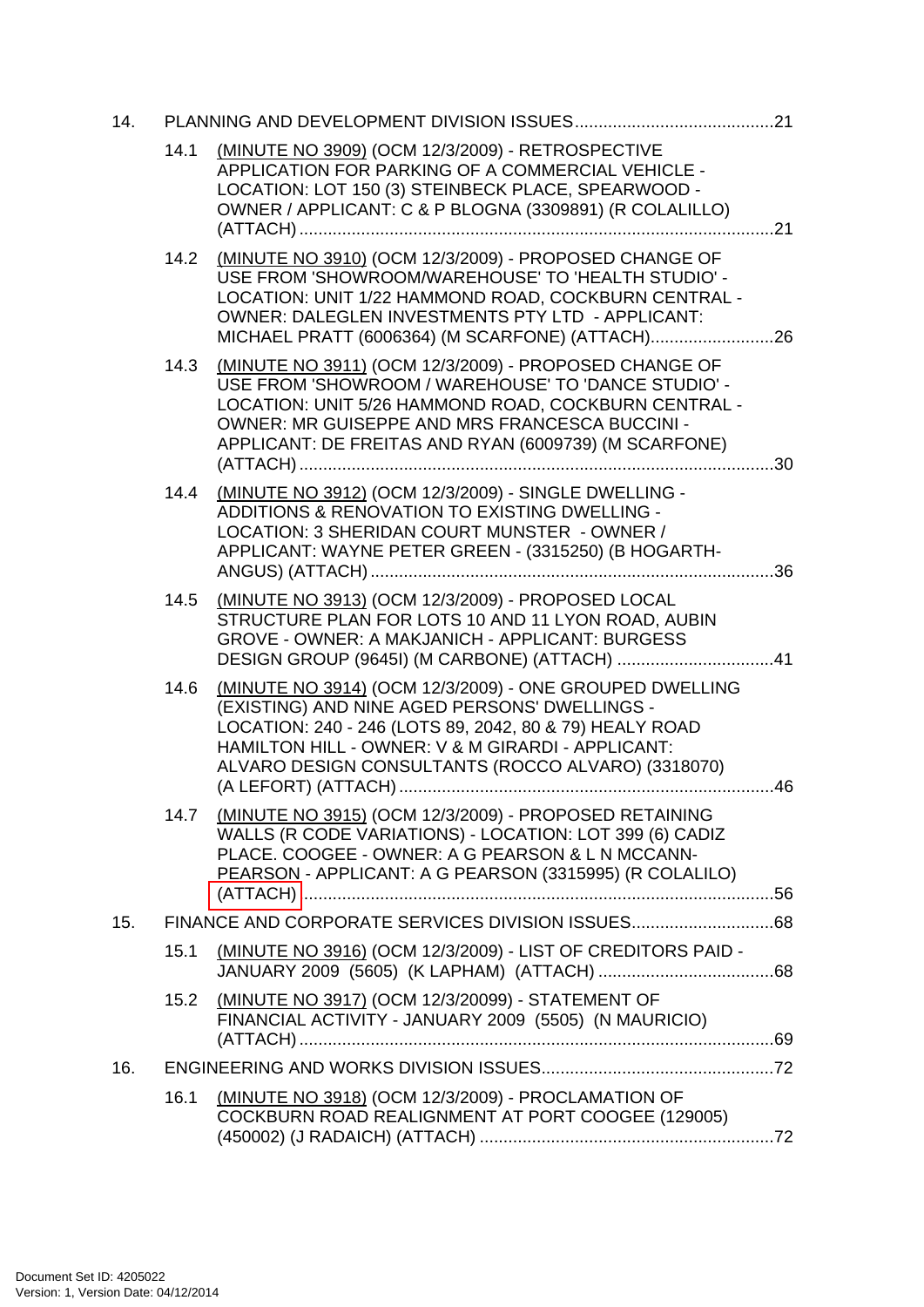|     | (MINUTE NO 3919) (OCM 12/3/2009) - MARKET GARDEN<br>16.2<br>SWAMPS DRAFT ENVIRONMENTAL MANAGEMENT PLAN (6128)           |  |
|-----|-------------------------------------------------------------------------------------------------------------------------|--|
| 17. |                                                                                                                         |  |
|     | (MINUTE NO 3920) (OCM 12/3/2009) - LEASE - BIBRA LAKE<br>17.1<br>SCOUTS SHED - HOPE ROAD (1114662) (R AVARD) (ATTACH)78 |  |
| 18. |                                                                                                                         |  |
| 19. | MOTIONS OF WHICH PREVIOUS NOTICE HAS BEEN GIVEN                                                                         |  |
| 20. | NOTICES OF MOTION GIVEN AT THE MEETING FOR CONSIDERATION                                                                |  |
| 21. | NEW BUSINESS OF AN URGENT NATURE INTRODUCED BY                                                                          |  |
|     | 21.1 (MINUTE NO 3921) (OCM 12/3/2009) - APPOINTMENT OF MAYOR                                                            |  |
| 22  | (OCM 12/3/2009) - MATTERS TO BE NOTED FOR INVESTIGATION,                                                                |  |
| 23. |                                                                                                                         |  |
| 24  | (MINUTE NO 3922) (OCM 12/3/2009) - RESOLUTION OF COMPLIANCE                                                             |  |
| 25  |                                                                                                                         |  |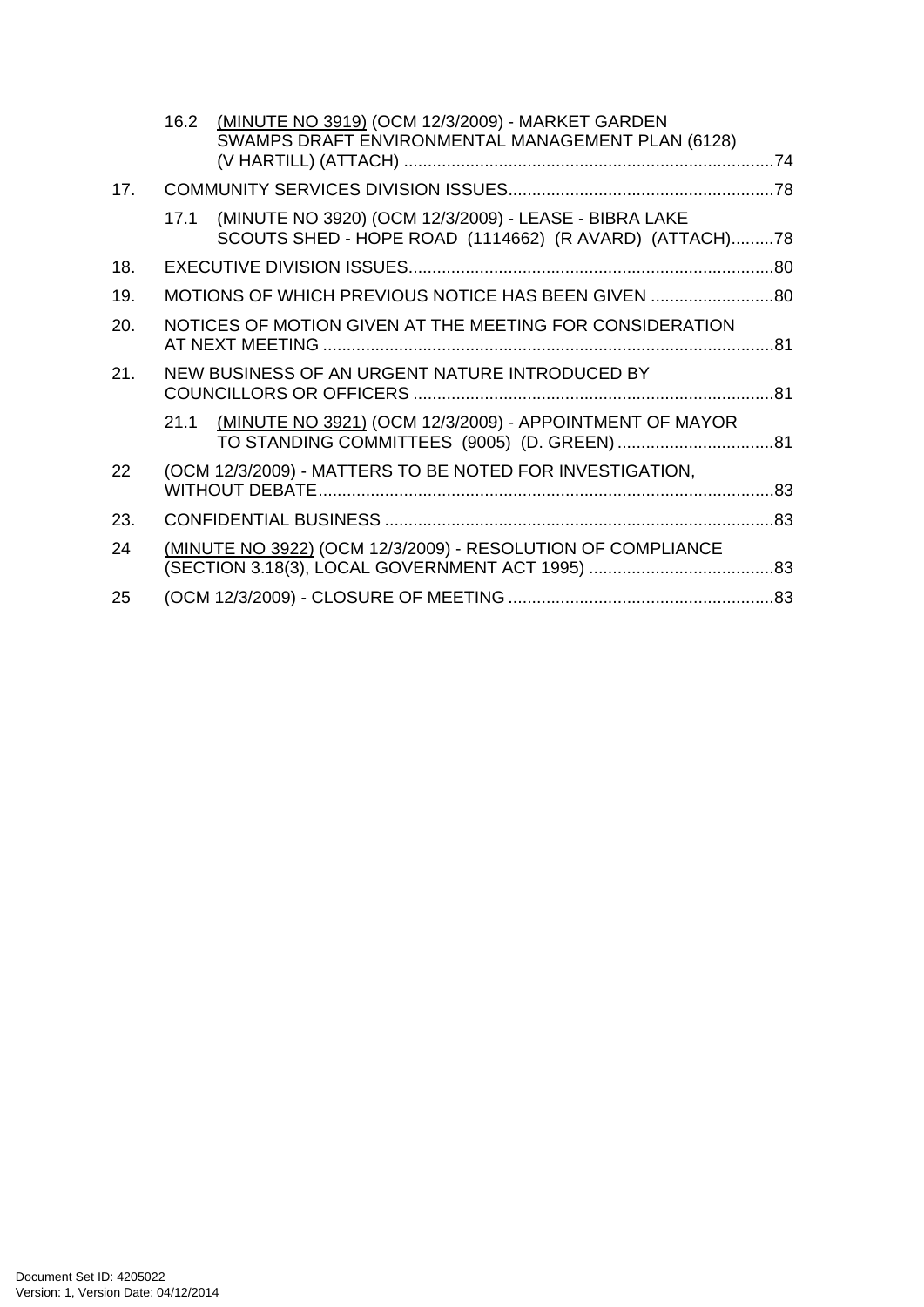Document Set ID: 4205022<br>Version: 1, Version Date: 04/12/2014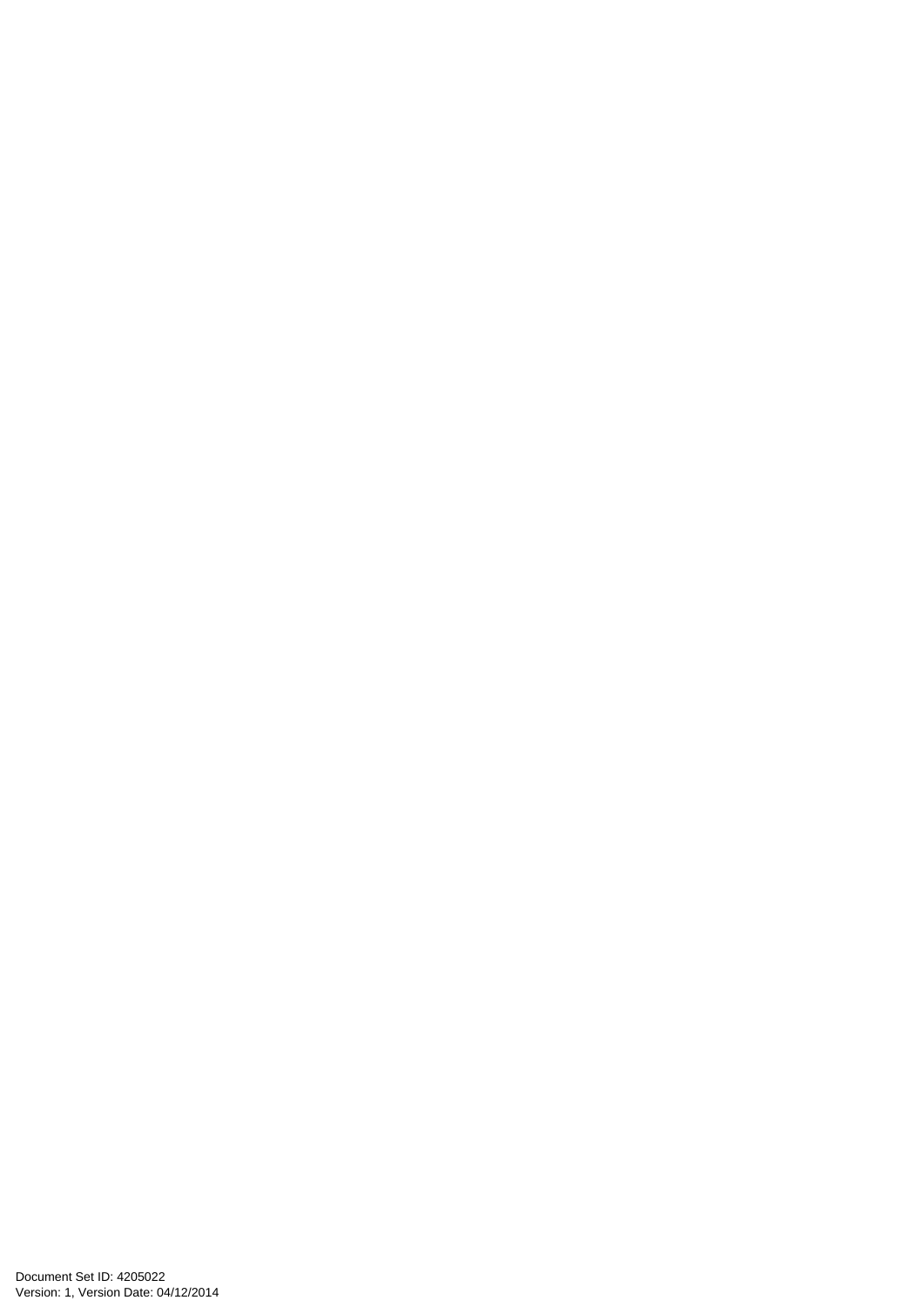## **CITY OF COCKBURN**

## **MINUTES OF ORDINARY COUNCIL MEETING HELD ON THURSDAY, 12 MARCH 2009 AT 7:00 PM**

#### **PRESENT:**

#### **ELECTED MEMBERS**

| Mayor (Presiding Member) |
|--------------------------|
| Deputy Mayor             |
| Councillor               |
| Councillor               |
| Councillor               |
| Councillor               |
| Councillor               |
| Councillor               |
| Councillor               |
| Councillor               |
|                          |

## **IN ATTENDANCE**

| Mr J. Francis   | $\overline{\phantom{a}}$ | <b>MLA Member for Jandakot</b>                |  |  |
|-----------------|--------------------------|-----------------------------------------------|--|--|
| Mr S. Cain      | $\sim 10$                | <b>Chief Executive Officer</b>                |  |  |
| Mr D. Green     | $\sim$                   | Director, Administration & Community Services |  |  |
| Mr S. Downing   | $\sim$ $^{-1}$           | Director, Finance & Corporate Services        |  |  |
| Mr M. Littleton | $\blacksquare$           | Director, Engineering & Works                 |  |  |
| Mr D. Arndt     | $\blacksquare$           | Director, Planning & Development              |  |  |
| Ms T. Truscott  | $\blacksquare$           | <b>Media Liaison Officer</b>                  |  |  |
| Mrs L Jakovich  | $\blacksquare$           | PA to Directors Planning & Development/       |  |  |
|                 |                          | <b>Engineering &amp; Works</b>                |  |  |

## **1. DECLARATION OF MEETING**

The Presiding Member declared the meeting open at 7.03 p.m. In doing so he welcomed Mr Joe Francis MLA, Member for Jandakot who conducted the swearing in ceremony of Clr Lee-Anne Smith and himself. Mayor Howlett also acknowledged the presence of:

Former Mayor Mr Don Miguel – OAM, J P & Freeman of the City of Cockburn Former Mayor Mr Ray Lees - J P & Freeman of the City of Cockburn Former Mayor Mr John Grljusich J P Former Councillor Mr Laurie Humphreys J P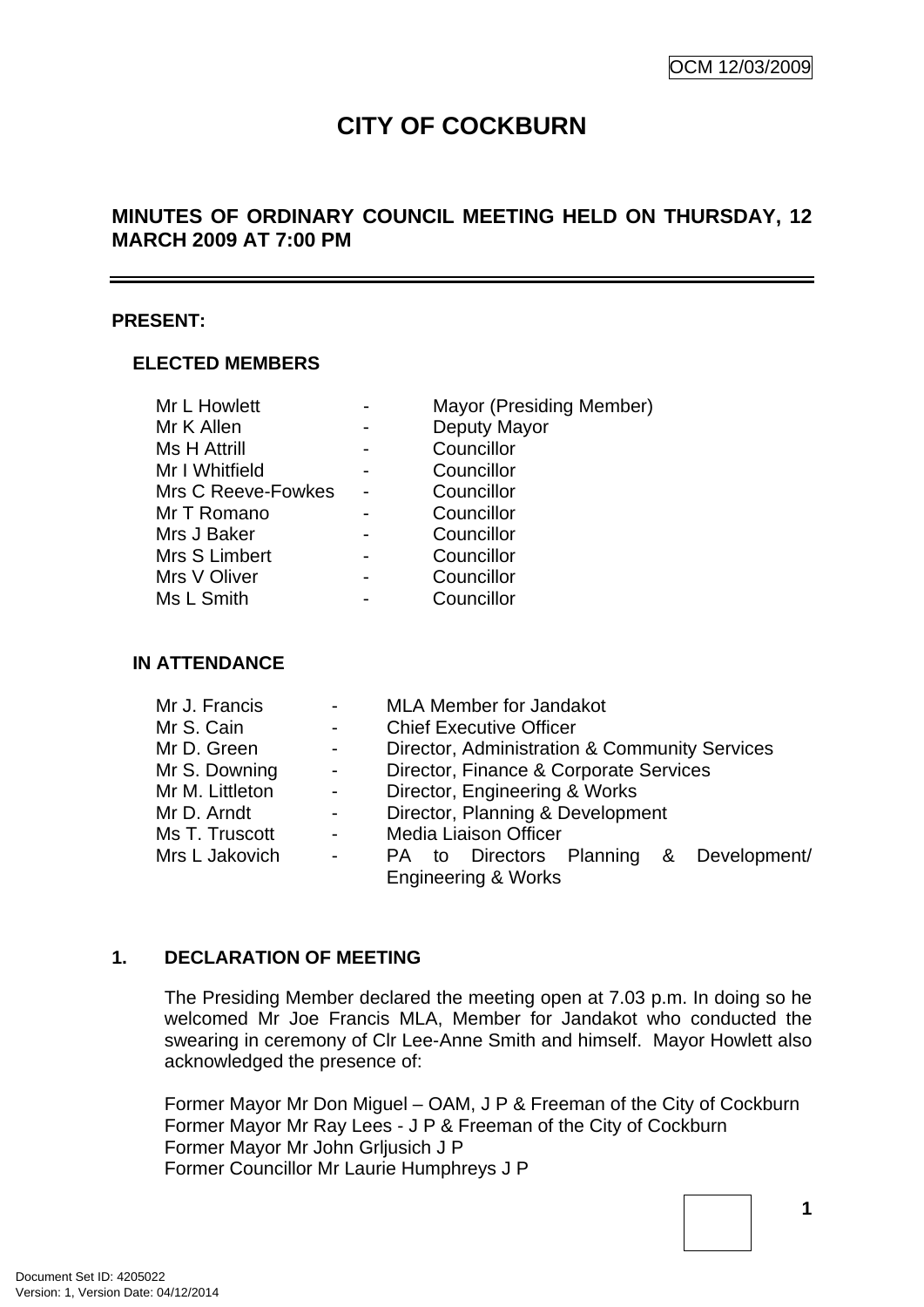Mayor Howlett took this opportunity to convey to the community a great sense of pride that he felt in being elected as Mayor of the City.

Mayor Howlett looked forward to serving all ratepayers and residents in a fair and impartial manner and to ensuring an open, transparent and accountable local government that reflects best practice and prides itself on going forward in partnership with the community and other stakeholders who choose to invest in Cockburn's future.

Mayor Howlett intends to work closely with all Elected Members, the Chief Executive Officer, Directors and other members of staff to ensure Cockburn is promoted as a leader in Local Government in Western Australia.

It is his intention to continue the past practise of Elected Members sharing 'civic' responsibilities in order to acknowledge that they too are the elected representatives of the people.

Mayor Howlett will generally be working from his office on a Monday to Friday basis. Over the next few months he plans to attend the meetings and activities of various community organisations, clubs and the small business/industry sectors to hear first hand their visions for the future and how Council may assist in acknowledging them.

His wife Pat looks forward to participating in the civic responsibilities that the office of Mayor carries.

In closing, Mayor Howlett extended a special welcome to Clr Lee-Anne Smith, the newly elected Councillor for the East Ward.

The Presiding Member deferred to the Chief Executive Officer to announce awards received in the form of a Certificate of Appreciation from the Defence Reserves Support to acknowledge the active support of the Australian Defence Force Reserves by the City of Cockburn.

## **2. APPOINTMENT OF PRESIDING MEMBER (If required)**

Nil.

## **3. DISCLAIMER (To be read aloud by Presiding Member)**

Members of the public, who attend Council Meetings, should not act immediately on anything they hear at the Meetings, without first seeking clarification of Council's position. Persons are advised to wait for written advice from the Council prior to taking action on any matter that they may have before Council.

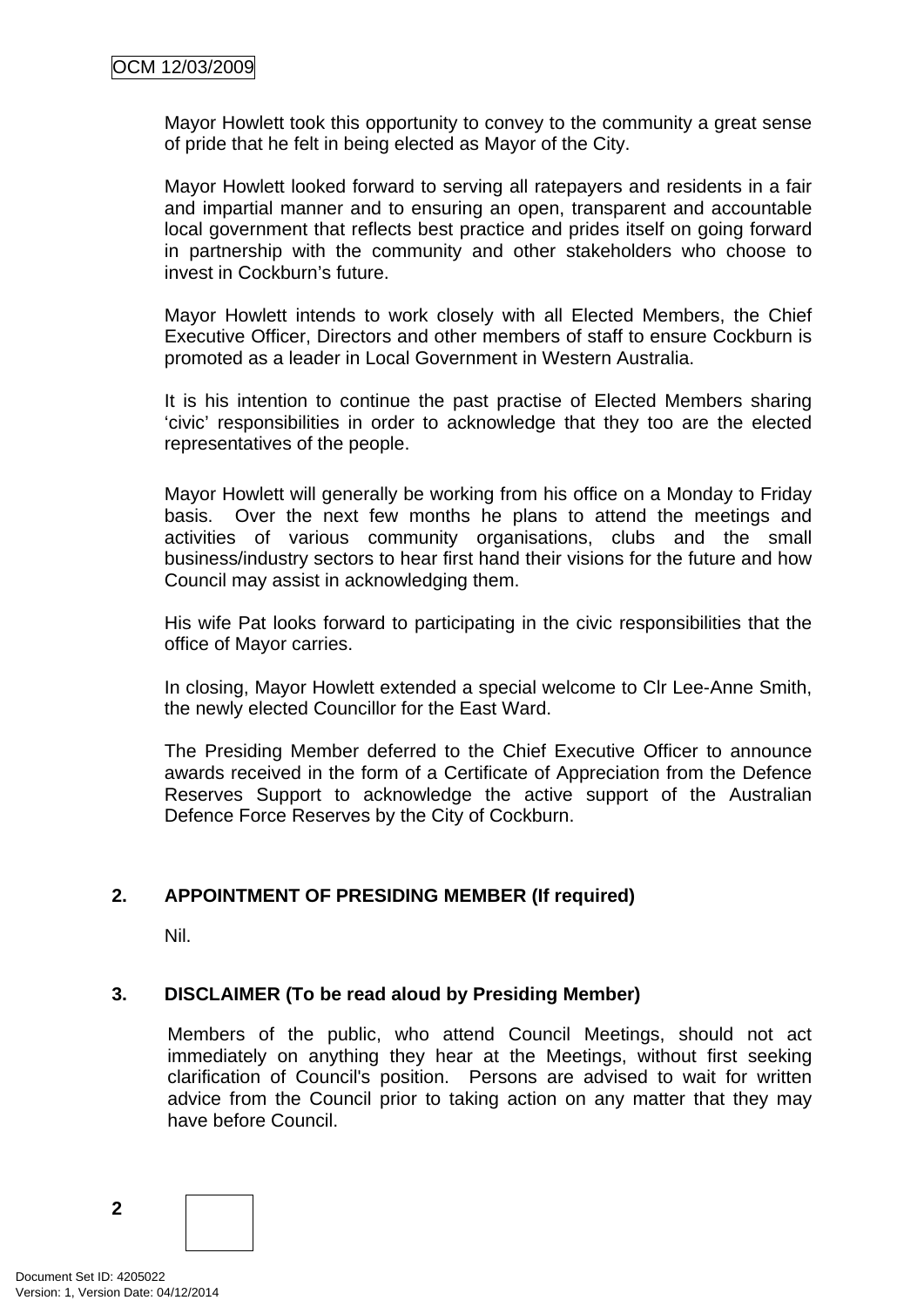## **4 (OCM 12/3/2009) - ACKNOWLEDGEMENT OF RECEIPT OF WRITTEN DECLARATIONS OF FINANCIAL INTERESTS AND CONFLICT OF INTEREST (BY PRESIDING MEMBER)**

The Chief Executive Officer advised the meeting that he had received a declaration of Interest from Clr Romano in relation to Item 14.6 which will be read at the appropriate time.

## **5. APOLOGIES AND LEAVE OF ABSENCE**

Nil

## **6. ACTION TAKEN ON PREVIOUS PUBLIC QUESTIONS TAKEN ON NOTICE**

Nil

## **7 (OCM 12/3/2009) - PUBLIC QUESTION TIME**

Mayor Howlett opened the meeting by making a statement that he intends to continue with the practice adopted at the last few ordinary Council meetings chaired by Deputy Mayor Kevin Allen, to extend public question time to allow for a reasonable number of questions to be raised by those people present, whether in writing or not.

Mayor Howlett advised that officers may not be able to provide definitive answers to questions that are 'without notice'; however, Mayor Howlett said they will do their best.

Mayor Howlett is also discussing with the Chief Executive Officer, other changes that may be implemented in relation to improving public question time. Once the relevant information is obtained, he plans to discuss the matter with the Elected Members in order to obtain a consensus in which to go forward.

Mayor Howlett sought the public's patience in order for him to review public question time given he has just commenced in the Mayoral position.

What may appear to be an easy matter to attend to does require careful discussion on how to ensure that the intent of the motion from the 3 February 2009 Annual Electors Meeting can be fully considered.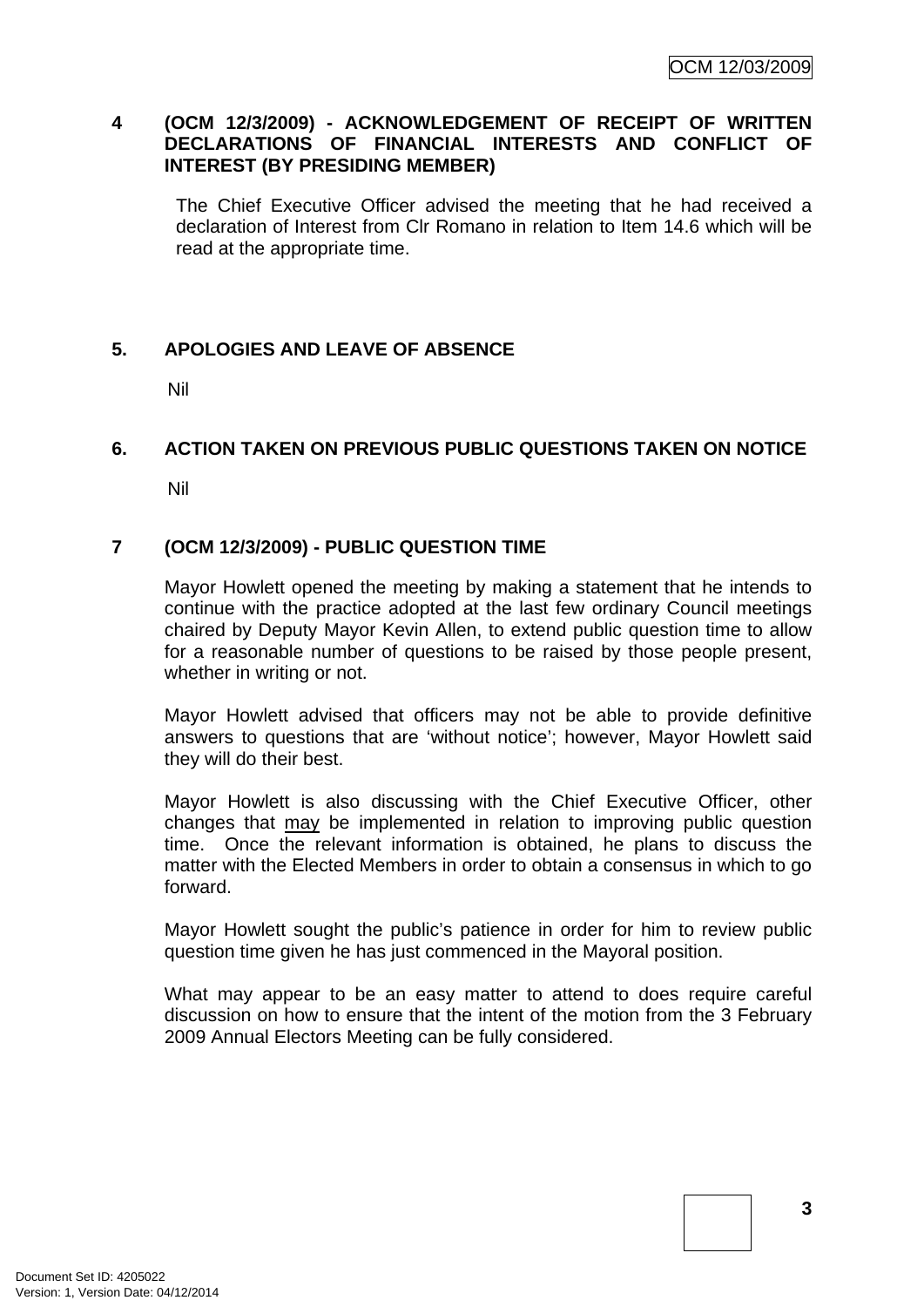## ITEMS ON THE AGENDA

#### **Karen & Andrew Mantle, Gnangara**

*Agenda Item 14.4 – Proposed Change of Use from 'Showroom/Warehouse' to 'Dance Studio'* 

- *Q1.* Considering the majority of showroom/warehouse complexes within Cockburn Central area have only the minimum car park bays required per unit built, why does Council Planning Department continue to approve such developments when historical data must demonstrate businesses that ultimately wish to operate from these units will require vastly different parking requirements?
- A1. If an application is submitted to the City, which complies with the standards in Council's Town Planning Scheme, including the car parking standards, then the City is required to approve the application. Does not have the discretion to ask for car parking standards over and above what is within the scheme. In the knowledge that sometimes units are proposed to be leased for uses other than those which were originally approved the City's Planning Services imposes a standard footnote on all approvals which advises the applicant that planning has been approved only for that specific use and if it is intended to be used for any alternative uses then it would require an assessment based on those car parking requirements for the alternative uses.

We can provide to Mrs Mantle a copy of the standard footnote that was actually supplied and imposed on the actual development. :

- Q2. Does the Council planning department take into account that for businesses to meet the necessary car parking bays they stipulate, the unit size has to increase or go to another zoning location, both will increase either the lease or purchase price for businesses? It is not feasible for small businesses to sustain such high outgoings/rental to meet imposed parking requirements in any economic climate but especially the one we are currently in. If this is not the case, then how does council plan to attract and retain small to medium size businesses to the region for their constituents?
- A2. In the interests of all planning and traffic safety, the City must ensure that sufficient car parking bays are provided for the uses that it approves. The City has to protect the interest of all business owners, including those currently operating. If a use is approved which creates a parking problem, the interests of the existing nearby business owners will be adversely affected as the parking congestion will affect their business and their customers. Furthermore, the chances of the new business being successful will also be limited if prospective customers cannot find a parking bay within that development.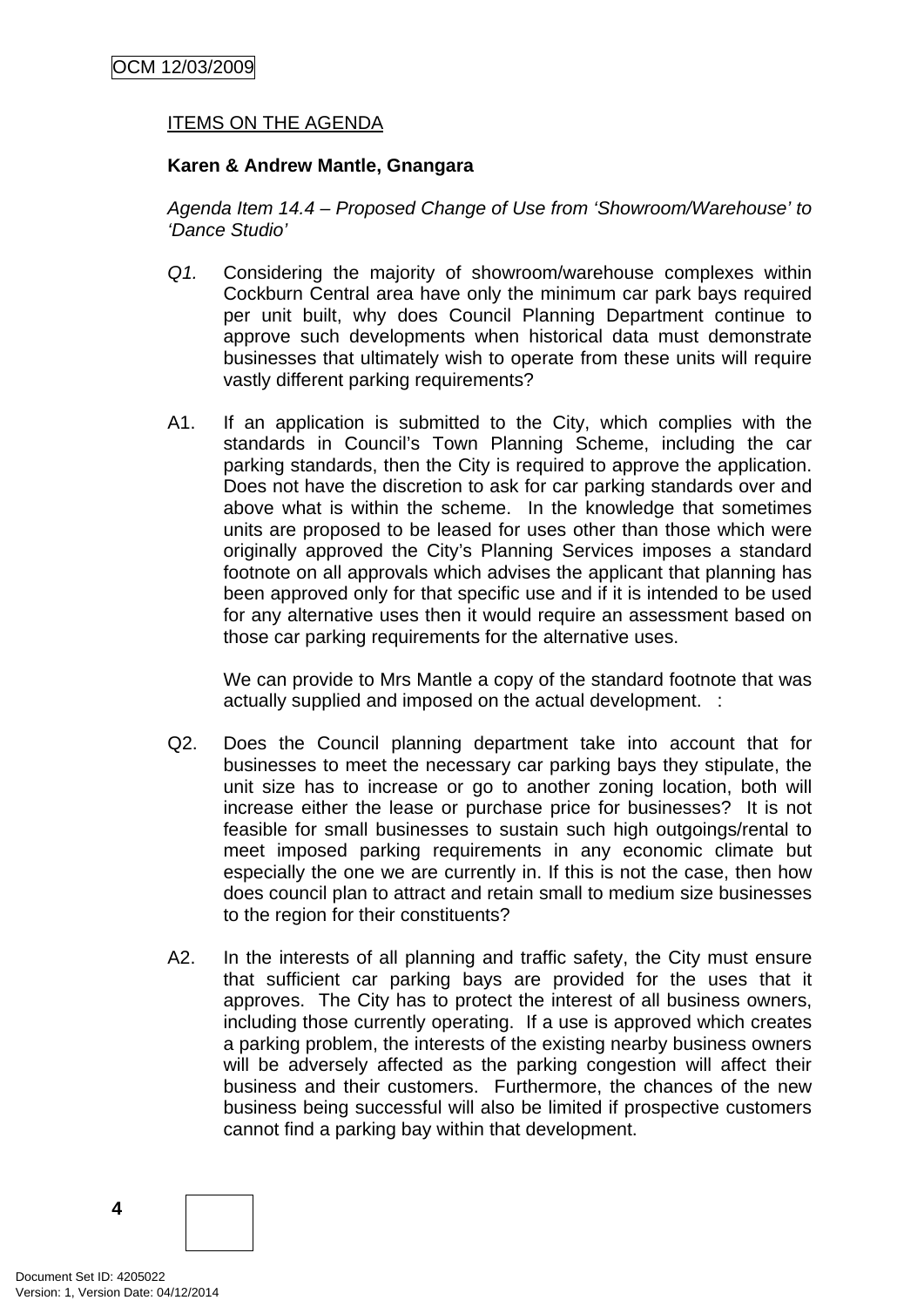MAYOR HOWLETT ADVISED MRS O'BRIEN THAT AS SHE HAD MANY QUESTIONS THEY MAY NOT ALL BE ANSWERED TONIGHT DUE TO TIME CONSTRAINTS BUT WILL ALL BE ANSWERED IN WRITING.

## **Mrs Robyn O'Brien, Munster**

*Item 13.1 - Decision of Annual Electors Meeting 3 Feb 2009 – Public Question Time at Council Meetings* 

- Q1*.* The Motion that I had carried at the Annual Electors Meeting in February 2009 in regards to public question time is not on the Agenda tonight. Instead, the officer's recommendation is at the top of 13.1 to be voted on. This is not what should happen; I was told the motion that was passed at the Annual Electors Meeting which said to extend public question time from 15 minutes would be voted on tonight. Can you tell me why it is not?
- A1 It is not necessary for any decision of an electors meeting to be directly determined by Council. The motion passed at the electors meeting is included in the officer's report and is able to be considered by Council, if a member wishes to move a motion to that effect.
- Q2. Why does Mr Green who writes the report on my motion to Council leave out of his report, the most important part provided in the attachment of the Local Govt Act 7(3)? This section says "each member of the public who wishes to ask a question at a meeting referred to in regulation 6(1) is to be given an equal and fair opportunity to ask the question and receive a response". Given that Cockburn Council's Standing Orders Local Law 4.4 which limits public question time to only 15 minutes unless the Presiding Member or Council request and approve an extension? This Clause 4.4 is in conflict with LGA 7(3) which says that each member of the public who wishes to ask a question is to be given an equal and fair opportunity to do so and receive a response. This 7(3) does not say the public can be cut off after 15 minutes as has been practice if they are to receive a response. Why can Council and officers stop the public from receiving a response to their questions at the meeting and not allowed to finish their questions.
- A2. The issue of providing each member of the public with a fair opportunity to ask a question and receive a response is covered under the public question time protocols. This is practised by inviting persons to submit their questions in writing, under which circumstances a substantive response can be prepared. This process allows public question time to be extended beyond 15 minutes, depending on how many questions have been submitted in writing.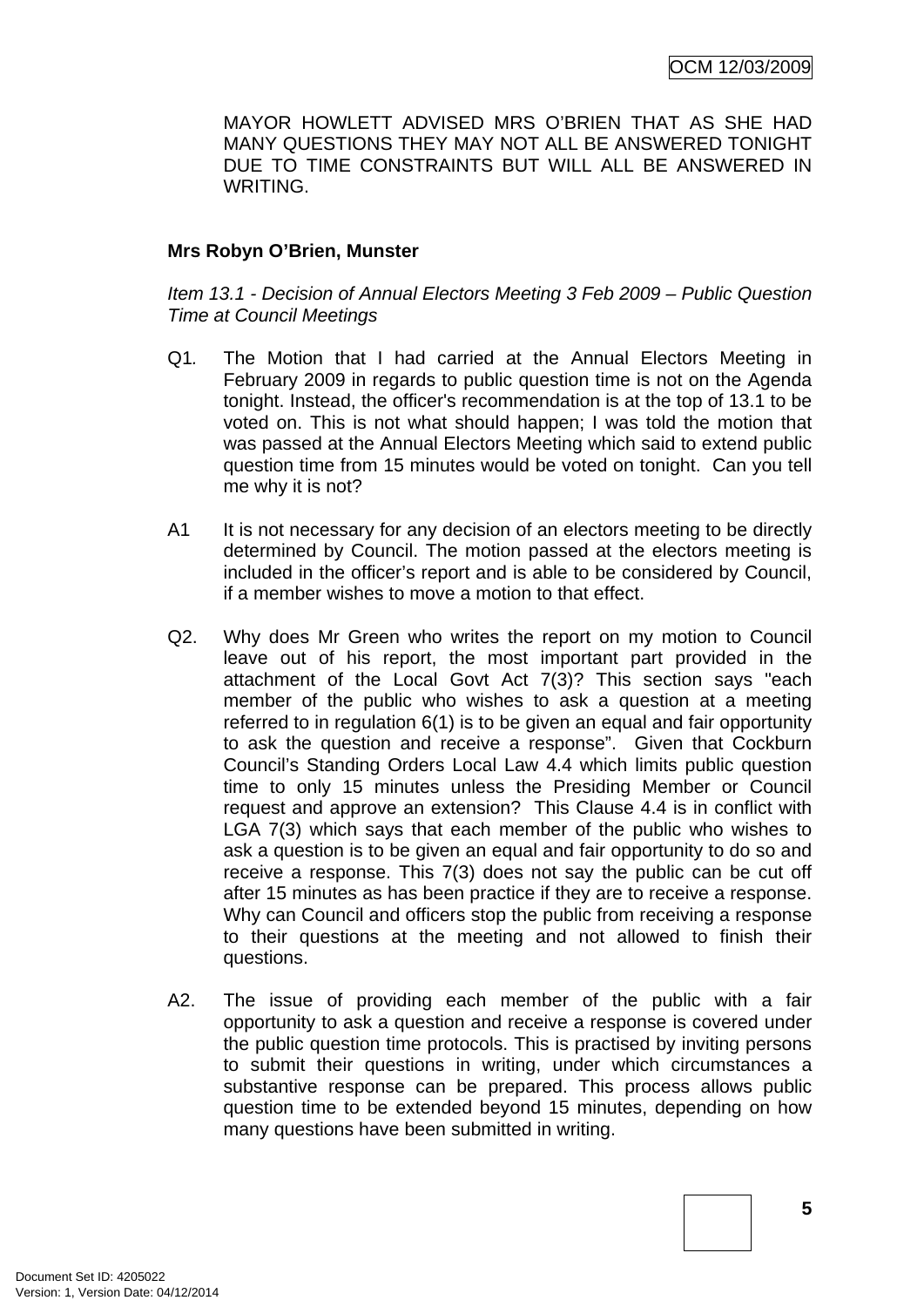In addition, the Presiding Member can determine the order in which persons are invited to present their questions so that a fair and equal opportunity is provided.

- Q4. Mr Green says in his report that the protocol for public question time allows for substantive responses to be prepared, but he doesn't say how this applies to my motion. Is he saying that if public question time is extended to a maximum of 1 hour but obviously those officers will not have time to get responses ready?
- A4. No
- Q5. Is Mr Green saying that the officers of Council present at the meeting, who presumably are knowledgeable about every item on the Agenda, or at least the officer who wrote the report should be? Is Mr Green saying that these officers could not answer a ratepayers question about any item on the agenda given verbally and with no prior warning on the night of the meeting?
- A5. That would depend on what the question was and the subject matter.
- Q6. The officer's management of public question time is more important than the public's right under Local Government Act 7(3) to ask and receive an answer to their question prior to the item being voted on at that meeting?
- A6. The public question time protocols allow for the public to submit specific questions in writing prior to the Council meeting. The Presiding Member may allow further questions from the floor beyond the statutory timeframe of 15 minutes, provided the majority of Councillors present at any meeting accept that.
- Q8. I notice 13.1, 13.2 and 13.3 are on the whiteboard as being carried. This relates to my question that if Councillors already tell the CEO or someone at Council how they are going to vote on an Agenda item before the meeting, which they do now, as they have indicated tonight, how can the question asked by a member of the public and an officer's response inform the Councillor who has already decided how they are going to vote.
- A8. Individual elected members may submit an alternative recommendation to any item on the Agenda. This alternative is circulated to all members for their information and consideration at the Council Meeting, when Council convenes to conduct its business. If no member disagrees with the officer recommendation on any or some items, these items are carried as a collective motion, as no member has needed to discuss or amend the outcome.

The process of allowing the Elected Members to provide alternative recommendation is simply to inform the Elected Members of those

**6**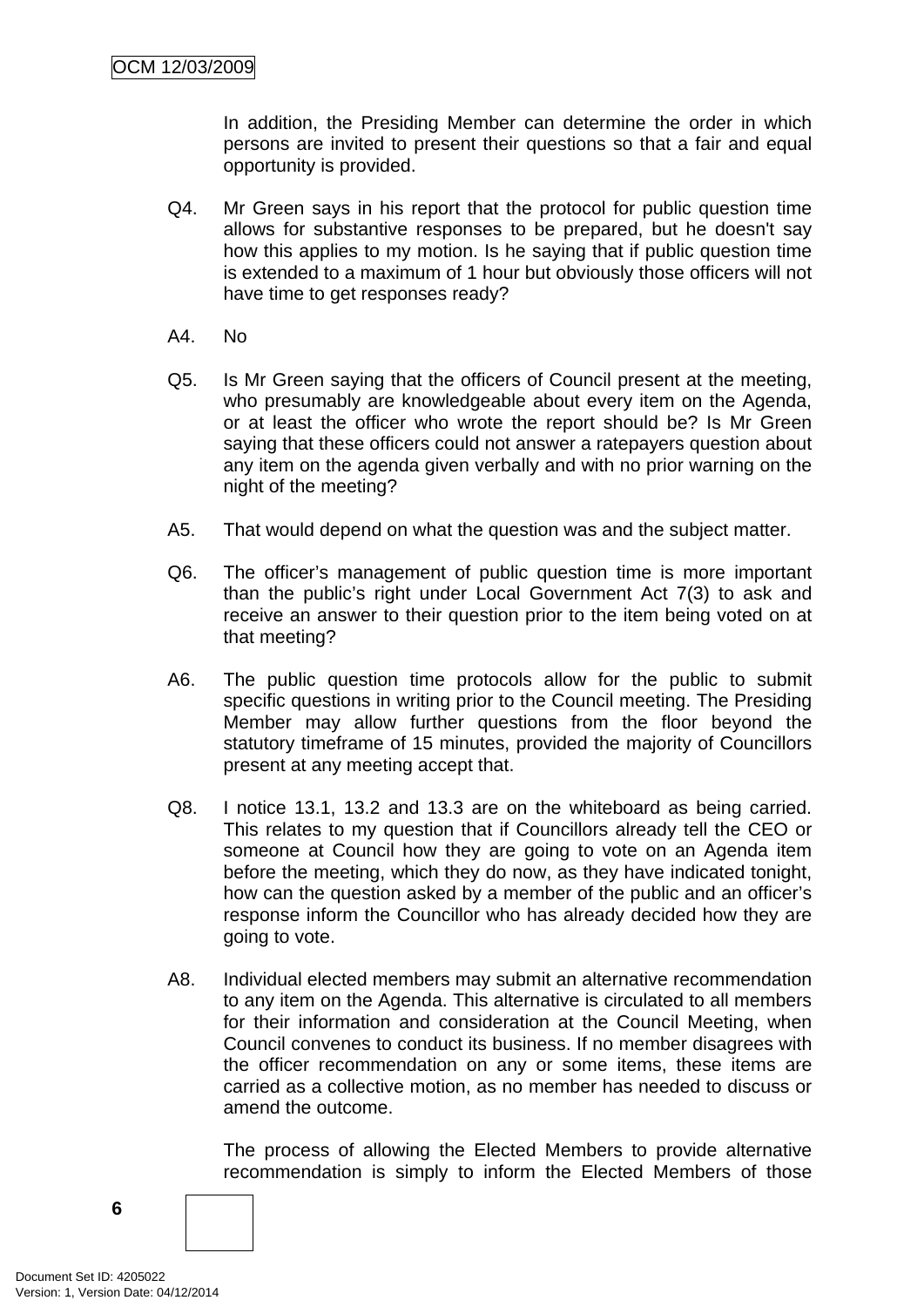items that are coming up for discussion. The reason public question time occurs before the Agenda is discussed in full is it allows the Elected Members to listen to the public and if they feel so they can withdraw any item for discussion.

- Q9. Those items on the whiteboard mean that they agree with the officer's recommendation.
- A8. That is correct.
- Q9. Why aren't the Councillors given a copy of all questions in writing for their perusal and information to refer to prior to the meeting?
- A9. All members are now provided with a copy of the questions and responses provided.
- Q10. When did that start?
- A10. This is from a request made at the December Council meeting.

*Item 13.2 - Decision of Annual Electors Meeting 3 Feb 2009 – Agenda Briefing Sessions* 

- Q1. Why again is the officer's recommendation to be voted on when my motion of "That Council opens to the public the Briefing meetings held the week before the Council Meetings". That is the motion that was voted on and accepted at the Annual Electors Meeting. Why has that been changed and reworded to read the officers recommendation by just the officer.
- A1. It is not necessary for any decision of an electors meeting to be directly determined by Council. The motion passed at the electors meeting is included in the officer's report and is able to be considered by Council, if a member wishes to move a motion to that effect.

AS TIME HAD LAPSED, MAYOR HOWLETT ADVISED MRS O'BRIEN THAT SHE WOULD RECEIVE A RESPONSE IN WRITING TO ALL HER QUESTIONS SUBMITTED.

#### **Mr Dan Scherr, Coogee**

Q1. One of the problems we have is that there are not enough Agendas to go around especially when there is a big meeting like that and it is difficult for people who would like to verify from the gallery what's going on. You said that the reason public question time is on first is so that Councillors can listen to the opinion of the gallery and people who have their questions. We understand that; however, when you get a bunch of resolutions like that which are bundled 13.1, 13.2, 13.3, there does not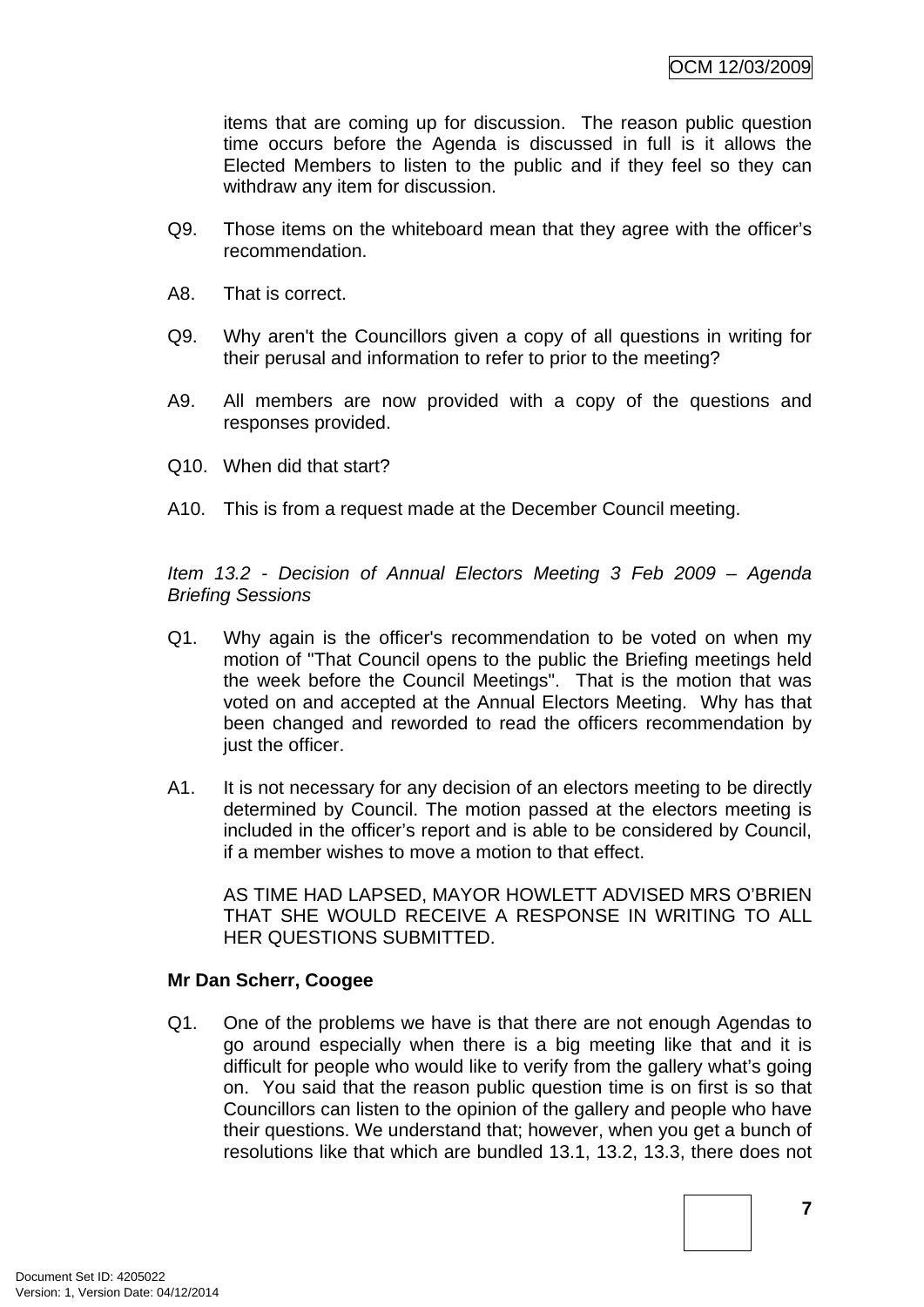seem to be an opportunity to unplug one of those resolutions for discussion. How is that to be?

A2. The Alternative Recommendations are circulated so that Councillors can see which items have an alternative to an officer's report, from a Councillor. The reason we have public question time, prior to consideration of these items is so that a member of the public, who wishes to speak on a matter that's on the Agenda can do so. This may cause a Councillor to add to or withdraw an item for discussion that has not been the subject of an alternative prior to the meeting. When the Mayor comes to that section of the Agenda he asks "Are there any other items to be withdrawn"?

## ITEMS NOT ON AGENDA

## **Mary Jenkins, Spearwood**

- Q1. I would like to ask about the rezoning plan for Spearwood. The Community Association have met and they are not happy with the process that has taken place to reduce the value of their homes by rezoning them from R30 to R25. We would like further consultation on this before any decisions are made because it means loss of value, devaluing these properties.
- A1. At this stage, no decision or determination has been made. Council has received a number of submissions including submissions by the Spearwood Residents Association and at this stage we are still assessing those submissions in order to form a motion and report back to the Council.
- Q2. Do Council intend to allow lead transportation through the City of Cockburn since both sites have never been discussed within Cockburn? The community has never had a voice on it and I do know that Beeliar residents have already sent in a submission and I gave a submission 3 months, last Saturday.
- Q3. That submission is already listed under Item 22.1 'Matters to be Noted for Investigation, without Debate".
- A3. Why can't all the Government use their security to do drive school crossings attendants? They are already being paid by ratepayers. There are few problems in the mornings or after school. For an hour each day they would be getting value for their pay by the security people and our children would be safe at school crossings. At the moment the Education Department refuses to pay and so does the Police.
- A4. The security levy that is provided by Council is only to cover issues of security and surveillance and unless things like crossing attendants fall

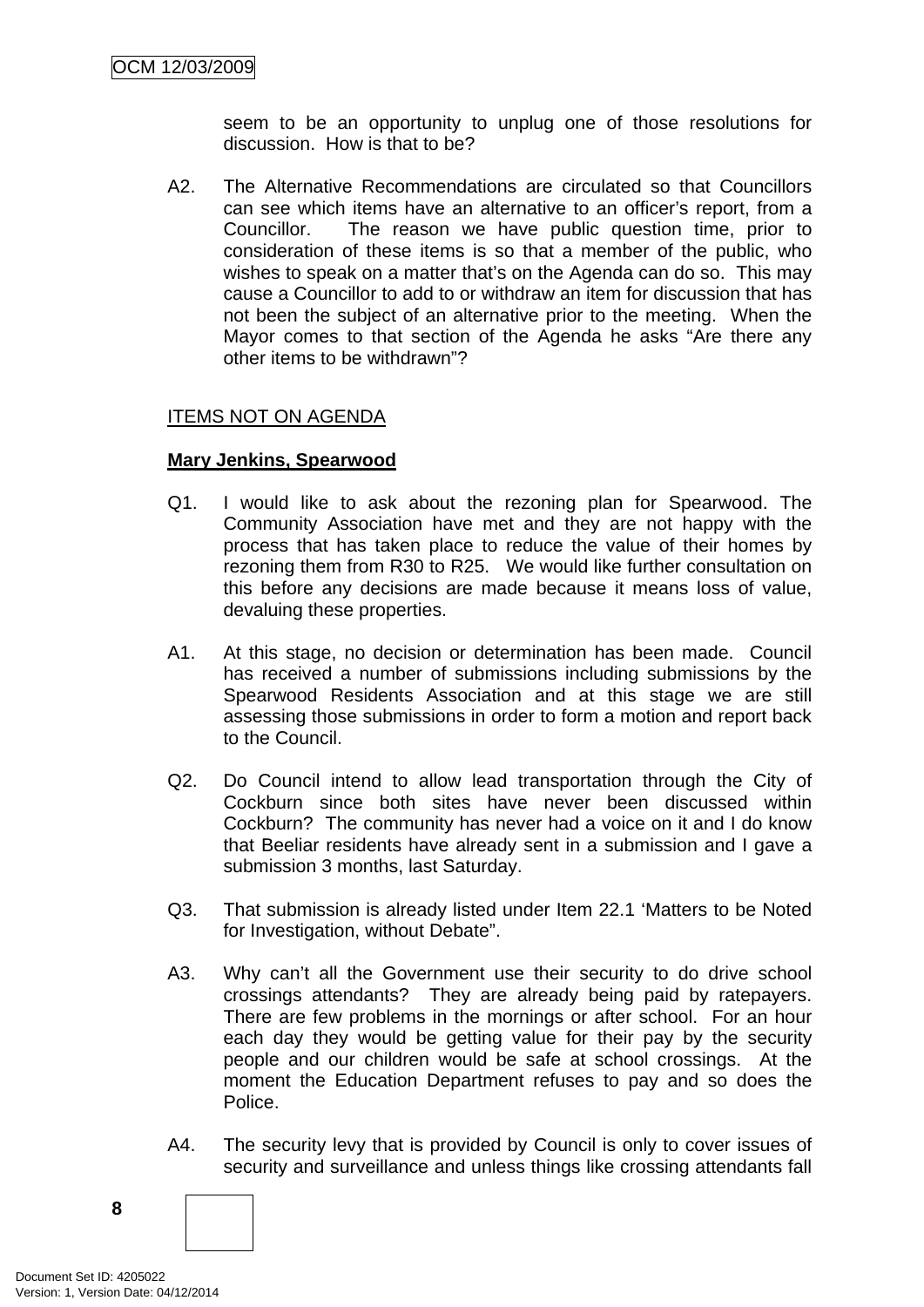within that definition then it would not be possible under the Local Government Act or for Council to utilise those funds for any other purpose.

- Q5. Can we make that possible by approaching the Minister for Local Government, to make changes?
- A5. That matter will be discussed with the Chief Executive Officer.

## **Dorothy Hopkins, Coogee**

- A1. Could you please tell me about an item that is listed in the November payments as showing 4 Councillors receiving IT and Communication allowances of \$3,400, one of them being the ex Mayor. What is this IT allowance?
- A1. The Local Government Act mandates an allowance of \$2,400 for communication allowance which covers mobile phone, fixed line costs and internet costs. The Local Government Act also mandates an IT allowance for computers for \$1,000 per annum. Any Councillors that do not accept the IT allowance of \$1,000; the Act also allows us to provide a computer and printer and an internet connection for them in lieu of that IT allowance.
- Q2. Is this for whether they use this money or not, is this just an allowance. They do not have to verify the expense.
- A2. That is correct they do not have to verify the expense.
- Q3. Would Council please explain the payment to the Cockburn Gateways Shopping City on 21/11/08 of \$14,000 gift vouchers please?
- A3. If I would take that on notice, we make approximately 10,000 12,000 payments per year; I will put that in writing tomorrow.
- Q4 Could I have the rest of my questions in writing please?
- A4 Yes

## **Ray Woodcock, Spearwood**

- Q1. Could you please tell me when I will get a response to my enquiry regarding the Code of Conduct?
- A1. A response has already been drafted to Mr Woodcock. This will be sent out today or tomorrow. As Mr Woodcock received an email response from the Councillor concerned at the time of the allegation, I considered initially that the matter had been dealt with. Following a second follow up I have now formalised that with a letter.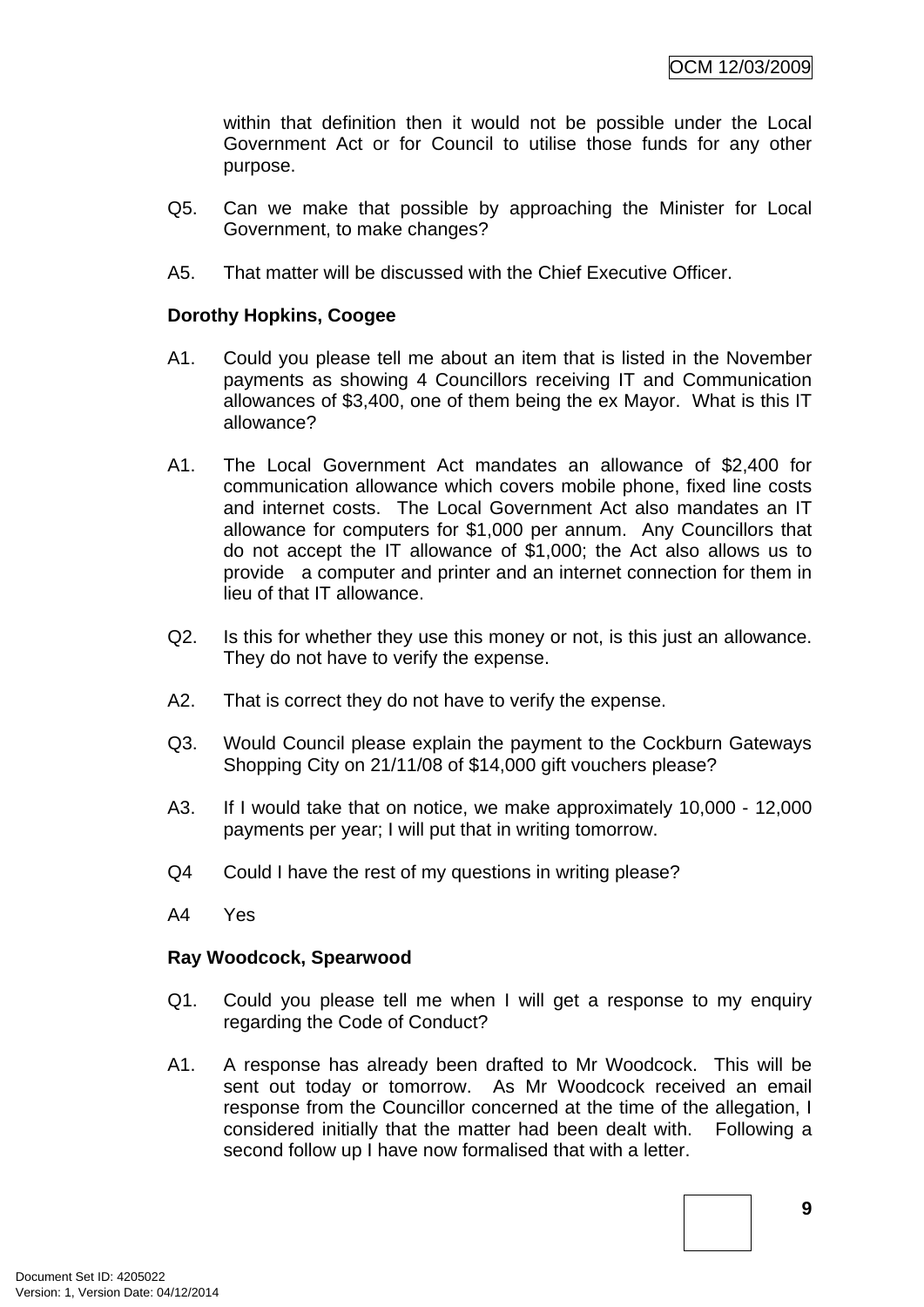## **Mr John Grljusich, Coogee**

- Q1. Clarification on a questioned asked by Mr Scherr. Mr Scherr asked a question not on the Agenda in relation to withdrawing items and you answered that any Councillor could withdraw an item should they so wish. I would like clarification that you also can withdraw an item as well.
- A1. Yes, that is correct.

#### **Geoff Sache, Spearwood**

- Q1. Over the years you have been a vocal critic of the Port Coogee Development. Are you opposed to the development and could you clarify your position in regard to the Port Coogee Development.
- A1. I have never been opposed to the Development. I cannot understand how that view has arisen. I have always supported the cleaning up of the former industrial strip that was important because it is the gateway to the City of Cockburn. The only thing that I opposed was the taking up of the sea bed which I did not agree with, I believe the beach fronts are the providence of future generations of Cockburn and that is the only aspect of that development. The rest of it I think is great and that is what Cockburn needs for the Gateway to our City and I am looking forward to further developments in the North Coogee area so that the Gateway to our City is what it should be.
- Q2. I am please to hear that and how supportive you are of the Port Coogee protective cleaning including the protective groynes areas.
- A2. I don't' support developments over the ocean; but, it's there now, the building over the ocean and is not going to be undone, unfortunately, and we now have to move on.

## **8. CONFIRMATION OF MINUTES**

## **8.1 (MINUTE NO 3904) (OCM 12/3/2009) - ORDINARY COUNCIL MEETING - 12/2/2009**

## **RECOMMENDATION**

That the Minutes of the Ordinary Council Meeting held on 12 February 2009 be adopted as a true and accurate record.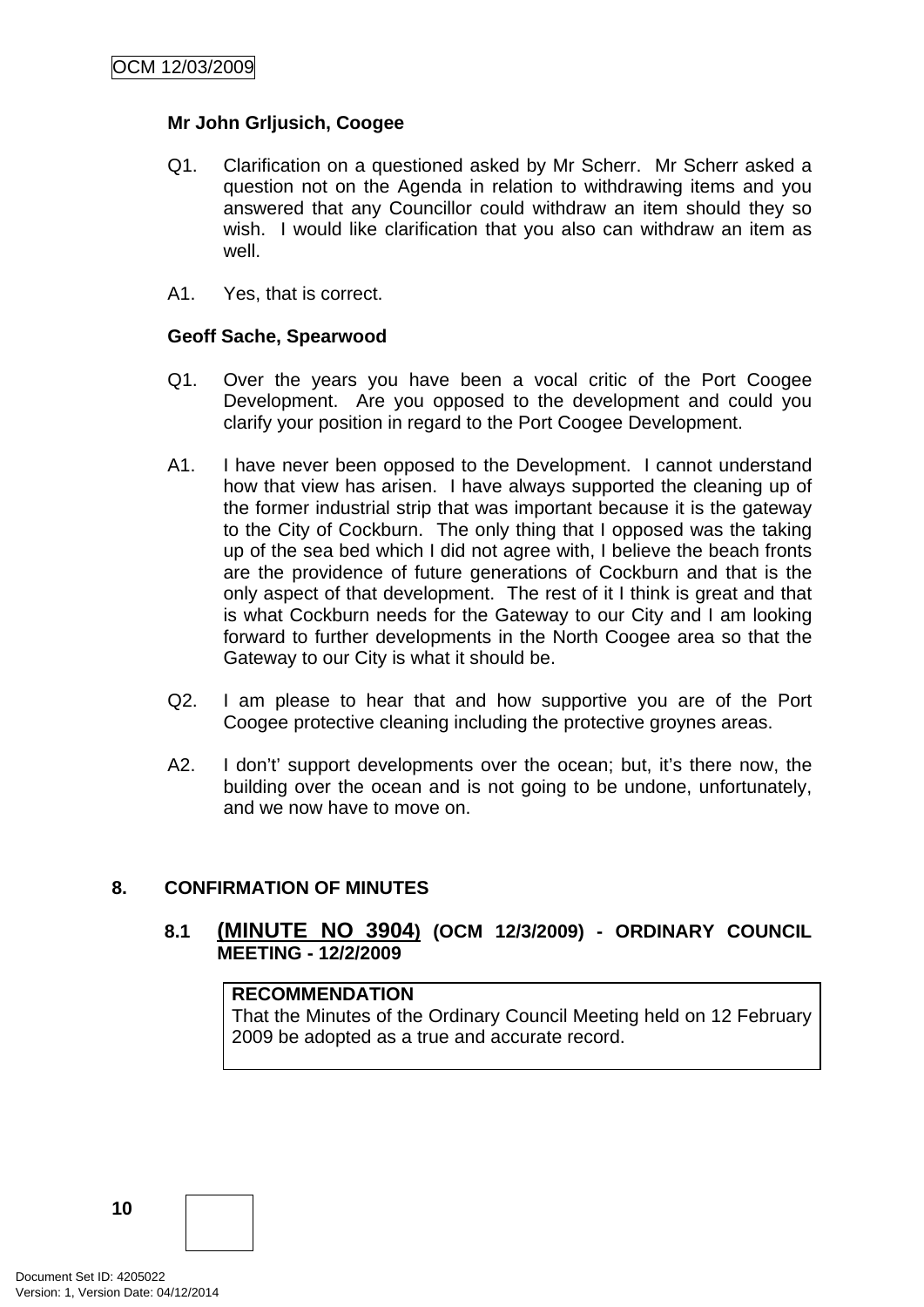## **COUNCIL DECISION**

MOVED Deputy Mayor K Allen SECONDED Clr S Limbert that the recommendation be adopted.

**CARRIED 10/0**

## **9. WRITTEN REQUESTS FOR LEAVE OF ABSENCE**

Nil

## **10. DEPUTATIONS AND PETITIONS**

Nil

**11. BUSINESS LEFT OVER FROM THE PREVIOUS MEETING (If adjourned)** 

Nil

## **12. DECLARATION OF COUNCILLORS WHO HAVE NOT GIVEN DUE CONSIDERATION TO MATTERS IN THE BUSINESS PAPER**

Nil

## **13. COUNCIL MATTERS**

## **13.1 (MINUTE NO 3905) (OCM 12/3/2009) - DECISION OF ANNUAL ELECTORS MEETING - 3 FEBRUARY 2009 - PUBLIC QUESTION TIME AT COUNCIL MEETINGS (1713) (D GREEN) (ATTACH)**

## **RECOMMENDATION**

That the Mayor, as Presiding Member at Council Meetings, review the protocols currently applicable to Public Question Time at formal meetings of Council and seek the concensus of other Councillors to any amendments proposed.

## **COUNCIL DECISION**

MOVED Clr S Limbert SECONDED Clr V Oliver that the recommendation be adopted.

**CARRIED 10/0**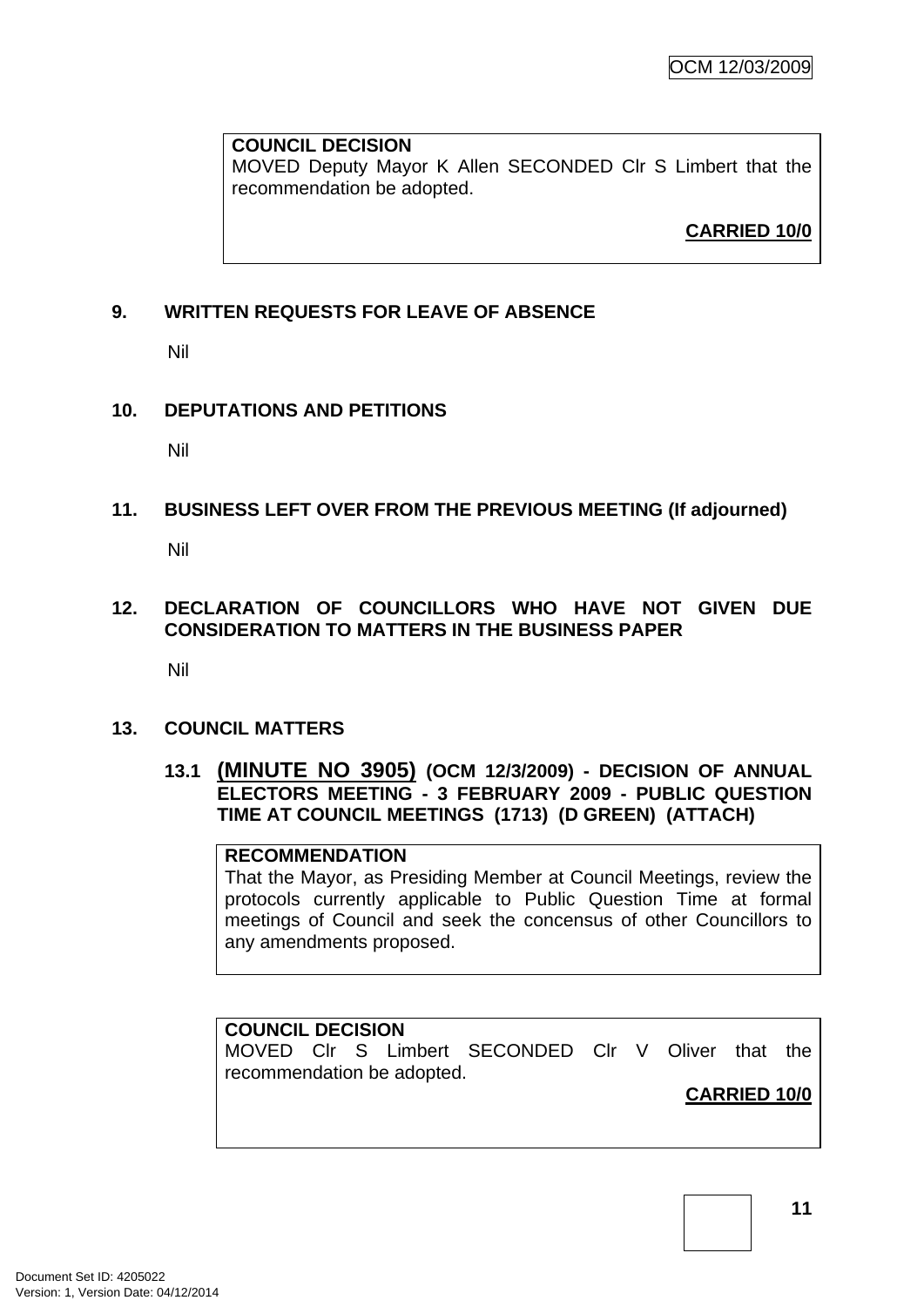## **Background**

At the Annual Electors Meeting conducted on 3 February 2009, the following motion was carried:

*To extend Public Question Time from 15 minutes to a maximum of 1 hour.* 

It is required that any decisions passed at an Electors Meeting be considered by Council.

#### **Submission**

N/A

#### **Report**

The length of time to be allocated for Public Question Time (PQT) at Council meetings is to be a minimum of 15 minutes, pursuant to Regulation 6(1) of the Local Government (Administration) Regulations, as attached.

Subsequently, Council has adopted the mechanism by which PQT is governed in its Standing Orders Local Law, Clause 4.4, a copy of which is attached. This is supplemented by the PQT protocol established by the previous Mayor, and generally accepted by Councillors as the process by which PQT at Council Meetings is conducted.

One of the principle focuses of the PQT protocols is to enable substantiative responses to be prepared and provided to questions presented buy the public. Any relaxation of this requirement could result in less qualitative responses being provided at meetings and an increase in the number of questions taken on notice.

While the motion passed at the Electors Meeting is specific to the length of time allocated to PQT, the issue of managing the process of PQT is a separate, but closely related, matter which requires simultaneous consideration.

Accordingly, it is suggested that the newly elected Mayor be required to review the protocols associated with PQT at Council Meetings, in order to address the issue in a holistic manner, including the length of time he or she wishes allocated in order to facilitate PQT.

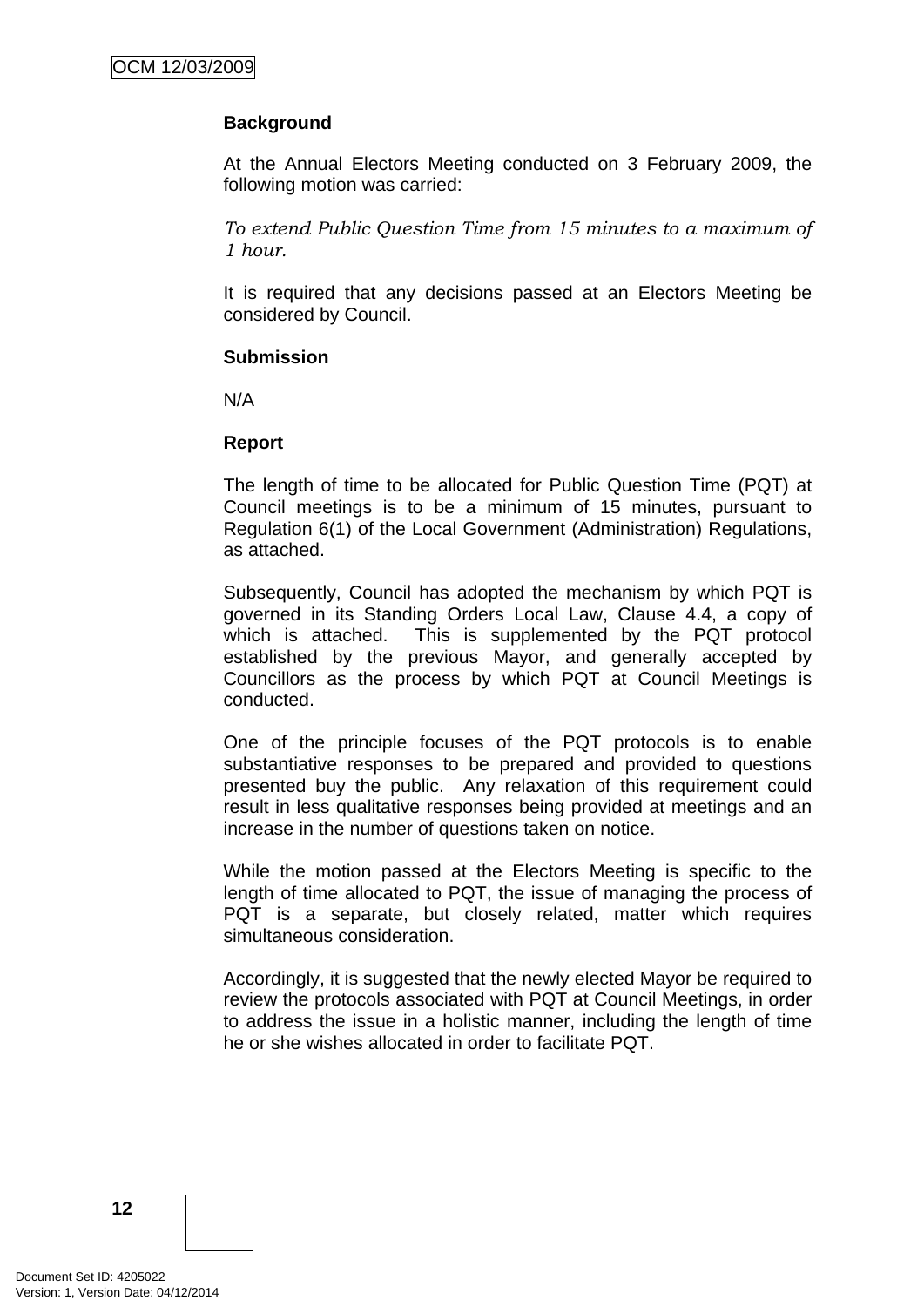## **Strategic Plan/Policy Implications**

#### **Governance Excellence**

• To conduct Council business in open public forums and to manage Council affairs by employing publicly accountable practices.

#### **Budget/Financial Implications**

N/A

#### **Legal Implications**

Sec. 5.33 of the Local Government Act, 1995, and Clause 4.4 of Council's Local Law (Standing Orders) refer.

#### **Community Consultation**

Minutes of the Electors Meeting were made available to the public on Council's web site.

## **Attachment(s)**

- 1. Public Question Time at Council Meetings Protocol.
- 2. Extract from Local Government (Administration) Regulations in relation to Public Question Time at Council Meetings.
- 3. Extract from Council Standing Orders Local Law Clause 4.4.

## **Advice to Proponent(s)/Submissioners**

The Mover of the motion carried has been informed that it will be presented to the Council Meeting to be held on 12 March 2009.

## **Implications of Section 3.18(3) Local Government Act, 1995**

Nil.

## **13.2 (MINUTE NO 3906) (OCM 12/3/2009) - DECISION OF ANNUAL ELECTORS MEETING - 3 FEBRUARY 2009 - AGENDA BRIEFING SESSIONS (1713) (D GREEN)**

## **RECOMMENDATION**

That Council conducts a workshop to considers whether it wishes to open its Council Meeting Agenda Briefing Sessions to the public, based on the information provided in the Report.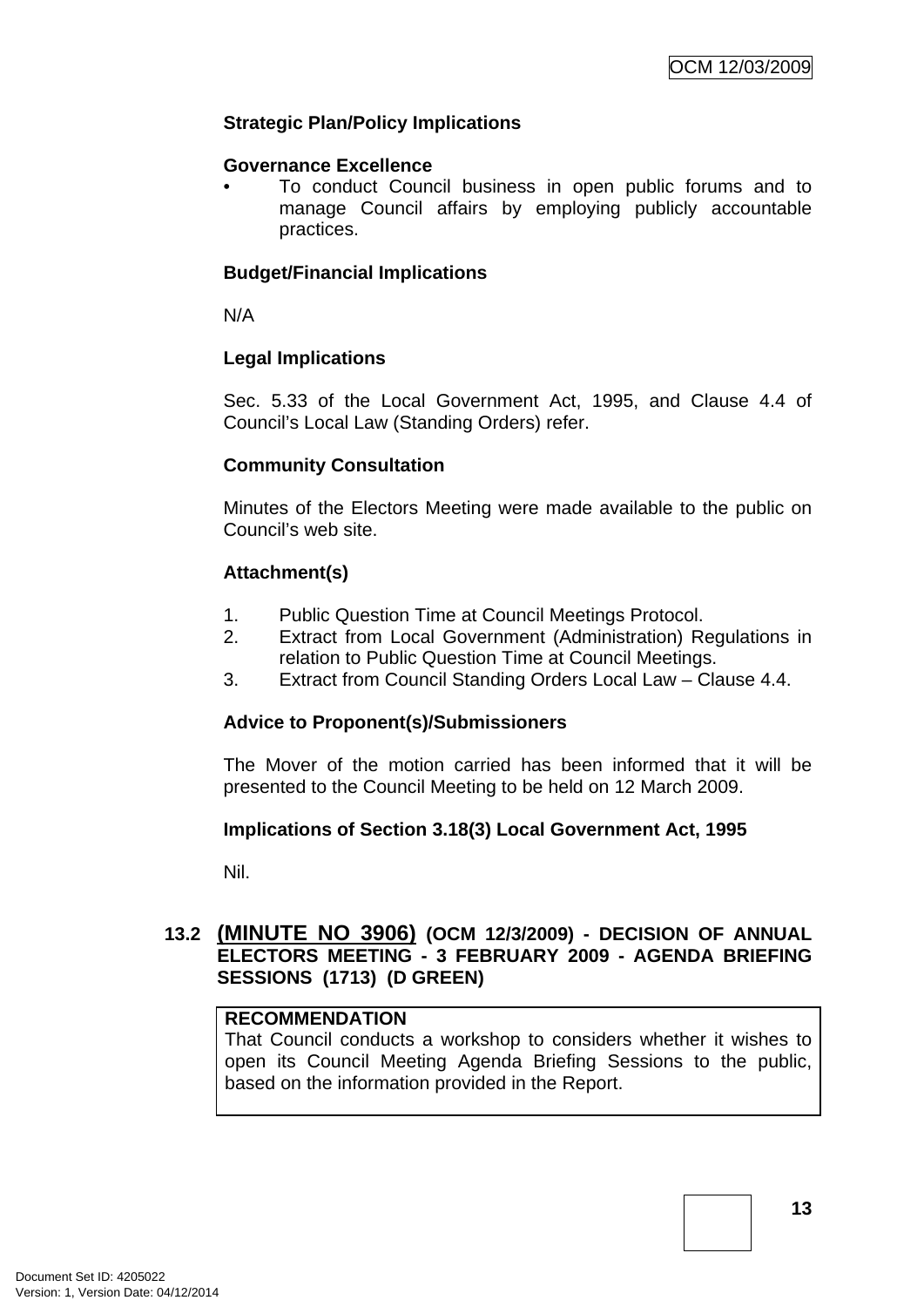## **COUNCIL DECISION**

MOVED Clr S Limbert SECONDED Clr V Oliver that the recommendation be adopted.

## **CARRIED 10/0**

## **Background**

At the Annual Meeting of Electors conducted on 3 February 2009, the following motion was carried:

*That Council opens to the public the Briefing Sessions held the week before Council Meetings.* 

It is required that any decision passed at an Electors Meeting be considered by Council.

## **Submission**

N/A

## **Report**

In considering this item, research was undertaken to establish the practises of other comparable local governments in the metropolitan area relative to the subject matter.

This involved contacting 17 other local governments and sourcing relevant information, resulting in the following findings:

- 7 Councils operate using a traditional Committee system
- 3 Councils have multiple monthly Council Meeting cycles
- 1 Council provides reports directly to Council each month
- 7 Councils operate with a pre-Council Meeting Agenda Briefing Session one week prior to Council. Of these 2 (Cockburn included) are closed and 5 are open to the public.

Upon further investigation it was revealed that the Councils which open these meetings to the public also have some degree of public participation process by way of questions, statements, submissions or deputations, subject to strict compliance with procedures adopted by each Council. This is facilitated by a variety of mechanisms, including involvement either prior to or following the Agenda briefing and some restricted only to those members of the public who are directly affected by a proposal listed on the forthcoming Council Agenda.

One similarity in all the Councils surveyed which operate with open Agenda Briefing Sessions is that the Agenda is provided to all Elected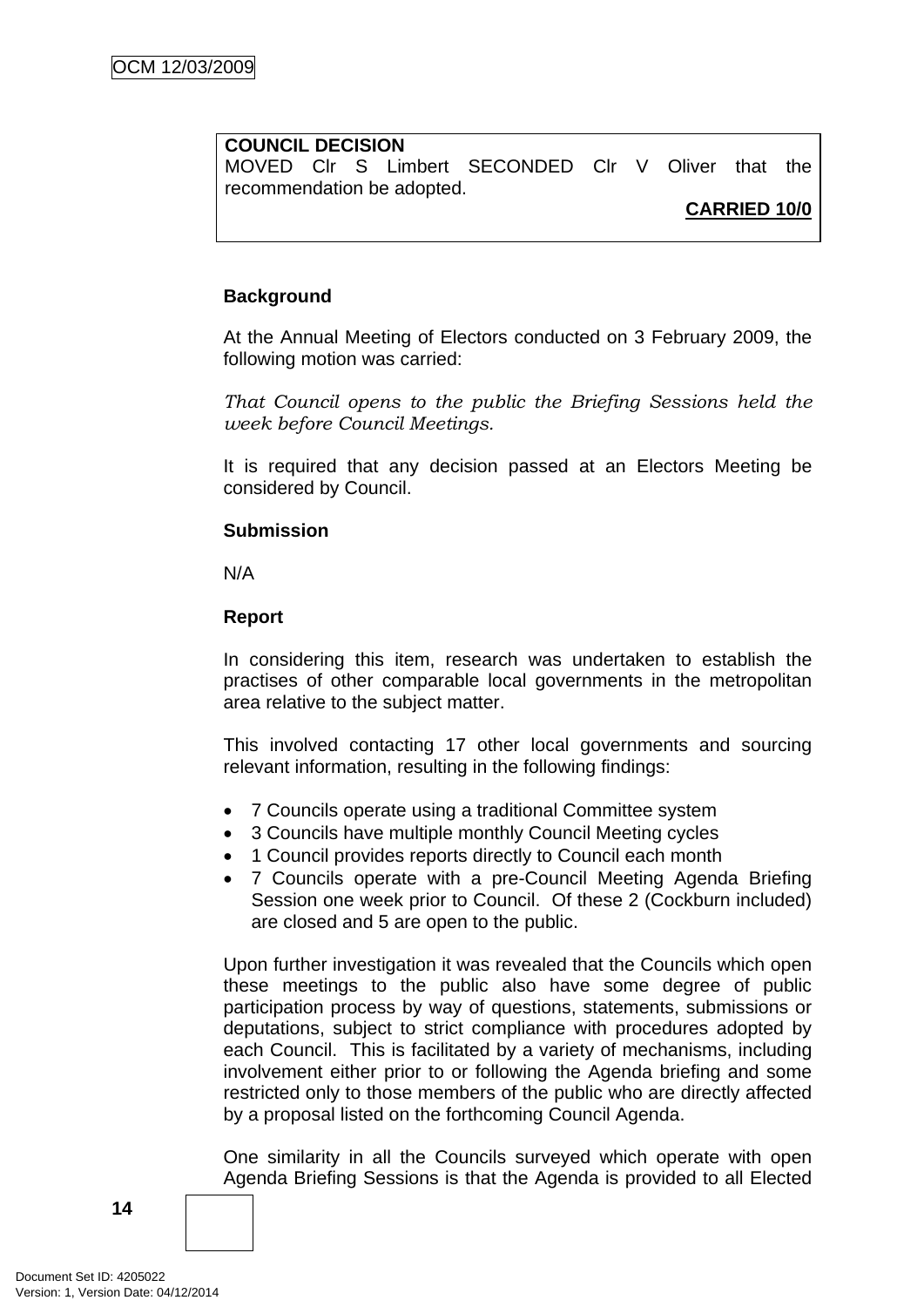Members in advance to enable them to familiarise themselves with the issues to be discussed in advance of the Briefing Session. Similarly, the Agenda is made available for public access at the same time it is provided to Elected Members. This practice obviously requires that the Council Agenda and associated business papers are finalised in advance of them being made available to Council members and the public.

This process then allows the Briefing Sessions to be chaired by a Presiding Member (normally the Mayor or another Councillor). In addition, strict procedural protocols in respect of both public and Elected Member participation are in place and controlled by the Presiding Member.

In many ways, the processes replicate that of a Council meeting, excepting that Elected Members are able to ask questions of staff in order to clarify issues contained in the officer reports.

In all cases, no general discussion nor expression of opinion in relation to recommendations is allowed from Elected Members, as it is required that any debate on the recommendation take place in the formal confines of the Council meeting.

Similarly, public participation is controlled by a variety of protocols which govern procedures by which questions and submissions are received from the public.

Should Council determine that it wishes its Briefing Sessions to be open to the public, it will need to be aware that neither themselves nor members of the public will have access to information relative to items on the Agenda. Under this scenario, it would not be advisable to have any public question/submission time prior to the briefing. An opportunity for public input could be provided at the end of the officer presentations. However, it should also be noted that the briefing will essentially be controlled by the CEO, as the Agenda is being presented to the forum for the first time. An alternative arrangement could be facilitated by adjusting the closing date for preparation of the draft Agenda and making the settled Agenda and business papers available to Elected Members and the public in advance of the briefing session. This would require the closing deadline for the submission of Agenda items to be brought forward by a number of working days in order to have the Draft Agenda items checked and accepted, prior to finalising the Agenda paper for preliminary access by Elected Members and the public.

However, given that the majority of matters on each Agenda relate to planning and development items, this will have a negative efficiency impact on some applicants.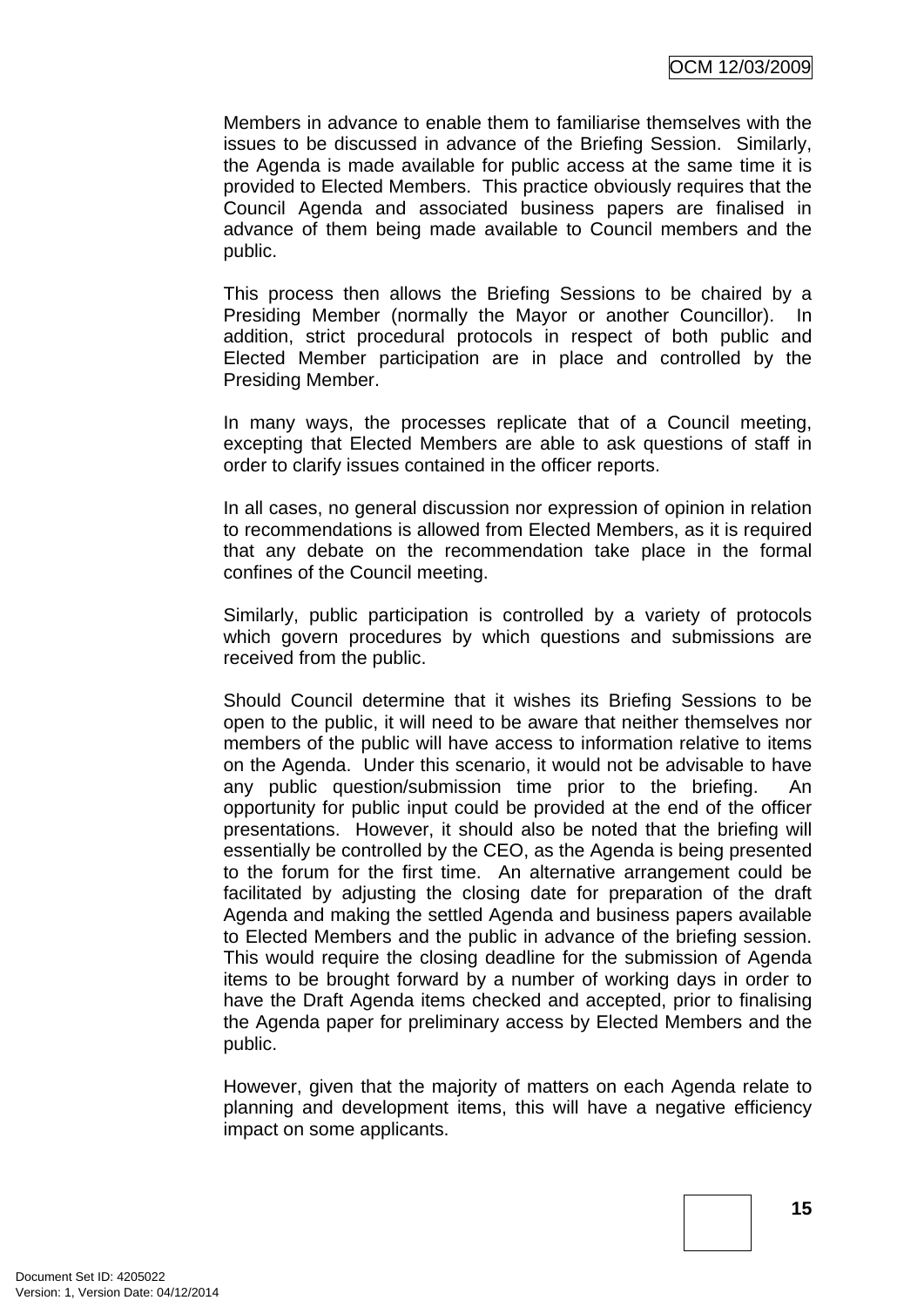Currently, the elapsed time from the closing date for the submission of officer reports to the finalisation of items and preparing the accepted items in Agenda form is a maximum of 8 working days. It is not possible to streamline the internal administrative processes to enable this timeframe to be shortened, therefore, the closing date for the receival of draft reports would need to be extended if the Agenda is to be available for Elected Member and public access prior to the appointed date of the Briefing.

Therefore, Council has a choice between enabling earlier access to the Council Agenda for the benefit of the Elected Members and the public or retaining the current timeframes associated with the preparation of the Agenda and have the briefing sessions remain as an officer's presentation evening, either open or closed to the public.

Should the preference be to open the Briefings to the public, protocols would need to be established on the manner by which public participation, if any, would be enabled and managed.

## **Strategic Plan/Policy Implications**

## **Governance Excellence**

• To conduct Council business in open public forums and to manage Council affairs by employing publicly accountable practices.

## **Budget/Financial Implications**

N/A

## **Legal Implications**

Sec. 5.33 of the Local Government Act, 1995, refers.

## **Community Consultation**

Minutes of the Electors Meeting 2009 are available for public view on Council's web site.

## **Attachment(s)**

N/A

## **Advice to Proponent(s)/Submissioners**

The Mover of the motion carried has been informed that it will be presented to the Council Meeting to be held on 12 March 2009.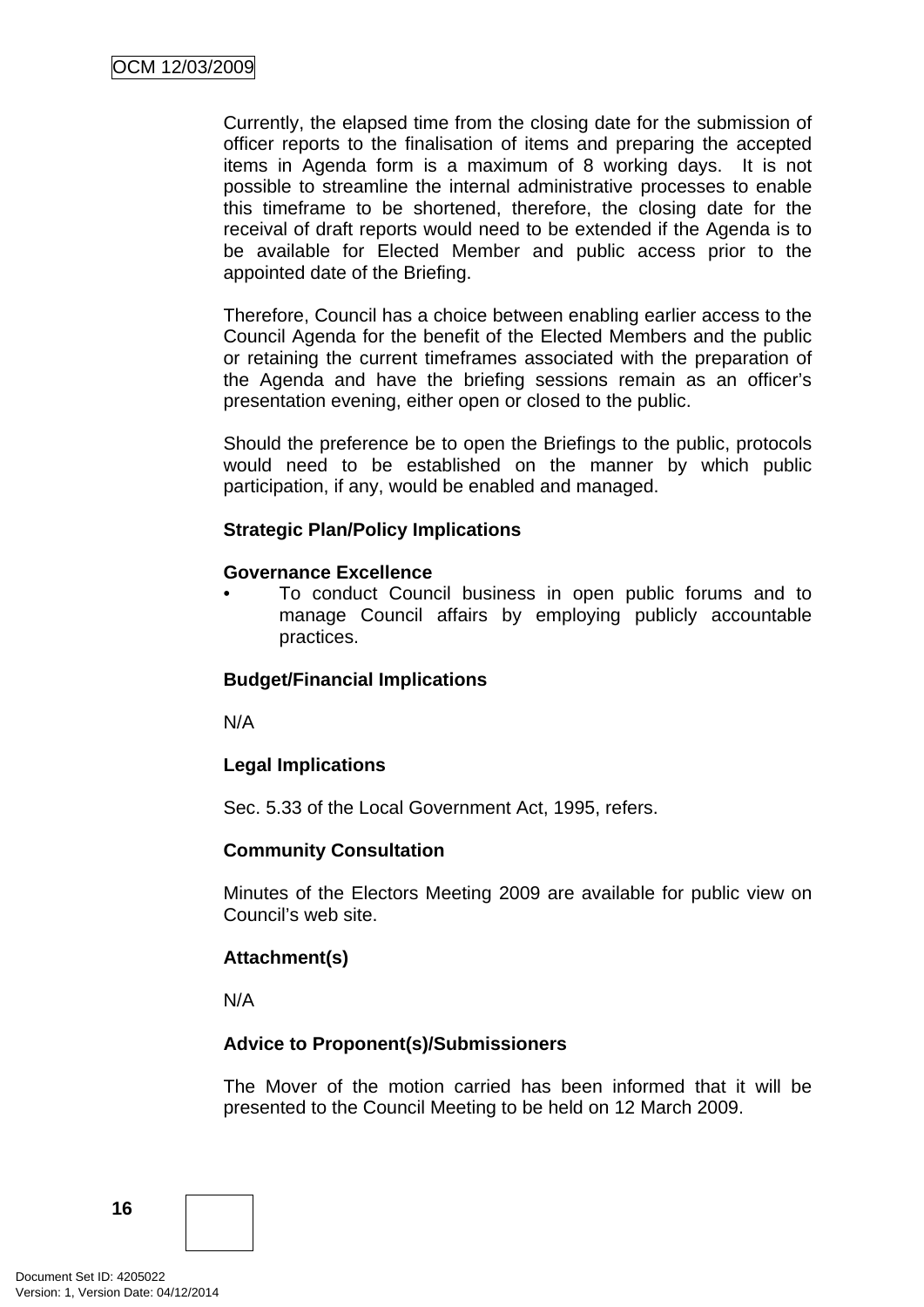## **Implications of Section 3.18(3) Local Government Act, 1995**

Nil.

## **13.3 (MINUTE NO 3907) (OCM 12/3/2009) - DECISION OF ANNUAL ELECTORS MEETING - 3 FEBRUARY 2009 - SECURITY GUARDS AT COUNCIL MEETINGS (1713) (D GREEN) (ATTACH)**

**RECOMMENDATION**

That Council notes the decision of the Annual Electors Meeting held on 3 February 2009, in respect of this matter, for the reasons provided in the report.

**COUNCIL DECISION**  MOVED Clr S Limbert SECONDED Clr V Oliver that the recommendation be adopted.

**CARRIED 10/0**

## **Background**

At the Annual Electors Meeting conducted on 3 February 2009, the following motion was carried:

*That Council remove security guards from Council Meetings.* 

It is required that any decisions passed at an Electors Meeting be considered by Council.

## **Submission**

N/A

## **Report**

The issue of employing security personnel is one that is essentially the responsibility of the Chief Executive Officer (CEO).

The practice was first introduced some years ago due to increased concerns by Elected Members over what they perceived as intimidatory behaviour by some members of the public at Council Meetings.

Accordingly, the CEO at that time agreed to employ security personnel to be present at Council Meetings as a demonstration to those who wished to engage in disruptive behaviour at Council Meetings that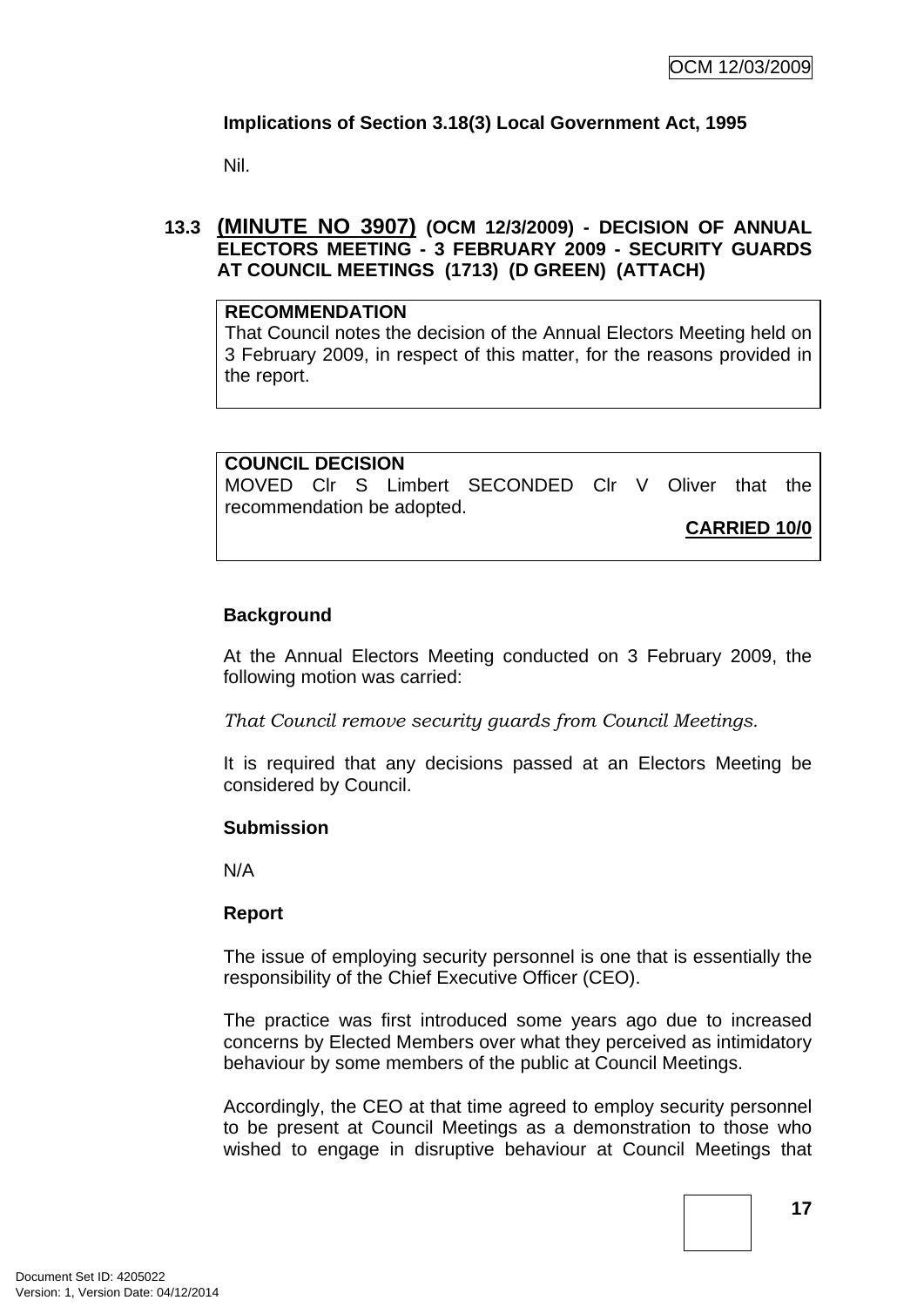excessive disobedience or threatening behaviour would not be tolerated.

While the responsibility for the conduct of Council Meetings rests with the Presiding Member, who has powers to control any disruptive behaviour pursuant to Council's Standing Orders Local Law, any action in seeking removal of a person or persons from the Council Chamber or Administration building is required to be undertaken by CEO, who has statutory control for the management of Council buildings, as shown on the attachment.

As such, while it would be competent for Council to pass a resolution directing the CEO to employ security personnel as a means of offering Elected Members a greater level of personal protection, it is doubtful that it could pass a resolution to the effect of disempowering the CEO to do so.

In practice, the CEO discusses such issues with the Elected Members, in particular the Mayor, and implements whatever measures are considered necessary to minimise any potential risks. More recently, the assistance of the Police has been requested as the ultimate deterrent against disruptive behaviour at Council Meetings by members of the public and this has resulted in some people being ejected from Council Meetings in order to enable the meeting to continue and for Council to effectively conduct its business.

In addition, the Administration building is currently subject to a risk assessment as a result of ongoing concerns by some Elected Members over security issues, including threatening behaviour from the public gallery at Council Meetings.

The results of this exercise will no doubt include suggested strategies to mitigate risks associated with a variety of situations which could impact on Elected Members, private citizens and the protection of Council property.

For these reasons, it is not considered appropriate for Council to pass any motions that it is not directly responsible for implementing. It is considered more appropriate for the CEO to continue to assess situations as they arise and deploy whatever resources are considered necessary to ensure the safety of people who attend Council Meetings.

## **Strategic Plan/Policy Implications**

#### **Governance Excellence**

To provide effective monitoring and regulatory services that administer relevant legislation and local laws in a fair and impartial way.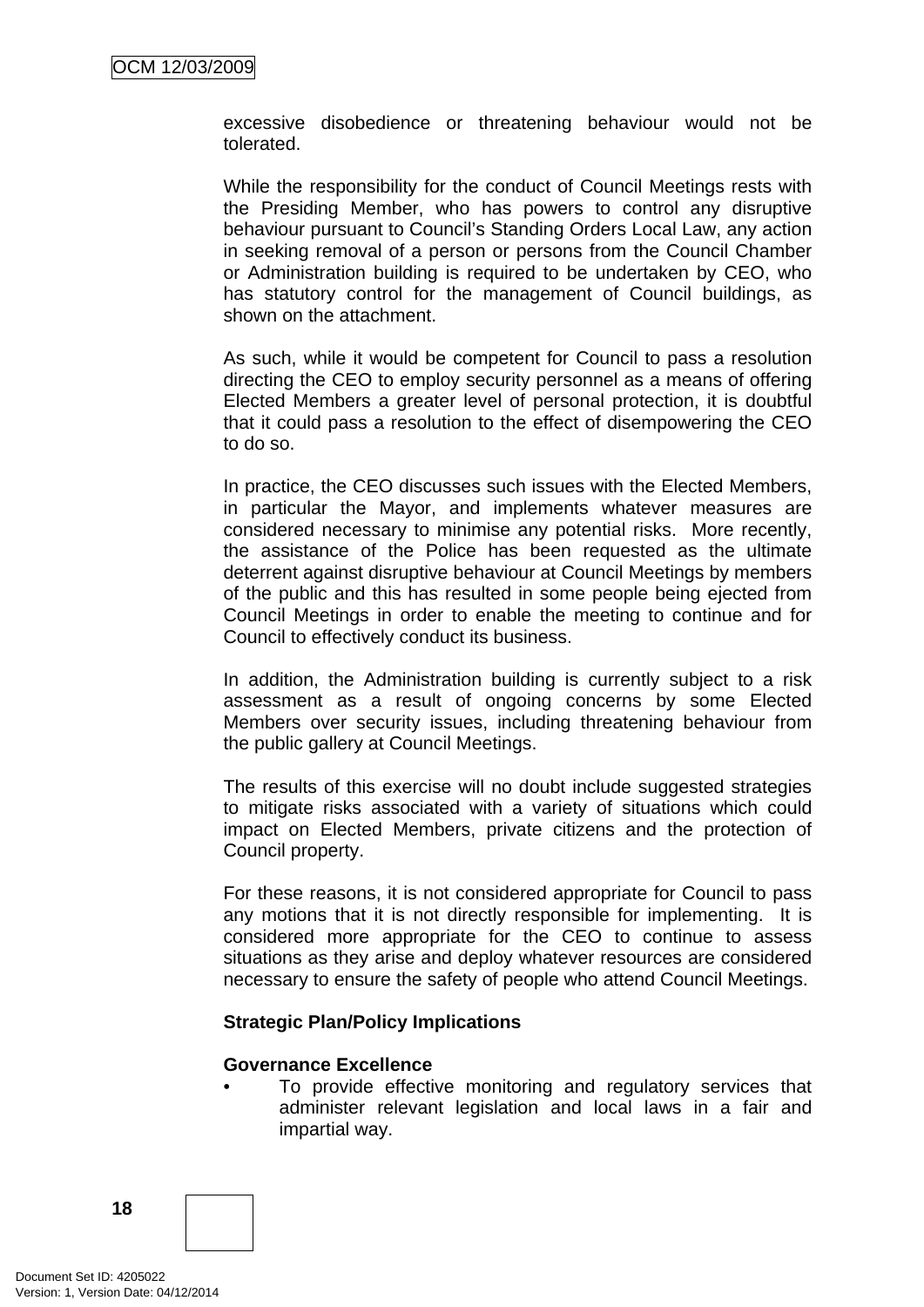## **Budget/Financial Implications**

N/A

## **Legal Implications**

Sec. 5.33 and 5.41 of the Local Government Act, 1995 refer. Sec. 49 and 50 of the Police Act 1892, refer. Sec. 70A of the Criminal Code, refer.

## **Community Consultation**

Minutes of the 2009 Annual Electors Meeting are available for public view on the Council's web site.

## **Attachment(s)**

Extract Department of Local Government Guidelines *Disruptive Behaviour by the Public at Council Meetings*.

## **Advice to Proponent(s)/Submissioners**

The Mover of the motion carried has been informed that it will be presented to the Council Meeting to be held on 12 March 2009.

## **Implications of Section 3.18(3) Local Government Act, 1995**

Nil.

## **13.4 (MINUTE NO 3908) (OCM 12/3/2009) - LOCAL GOVERNMENT STATUTORY COMPLIANCE AUDIT RETURN 2008 (1332) (P WESTON) (ATTACH)**

## **RECOMMENDATION**

That Council adopt the Local Government Compliance Audit Return for the period 1 January 2008 to 31 December 2008, as attached to the Agenda.

## **COUNCIL DECISION**

MOVED Clr H Attrill SECONDED Clr C Reeve-Fowkes that Council adopt the recommendation with the inclusion of the following sub-recommendation (2):

(2) a report be prepared and presented to Council in six months time in relation to compliance with tenders for providing goods and services

## **CARRIED 10/0**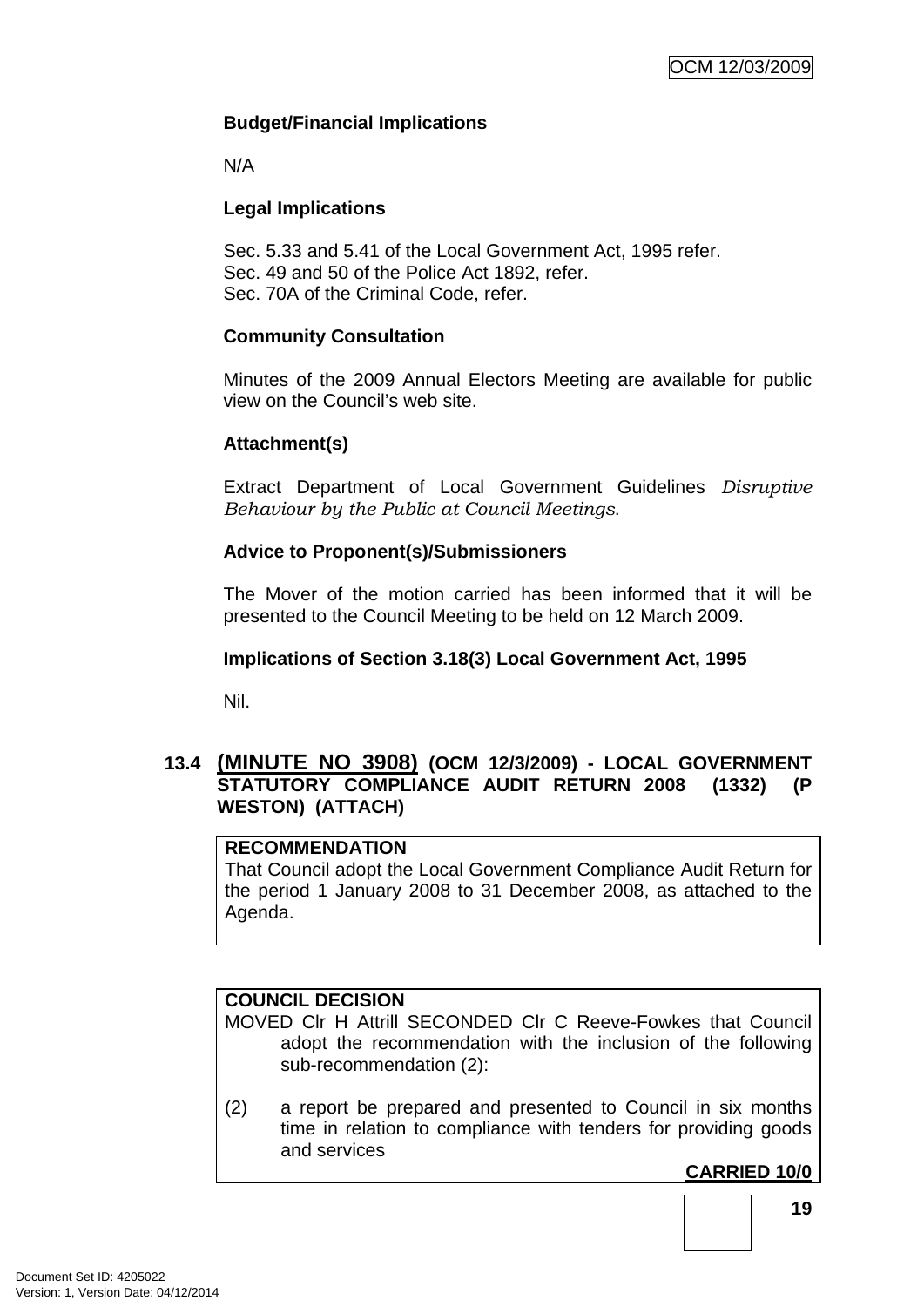## **Reason for Decision**

The City of Cockburn has attained a positive outcome from the Local Government Statutory Compliance Audit of 98.3%. The Council Report identified opportunities for improvement in respect to management of the Tender process in specific instances through the development of template tender documents. Work is underway on these improvements and Council wishes to be kept abreast of the progress of these improvements to ensure improved statutory compliance

## **Background**

Since 2000, completion of the Local Government Compliance Audit Return has been mandatory for all local governments in WA in accordance with Regulations 14 and 15 of the Local Government (Audit) Regulations 1996.

#### **Submission**

To adopt the Return in its submitted form.

#### **Report**

The annual Compliance Audit Return is to be presented to, and adopted by, a meeting of Council.

Following adoption by Council, a certified copy of the Return, signed by the Mayor and Chief Executive Officer, along with a copy of the relevant section of the Council Minutes, is submitted to the Director General, Department of Local Government and Regional Development in accordance with Regulations 14 and 15 of the Local Government (Audit) Regulations 1996.

The Return indicates a conformity rating of 98.3% for the year.

Several issues were raised in relation to Tenders for providing goods and services to which comprehensive comments from Council's Purchasing Co-ordinator is attached and which contains suggestions to improve compliance in this area.

Two issues were raised in relation to Local Government Employees and these are addressed in greater detail in the attached memorandum prepared by the Human Resources Manager.

## **Strategic Plan/Policy Implications**

#### **Governance Excellence**

• To conduct Council business in open public forums and to manage Council affairs by employing publicly accountable practices.



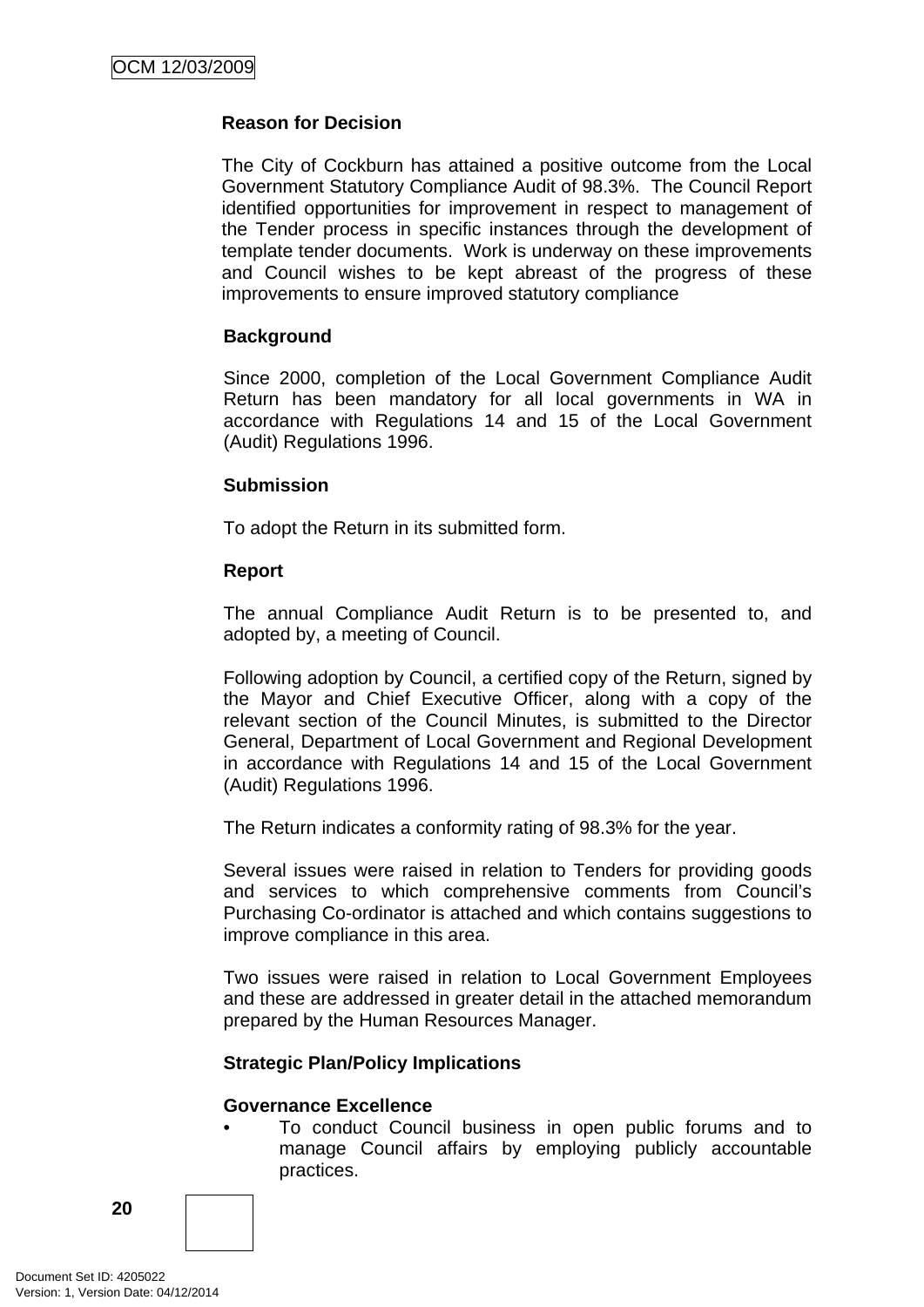## **Budget/Financial Implications**

N/A

## **Legal Implications**

Regulations 14 and 15 Local Government (Audit) Regulations 1996 refer.

## **Community Consultation**

N/A

## **Attachment(s)**

Compliance Audit Return 2008.

## **Advice to Proponent(s)/Submissioners**

N/A

**Implications of Section 3.18(3) Local Government Act, 1995**

Nil.

## **14. PLANNING AND DEVELOPMENT DIVISION ISSUES**

**14.1 (MINUTE NO 3909) (OCM 12/3/2009) - RETROSPECTIVE APPLICATION FOR PARKING OF A COMMERCIAL VEHICLE - LOCATION: LOT 150 (3) STEINBECK PLACE, SPEARWOOD - OWNER / APPLICANT: C & P BLOGNA (3309891) (R COLALILLO) (ATTACH)** 

## **RECOMMENDATION**

That Council:

- (1) refuse the retrospective application for parking of a commercial vehicle at Lot 150 (3) Steinbeck Place, Spearwood for the following reasons:-
	- 1. the proposal is contrary to the protection of the residential amenity of the location by virtue of:
		- (a) the hours of operation of the commercial vehicle;
		- (b) the noise and disturbance associated with the use of the vehicle;
		- (c) the adverse affect on the visual amenity of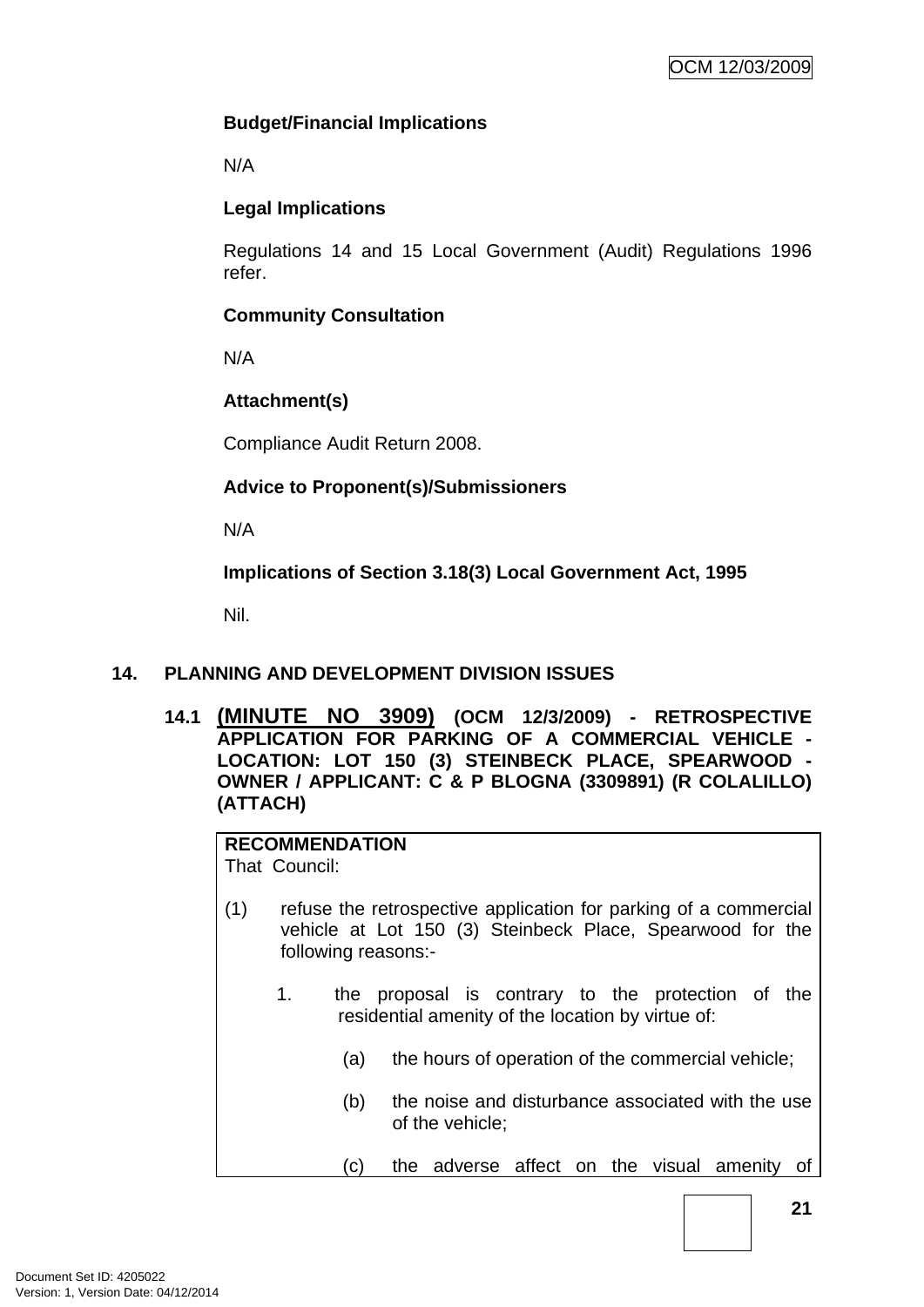Steinbeck Place, due to the vehicle being parked in a highly visible location, within the front building setback area which detracts from the residential appearance of the street.

- 2. the relevant concerns raised by surrounding property owners.
- (2) issue a Schedule 9 Notice of Determination on Application for Planning Approval / Refusal and an MRS Form 2 Notice of Refusal;
- (3) advise the applicant that parking of the commercial vehicle on the subject property or adjacent verge is prohibited in accordance with the MRS Form 2 Notice of Refusal; and
- (4) advise the applicant and submissioners of Council's decision accordingly.

## **COUNCIL DECISION**

MOVED Clr S Limbert SECONDED Clr V Oliver that the recommendation be adopted.

**CARRIED 10/0**

## **Background**

| Zoning:            | MRS:              | Urban                                  |  |
|--------------------|-------------------|----------------------------------------|--|
|                    | TPS3              | Residential 'R20'                      |  |
| Lot size:          | 714m <sup>2</sup> |                                        |  |
| Land use:          |                   | Residence (Commercial Vehicle Parking) |  |
| Use class:<br>ירו' |                   |                                        |  |

In December 2008, the City received a complaint from a nearby landowner with regards to the parking of a truck on the subject site. The matter was investigated and it was revealed that the landowner has been parking the truck on the verge and following advice from the City's Ranger Services the truck was now being parked within the subject site. The landowner was subsequently advised by the City's Development Compliance Officer of the requirement to obtain planning approval for the parking of the truck in accordance with the provisions of the City's Town Planning Scheme No. 3 ('Scheme').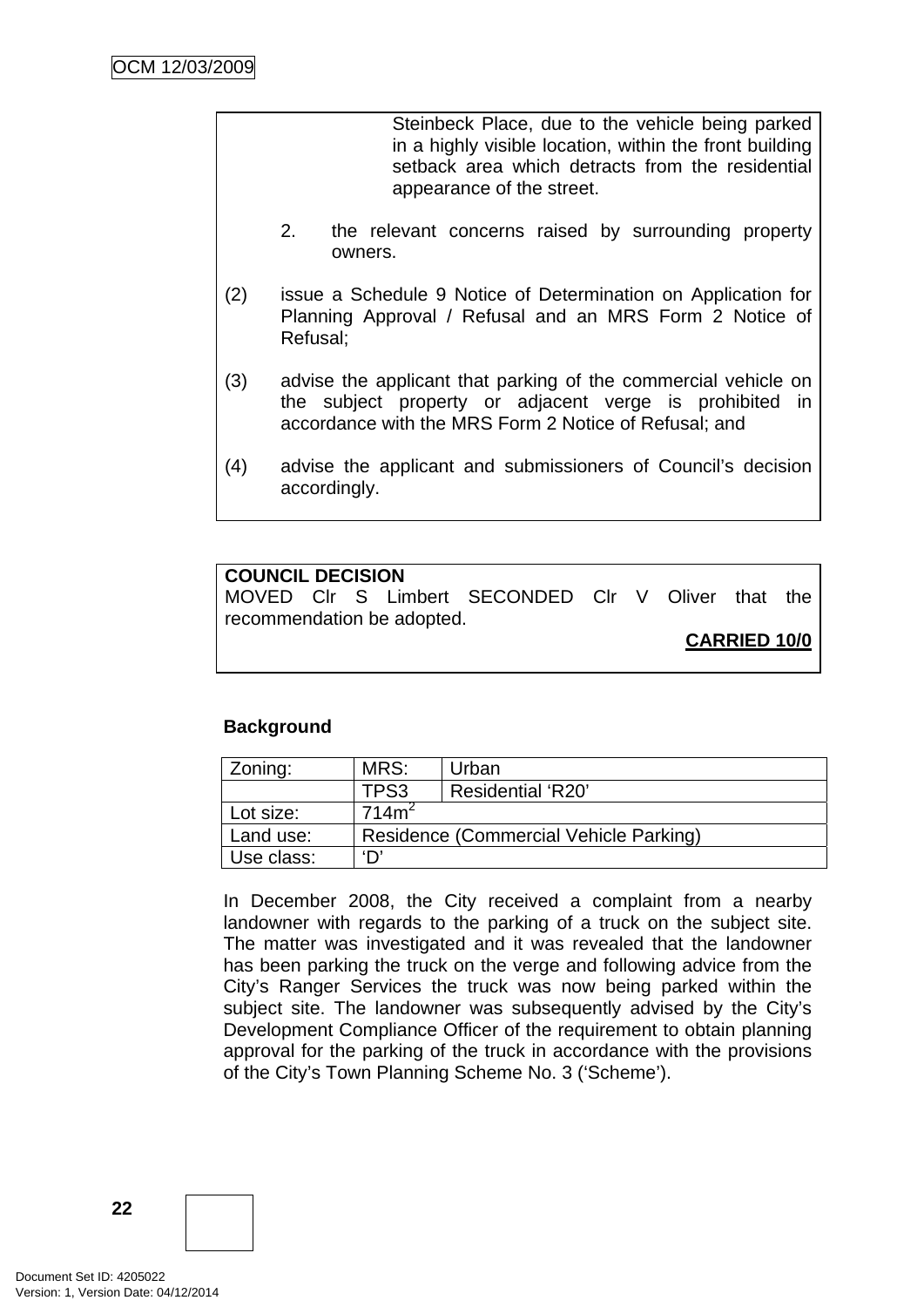## **Submission**

This application seeks planning approval from the City for the parking of a commercial vehicle on the subject site. The City's Scheme defines a commercial vehicle as being:

 "*any vehicle used or intended to be used in a business or trade which has a tare weight in excess of 3.5 tonnes, and excludes vehicles directly associated with the conduct of a rural pursuit, business or trade on the lot for which the vehicle or vehicles are used".*

In accordance with the above, the landowner/applicant has submitted an application for retrospective approval for the parking of a truck which meets the criteria of a commercial vehicle as defined above. The application seeks to formalise approval for parking of the truck on the subject site's concrete driveway located on the north side of the property as shown on Attachment 2 (Site Plan) to this report.

## **Report**

The subject land is zoned Residential 'R20' under the City of Cockburn Town Planning Scheme No. 3. Council has the discretion to either approve (with or without conditions) or to refuse the application.

The Scheme provides the following with regards to the parking of commercial vehicles within the Residential Zone.

## *"5.8.4 Parking of Commercial Vehicles*

- *(a) Despite any other provision of this Scheme, no commercial vehicle is permitted to remain on privately owned land within the Residential Zone for a period longer than is necessary for loading or unloading unless the local government has issued a planning approval permitting the parking of such a vehicle.*
- *(b) A commercial vehicle may be permitted to be parked within a Residential Zone, provided that:* 
	- *(i) the vehicle is parked on a lot containing only a single house;*
	- *(ii) the vehicle forms an essential part of the occupation of an occupant of the dwelling;*
	- *(iii) vehicles exceeding 8 metres in length are parked parallel to the side boundary of the lot and behind the building line;*
	- *(iv) no repairs are to be undertaken on the lot;*
	- *(v) in the opinion of the local government, it is not likely to adversely affect the amenity of the surrounding land;*
	- *(vi) the local government may apply any conditions to the approval it sees fit; and*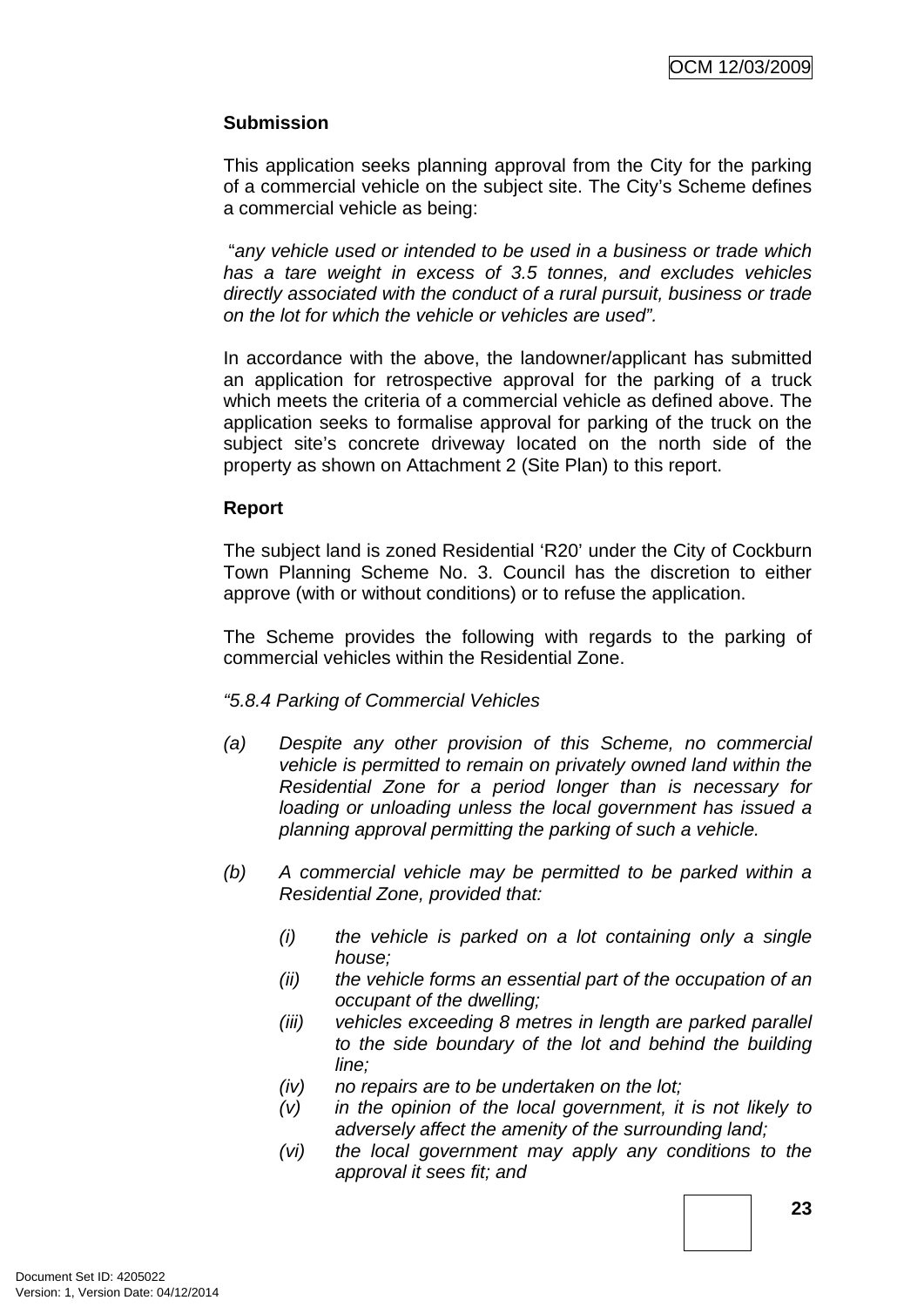*(vii) the local government has the ability to withdraw its approval at any time for any reason.."* 

It is considered that the commercial vehicle parking complies with many of the relevant requirements listed above. However the size and scale of the vehicle and its proposed parking location has the potential to adversely affect the amenity of the surrounding land and therefore be non-compliant with item (b)(v) above.

#### Neighbour Consultation

Given the potential impacts associated with the truck parking, the application was referred to adjoining landowners for comment. Two submissions were received in relation to the application, both of which raised objections. The submissions objecting to the proposal raised the following concerns:

- the truck starts between 4:30 a.m. and 5:00 a.m. most mornings
- the noise created by the truck is obtrusive and impacts on quality of life
- the truck is a prime mover more suited to an industrial or commercial area not a residential area
- the truck is parked out the front of the house and is an eye-sore for the rest of the street

The above objections are considered valid particularly given the location in which the commercial vehicle is parked and the size and scale of the vehicle as highlighted in Attachment 3 (Photos). The hours of operation are also a concern as the noise normally generated by such vehicles is significant and adjoining residences are located between  $6 - 30$  metres from the vehicle parking area.

Although the applicants indicated in their application that the vehicle is occasionally required to be started before 6:00 a.m., one of the submissions provided a diary of start times which were before 6:00am more than 'occasionally'. City Officers raised the issue of commencement times with the applicant and they reiterated that the vehicle needs to be started before 6:00 a.m. when demand requires it and is unavoidable due to the nature of the industry in which they work.

Given the unpredictable nature of start times, it would be difficult for the City to monitor and enforce a condition of approval relating to commencement time no earlier than 6:00 a.m. as the applicant is unable to commit to the specified time. Furthermore, monitoring would rely heavily on anecdotal evidence of adjoining landowners which would do little to enhance sentiments within the street and locality.

It is considered that the imposition of approval conditions could only marginally address the proposal's elements of non-compliance and any

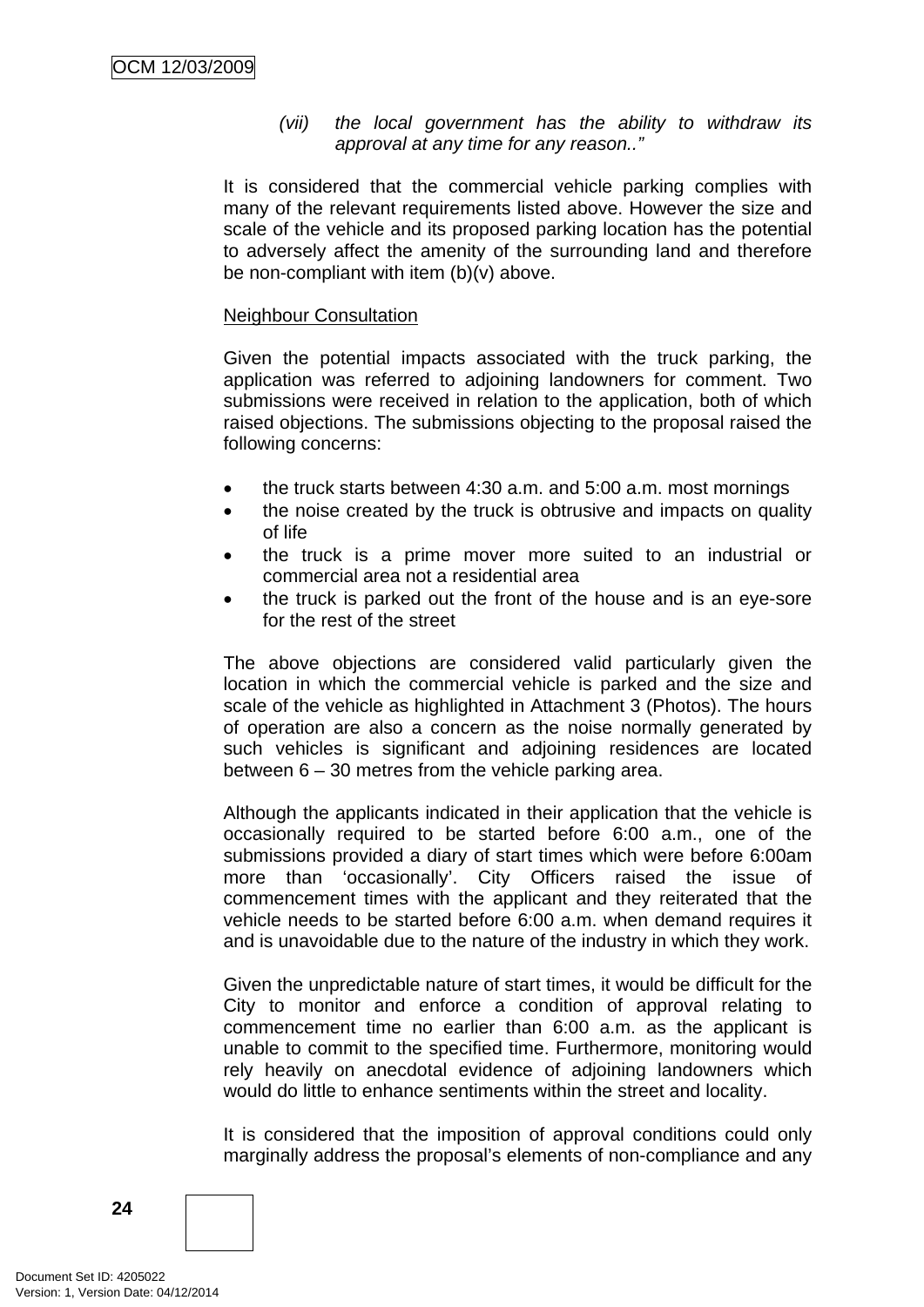conditions relating to screening and noise attenuation would be difficult to achieve given the site's constraints.

## **Conclusion**

Based on the above discussion, it is recommended that the proposed commercial vehicle parking be refused based on the following:

- the proposal is contrary to the protection of the residential amenity of the location by virtue of:
	- the hours of operation of the commercial vehicle;
	- the noise and disturbance associated with the use of the vehicle;
	- the adverse affect on the visual amenity of Steinbeck Place, due to the vehicle being parked in a highly visible location, within the front building setback and verge area, which detracts from the residential appearance of the street.
- the nature of concerns raised by surrounding property owners.

## **Strategic Plan/Policy Implications**

APD47 - Retrospective Development Approvals

## **Demographic Planning**

- To ensure the planning of the City is based on an approach that has the potential to achieve high levels of convenience and prosperity for its citizens.
- To ensure development will enhance the levels of amenity currently enjoyed by the community.

## **Budget/Financial Implications**

N/A

## **Legal Implications**

N/A

## **Community Consultation**

Four (4) surrounding owners were consulted regarding the proposal. Two (2) submissions were received, both objecting to the proposal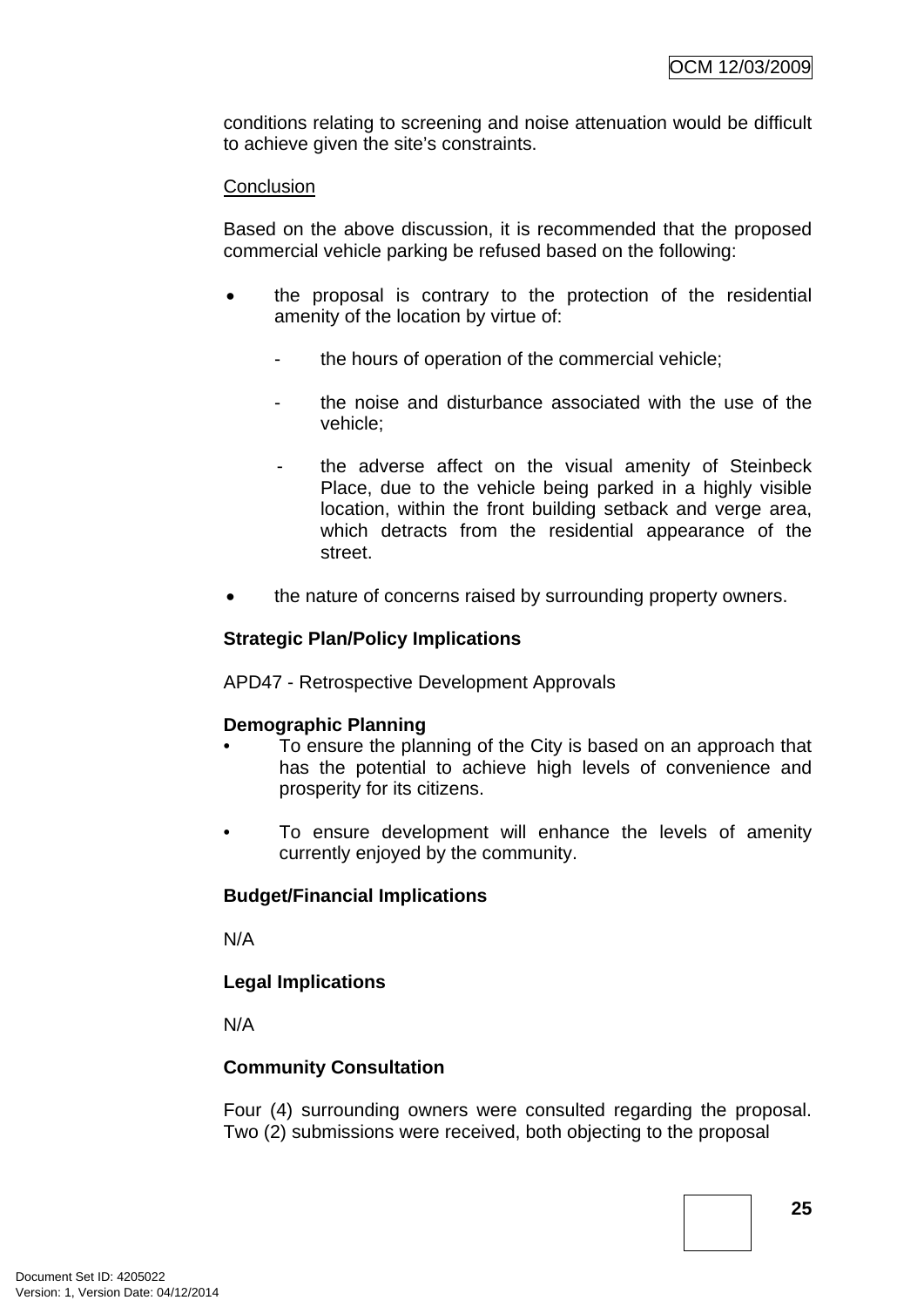## **Attachment(s)**

- 1 Location Plan
- 2 Site Plan
- 3 Photos

## **Advice to Proponent(s)/Submissioners**

The Proponent(s) and those who lodged a submission on the proposal have been advised that this matter is to be considered at the 12 March 2009 Council Meeting.

## **Implications of Section 3.18(3) Local Government Act, 1995**

Nil

**14.2 (MINUTE NO 3910) (OCM 12/3/2009) - PROPOSED CHANGE OF USE FROM 'SHOWROOM/WAREHOUSE' TO 'HEALTH STUDIO' - LOCATION: UNIT 1/22 HAMMOND ROAD, COCKBURN CENTRAL - OWNER: DALEGLEN INVESTMENTS PTY LTD - APPLICANT: MICHAEL PRATT (6006364) (M SCARFONE) (ATTACH)** 

## **RECOMMENDATION**

That Council:

(1) refuse the application for a change of use from 'Showroom/Warehouse' to 'Health Studio' at Unit 5/26 Hammond Road, Cockburn Central for the following reason:-

The proposal does not provide sufficient on site car parking.

- (2) issue a Schedule 9 Notice of Determination on Application for Planning Approval – Refusal and an MRS Form 2 - Notice of Refusal; and
- (3) advise the applicant of the decision of Council.

## **COUNCIL DECISION**

MOVED Clr I Whitfield SECONDED Clr S Limbert that Council adopt the recommendation subject to the address being amended to Unit 1/22 Hammond Road, Cockburn Central.

**CARRIED 6/4**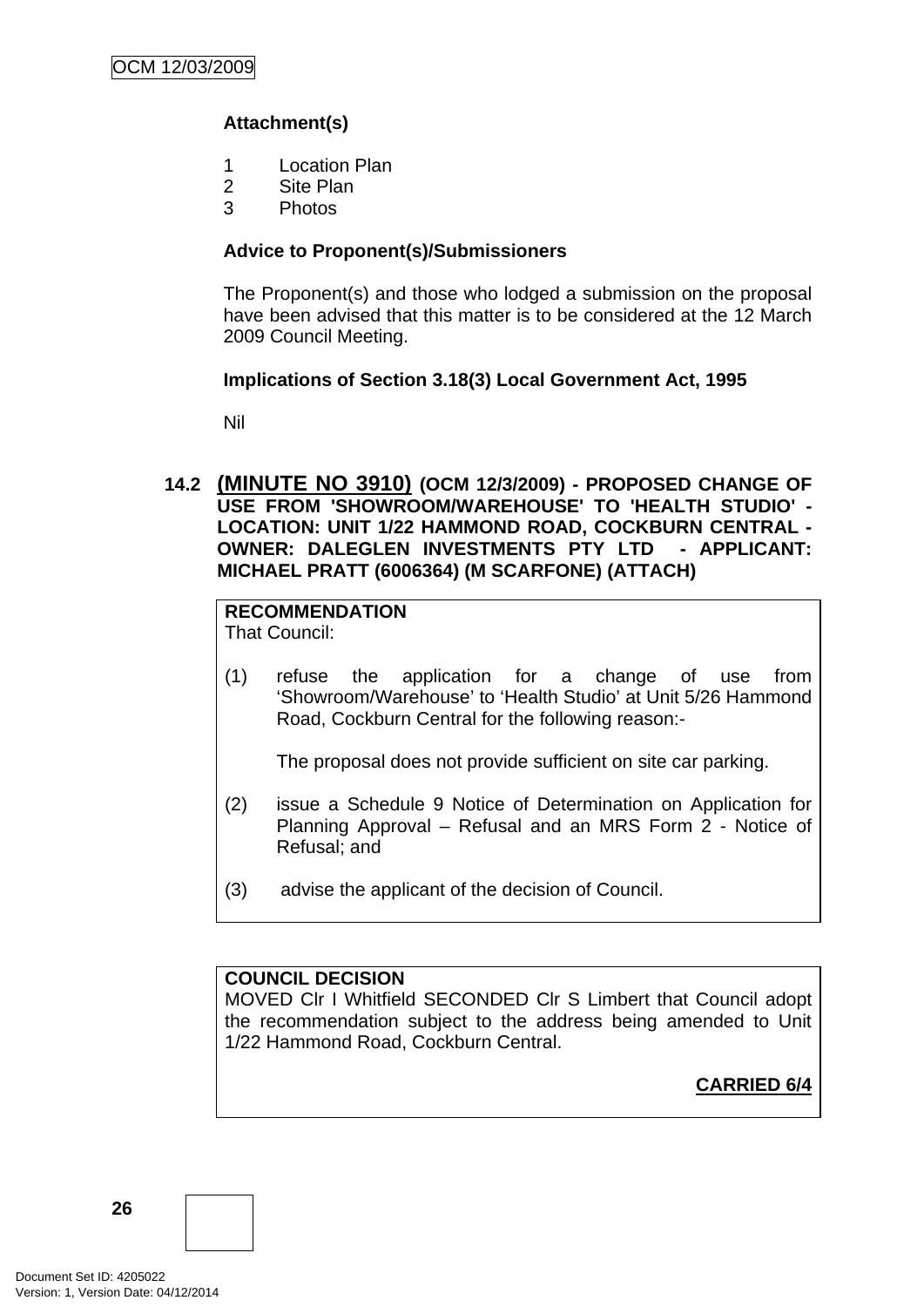## **Reason for Decision**

An Administration error has resulted in the incorrect address being provided within the original recommendation.

## **Background**

| Zoning:    | MRS:          | Industrial            |  |
|------------|---------------|-----------------------|--|
|            | TPS3          | <b>Mixed Business</b> |  |
| Land Use:  | Health studio |                       |  |
| Lot Size:  | 975 $m2$      |                       |  |
| Use Class: | "ים           |                       |  |

The subject site is located on Hammond Road, Cockburn Central approximately 500 metres south of North Lake Road, within the Lake Yangebup Business Park Estate. A two unit 'Showroom/Warehouse/Office' development was approved for the subject site in August 2007 and is currently under construction. The 'Health Studio' is proposed to occupy the southern unit in this development.

## **Submission**

The applicant has proposed the following development for the subject site:-

- Hours of operation are from 6.00am to 9.00pm Monday to Thursday, 6.00am to 8.00pm Friday, 8.00 am to 3.00pm Saturday and 9.00am to 1.00pm on Sunday.
- Facility will is based on group exercise sessions catering for a maximum of 40 students per class.
- Three staff are to be employed on site during peak periods (4-9).

## **Report**

The following section provides a discussion of the various issues affecting the proposal.

## Statutory Context

## *Proposed Use*

A 'Health Studio' is defined by the City of Cockburn Town Planning Scheme No. 3 (TPS No. 3) as follows:

*Health Studio: means land and buildings designed and equipped for physical exercise, recreation and sporting activities including outdoor recreation.*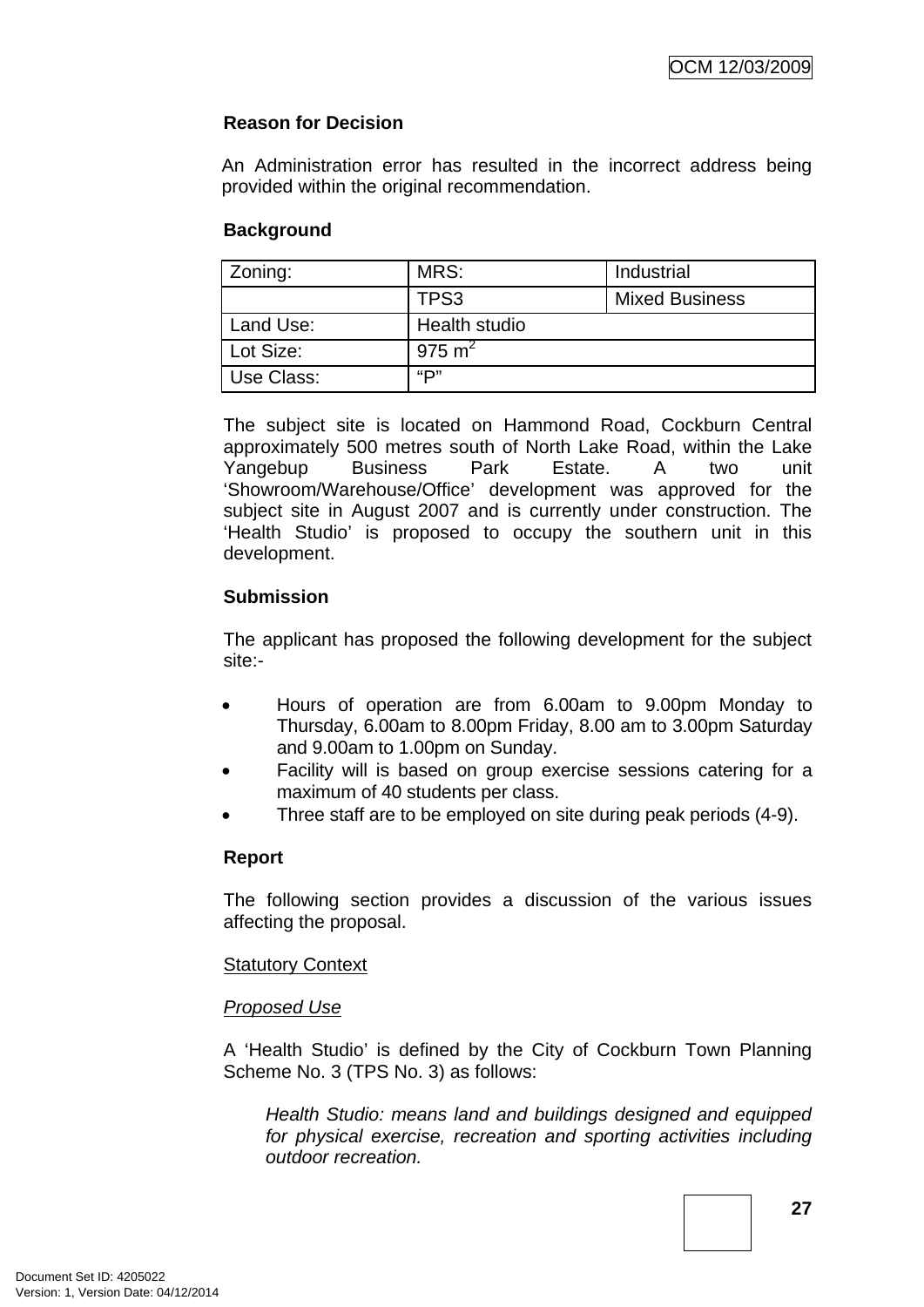'Health Studio' is considered to be the most appropriate definition applicable to the proposed use. A 'Health Studio' is a 'P' or use in the Zoning Table – Table 1 meaning the use is *'permitted by the Scheme providing the use complies with the relevant development standards and requirements of the Scheme'.* 

While the proposed use is permitted within the 'Mixed Business' zone, the proposal does not meet the development standards and requirements of TPS No. 3, given that there is insufficient on site parking and is recommended for refusal.

## *Car Parking*

Table 3 of TPS No. 3 provides vehicle parking provisions for commercial use classes. Where vehicle parking provisions are not prescribed for a particular use the requirement will be determined by the City.

The proposed use is not included within Table 3 and as such the parking requirements are at the discretion of the City. In order to determine the appropriate car parking standard to be applied to a 'Health Studio' the requirements of seven other local government authorities were analysed. The average car parking requirement was one bay per 16.3  $m^2$  of GLA. The median car parking requirement for a 'Health Studio' use is one bay per 15  $m^2$ . In determining the car parking requirements for the proposed 'Health Studio' the median requirement, one bay per 15  $m^2$ , is considered appropriate and has been applied.

The applicant has indicated that the 'Warehouse' portion of the approved development would be primarily used for the 'Health Studio'. The 'Warehouse' is approximately 460  $m^2$ . Given the car parking requirements outlined above the proposed use would require 31 car bays. This does not take into account the requirement for the office or showroom portions of the approved development as the warehouse is likely to be used most intensely. Unit 1 has been approved with 8 car parking bays for its exclusive use, while there are 16 bays approved in total. Based on the calculations above there is a shortfall of 23 car bays on site.

Given the shortfall of parking on site it is considered the proposed development is inappropriate for this location and should not be supported. It is noted that the City may continue to receive applications for a wide range of uses in vacant showroom/warehouse units in Industrial/Mixed Business locations, as there are an increasing number of vacant units available. However it is the City's responsibility to ensure that existing businesses in the locality are not adversely affected by parking and traffic congestion and that decisions are based on orderly and proper planning for the locality.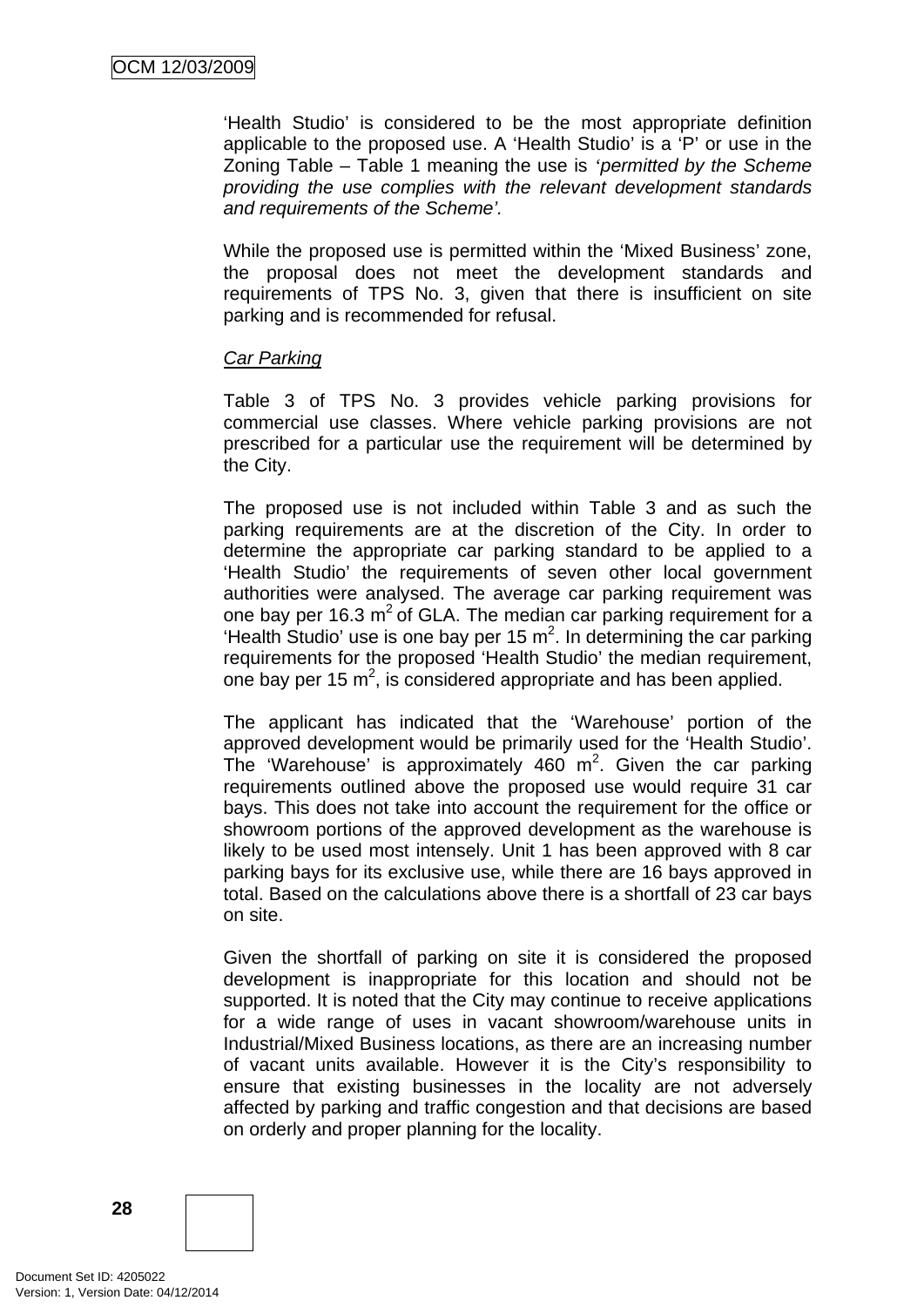## **Strategic Plan/Policy Implications**

#### **Demographic Planning**

- To ensure the planning of the City is based on an approach that has the potential to achieve high levels of convenience and prosperity for its citizens.
- To ensure development will enhance the levels of amenity currently enjoyed by the community.

#### **Infrastructure Development**

• To provide an appropriate range of recreation areas that meets the needs of all age groups within the community.

#### **Budget/Financial Implications**

N/A

## **Legal Implications**

Town Planning Scheme No. 3 Planning and Development Act 2005 State Administrative Tribunal Regulations

#### **Community Consultation**

The proposal has not been advertised to adjoining property owners.

#### **Attachment(s)**

- 1. Site Plan
- 2. Floor Plan

#### **Advice to Proponent(s)/Submissioners**

The Proponent(s) and those who lodged a submission on the proposal have been advised that this matter is to be considered at the 12 March 2009 Council Meeting.

#### **Implications of Section 3.18(3) Local Government Act, 1995**

Nil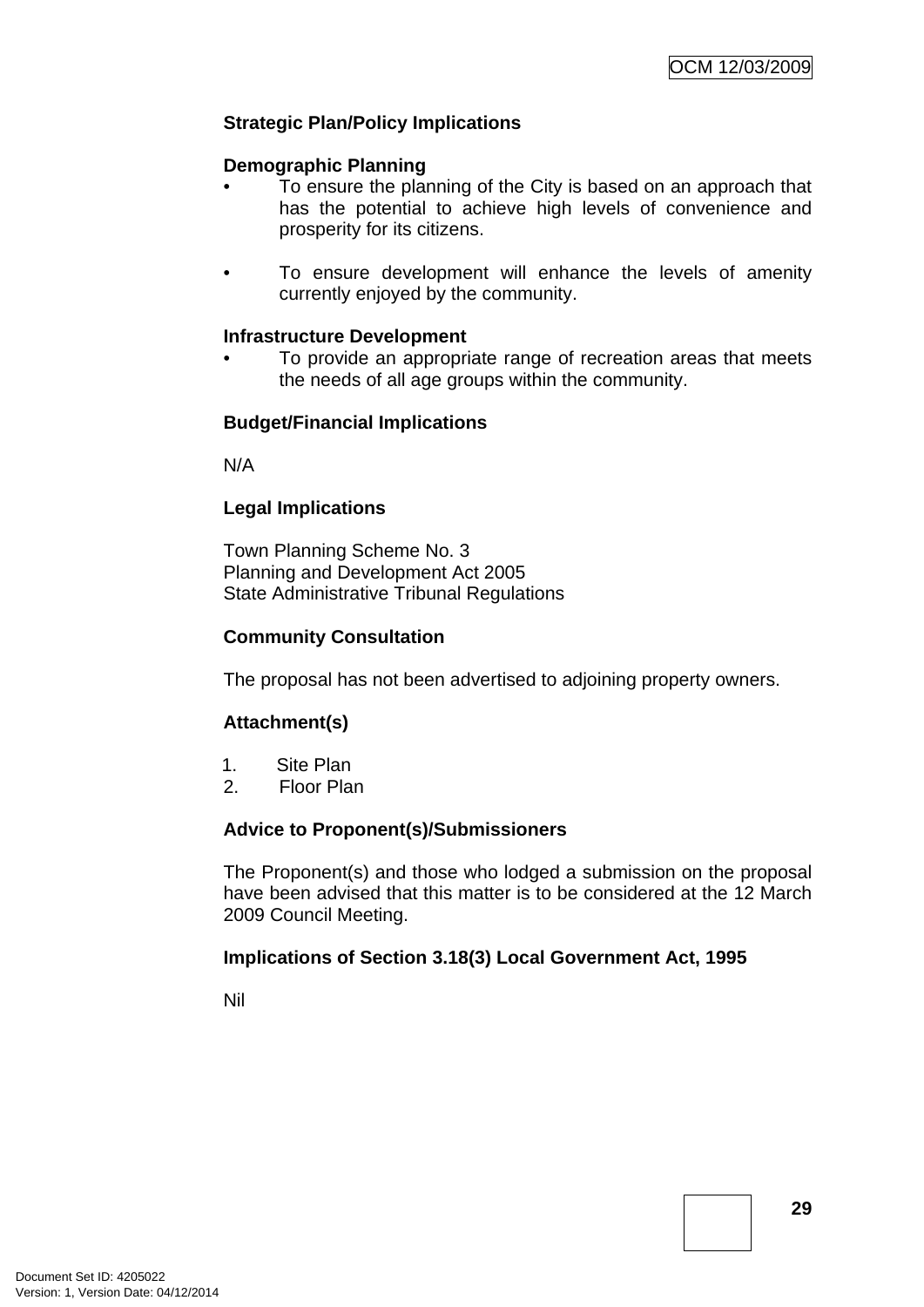**14.3 (MINUTE NO 3911) (OCM 12/3/2009) - PROPOSED CHANGE OF USE FROM 'SHOWROOM / WAREHOUSE' TO 'DANCE STUDIO' - LOCATION: UNIT 5/26 HAMMOND ROAD, COCKBURN CENTRAL - OWNER: MR GUISEPPE AND MRS FRANCESCA BUCCINI - APPLICANT: DE FREITAS AND RYAN (6009739) (M SCARFONE) (ATTACH)** 

# **RECOMMENDATION**

That Council:

- (1) refuse the application for a change of use from 'Showroom/Warehouse' to 'Dance Studio' at Unit 5/26 Hammond Road, Cockburn Central for the following reasons:-
	- 1. the proposal does not provide sufficient on site car parking; and
	- 2. the proposal is considered likely to inhibit the future use of the other tenancies within the complex.
- (2) issue a Schedule 9 Notice of Determination on Application for Planning Approval – Refusal and an MRS Form 2 - Notice of Refusal; and
- (3) advise the applicant and submissioners of the decision of Council.

## **COUNCIL DECISION**

MOVED Clr S Limbert SECONDED Clr C Reeve-Fowkes that Council approve the application for a change of use from 'Showroom/Warehouse' to 'Dance Studio' at Unit 5/26 Hammond Road, Cockburn Central subject to the following conditions:

- 1. Development may be carried out only in accordance with the details of the application as approved herein and any approved plan.
- 2. Nothing in the approval or these conditions shall excuse compliance with all other relevant written laws in the commencement and carrying out of the development.
- 3. A maximum of 10 students and 1 dance teacher/instructor on site at any one time.
- 4. Hours of operation are limited to 10 am to 9pm 7 days per week.

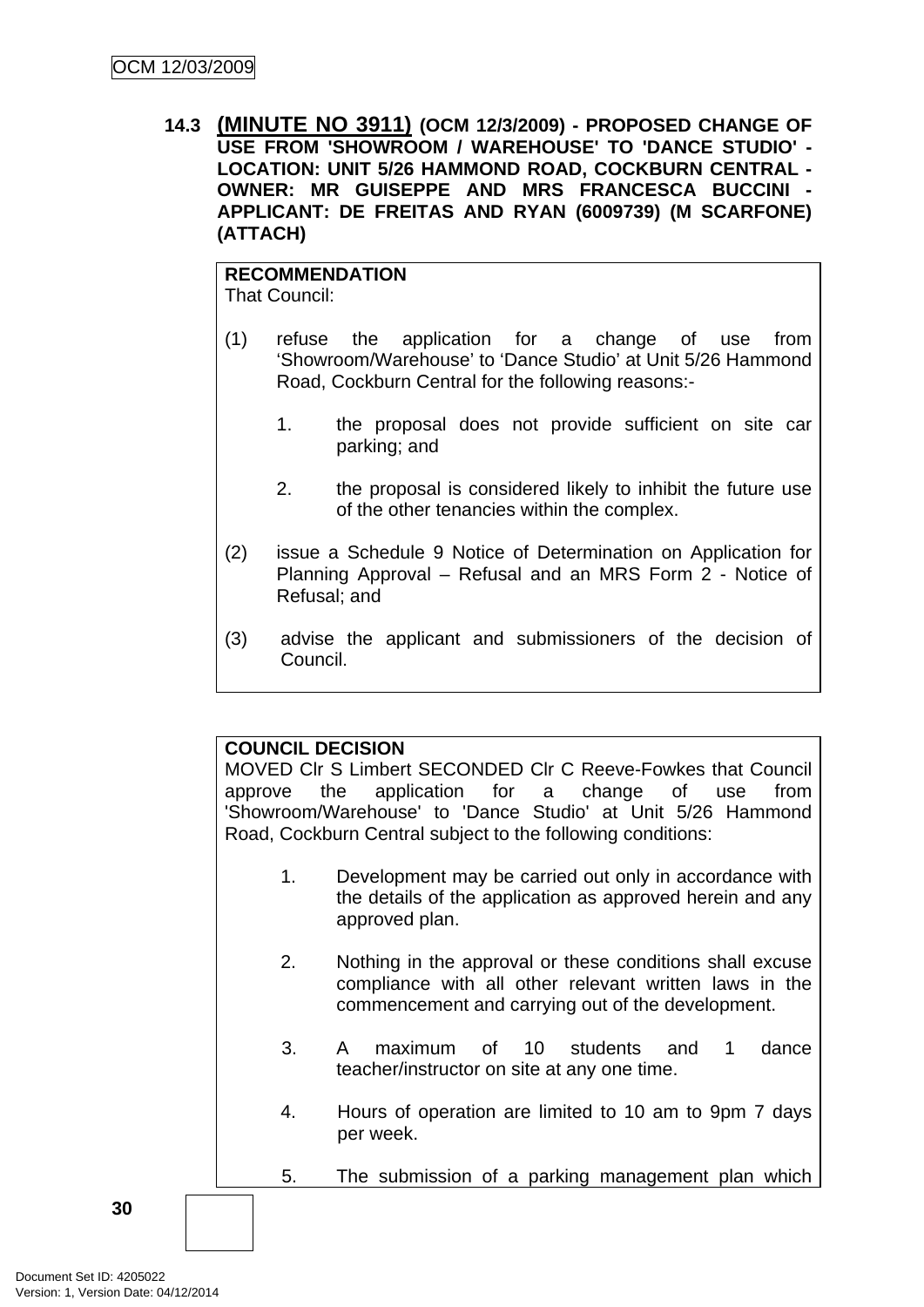must include details of the drop off and pick up arrangements and the timing of classes so as not to have an overlap of students. The plan is to be submitted and approved by the Manager Statutory Planning Services prior to the operation of the proposed use and once approved shall form part of this approval.

- 6. There are to be no dancing competitions, dance recitals or performances to be held on site.
- 7. The change of use means the subject building will be defined as a public building and is required to comply with the provisions of the Health Act 1911 relating to a public building, and the Public Building Regulations 1992. An application to construct, extend or alter a public building is to be submitted prior to the occupation of the subject property.
- 8. A plan or description of all signs for the proposed development (including signs painted on a building) shall be submitted to and approved by the City as a separate application. The application (including detailed plans) and appropriate fee for a sign licence must be submitted to the City prior to the erection of any signage on the site/building.

**CARRIED 9/1**

## **Reason for Decision**

The subject site is zoned Mixed Business under the provisions of the City of Cockburn Town Planning Scheme No 3 (TPS No 3). At present, four of the tenancies have been leased and a total of two changes of use have been approved within the development. The 'Showroom/Warehouse' units have a parking provision of 1 bay per 50m2. Given the subject tenancy has a total area of 187m2, 3 parking bays have been allocated to it.

The proposed business caters to young people who are interested in learning and perfecting their dancing skills. The proposed Dance Studio provides private and small group instruction. There will be one instructor and up to 10 children at any one time. There will not be any competition events at the site.

Enrolments are undertaken by email and open days and annual concerts are organised and conducted off site.

The applicant states that the busiest hours on weekdays occur between 5pm and 9pm when most other businesses are closed, parents will be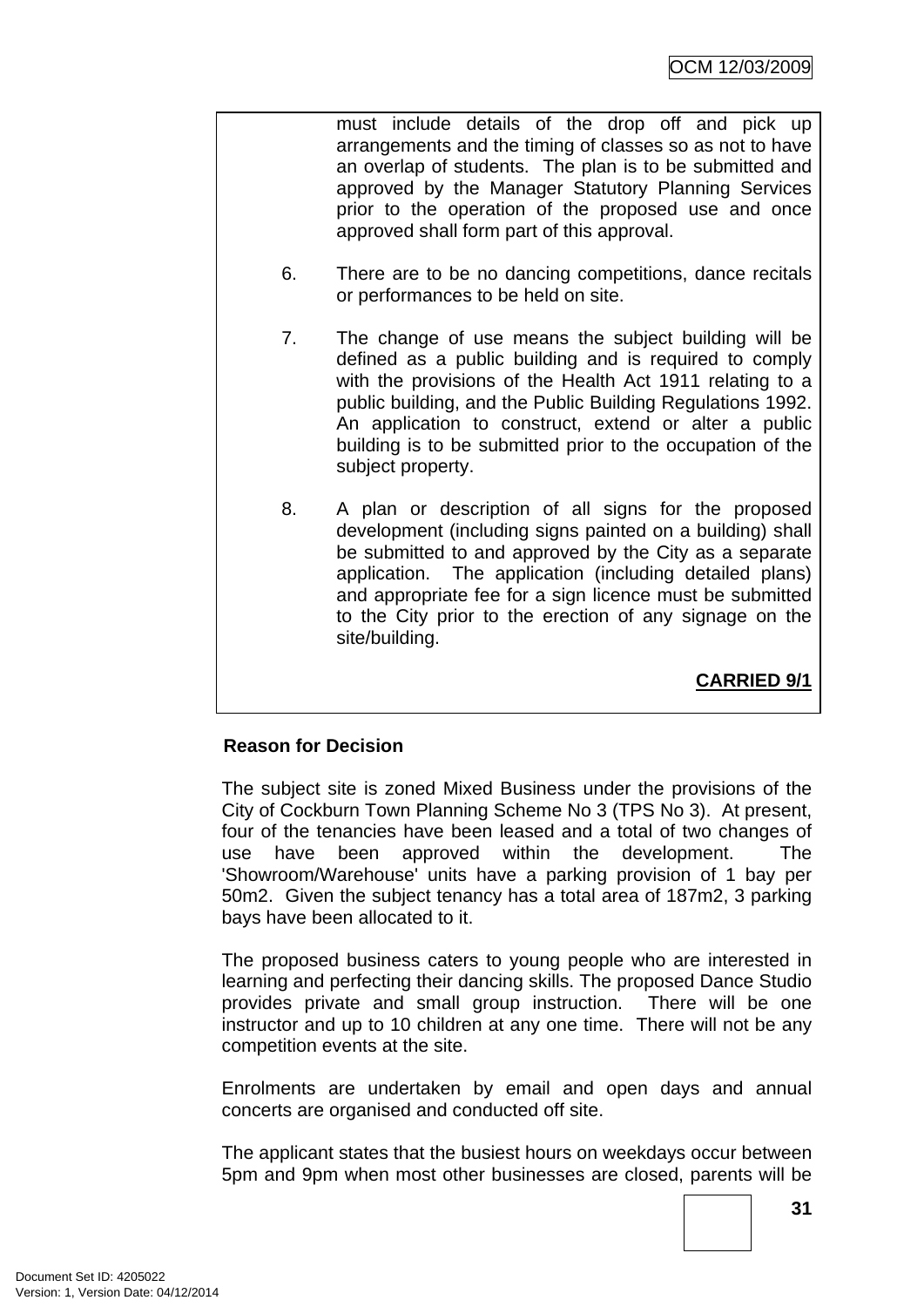using a drop off and pick up program, and up to one instructor will be on site at any one time, therefore parking problems are not anticipated.

NOTE: This alternative recommendation is not supported by Council's planning services.

## **Background**

| Zoning:    | MRS:                            | Industrial            |
|------------|---------------------------------|-----------------------|
|            | TPS3                            | <b>Mixed Business</b> |
| Land Use:  | Use Not Listed - 'Dance Studio' |                       |
| Lot Size:  | 185 m <sup>2</sup>              |                       |
| Use Class: | "А"                             |                       |

The subject site is located on Hammond Road, Cockburn Central approximately 500 metres south of North Lake Road, within the Lake Yangebup Business Park Estate. The 'Dance Studio' is proposed to be located within a set of approved 'Showroom/Warehouse' units with associated car parking provisions. At present 4 of the tenancies on the subject lot have been leased and a total of two changes of use have already been approved within the developments. A third tenancy appears to be operating as a 'Shop' a use that is not permitted within the 'Mixed Business' zone. This is the subject of separate investigation.

## **Submission**

The applicant has proposed a 'Dance Studio' at Unit 5/26 Hammond Road, Cockburn Central. The main characteristics of the proposed development are as follows:-

- Hours of operation are from 10.00am to 9.00pm Monday to Saturday. Some additional rehearsals may occur on Sundays.
- Facility will cater for a maximum of 10 students per class with an average of 5-8 students.
- Parents are to be discouraged from remaining on site during classes.
- Classes to run for an hour with students arriving fifteen minutes before the start of class to warm up.
- One teacher is to be employed on site.

It is considered important to note that while the original submission from the lessee indicated that one teacher would be employed on site, a further submission by the lessee's parents indicates that up to five teachers would be employed on site, therefore resulting in increased car parking demand.

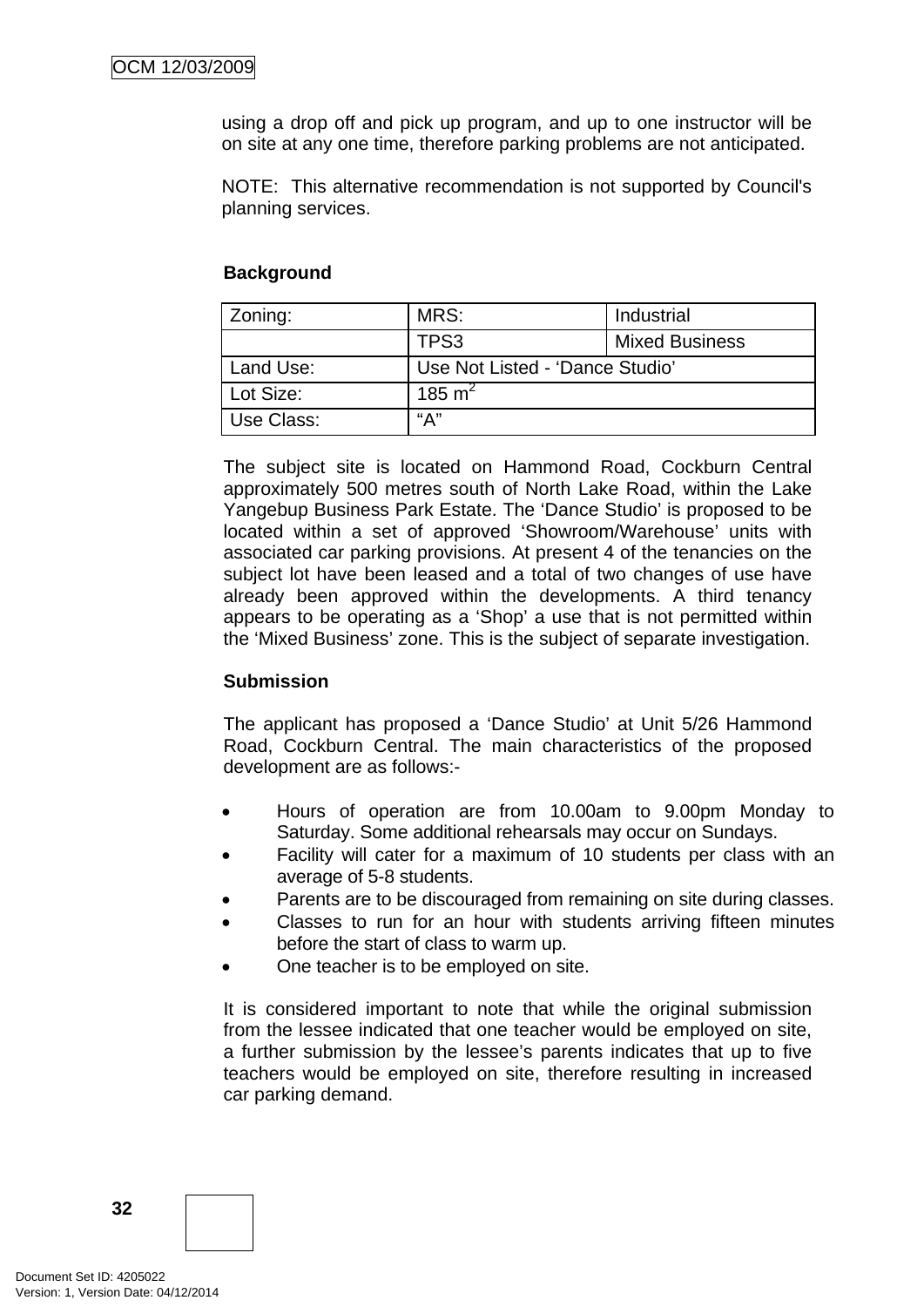## **Report**

The following section provides a discussion of the various issues effecting the proposal.

## Statutory Context

## *Proposed Use*

A 'Dance Studio' is not defined by the City of Cockburn Town Planning Scheme No. 3 (TPS No. 3) and is therefore not included in the Zoning Table – Table 1. The proposed 'Dance Studio' is considered a 'Use Not Listed'.

Clause 4.4.2 of TPS No. 3 provides guidance to Officers to assist in the determination of a proposed 'Use Not Listed'. Under the provisions of Clause 4.4.2 the City may:

- i) determine the use is consistent with the objectives of the particular zone and is therefore permitted;
- ii) determine that the use may be consistent with the objectives of the zone and thereafter follow the advertising procedures of Clause 9.4 in considering an application for planning approval; or
- iii) determine that the use is not consistent with the objectives of the particular zone and is therefore not permitted.

The subject site is zoned 'Mixed Business' under the provisions of the City of Cockburn Town Planning Scheme No. 3 (TPS No. 3). The objective of the 'Mixed Business' zone is as follows:

*To provide for a wide range of light and service industrial, wholesaling, showrooms, trade and professional services, which, by reason of their scale, character, operation or land requirements, are not generally appropriate, or cannot conveniently or economically be accommodated within the Centre or industry zones.* 

The City has recently conditionally approved a change of use from 'Showroom/Warehouse' to 'Health Studio' within the subject site. While the proposed 'Dance Studio' use is a similar use to the approved 'Health Studio' it is determined that the proposed use is not consistent with the objectives of the zone due to the proposed scale of operations, which results in a car parking shortfall. This aspect is discussed in further detail below.

## Car Parking

Table 3 of TPS No. 3 provides vehicle parking provisions for commercial use classes. Where vehicle parking provisions are not prescribed for a particular use the requirement will be determined by the City.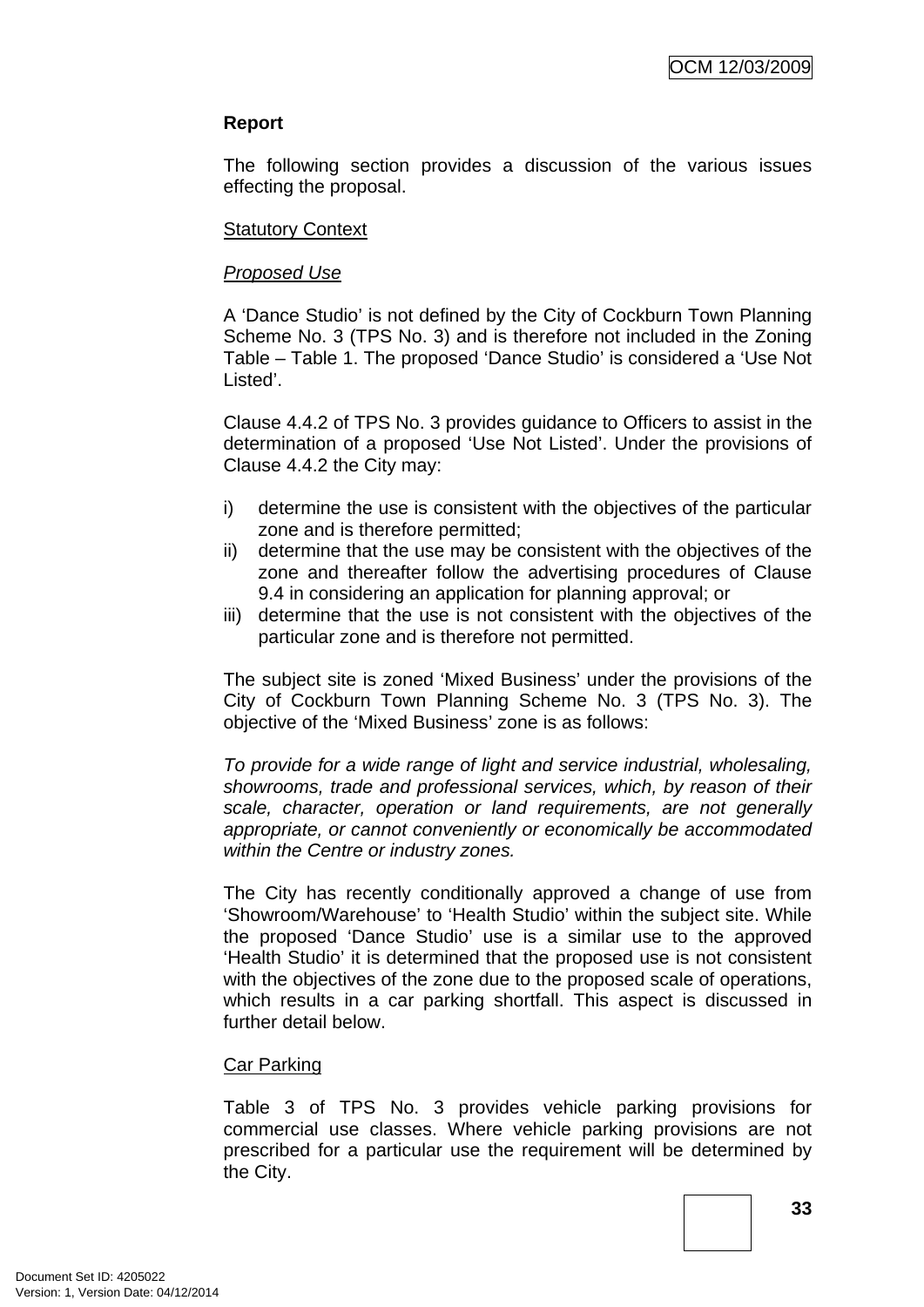The proposed use is not included within Table 3 and as such the parking requirements are at the discretion of the City. The applicant for the proposed 'Dance Studio' use has indicated that one staff member will be on site during lessons which will cater for up to ten students. Each class will run for one hour with a fifteen minute overlap occurring when students for arrive to warm up for the next class. During this overlap period there is a potential for 20 students to be located on the site. While the applicant has indicated that parents will not be encouraged to stay and watch the children it is considered likely that a number of parents will wait in their cars or within the proposed 'Dance Studio' for the duration of the lessons.

Given the above it is considered appropriate that car parking for the proposed use be calculated at one bay per student resulting in a requirement for 10 car parking bays to be provided on site. The 'Showroom/Warehouse' units were approved on 11 January 2007 with a car parking provision of 1 bay per 50  $m^2$  gla. Given the subject tenancy has a total area of 187  $m^2$  less than 4 car parking bays have been allocated to it resulting in a car parking shortfall of approximately 6 bays.

As stated above the City has approved two other changes of use within the set of 'Showroom/Warehouse' units on the subject lot. Unit 2 has been approved for 'Amusement Parlour' (Network Gaming Centre) which operates outside general office hours and has approval to accommodate up to 28 persons (The target customers for this development are between 10-16 years old and are unlikely to drive). Unit 4 has been approved as a 'Health Studio' with numbers restricted to one on one training i.e. maximum of two staff and two patrons on site. This use also has approval to operate outside of standard office hours and may require up to four car parking bays at any one time. A third tenancy appears to be a shop type business operating from the showroom/warehouse complex as well (this is currently being investigated as part of a separate action) and is also likely to generate more traffic than a 'Warehouse/Showroom' development.

The peak hours of operation for the 'Amusement Parlour' (Network Gaming Centre), 'Health Studio' and 'Dance Studio' will coincide as each use attracts patrons outside of standard office hours. Should each of the proposed uses be operating at full capacity it is likely car parking issues and traffic conflicts will arise. No footpath is provided on site to link each of the rear tenancies to the front of the development and as such there may be further conflict between pedestrians being dropped off at the front of the complex and those driving in/out to the rear tenancy/ies.

Given the potential for conflict vehicle/pedestrian conflict and the proposed parking shortfall it is considered the proposed development is inappropriate for this location and should not be supported.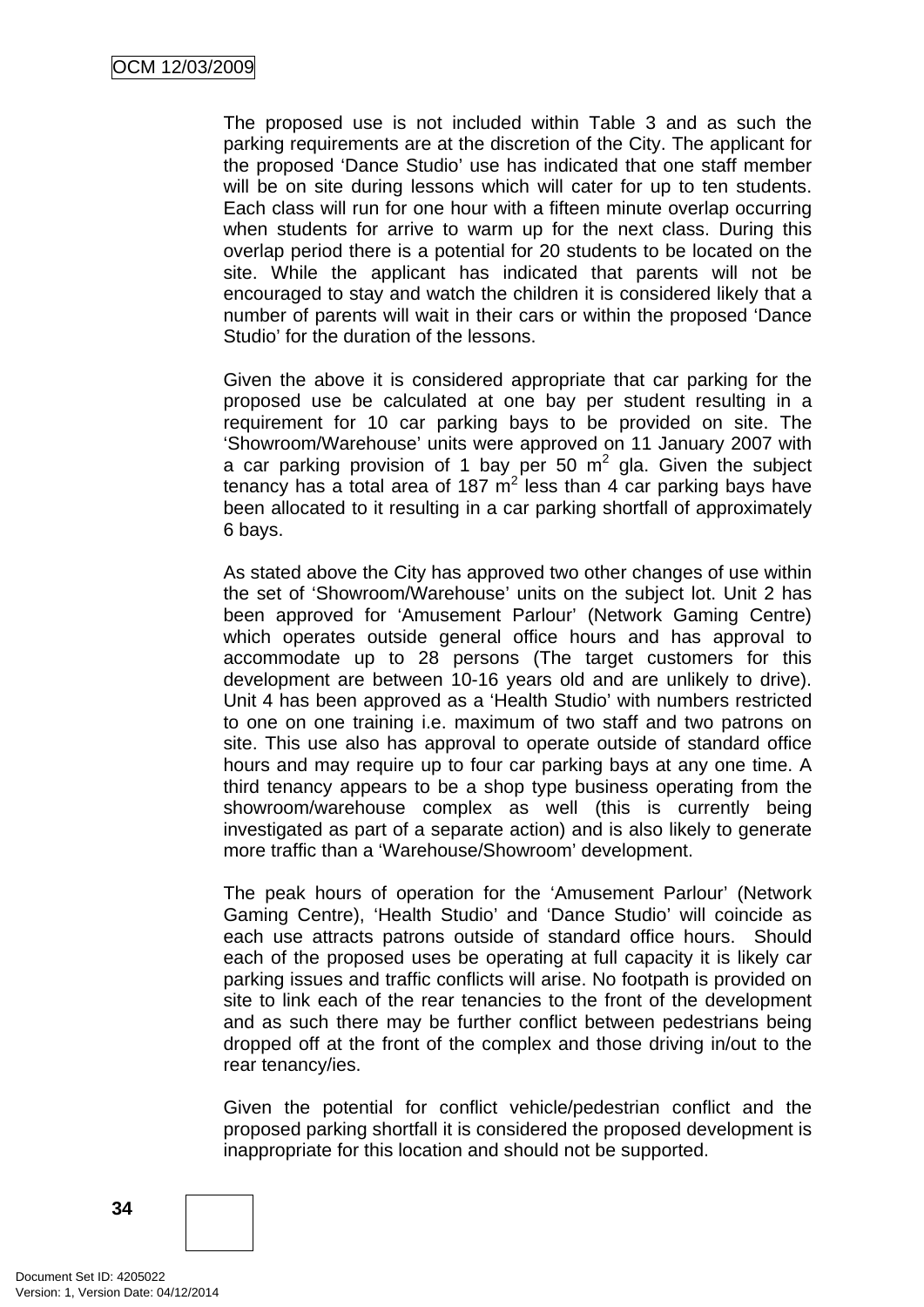## **Strategic Plan/Policy Implications**

#### **Demographic Planning**

- To ensure the planning of the City is based on an approach that has the potential to achieve high levels of convenience and prosperity for its citizens.
- To ensure development will enhance the levels of amenity currently enjoyed by the community.

#### **Infrastructure Development**

• To provide an appropriate range of recreation areas that meets the needs of all age groups within the community.

#### **Budget/Financial Implications**

N/A

## **Legal Implications**

- Town Planning Scheme No. 3
- Planning and Development Act 2005
- State Administrative Tribunal Regulations

#### **Community Consultation**

In accordance with Council's policy APD53, the proposal was advertised to surrounding tenants and adjoining land owners for comment. Two neighbours responded consisting of one non-objection and one objection to the proposal. The reason specified in the nonobjection (support) was as follows:

*I am looking forward to this as it may create more exposure for my own business.* 

The reason specified in the objection was as follows:

*Although this operation will not affect our business operations and I support the business in principle, I can anticipate some vehicle movement issues. The driveway/carpark is very small and only allows movement of one vehicle at a time. The dropping off and collection of students could lead to bottlenecks. [emphasis added by submissioner].* 

The non-objection does not provide valid planning support for the proposal while the objection echoes the concerns of the City's officers.

## **Attachment(s)**

- 1 Site Plan/Elevations
- 2 Submissions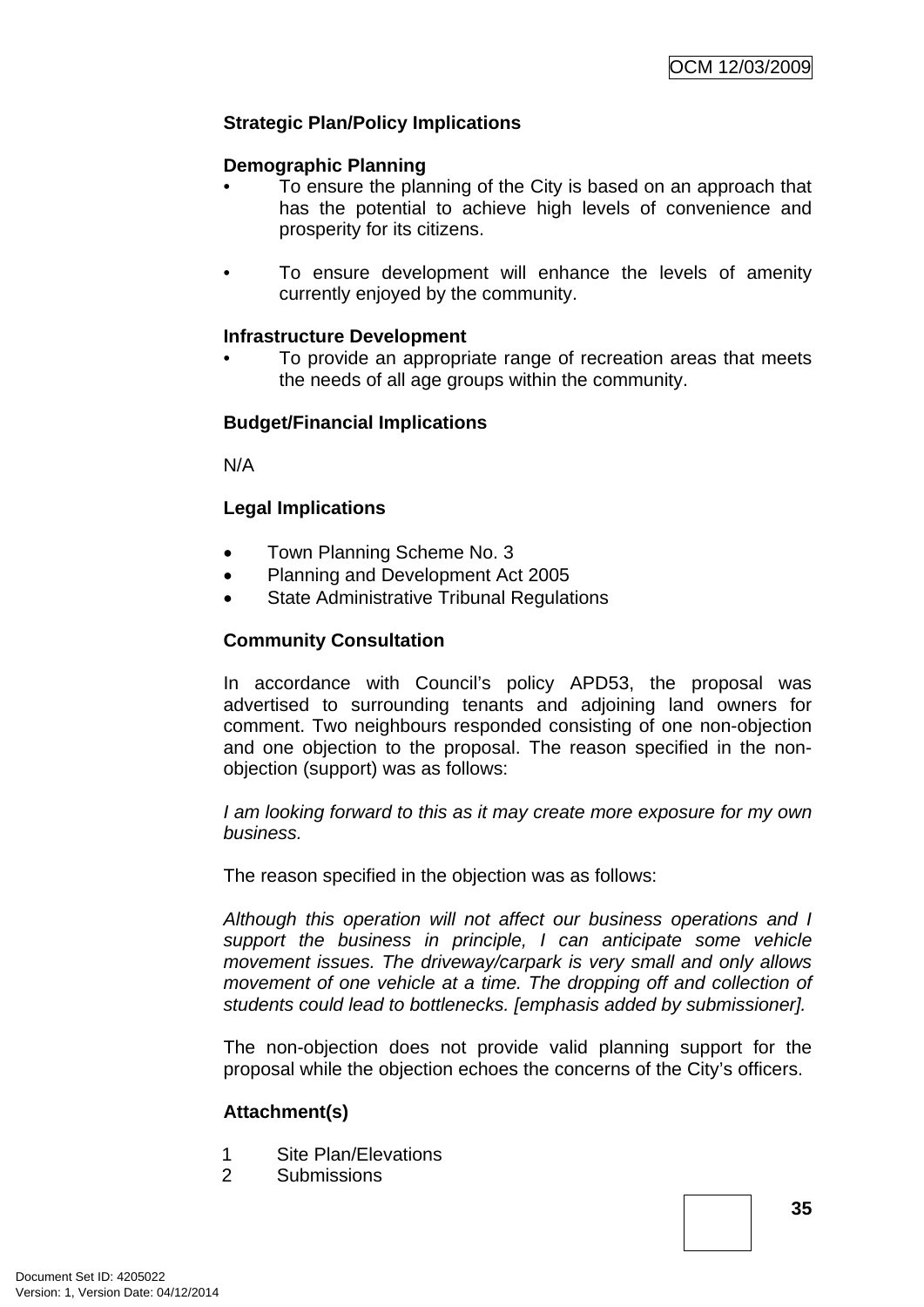## **Advice to Proponent(s)/Submissioners**

The Proponent(s) and those who lodged a submission on the proposal have been advised that this matter is to be considered at the 12 March 2009 Council Meeting.

#### **Implications of Section 3.18(3) Local Government Act, 1995**

Nil

## **14.4 (MINUTE NO 3912) (OCM 12/3/2009) - SINGLE DWELLING -**  ADDITIONS & RENOVATION TO EXISTING DWELLING **LOCATION: 3 SHERIDAN COURT MUNSTER - OWNER / APPLICANT: WAYNE PETER GREEN - (3315250) (B HOGARTH-ANGUS) (ATTACH)**

## **RECOMMENDATION**

That Council grant its approval to the proposed additions & renovation to an existing dwelling on Lot 663 (No. 3) Sheridan Court, Munster in accordance with the approved plan subject to the following conditions:-

## STANDARD CONDITIONS

- 1. Development can only be undertaken in accordance with the terms of the application as approved herein and any approved plans.
- 2. Nothing in the approval or these conditions shall excuse compliance with all relevant written laws in the commencement and carrying out of the development.
- 3. No wall, fence or landscaping greater than 0.75 metres in height measured from the natural ground level at the boundary, shall be constructed within 1.5 metres of a vehicular access-way unless such wall or fence is constructed with a 2 metre truncation.
- 4. All stormwater being contained and disposed of on-site to the satisfaction of the Council.
- 5. No activities relating to this approval causing noise and/or inconvenience to neighbours being carried out after 7.00pm or before 7.00am, Monday to Saturday, and not at all on Sunday or Public Holidays.
- 6. The surface finish of the boundary wall(s) abutting the adjoining lot(s) is to be either face brick or rendered to match the external walls of the dwelling being constructed unless otherwise agreed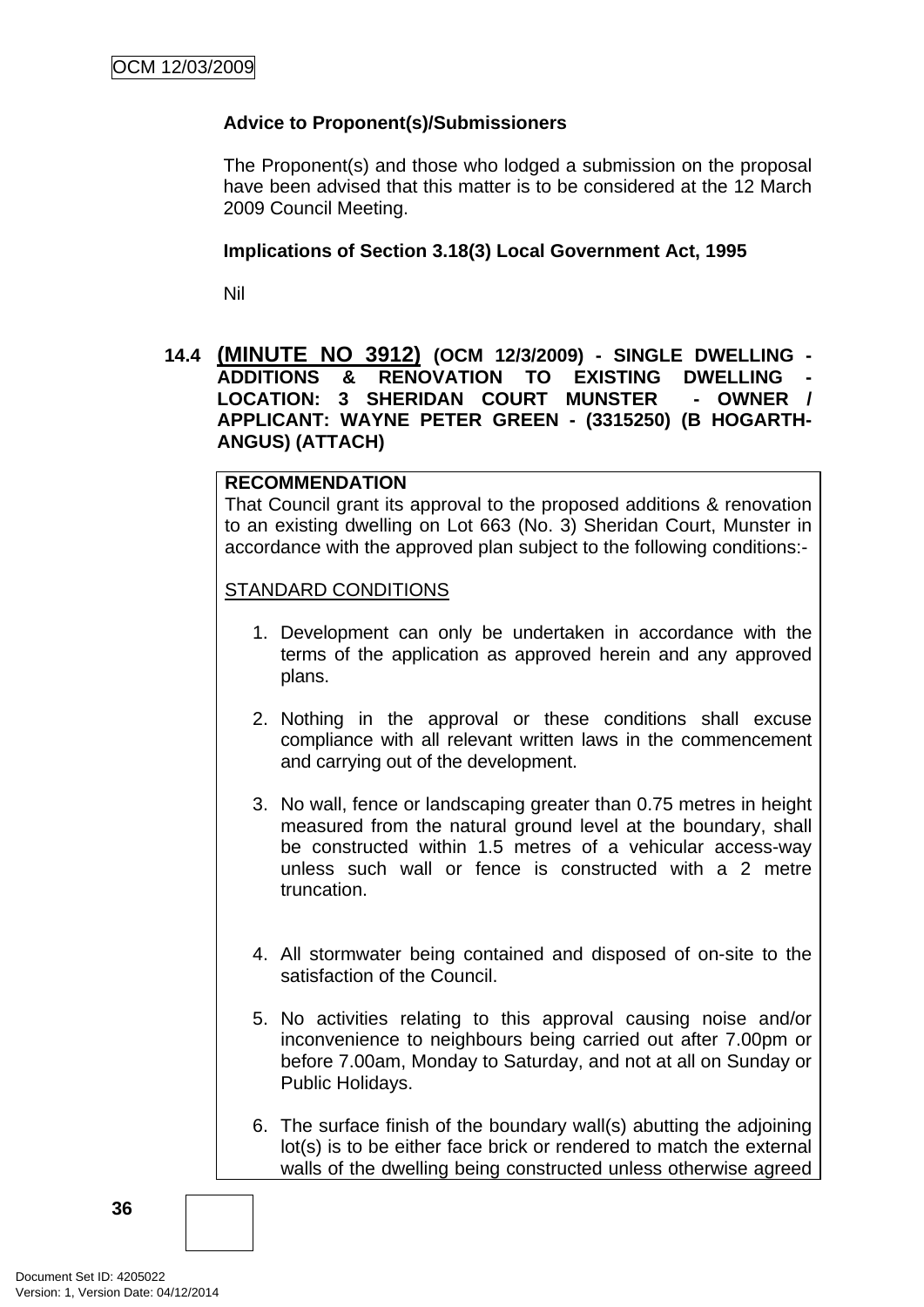with the adjoining property owner(s). In all instances, the work is to be of a high standard.

## SPECIAL CONDITION

7. The length of the garage wall being reduced to 8.4m as marked in red on the amended plans.

## FOOTNOTE

- 1 The development is to comply with the requirements of the Building Code of Australia.
- 2 issue a Schedule 9 Notice of Determination on Application for Planning Approval – Approval (inclusive of MRS Form 2 Notice of Approval).

## **COUNCIL DECISION**

MOVED Clr S Limbert SECONDED Clr V Oliver that the recommendation be adopted.

**CARRIED 10/0**

## **Background**

| Zoning:    | MRS:               | Urban           |
|------------|--------------------|-----------------|
|            | TPS3               | R <sub>20</sub> |
| Land use:  | Residential        |                 |
| Lot size:  | 768 m <sup>2</sup> |                 |
| Use class: | "D"                |                 |

## **Submission**

The applicant has proposed a series of additions to an existing dwelling. The proposed alfresco, outdoor kitchen, paved terraces, and decking all comply with the requirements of the Residential Design Codes (R-Codes). The proposed garage length of 8.4 m also complies with the R-Code requirements; however the wall is higher (3.172 m) than the Acceptable Development Criteria of the R-Codes, with a reduced primary street setback of 3 m.

The applicant has provided the following justification in support of the proposal which has been summarised accordingly:-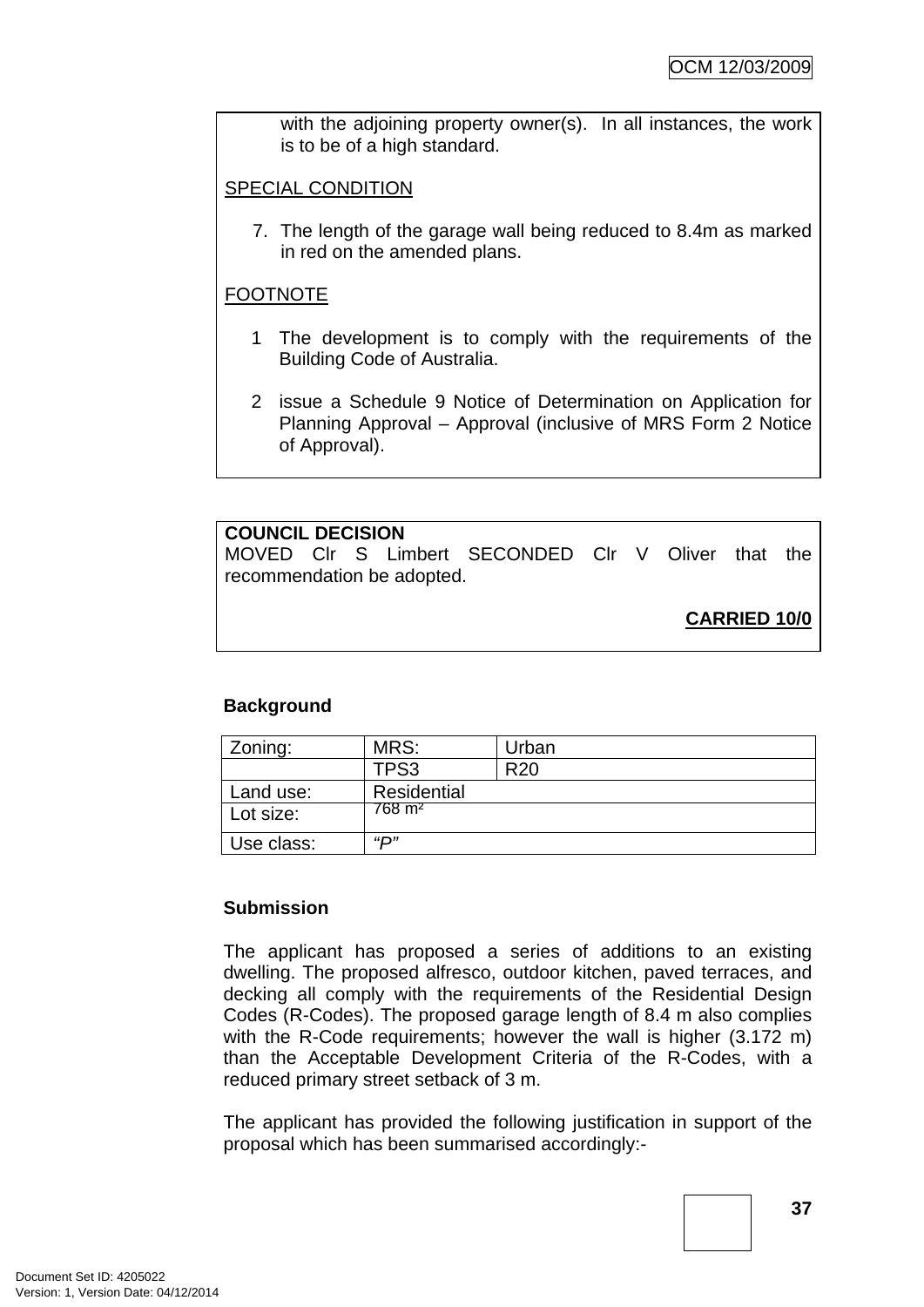- The additional space is required to provide security and protection for two (2) x vehicles, a boat, Tradesman Trailer, BMX bike trailer and standard trailer which cannot all be accommodated within the existing double carport and shed and are therefore all currently visible from the street.
- The height of 3.172 m is required to continue the existing roof line so the garage can be incorporated under the existing dwelling, to allow enough clearance for a boat and to contain water runoff.

A copy of the applicant's full submission should be read in conjunction with this report and is contained in the agenda attachments.

## **Report**

The subject land is zoned R20 under the City of Cockburn Town Planning Scheme No. 3. Council has the discretion to either approve (with or without conditions) or to refuse the application.

The proposed development complies with the standards and provisions of the City's Town Planning Scheme No. 3/Residential Design Codes & Council Policy APD 49 with the exception of the following:-

- Council Policy APD 49 Clause 6.2 *'Boundary walls up to a height of 3 m'.*
- Clause 6.2.3 A3.5 '*Garages setback 4.5 m from the primary street'.*

The applicant seeks to vary the maximum height requirement of 3 m for boundary walls by proposing a wall height of 3.172 m. The extra height brings the extensions under the main roof line to ensure the additions are an integral part of the dwelling. This additional height also allows adequate clearance for a boat and canopy.

The performance criteria of the Codes in relation to boundary walls state that buildings can be *"built up to boundaries other than the street boundary where it is desirable to do so in order to:* 

- *Make effective use of space; or*
- *Enhance privacy; or*
- *Otherwise enhance the amenity of the development;*
- *Not have any significant adverse effect on the amenity of the adjoining property; and*
- *Ensure that direct sun to major openings to habitable rooms and outdoor living areas of adjoining properties is not restricted."*

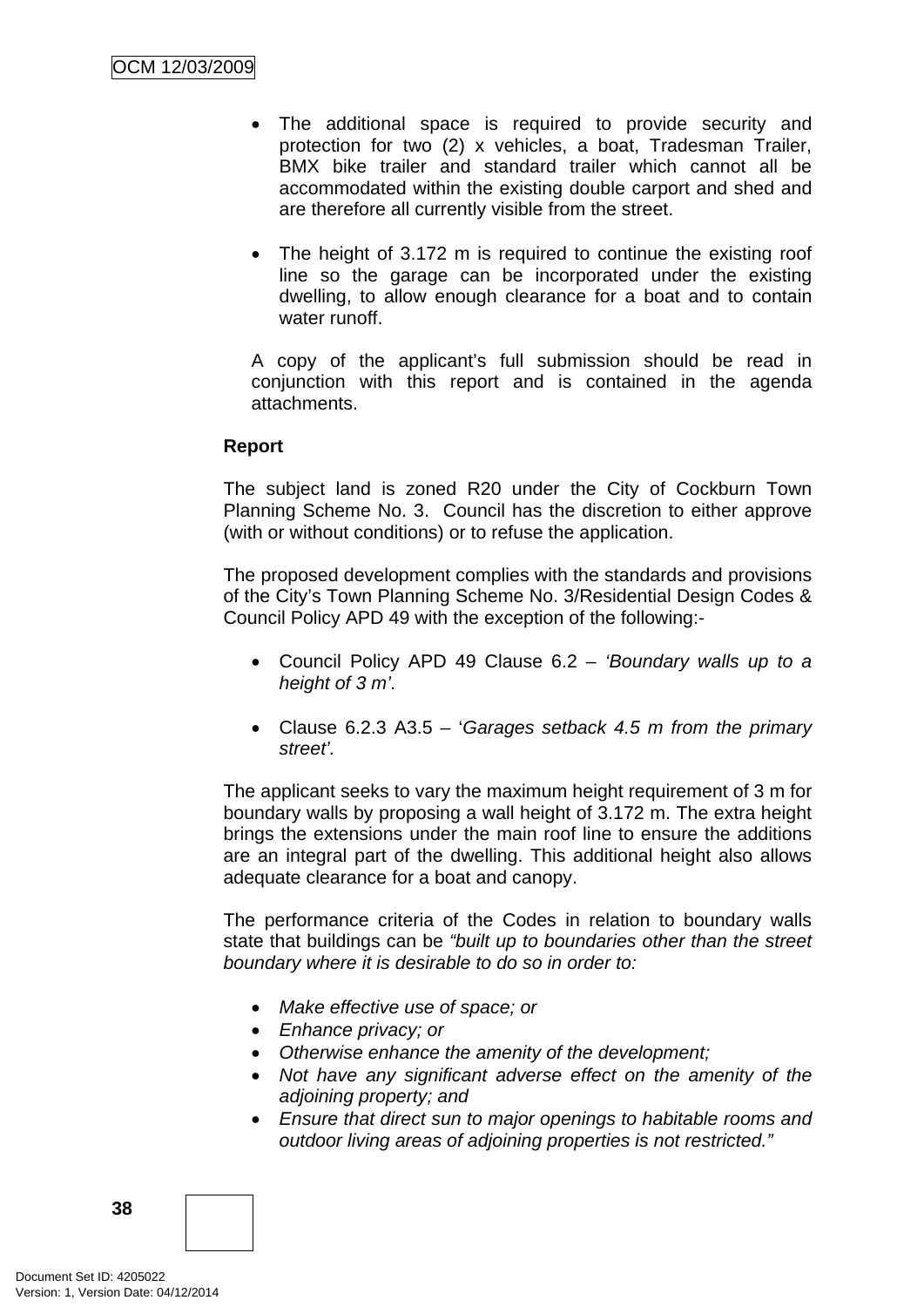It is considered that the proposed garage boundary wall complies with the above performance criteria because the proposal will improve the appearance of the dwelling by providing additional vehicle storage space, negating the need for them to be parked in full view of the street. It is believed the location of the boundary wall will not adversely affect the amenity of the adjoining neighbour or result in significant overshadowing.

Finally, the proposed garage represents a variation to the 4.5 m primary street setback as this has been reduced to 3 m. Allowing the garage to be setback this distance lessens the impact on the adjoining neighbour's outdoor living area, which could be adversely impacted if the 4.5 m setback was applied.

The performance criteria of the Codes in relation to the setback of garages states that the setback is *"not to detract from the streetscape or appearance of the dwelling, or obstruct views of dwellings from the street and vice versa*"

It is considered that this application complies with the above performance criteria as the reduced setback still allows an open streetscape and is only 1 metre in front of the existing dwelling.

One (1) landowner was advised of the development application and one (1) letter of objection was received. The objector's main concerns were regarding the wall overshadowing on their property and the aesthetics of the wall.

The above concerns are addressed below:-

Whilst there will be some overshadowing to the adjoining property, it should be noted that all of the overshadowing will only affect a paved walkway and caravan storage area.

The overall length of the wall has been reduced from 11.3m to 8.4m in negotiation with the applicant to minimise the impact on the neighbouring property. Given these circumstances, The City opines that the proposal will not significantly impact on the neighbour and/or their habitable outdoor living area.

#### Recommendation

It is recommended that Council support the application on the basis the proposed garage will not adversely affect the amenity of neighbouring properties. Additionally, it is believed the construction of the garage will vastly improve the amenity for all concerned.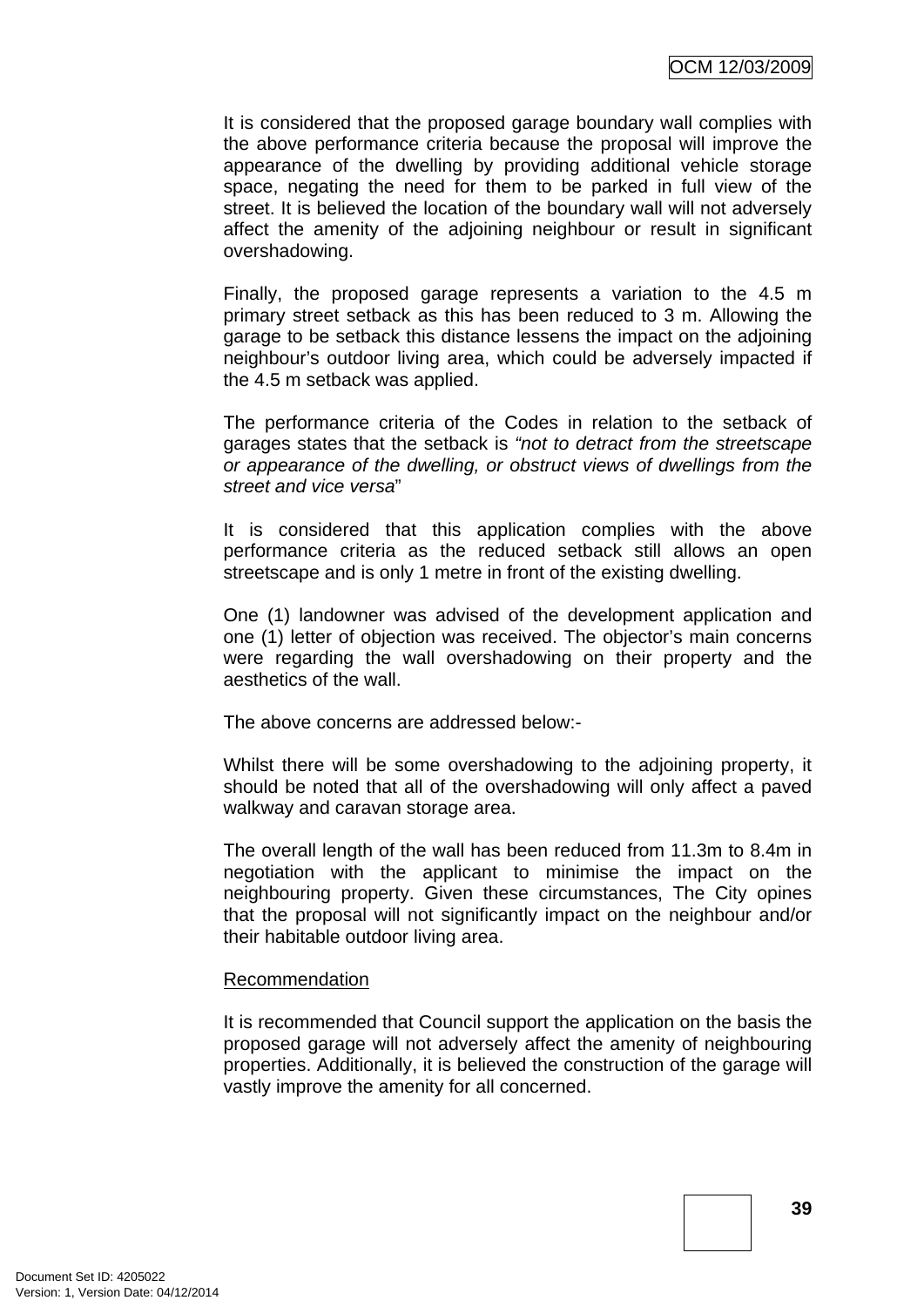## **Strategic Plan/Policy Implications**

The Planning Policy which applies to this item is:-

APD49 'Residential Design Codes- Alternative Acceptable Development Provisions'.

## **Demographic Planning**

To ensure development will enhance the levels of amenity currently enjoyed by the community.

## **Budget/Financial Implications**

N/A

## **Legal Implications**

Town Planning Scheme No. 3 Residential Design Codes 2002 Planning and Development Act 2005 State Administrative Tribunal Regulations

#### **Community Consultation**

N/A

## **Attachment(s)**

- 1. Location Plan
- 2. Site Plan and Elevations
- 3. Applicant's justification

## **Advice to Proponent(s)/Submissioners**

The Proponent(s) and those who lodged a submission on the proposal have been advised that this matter is to be considered at the 12 March 2009 Council Meeting.

## **Implications of Section 3.18(3) Local Government Act, 1995**

Nil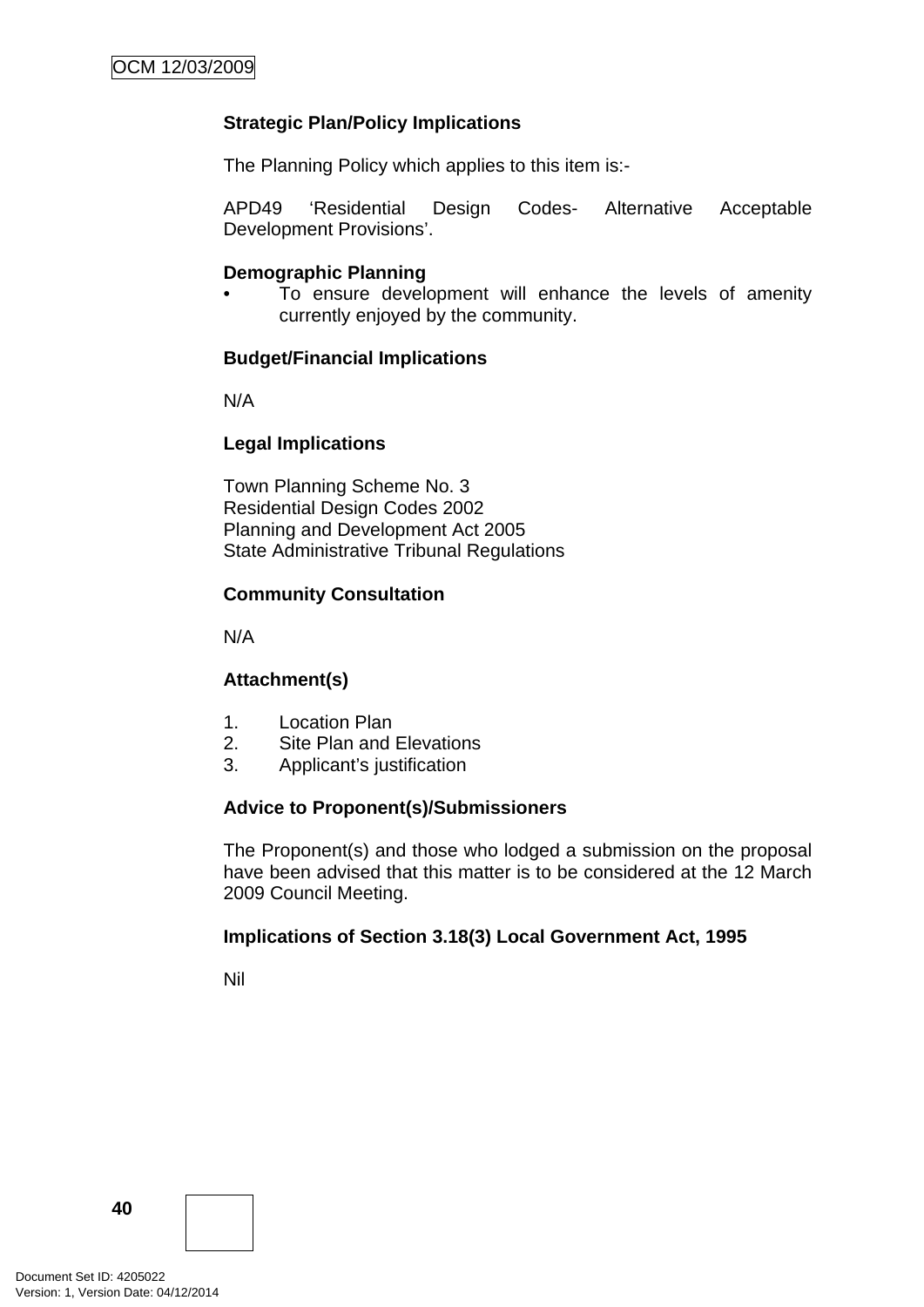**14.5 (MINUTE NO 3913) (OCM 12/3/2009) - PROPOSED LOCAL STRUCTURE PLAN FOR LOTS 10 AND 11 LYON ROAD, AUBIN GROVE - OWNER: A MAKJANICH - APPLICANT: BURGESS DESIGN GROUP (9645I) (M CARBONE) (ATTACH)** 

## **RECOMMENDATION**

That Council:

- (1) adopt the Structure Plan as shown in Attachment 2 for Lots 10 and 11 Lyon Road (corner Gaebler Road), Aubin Grove subject to the following;
	- 1. The Local Water Management Strategy being approved by the Department of Water; and
	- 2. The structure plan and associated report being amended to demonstrate compliance with the 10% public open space requirement of Liveable Neighbourhoods Edition No. 4, as well as requiring a Detailed Area Plan for the R40 grouped housing site.
	- 3. The structure plan being amended to identify the telecommunication site as "Restricted Use – Telecommunication Facility" and the word 'Residential' being added to R25 and R40.
- (2) subject to compliance with point 1 above, forward the structure plan documents and schedule of submissions to the Western Australian Planning Commission for its endorsement;
- (3) adopt the schedule of submissions contained in the Agenda attachment; and
- (4) advise the proponent and those persons who made a submission of Council's decision, and request the Department of Water to provide written advice to the City once it has approved the Local Water Management Strategy.

## **COUNCIL DECISION**

MOVED Clr S Limbert SECONDED Clr V Oliver that the recommendation be adopted.

**CARRIED 10/0**

## **Background**

The subject land is currently zoned 'Development' – Development Area No. 11 (DA 11) under the City of Cockburn's Town Planning Scheme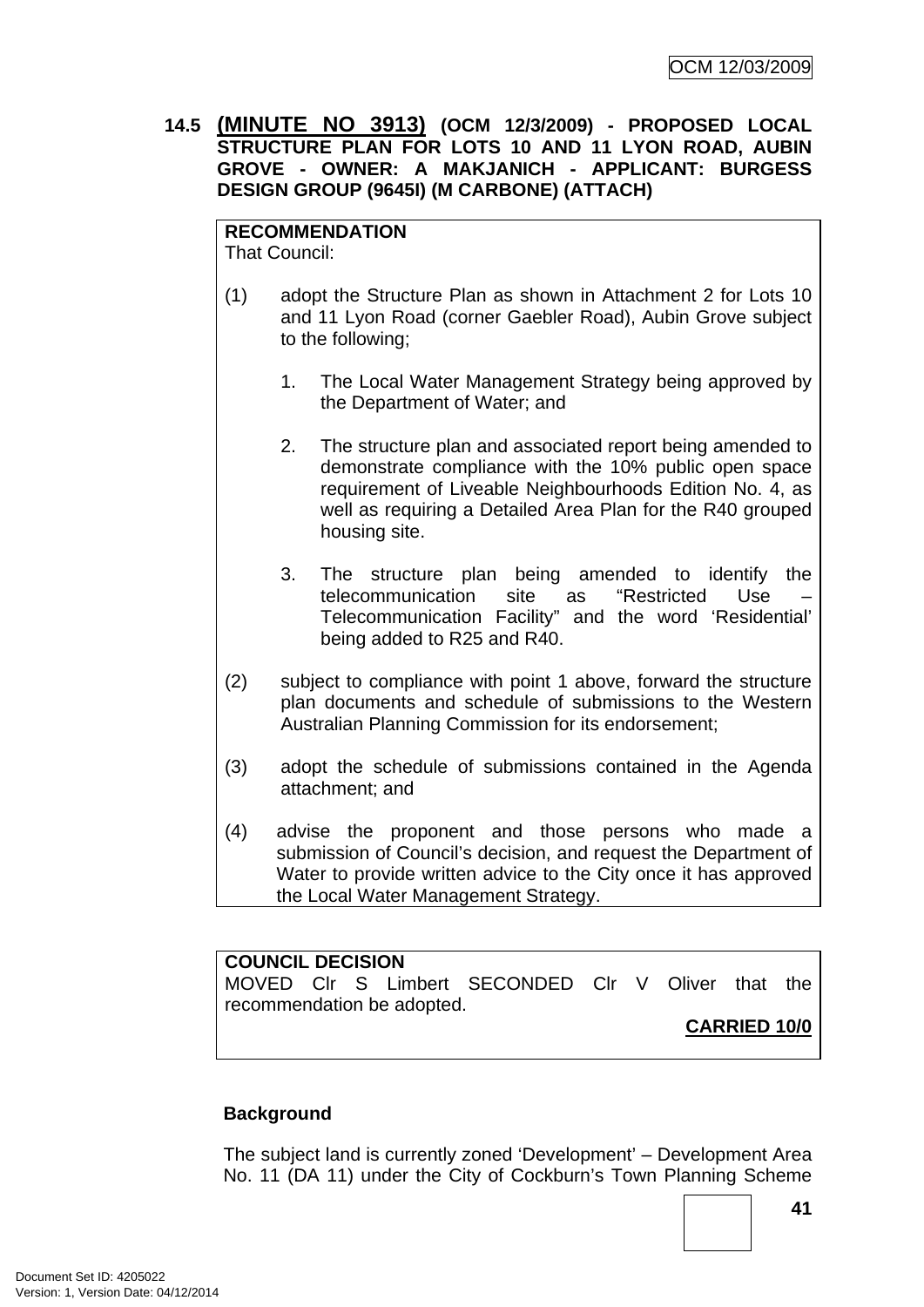No. 3, which requires a structure plan to be prepared to guide future subdivision and development. The subject land also falls within Development Contribution Area No. 7 (DCA 7), which requires the landowner to make a proportional contribution to regional drainage.

The land is located within the Southern Suburbs District Structure Plan Stage 2 (Banjup).

## **Submission**

Burgess Design Group (the applicant) at the request of the landowner has submitted a structure plan for the subject land.

#### **Report**

## Proposed Structure Plan

The structure plan proposes a coding of R25 and provides for single residential lots between 320  $m^2$  to 500  $m^2$ . A 2996  $m^2$  residential R40 grouped dwelling site is proposed in the north east corner of the structure plan, adjacent to the proposed local centre on the corner of Lyon and Gaebler Roads. The structure plan will yield 111 green title lots, including one R40 grouped dwelling site which could accommodate 13 grouped dwellings.

The proposed structure plan is generally in accordance with the district structure plan except with regard to the following:

- Residential R25 proposed around the public open space area rather than medium density (usually R30 or above). This is considered acceptable as the proposed R25 coding allows for smaller lots of  $320 \text{ m}^2$ , and still provides for adequate surveillance of the POS area.
- Not including a Mixed Business/Commercial zone on the corner of Lyon/Gaebler Roads. This is considered acceptable as there is already sufficient commercial zoned land provided on the other corner of Lyon/Gaebler Roads, which accommodates the needs of the Aubin Grove area.
- Limiting the extent of the medium density R40 area to 2996  $m^2$ , which is marginally less than that indicated under the district structure plan. This is considered acceptable given the higher than normal R25 coding provided for the remainder of the site.

Detailed Area Plans (DAPs) are proposed for the laneway lots adjacent to the POS area. It is also recommended that a DAP be required for the R40 grouped housing site to address built form and access issues.

Public Open Space and Drainage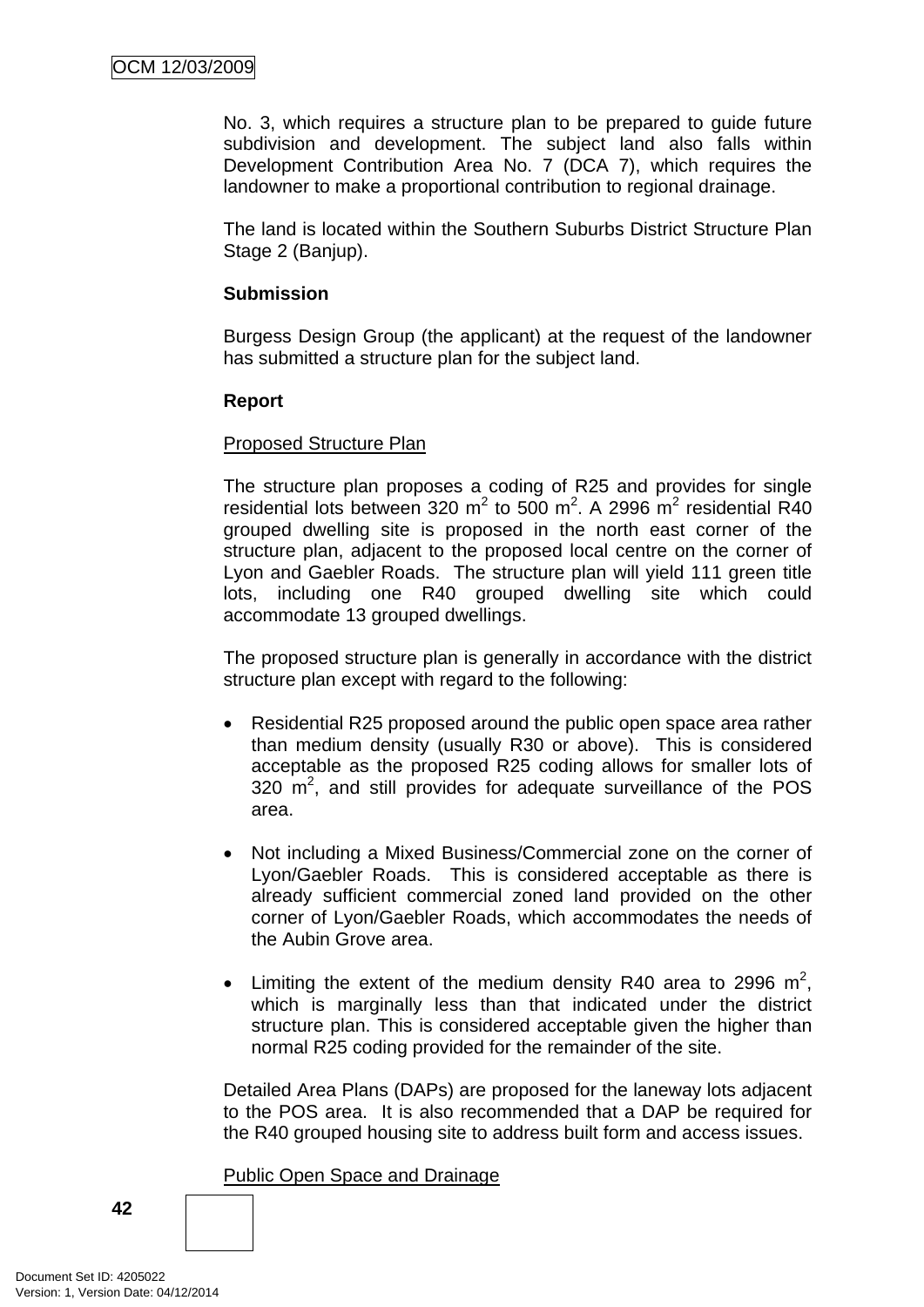The structure plan requires a total of 8060 $m<sup>2</sup>$  of POS. The structure plan proposes a total of  $9037m^2$  of POS in combination with drainage. Liveable Neighbourhoods allows drainage to be credited as POS provided the drainage between 1:1 and 1:5 does not represent more than 20% of the required POS area. Drainage which accommodates the 1:1 cannot be credited as POS.

The original structure plan included a rectangular shaped drainage swale which had a 1:1 area of 1007  $m^2$ , which resulted in a POS shortfall of 30  $m^2$ . However, the City's Parks and Environmental Departments requested the swale be redesigned to protect native trees. In order to retain these trees, the swale became an irregular shape and increased in size to 1225 $m^2$  for the 1:1 area.

Under the revised structure plan, the area that can be credited as POS is 7782 m<sup>2</sup> (9.65%), which is a shortfall of 278 m<sup>2</sup> (0.35%). The applicant is seeking a concession to the POS on the basis that they are retaining native vegetation as requested by the City. However, even though the shortfall is partly contributed by the need to retain existing vegetation, it is not considered acceptable to support the shortfall as the 1:1 drainage area must be provided in addition to the 10% POS. It is also apparent that the drainage design could be amended to achieve the POS requirement. This could include a combination of measures including increasing the size of the POS by reducing the road reserve width on the southern and eastern sides of the POS, modifying the drainage basin within the POS, or providing soak wells or other engineering devices to increase at source infiltration.

It should also be noted that if the City supported a shortfall in the POS requirement, it would attract a cash-in-lieu payment by the developer.

Accordingly, it is recommended that the structure plan and POS schedule be amended to reflect the 10% public open space requirement.

#### Chile Way

The existing Chile Way abuts the south eastern boundary of the structure plan and terminates without connecting to Lyon Road or providing a suitable turn around area. The structure plan proposes to extend Chile Way to Lyon Road with a left-in left-out arrangement. Two submissions have been received from residents within Chile Way objecting to the proposal on the grounds that it will increase traffic. However, the road is only proposed to service a total of 8 lots and the restricted nature of the intersection and the numerous other road linkages to Lyon Road means that traffic along Chile Way will be limited.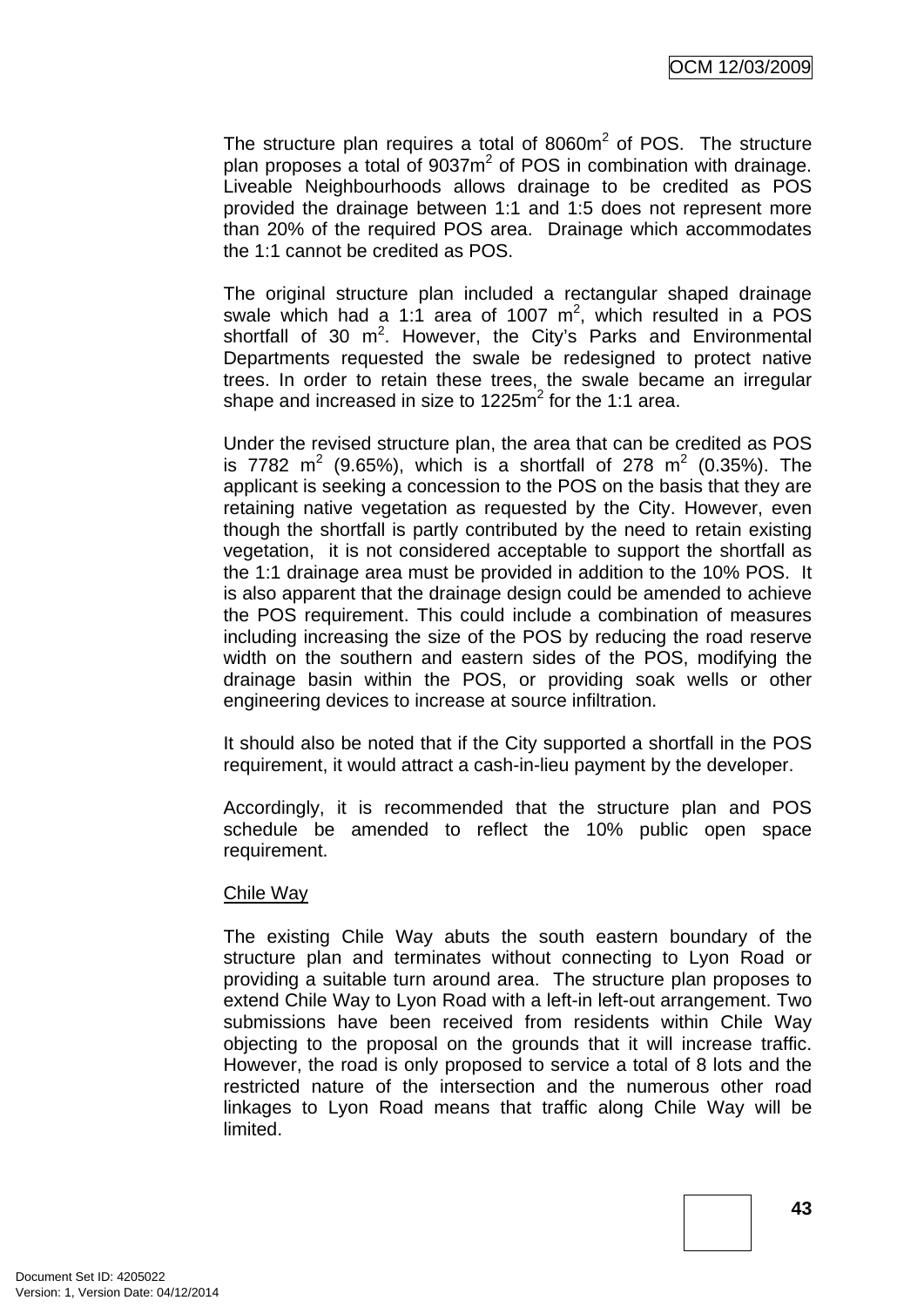## **Consultation**

The structure plan was advertised for public comment for 28 days. At the close of advertising, 19 submissions were received, including 8 no objections, 8 providing advice and 3 objections. Refer to the schedule of submissions contained within the agenda attachments.

Of particular note, the Department of Water (DoW) has requested that the submitted stormwater strategy be upgraded to a Local Water Management Strategy (LWMS). The applicant has upgraded the report to a LWMS and has recently submitted it to the DoW. It is therefore recommended that the structure plan be approved subject to the approval of the LWMS from the DoW.

The Department for Planning and Infrastructure has also requested a few changes to the structure plan which are supported and discussed in further detail in the schedule of submissions.

#### **Conclusion**

The proposed structure plan is generally in accordance with Liveable Neighbourhoods principles and the district structure plan. It is therefore recommended that Council adopts the structure plan subject to the approval of a Local Water Management Strategy and the relevant changes to the report and plan to achieve appropriate POS compliance.

## **Strategic Plan/Policy Implications**

## **Demographic Planning**

- To ensure the planning of the City is based on an approach that has the potential to achieve high levels of convenience and prosperity for its citizens.
- To ensure development will enhance the levels of amenity currently enjoyed by the community.

## **Infrastructure Development**

- To construct and maintain parks and bushland reserves that are convenient and safe for public use, and do not compromise environmental management.
- To provide an appropriate range of recreation areas that meets the needs of all age groups within the community.

The Planning Policy which applies to this item is: SPD4 - 'Liveable Neighbourhoods'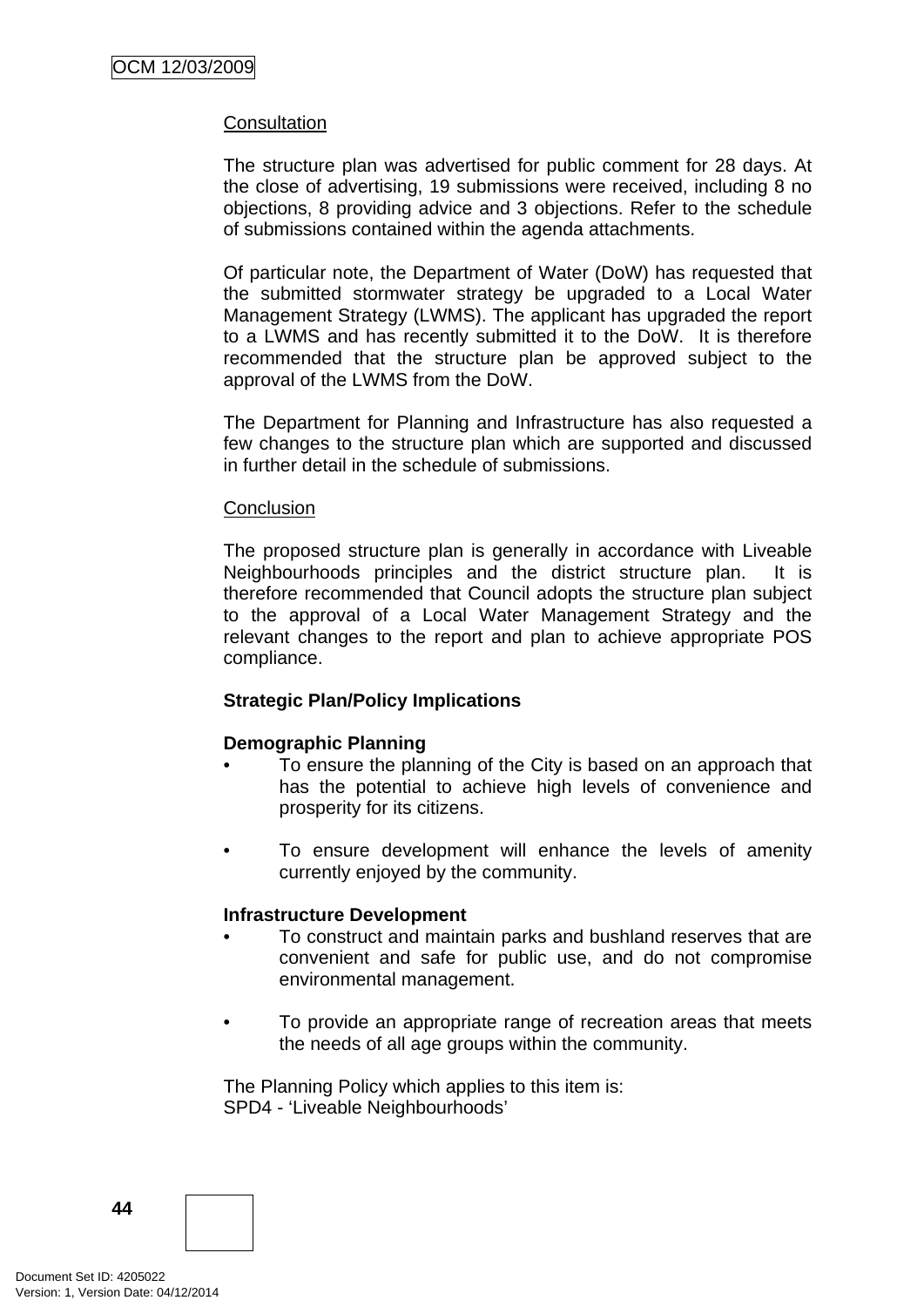## **Budget/Financial Implications**

N/A

## **Legal Implications**

Clause 6.2.9.1 of TPS No. 2 requires Council to make a decision on the application within 60 days from the end of the advertising period or such longer period as may be agreed by the applicants. The applicants have now requested the application be determined in accordance with the provisions of the Scheme.

Failure to determine the application will lead to a deemed refusal in accordance with Clause 6.2.9.4 and there is an appeal right to the State Administrative Tribunal.

## **Community Consultation**

The structure plan was advertised in accordance with the requirements of Town Planning Scheme No. 3. There were 19 submissions received including 8 no objections, 8 providing advice and 3 raising concerns.

## **Attachment(s)**

- 1. Location plan
- 2. Proposed structure plan
- 3. Southern Suburbs District Structure Plan Stage 2 (Banjup)
- 4. Schedule of Submissions

## **Advice to Proponent(s)/Submissioners**

The Proponent(s) and those who lodged a submission on the proposal have been advised that this matter is to be considered at the 12 March 2009 Council Meeting.

## **Implications of Section 3.18(3) Local Government Act, 1995**

Nil

## **DECLARATION OF INTEREST – CLR ROMANO ITEM 14.6**

CLR ROMANO LEFT THE MEETING THE TIME BEING 7.55 PM.

## **DECLARATION OF INTEREST**

The Presiding Member read a declaration of impartiality interest from Clr Romano in Item 14.6 "Grouped Dwelling and aged persons dwellings, Healey Road, Hamilton Hill "Pursuant to Regulation 11 of the Local Government (Rules of Conduct) Regulations, 2007.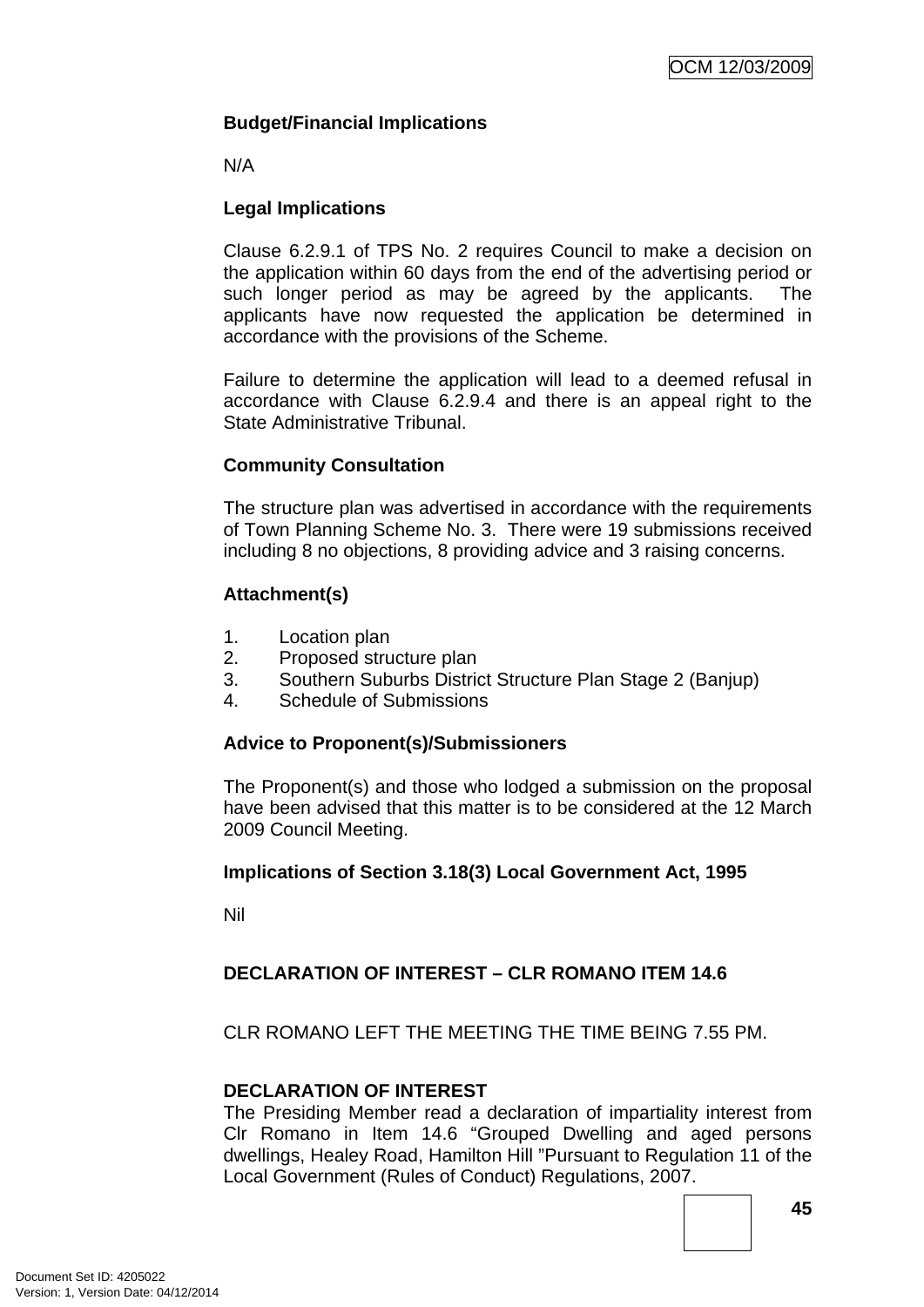The nature of his interest is that he is related to the applicant.

## **14.6 (MINUTE NO 3914) (OCM 12/3/2009) - ONE GROUPED DWELLING (EXISTING) AND NINE AGED PERSONS' DWELLINGS - LOCATION: 240 - 246 (LOTS 89, 2042, 80 & 79) HEALY ROAD HAMILTON HILL - OWNER: V & M GIRARDI - APPLICANT: ALVARO DESIGN CONSULTANTS (ROCCO ALVARO) (3318070) (A LEFORT) (ATTACH)**

## **RECOMMENDATION**

That Council approve the application for one grouped dwelling (existing) and nine aged persons' dwellings at 240-246 (Lots 89, 2042, 80 & 79) Healy Road Hamilton Hill subject to the following conditions:

# **CONDITIONS**

- 1. Development may be carried out only in accordance with the details of the application as approved herein and any approved plan.
- 2. Nothing in the approval or these conditions shall excuse compliance with all other relevant written laws in the commencement and carrying out of the development.
- 3. No activities causing noise and/or inconvenience to neighbours being carried out after 7.00p.m. or before 7.00a.m., Monday to Saturday, and not at all on Sunday or Public Holidays.
- 4. Retaining wall(s) being constructed in accordance with a suitably qualified Structural Engineer's design and a building licence being obtained prior to construction. Retaining walls are required for any cut and/or fill greater than 150 mm in height. In this regard, any fill above or below natural ground level at the lot boundaries is to be suitably retained or have a compliant stabilised embankment.
- 5. The premises shall be kept in a neat and tidy condition at all times by the owner/occupier to the satisfaction of the City.
- 6. Crossovers are to be located and constructed to the City's specifications. Copies of specifications are available from the City's Engineering Services.
- 7. Existing crossovers that are not required as part of the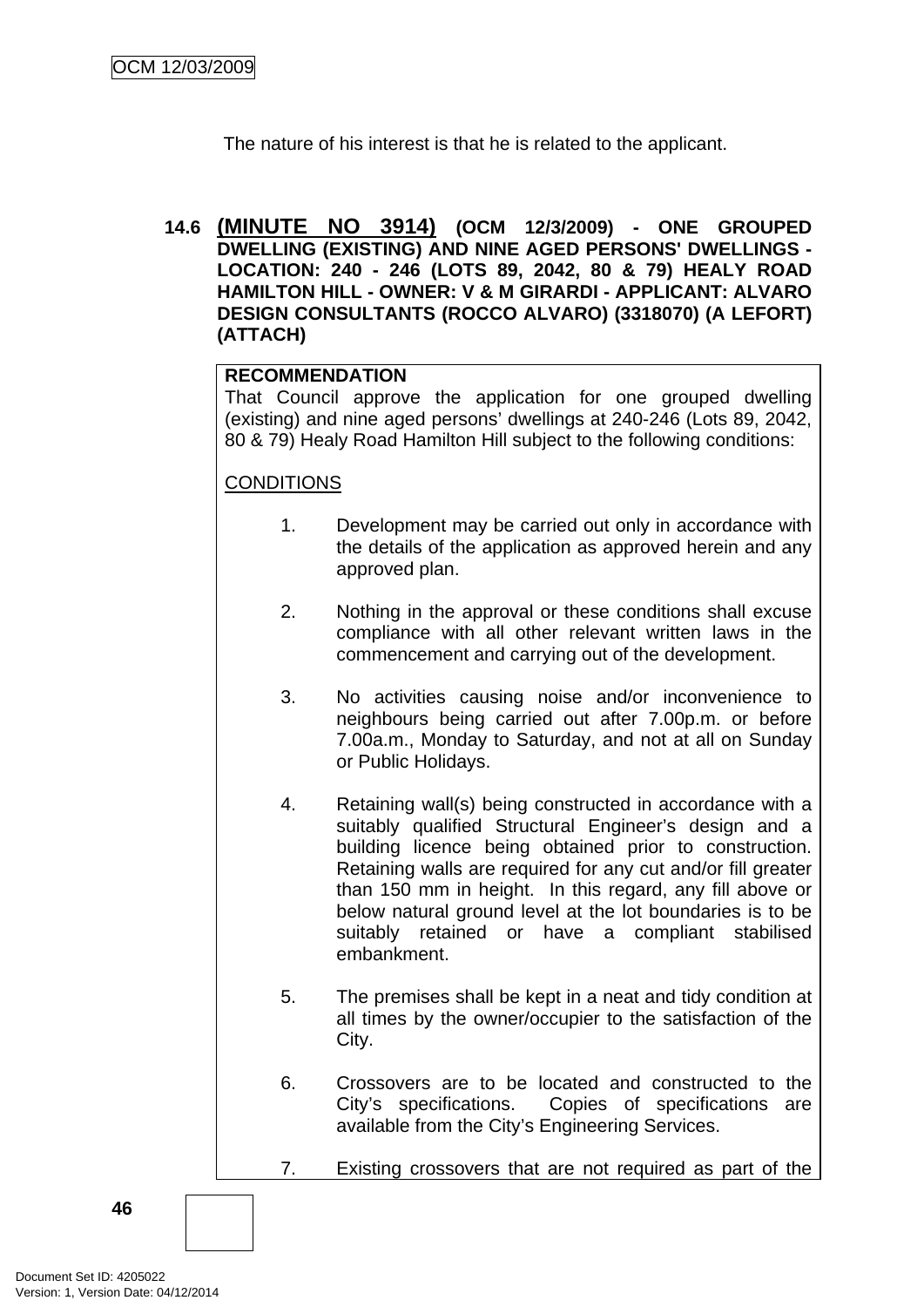development, shall be removed and the verge reinstated within a period of 60 days, to the satisfaction of the City.

- 8. Notwithstanding the detailed specifications required to be submitted for a Building Licence approval, a separate schedule of the colour and texture of the building materials shall be submitted to and approved by the City prior to applying for a Building Licence, and before the commencement or carrying out of any work or use authorised by this approval.
- 9. A detailed landscape plan must be submitted to the City and approved, prior to applying for building licence and shall include the following:-
	- (1) the location, number and type of existing and proposed trees and shrubs.
	- (2) any lawns to be established;
	- (3) any natural landscape areas to be retained;
	- (4) those areas to be reticulated or irrigated; and
	- (5) verge treatments
- 10. The landscaping installed in accordance with the approved detailed landscape plan, must be reticulated or irrigated and maintained to the satisfaction of the City.
- 11. No development or building work covered by this approval shall be commenced until the landscape plan has been submitted and approved, by the City.
- 12. Existing mature trees located on the southern portion of Lot 80 and Lot 2042 shall be retained to the satisfaction of the City and incorporated into the development. In this regard a detailed survey showing all existing vegetation on the lots shall be undertaken and submitted to the City prior to the commencement of any site works.
- 13. Walls, fences and landscape areas are to be truncated within 1.5 metres of where they adjoin vehicle access points where a driveway and/or parking bay meets a public street or limited in height to 0.75 metres.
- 14. All stormwater being contained and disposed of on-site to the satisfaction of the City.
- 15. The parking area, driveways and points of ingress and egress to be designed, constructed, drained and marked in accordance with the plan certified by a suitably qualified practicing Engineer and thereafter maintained to the satisfaction of the City. These works are to be done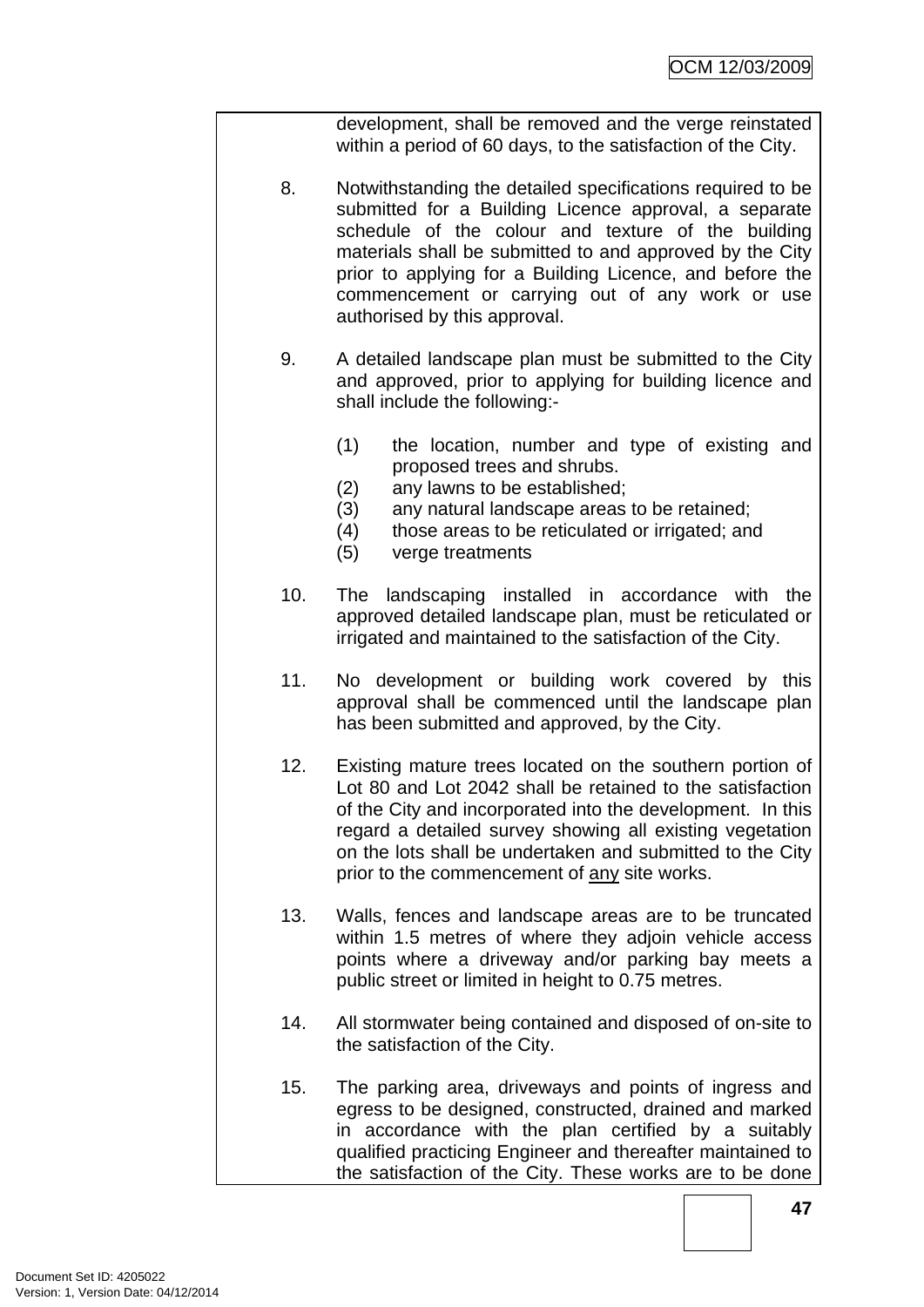as part of the building construction.

- 16. Three visitor parking bays are to be permanently marked and maintained at all times for use exclusively by visitors to the property, be clearly visible from the street or communal driveway and be located, together with the reversing area, in front of any security gates or barrier for the development.
- 17. The street verge adjacent to the Lot(s) being grassed or otherwise completed in accordance with the approved plans and be established prior to the occupation of the building; and thereafter maintained to the City's satisfaction.
- 18 All effluent disposal systems and stormwater soak wells currently located on the site must be appropriately decommissioned. (See footnote for further information).

## SPECIAL CONDITIONS

- 1. Lots must be amalgamated prior to issuance of a Building Licence.
- 2. All floor plans for the proposed aged persons' dwellings being modified in following manner in accordance with the requirements of the Residential Design Codes:
	- i) All external and internal doors to provide a minimum 820 mm clear opening.
	- ii) Internal corridors to be a minimum 1000 mm wide, width to be increased to a minimum of 1200 mm in corridors with openings on side walls.
	- iii) All dwellings to include a visitable toilet (AS4299:1995, Clause 1.4.12), preferably located within a bathroom.
	- iv) Toilet and toilet approach doors shall have a minimum 250 mm nib wall on the door handle side of the door and provision for the installation of grab rails in accordance with AS4299:1995, Clause 4.4.4(h).
	- v) All storerooms being amended to at least 4 sqm in area with a minimum dimension of 1.5 sqm.
	- vi) All floor levels being shown on the floor plans.
- 3. The floor plan for the dwelling on proposed Lot 9 shall be modified so that the entrance to the kitchen is widened to a minimum width of 1m.

4. An amended site plan being submitted which shows: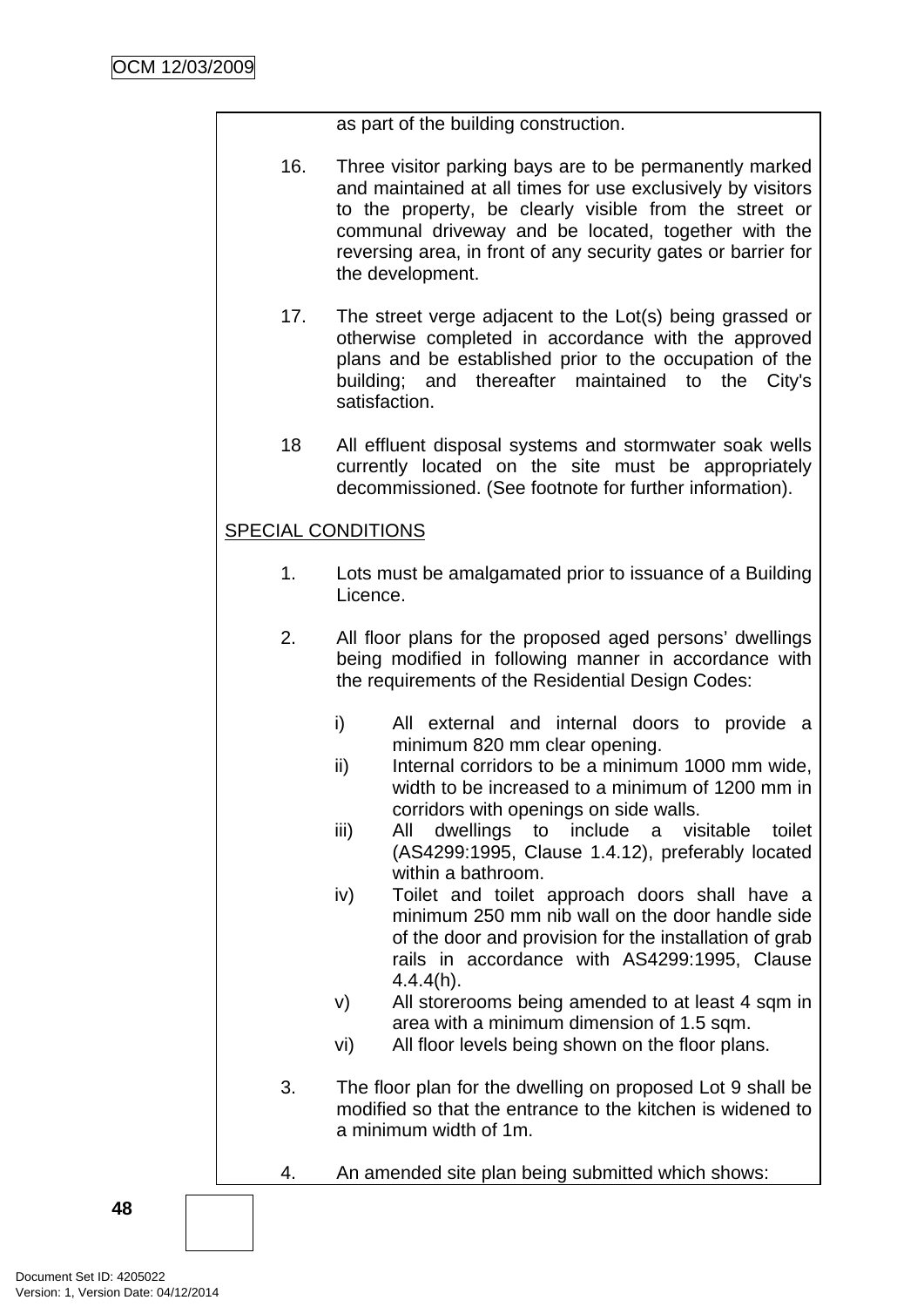- i) The visitor bay proposed next to Lot 1 being relocated in a location within common property to the satisfaction of the City.
- ii) One of the visitor's bays to be amended to be wheelchair accessible with a minimum width of 3.8m in accordance with AS4299:1995, clause 3.7.1.
- iii) The dwelling on proposed Lot 6 being redesigned so that the open space is consolidated for use in conjunction with the outdoor living area to the satisfaction of the City.
- 5. At least one occupant of each aged persons dwelling is aged over 55, or is the surviving spouse of such a person.
- 6. The landowner entering into a legal agreement to be prepared by the City's Solicitor at the landowner's cost which binds the landowner, their heirs and successors in title requiring that the at least one occupant of each aged persons dwelling is aged over 55, or is the surviving spouse of such a person.
- 7. A notification under Section 70A of the Transfer of Land Act is to be prepared in a form acceptable to the City and lodged with the Registrar of Titles for endorsement on the Certificate of Title for the subject lot, prior to the commencement of development works. This notification is to be sufficient to alert prospective purchasers of the use and restrictions of the aged person's dwellings as stipulated under Condition 24 of this approval. The notification should (at the full cost of the landowner) be prepared by the City's Solicitor and be executed by both the landowner and the City.
- 8. The submission of a waste management strategy which demonstrates how waste is to be collected from the site, taking into account that the approved development has been designed for occupation by aged persons.

# FOOTNOTES

- 1. The development is to comply with the requirements of the Building Code of Australia.
- 2. The applicant/landowner is advised that an application to subdivide the property will not be supported by the City until the dwellings have been constructed to plate height.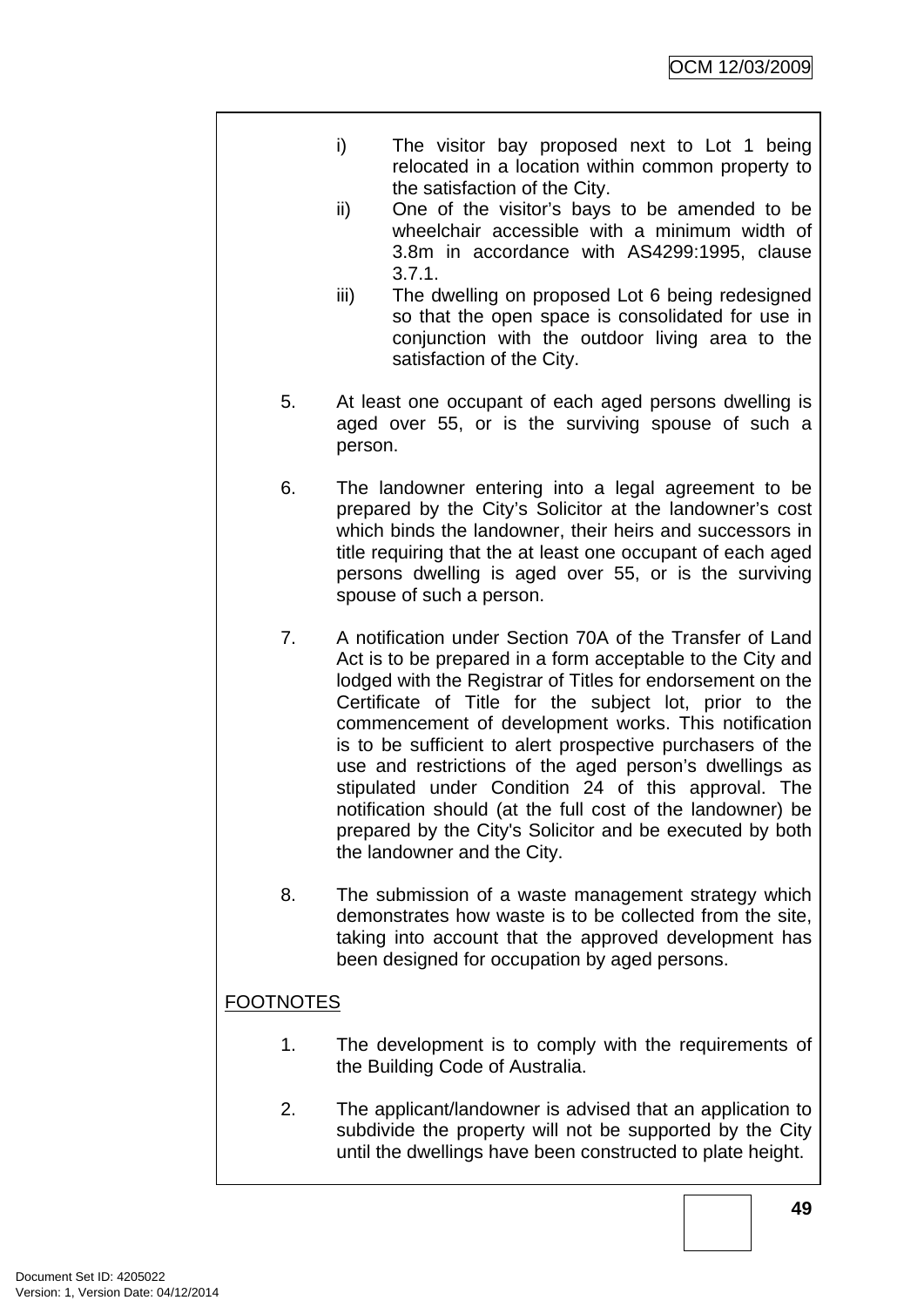- 3. To meet the City's condition regarding decommissioning of the onsite effluent disposal system, the applicant is to supply one of the following:
	- i) A statutory declaration signed by either the applicant or their agent confirming that all onsite effluent disposal systems on the property have been decommissioned in accordance with Regulation 21 of the Health (Treatment of Sewage and Disposal of Effluent and Liquid Waste) Regulations 1974, and provide a receipt from a licensed liquid waste contract confirming that the onsite effluent disposal system has been pumped out. Stormwater soak wells are to be decommissioned in the same manner as prescribed for effluent disposal soak wells in the Regulations.
	- ii) The applicant is to arrange for an onsite assessment of the property by an Environmental Health Officer prior to and after removal of the onsite effluent disposal system to ascertain whether any part of the onsite effluent disposal system is still present. Please note that the City's Health Service will charge a minimum service fee, with an additional hourly rate where 2 or more hours are required.)
	- 4. In relation to Condition 23, the applicant is advised that the requirement for at least one occupant of each aged persons dwelling to be aged over 55, or is the surviving spouse of such a person shall be included in the strata management plan which will be required when the property is strata titled.

## **COUNCIL DECISION**

MOVED Clr S Limbert SECONDED Deputy Mayor K Allen that the recommendation be adopted.

#### **CARRIED 9/0**

## **Background**

| Zoning:    | MRS:                                         | Urban                  |  |
|------------|----------------------------------------------|------------------------|--|
|            | TPS3                                         | <b>Residential R20</b> |  |
| Land use:  | Grouped Dwelling and Aged Persons' Dwellings |                        |  |
| Lot size:  | 3,690 sqm                                    |                        |  |
| Use class: | Grouped Dwellings "P"                        |                        |  |
|            | Aged Persons' Dwellings "D"                  |                        |  |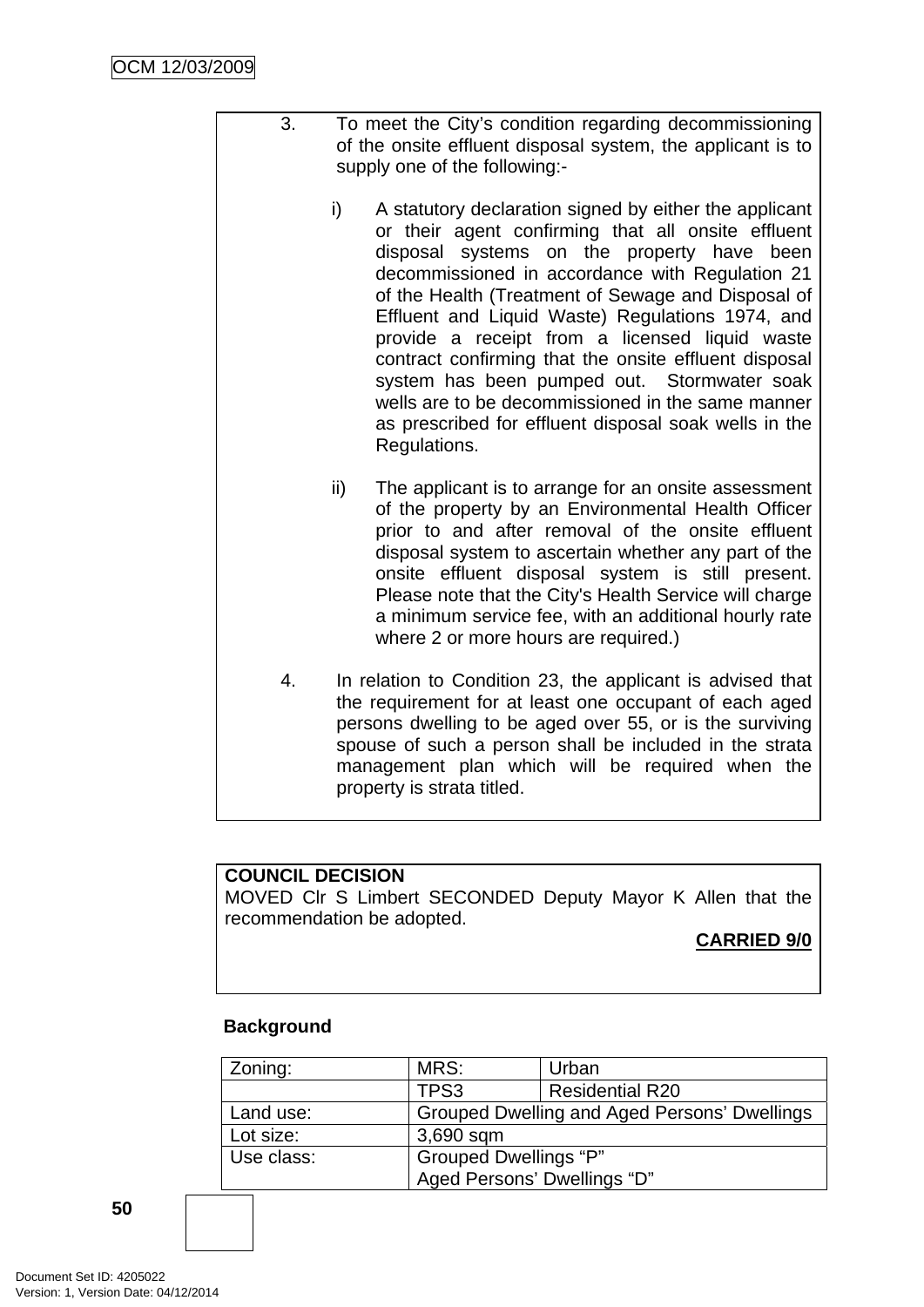The subject land is comprised of four separate (adjoining) land parcels on Healy Road in Hamilton Hill. Lots 70, 80 and 89 contain existing dwellings and Lot 2042 contains an outbuilding associated with Lot 89. The subject land falls significantly from north to south and contains some significant mature trees located close to the street on Lot 2042.

The proposal does not comply with all the location requirements of Council's Aged Persons Accommodation Policy APD12. Council officers do not have delegation to approve applications for aged person's dwellings where they are inconsistent with this policy which is why the application is being referred to Council for determination.

## **Submission**

The applicant proposes to retain the existing two storey dwelling on Lot 89 and construct nine aged persons' dwellings on the remaining land which includes the rear of Lot 89 and on the entire area of Lots 70, 2042 and 80. All other existing dwellings and outbuildings etc are proposed to be demolished. The proposed dwellings are to be constructed of pre-cast concrete panels.

The proposed aged persons' dwellings are all two storey and generally consist of three or four bedrooms, two bathrooms, two living areas, double carport and store room. The overall development of the site comprises two separate driveways, proposed as common property, and three visitor car parking bays with all vehicle access to the lots obtained from one of the two common property driveways.

## **Report**

The following section provides a discussion of the various issues affecting the proposal.

## Zoning

The subject land is zoned Residential R20 under the City's Town Planning Scheme No. 3 (TPS 3) which would normally allow for a maximum of seven dwellings to be constructed on a land parcel of this size (instead of the proposed 10). The applicant however is seeking approval applying to construct one grouped dwelling and nine aged persons' dwellings under Clause 6.1.3 A3 of the Residential Design Codes (R-Codes) which provides a density bonus for aged persons' dwellings by allowing the minimum site area to be reduced by up to one third, in accordance with part 7.1.2 and 7.1.3 of the R-Codes. The proposal is therefore consistent with the zoning.

## Aged Person's Accommodation Policy APD12

Council's Policy APD12 'Aged Persons Accommodation – Design Guidelines' was developed to ensure that sites for aged or dependent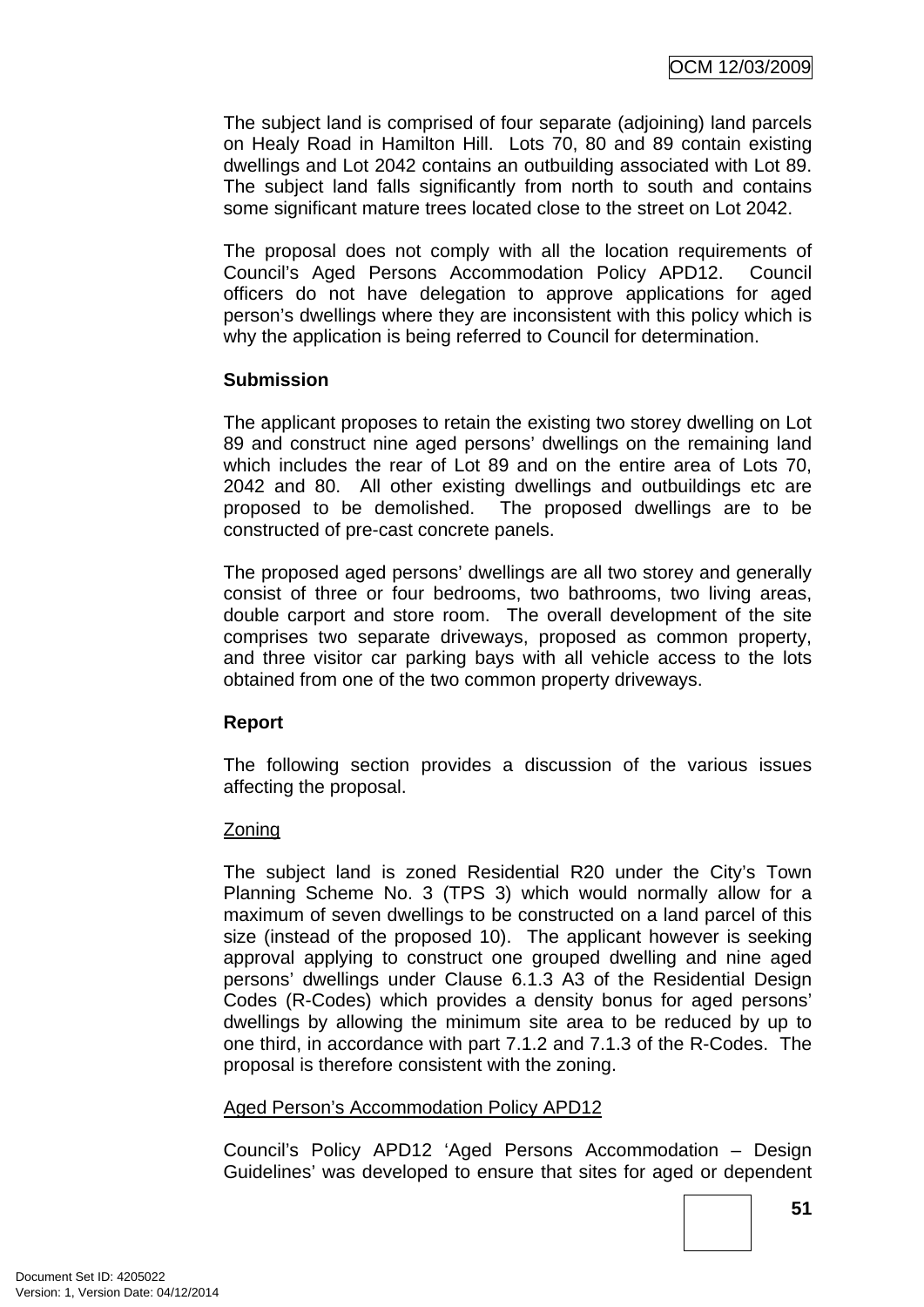persons' accommodation are suitable and have reasonable access to transport, shops and community facilities.

The following table summarises the location criteria outlined in the policy and includes the actual distances associated with this proposal:

| <b>Policy Criteria</b> |                                                                                  | <b>Policy</b><br><b>Distance</b>                                    | <b>Actual</b><br><b>Distance</b> | <b>Comment</b>        |
|------------------------|----------------------------------------------------------------------------------|---------------------------------------------------------------------|----------------------------------|-----------------------|
| (a)                    | Local Facilities<br>(Local<br>Store, postal/banking)                             | 400 m                                                               | 980 m                            | Does<br>not<br>comply |
| (b)                    | Distance to bus stop                                                             | $200 \text{ m}$                                                     | 50 <sub>m</sub>                  | Complies              |
| (C)                    | Gradients<br>Footpath<br>between<br>local<br>facilities<br>and bus stop          | <1:12                                                               | <1:12                            | Complies              |
| (d)                    | <b>District Facilities</b><br>(seniors<br>medical<br>library,<br>centre,<br>etc) | 400 m or easily<br>accessible<br>by<br>road and public<br>transport | Bus Stop on<br>verge             | Complies              |

As demonstrated in the above table, the proposed development is not within 400 m or a 5 minute walk of the nearest local centre and therefore approving the proposal constitutes a variation to the policy.

Whilst the nearest local centre (Hamilton Hill Shopping Centre) is approximately 980 m from the site, the centre contains a good range of local shopping needs including supermarket, chemist, post office, bank ATM's and other specialty stores. It is estimated that the time taken to walk from the subject site to the centre would be 10-12 minutes which is considered reasonable in relation to the number of services available at the centre. In addition, there are two bus stops that are located within 50m of the proposed development which connect to Fremantle and Murdoch Train Stations and the subject land is also across the road from the Jean Willis Centre which is a City of Cockburn-run day centre providing activities and outings for seniors.

Overall, whilst the site does not comply with Council's Policy, it is still considered to be relatively well-located in terms of access to key services and facilities required by aged persons'. The variation to the policy is therefore supported.

## Residential Design Codes

The variation to the minimum site area requirements of the R-Codes (Clause 6.1.3 A3 i) which the applicant is applying for allows the minimum site area to be reduced by up to one third where the development is in accordance with the Aged or Dependent Persons' Dwelling criteria (Clause 7.1.2). The proposal does not comply with the following elements of the acceptable development criteria:

- A maximum plot ratio of 100 sqm for grouped dwellings.
- All ground floor units.

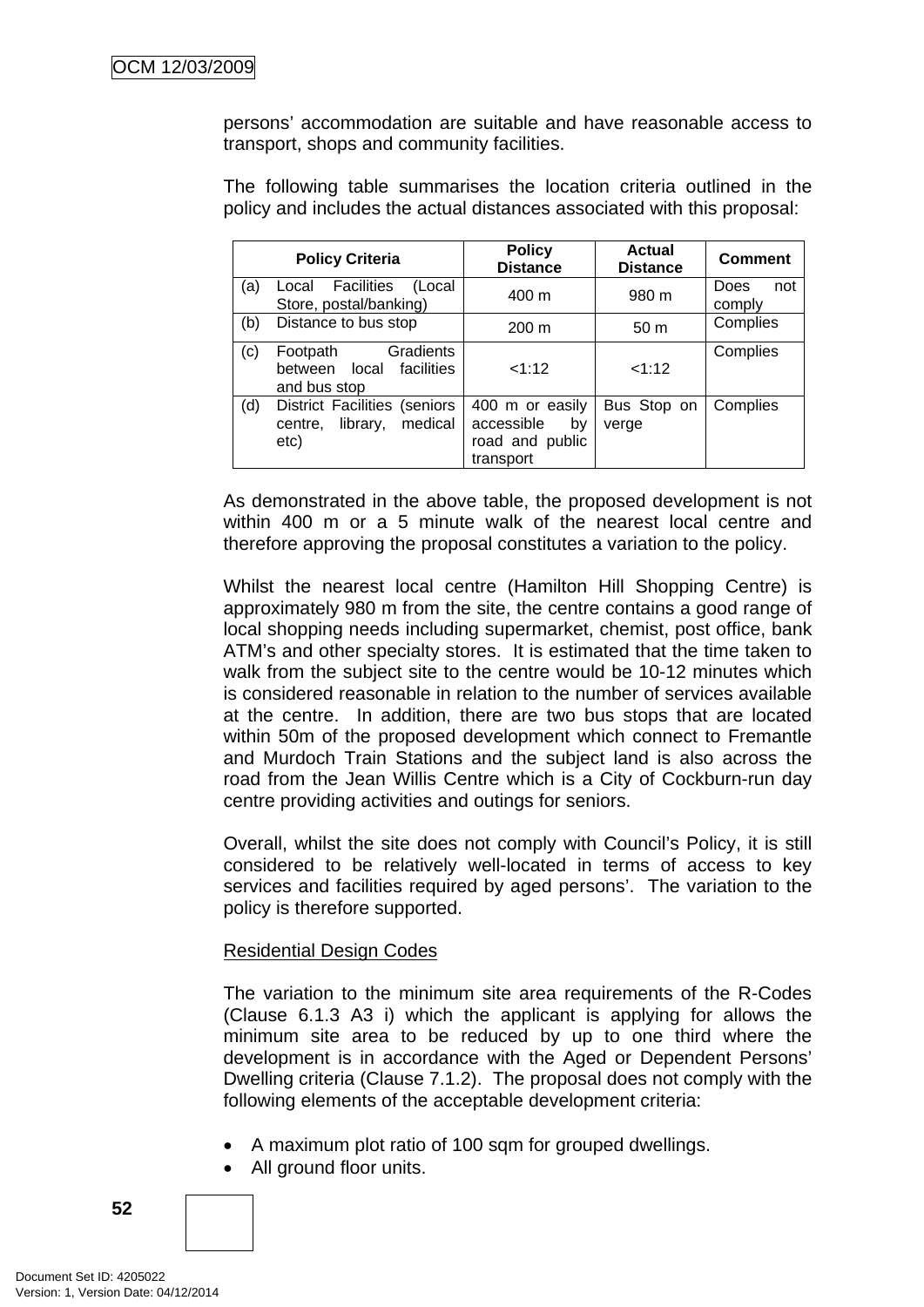- External and internal doors to provide a minimum 820 mm clear opening.
- Internal corridors to be a minimum 1000 mm wide, width to be increased to a minimum of 1200 mm in corridors with openings on side walls.
- The first visitors car space shall provide a wheelchair accessible parking space and be a minimum width of 3.8 m in accordance with AS4299:1995, Clause 3.7.1.

The applicant has provided no justification against the performance criteria for this element (Clause 7.1.2 P2). Therefore the proposal lacks key design features which are required to be included to achieve the density bonus under the R-Codes which indicates that the proposal in its current form is unsuitable for aged persons. In addition, the proposal provides store rooms which are less than 4 sqm in area and have a minimum dimension of less than 1.5 m which does not comply with Clause 6.10.3 A3.1 of the R-codes. It is considered that all of the above elements (except for the requirement for ground floor units) can be adequately addressed through condition(s) requiring the applicant to modify the floor plan for each dwelling to incorporate these key design features.

The variations to the plot ratio area for each dwelling are considered relatively minor and are therefore acceptable. With regards to the requirement for all units to be on the ground floor, the proposed design is considered acceptable given that all essential living areas and one bedroom are located on the ground floor. This means that residents can live entirely on the ground floor and "age in place" should their mobility decrease and the use of the stairs become a problem.

## **Site Layout**

There are some concerns with the layout of the site specifically the location of the visitor's car parking bay next to Lot 1, the shape of proposed Lot 6 and how waste will be collected from the site.

The proposed visitor parking bay located next to Lot 1 would require vehicles to parallel park which would then require them to turn the vehicle around at the end of the common property driveway. This is impractical and would almost certainly result in visitor's vehicles entering proposed private lots. Should Council approve the proposal, a condition should be imposed requiring the relocation of the parallel visitor parking bay which his currently located next to Unit 1 in a location to the satisfaction of the City.

Lot 6 contains an area of 293 sqm and features a relatively large portion of open space in the north-east corner of the lot. This area is not associated with the outdoor living area and is not accessible from the dwelling. There is a concern that the area would be wasted and unusable. Should Council approve the proposal, a condition should be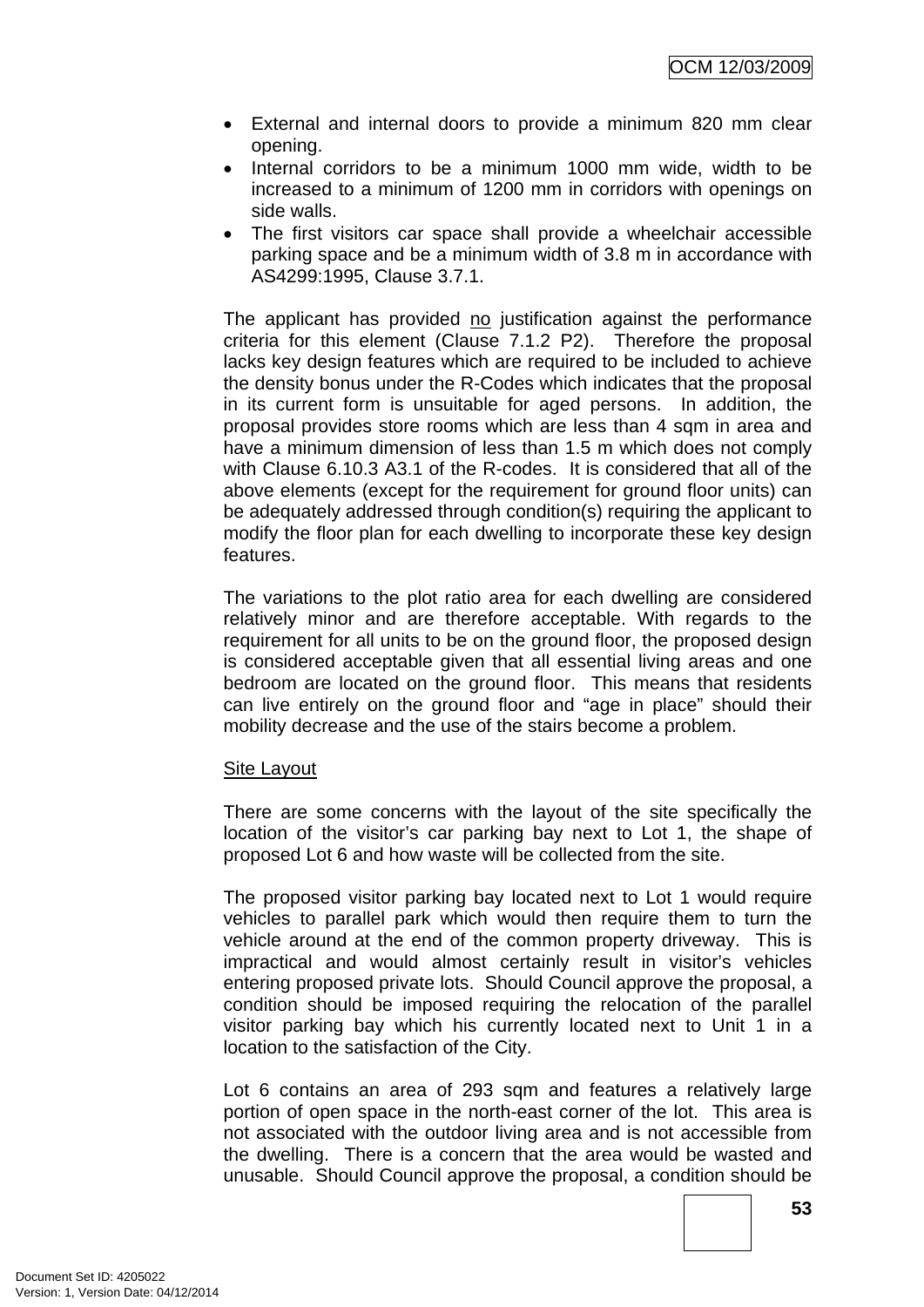imposed requiring the redesign of the dwelling on proposed Lot 6 so that the open space is consolidated to form one large outdoor living area.

With regards to waste collection, there is no centrally located bin storage area so individual bins would need to be carted from each dwelling to the street. For the rear dwellings, this equates to a distance of approximately 35 metres which is considered unreasonable for aged persons, particularly given the gradient of the subject land. This issue can only be addressed by Council's waste collection service vehicles being able to enter the common property driveways and for the landowner/future strata body to indemnify Council against any damage that the vehicles may cause. Alternatively, the development could utilise a private waste collection service. In any case, should Council approve the proposal, a condition should be imposed requiring the applicant to submit a waste management strategy to demonstrate how waste collection will occur.

#### Dwelling Design

All of the proposed aged dwellings are two storey with a bedroom, bathroom, kitchen and living area on the ground floor and additional bedrooms and living areas on the second level. Each dwelling has also been provided with a double carport/garage and in most cases a northern-facing outdoor living area. As mentioned in the Residential Design Codes section of the report, the proposed design ensures that residents can remain in the dwelling should mobility and the use of stairs become difficult? In addition, as previously discussed, design features required to accommodate aged persons who are currently lacking in the proposal can be conditioned.

Should Council approve the proposal, a condition should be imposed requiring the owner of the land and subsequent strata owners to enter into a legal agreement requiring dwelling inhabitants to persons over 55 years of age. A notification on the titles of the existing and proposed lots will also be required to alert any potential purchasers of this restriction.

#### Existing Mature Trees

Lot 2042 contains a number of existing mature trees towards the front of the site (the approximate location has been marked on the site plan). The existing trees significantly add to the amenity of the area and have the impact to enhance future development. Should Council approve the proposal, a condition should be imposed requiring those large mature trees to be incorporated into the new development and this seems achievable given the setback of the dwelling on proposed Lot 5.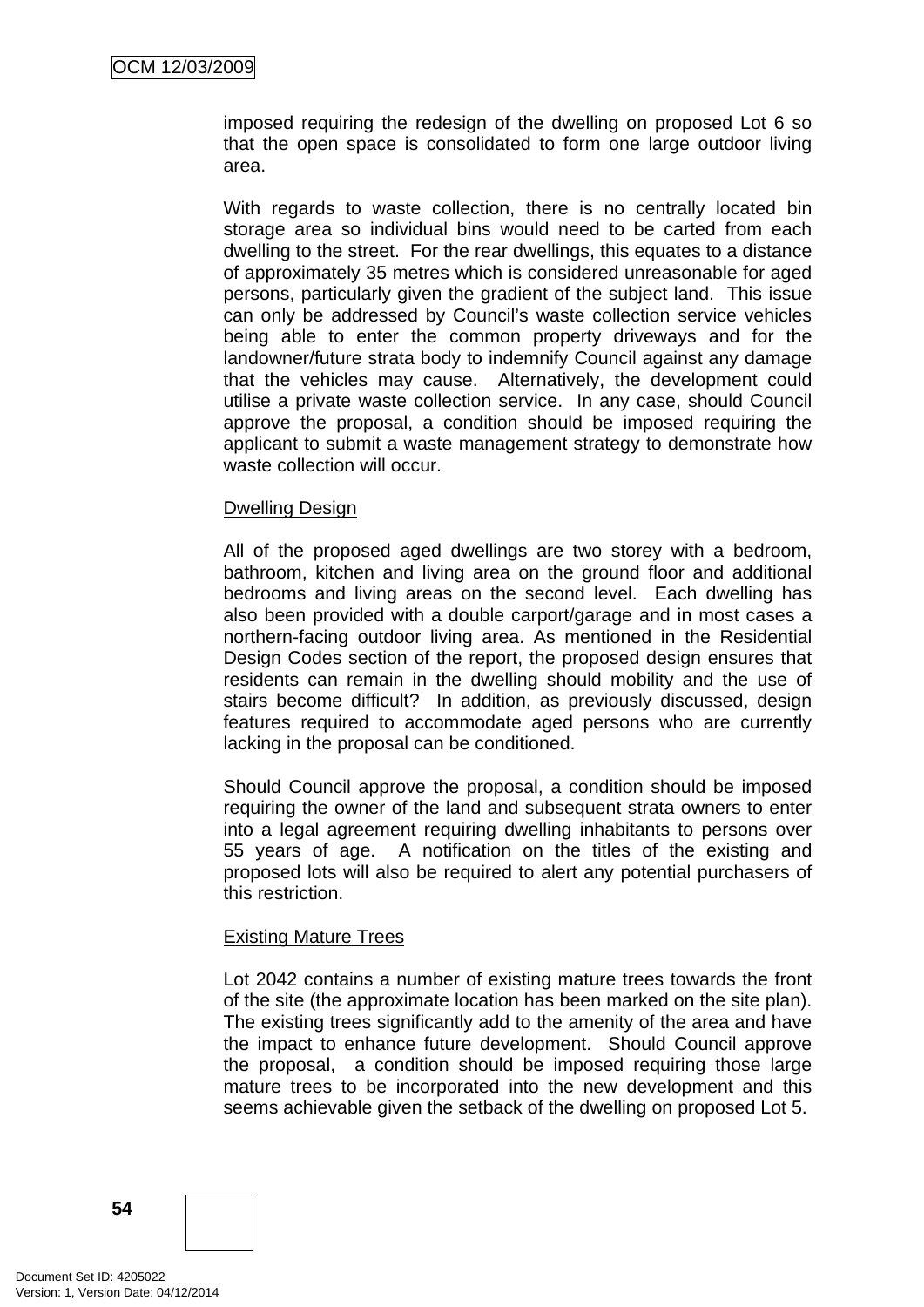## **Conclusion**

As discussed in the report, a number of modifications are considered necessary to make the proposal more appropriate for aged persons and these changes can be conditioned. It is therefore recommended that Council vary their Aged Persons Accommodation policy and approve the proposal subject to conditions. Support for the proposal is based on the following reasons:

- The provision of aged person's accommodation contributes to the provision of a variety of housing types in the area.
- The proposal is not considered to detract from the amenity of the area.
- The proposal is located within 1km of a substantial local centre which equates to a 10-12 minute walk and footpath gradients are relatively low between the subject land, bus stops and local centre.
- A bus stop with services to Murdoch and Fremantle Train Stations is located within 50 metres of the site which provides convenient access to a variety of services.

## **Strategic Plan/Policy Implications**

## **Demographic Planning**

- To ensure the planning of the City is based on an approach that has the potential to achieve high levels of convenience and prosperity for its citizens.
- To ensure development will enhance the levels of amenity currently enjoyed by the community.

## **Budget/Financial Implications**

N/A

## **Legal Implications**

Town Planning Scheme No. 3 Planning and Development Act 2005 State Administrative Tribunal Regulations **Community Consultation** 

N/A

## **Attachment(s)**

- 1. Location Plan
- 2. Site Plans
- 3. Floor plans & Elevations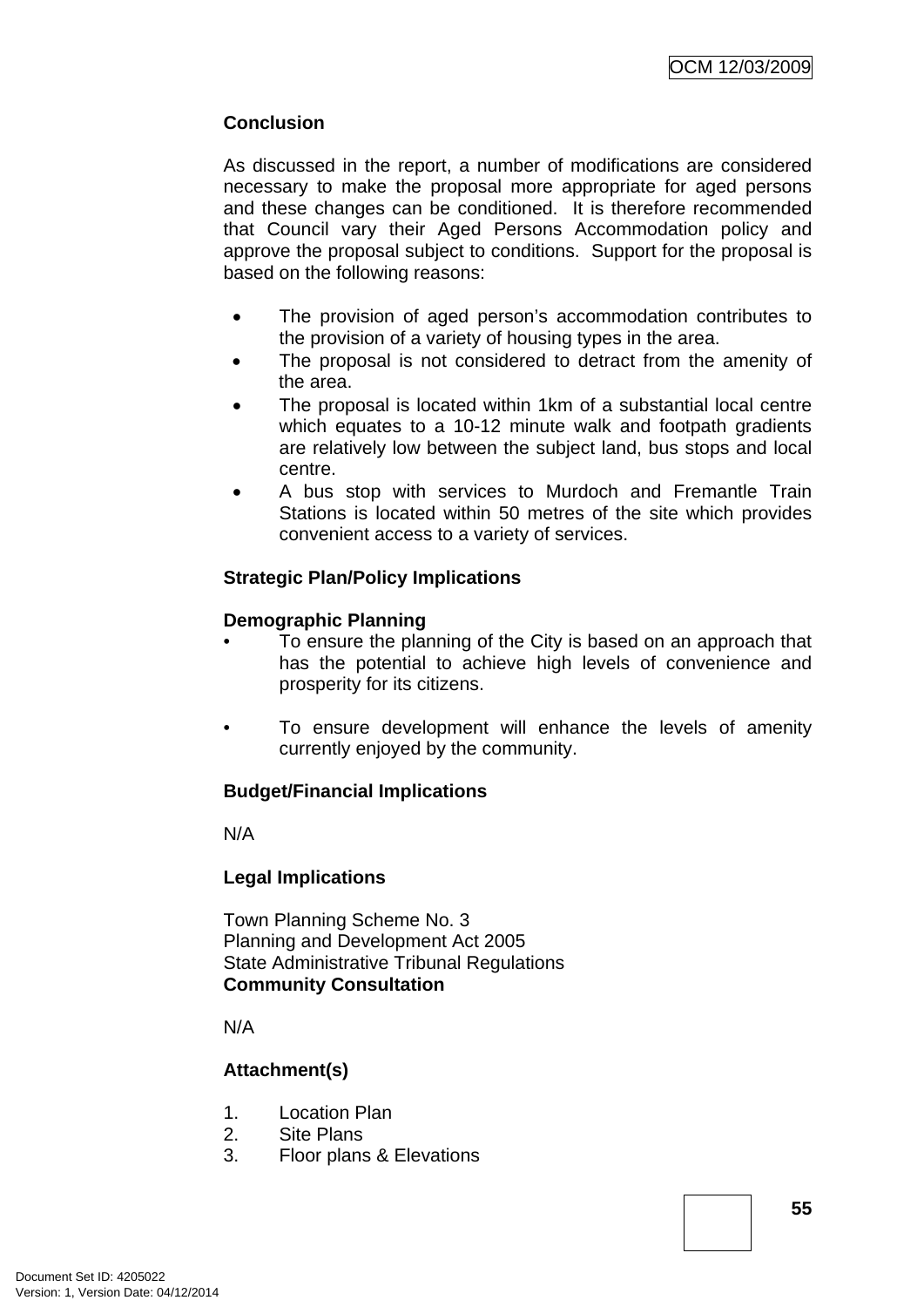## **Advice to Proponent(s)/Submissioners**

The Proponent(s) and those who lodged a submission on the proposal have been advised that this matter is to be considered at the 12 March 2009 Council Meeting.

## **Implications of Section 3.18(3) Local Government Act, 1995**

Nil.

CLR ROMANO RETURNED TO THE MEETING, THE TIME BEING 7.57 PM.

THE PRESIDING MEMBER ADVISED CLR ROMANO OF THE DECISION OF COUNCIL IN HIS ABSENCE.

**14.7 (MINUTE NO 3915) (OCM 12/3/2009) - PROPOSED RETAINING WALLS (R CODE VARIATIONS) - LOCATION: LOT 399 (6) CADIZ PLACE. COOGEE - OWNER: A G PEARSON & L N MCCANN-PEARSON - APPLICANT: A G PEARSON (3315995) (R COLALILO) (ATTACH)** 

# **RECOMMENDATION**

That Council:-

- (1) grant its approval for the development of retaining walls on Lot 399 (6) Cadiz Place, Coogee subject to the following conditions and advice notes:-
	- 1. Development can only be undertaken in accordance with the terms of the application as approved herein and any approved plans.
	- 2. All stormwater being contained and disposed of on-site to the satisfaction of the Council.
	- 3. The premises shall be kept in a neat and tidy condition at all times by the owner/occupier to the satisfaction of the City.
	- 4. No activities causing noise and/or inconvenience to neighbours being carried out after 7.00pm or before 7.00am, Monday to Saturday, and not at all on Sunday or Public Holidays.
	- 5. Retaining walls being constructed in accordance with a suitably qualified Structural Engineer's design and a building licence being obtained prior to construction.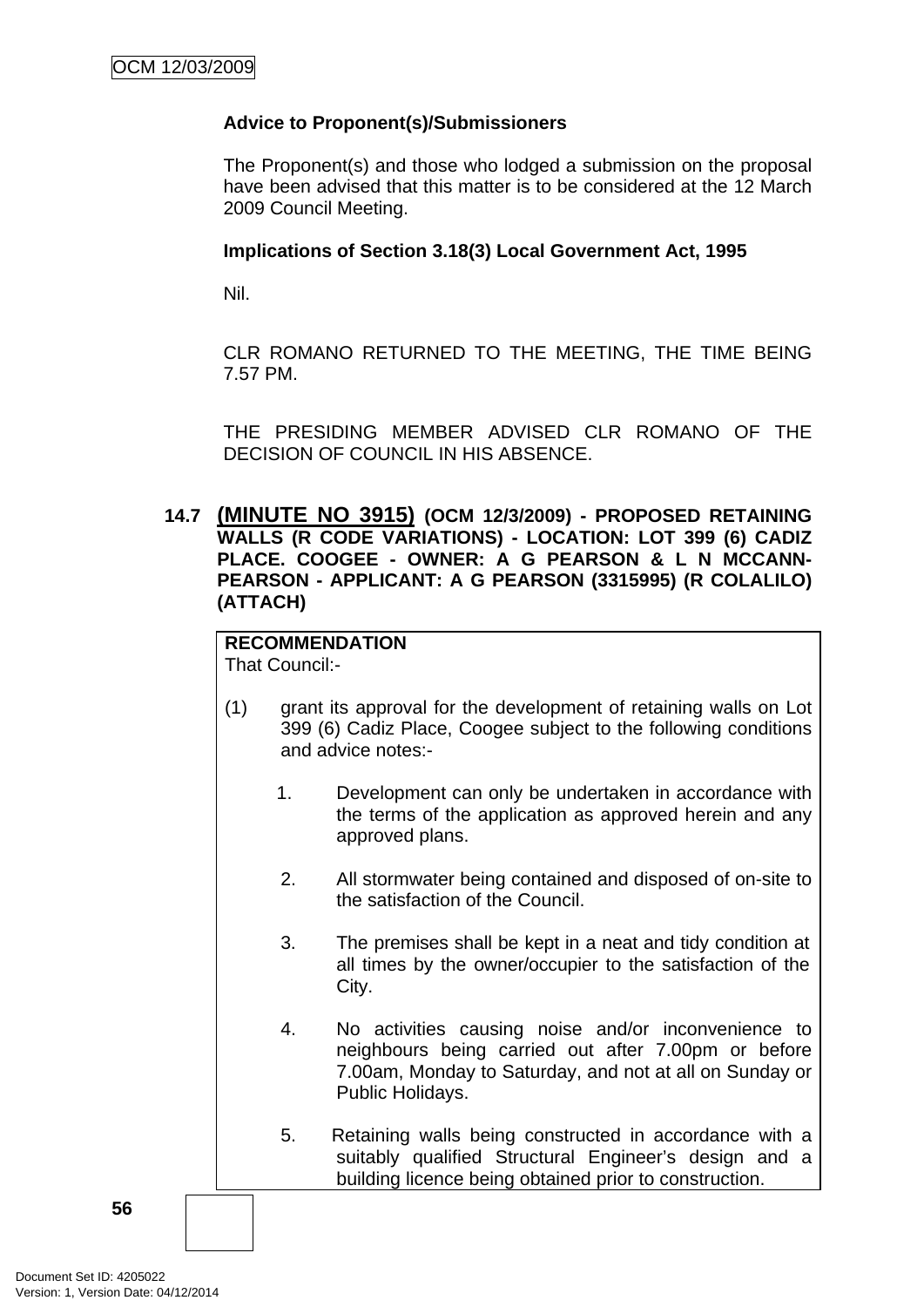6. Earthworks over the site and batters must be stabilised to prevent sand or dust blowing, and appropriate measures shall be implemented within the time and in the manner directed by the Council in the event that sand or dust is blown from the site.

## SPECIAL CONDITIONS

- 7. Plans submitted with the building licence application are to demonstrate the following design changes being made to the satisfaction of the City, as indicated in red on the approved development plan:
	- i. the rear retaining wall being modified to achieve a maximum height of no more than 2 metres measured from natural ground level at the base of the wall
	- ii. the side retaining walls being modified to achieve a height of no more than 9.0 metres AHD.
	- iii. The provision of access stairs to the rear sewer easement area.
- 8. Screen walls or fencing being constructed on top of the retaining walls to the City's satisfaction.
- 9. The rear (unretained) portion of land within the sewer easement as shown on the approved plan shall remain clear of any fill and/or debris at all times and be maintained by the landowner to the satisfaction of the City.
- 10. All fill, retaining walls and associated footings and piles shall be fully contained within the subject lot.

# FOOTNOTES

- 1. The development is to comply with the requirements of the Building Code of Australia.
- 2. Condition 6 is intended to ensure there is no dust or sand nuisance generated for other property owners. It is the landowner's responsibility to maintain the site in such a condition that no sand or dust will be blown from the site.
- 3. In relation to Condition 7, the required changes are considered necessary in order to reduce the impact of the proposed retaining walls on adjoining properties.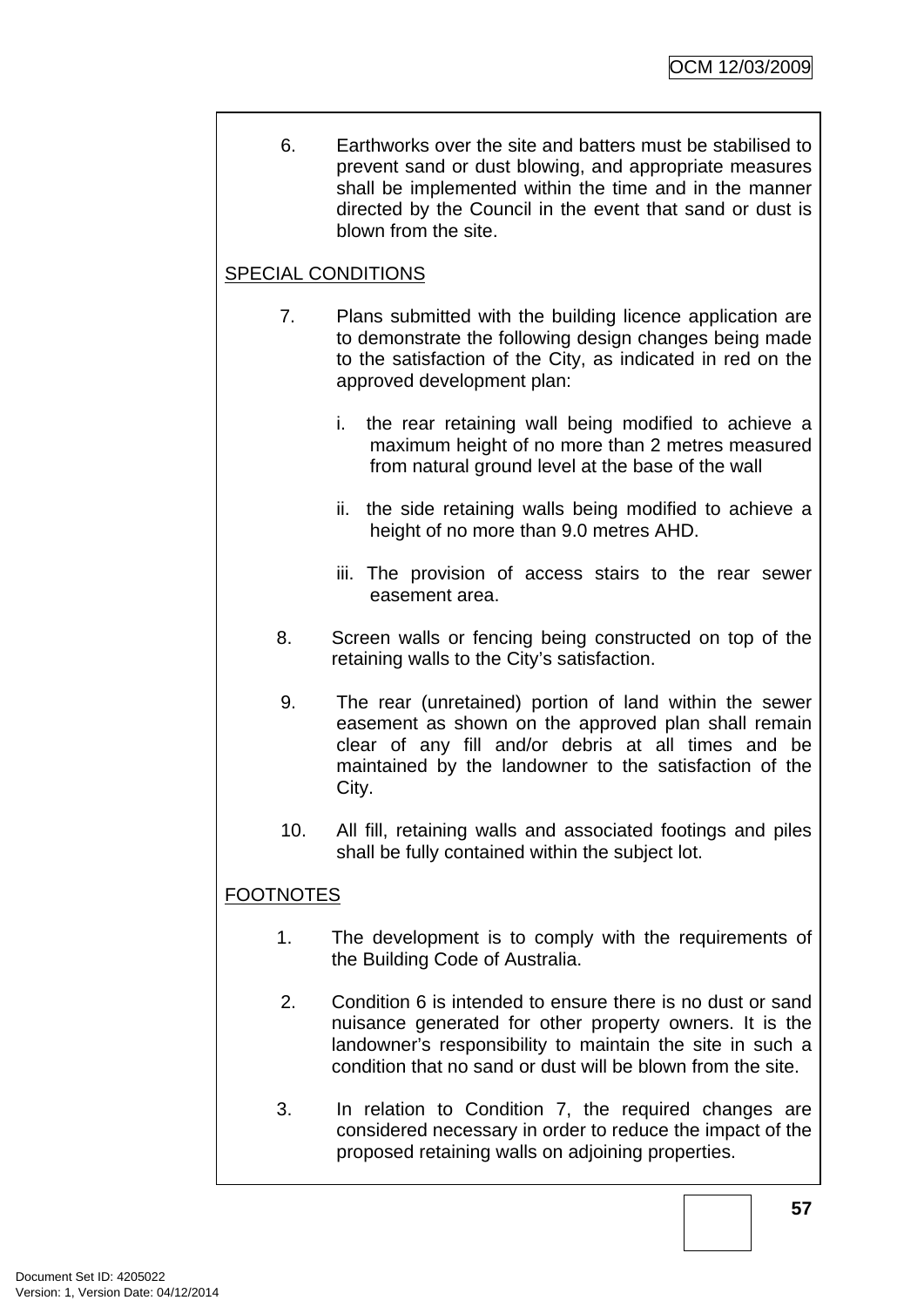- 4. The applicant is advised that Condition 8 has been imposed in order to eliminate privacy and overlooking concerns associated with the development.
	- 5. The applicant is advised that dividing fences are controlled through the Dividing Fences Act. Accordingly owners should liaise with the adjoining landowner if there is an intention to remove or replace any portion of fencing.
- (2) issue a Schedule 9 Notice of Determination on Application for Planning Approval (inclusive of MRS Form 2 Notice of Approval); and
- (3) advise the applicant and submissioners of Council's decision accordingly.

# **COUNCIL DECISION**

MOVED Clr S Limbert SECONDED Clr C Reeve-Fowkes that Council:

- (1) delegate authority to the Director, Planning and Development to grant approval for the development of retaining walls on Lot 399 (6) Cadiz Place, Coogee upon receipt of amended plans generally in accordance with the sketch plans attached to the Minutes, as described below :
	- 1. A 1.5 m high retaining wall extending at least 13 m along the north eastern boundary (starting from the northern corner) of the lot, adjacent to No. 6 Strickland Street.
	- 2. A 1.5 m high retaining wall extending at least 10 m along the north western boundary of the lot (starting from the northern corner), adjacent to No. 4 Cadiz Place.
	- 3. A 1m high retaining wall linking the walls in 1 and 2 above as the third side of a triangle. This wall will include steps down into the triangle of land at the lower level.
	- 4. The finished level of the lot at RL 9.5.
	- 5. A retaining wall with a maximum height of 2m extending along the remainder of the north eastern boundary. The top of this wall is to be even, and the dividing fence on top of the wall is also to have an even, level finish.
- (2) the approval will be subject to standard conditions and advice notes and any other condition considered necessary by the Director, Planning and Development; and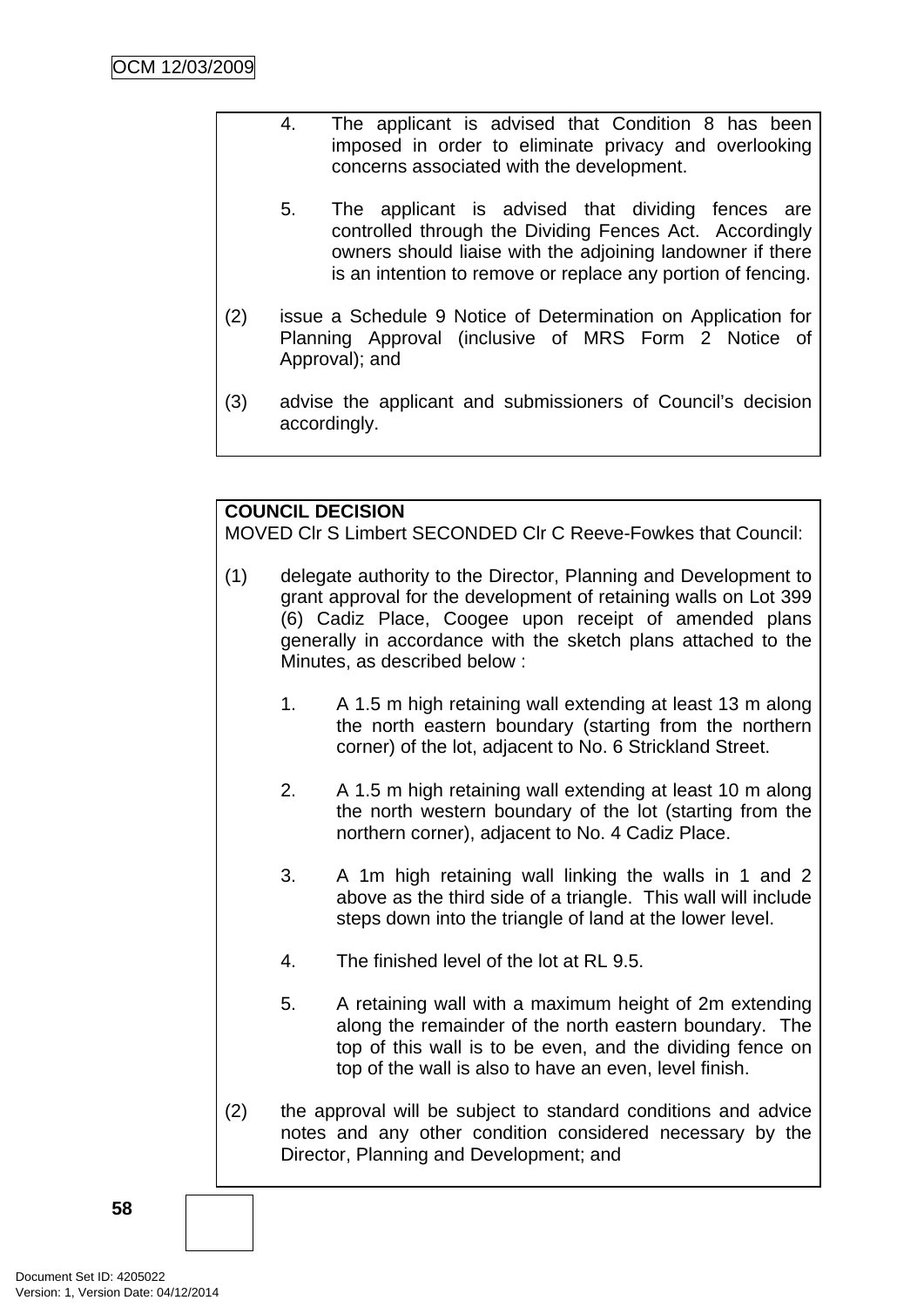(3) advise the applicant and submissioners of Council's decision accordingly.

**CARRIED 10/0**

## **Reason for Decision**

The applicant has provided an amended proposal to the City. The City has consulted with the adjoining owners, Mr and Mrs Tarbotton, who are most affected by this change and they have raised no objection to the proposal. The applicant must now submit properly drawn plans prior to approval and so the recommendation is to delegate authority to the Director to approve the proposal upon submission of these plans. There will be no further consultation with adjoining owners in respect of this proposal.

## **Background**

This item was previously presented to the ordinary Council meeting of 12 February 2009 where it was resolved as follows:

*That Council defer its determination for the development of retaining walls on Lot 399 (No. 6) Cadiz Place Coogee, to allow the applicant and objectors to have the opportunity to enter into negotiations with a view to coming to a positive outcome on this matter, and should an agreement not be reached by the end of February, the matter be presented to the March Ordinary Council Meeting.* 

*MOVED Clr S Limbert SECONDED Clr C Reeve-Fowkes that Council:* 

*MOVED Clr S Limbert SECONDED Clr C Reeve-Fowkes that Council:* 

## *CARRIED 10/0*

In accordance with Council's resolution of 12 February 2009, a meeting was held at Council's offices on 27 February with the following attendees:

Councillor Attrill, Councillor Romano, Councillor Limbert, Mr Adam Pearson (applicant), Mr Fred Tarbotton, Mrs Morena Tarbotton (both of 6 Strickland) and Mrs Jean Dickson (8 Cadiz Place) and Vicki Lummer (Manager Statutory Planning).

Discussion at the meeting resulted in the following points becoming clear:

Mrs Jean Dickson raised concerns in regard to the length of proposed retaining wall that abuts her property. Her concerns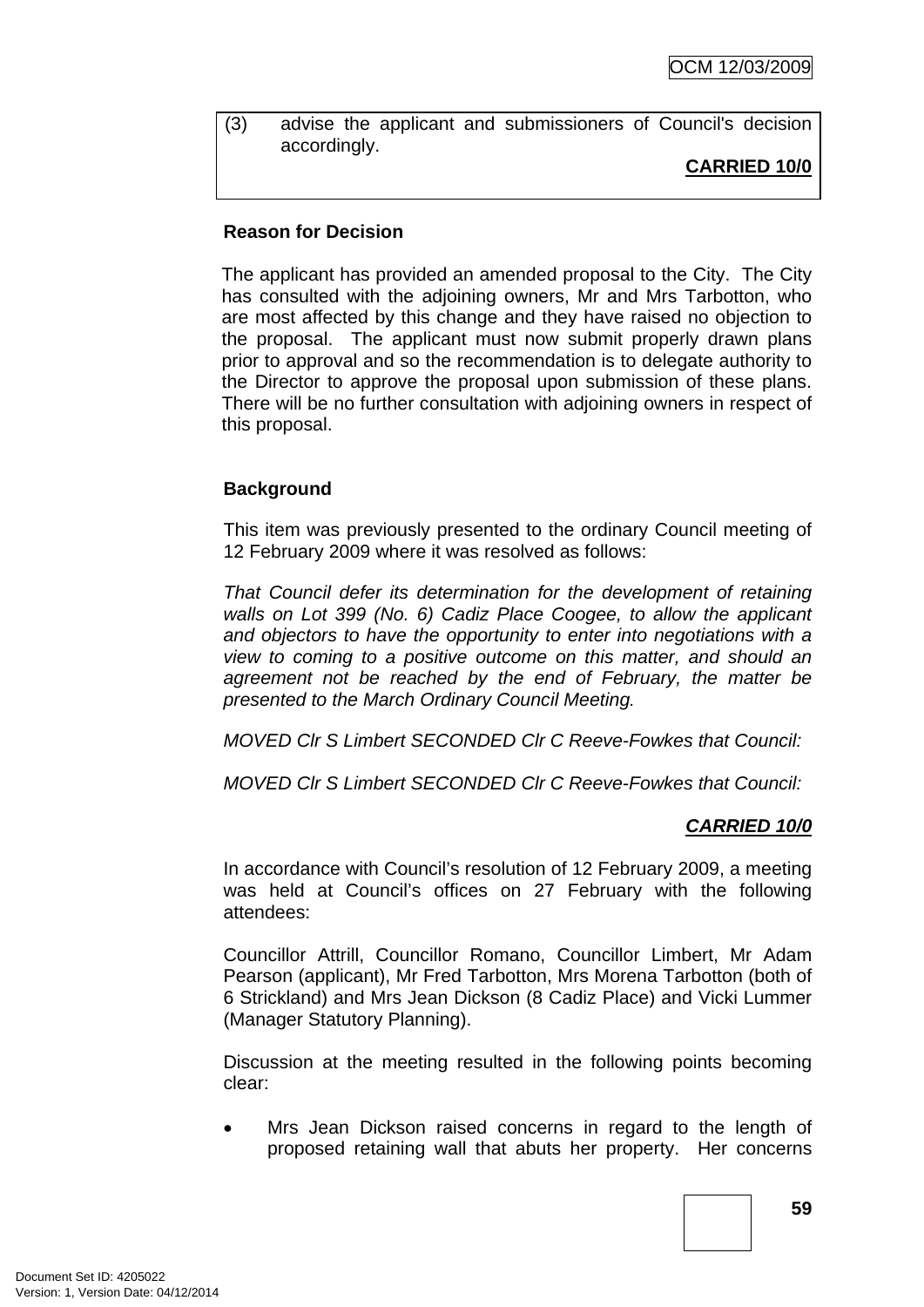were that the wall was not long enough to retain the entire fill and should be extended further.

Council officers have investigated this and it is recommended that the applicant be required to retain all fill on site, utilising retaining walls built completely on the subject property. In this instance there may be longer walls required. Condition 10 of the recommendation adequately covers this issue.

- Fred and Morena Tarbotton raised the following concerns in regard to the proposed retaining wall:
	- 1. The wall, if constructed 1.6 m from their common boundary to a height of 2 m will dominate their yard and entertaining area, it would block their sunlight and affect their privacy. They are very opposed to this (these comments were raised in their previous submission and have not changed).
	- 2. They would not be opposed to the construction of 2 walls, one of 1.250 m on the common boundary with a 1.8 m height fence on top and then another retaining wall of 1.250 m setback 1.6 m with an additional fence on top. This, they believe will better protect their privacy and provide better visual amenity. (These comments are unchanged from the February consideration of this application).
- Mr Adam Pearson raised the following concerns in regard to the matter:
	- 1. He does not favour the officer's recommendation from the 12 February report (compromise of a 2m high wall setback 1.6 m) as this will leave his finished lot level lower than both of his neighbours in Cadiz Place.
	- 2. He is not willing to split the wall into 2 steps as favoured by the Tarbottons as there will be additional costs in ensuring the lower wall is correctly constructed, taking into account the proximity of the pool in the Tarbotton's garden and the need for the wall to have piled footings.

All parties have been made aware of the right of appeal (application for review of Council's decision) that will exist after Council makes a determination of the application.

- Officer comments on the above discussion are as follows:
	- 1. The option of splitting the wall is possible. There would have to be engineering certification to ensure that both walls are adequate. There is also the added requirement that the second retaining wall may have to extend down to the level

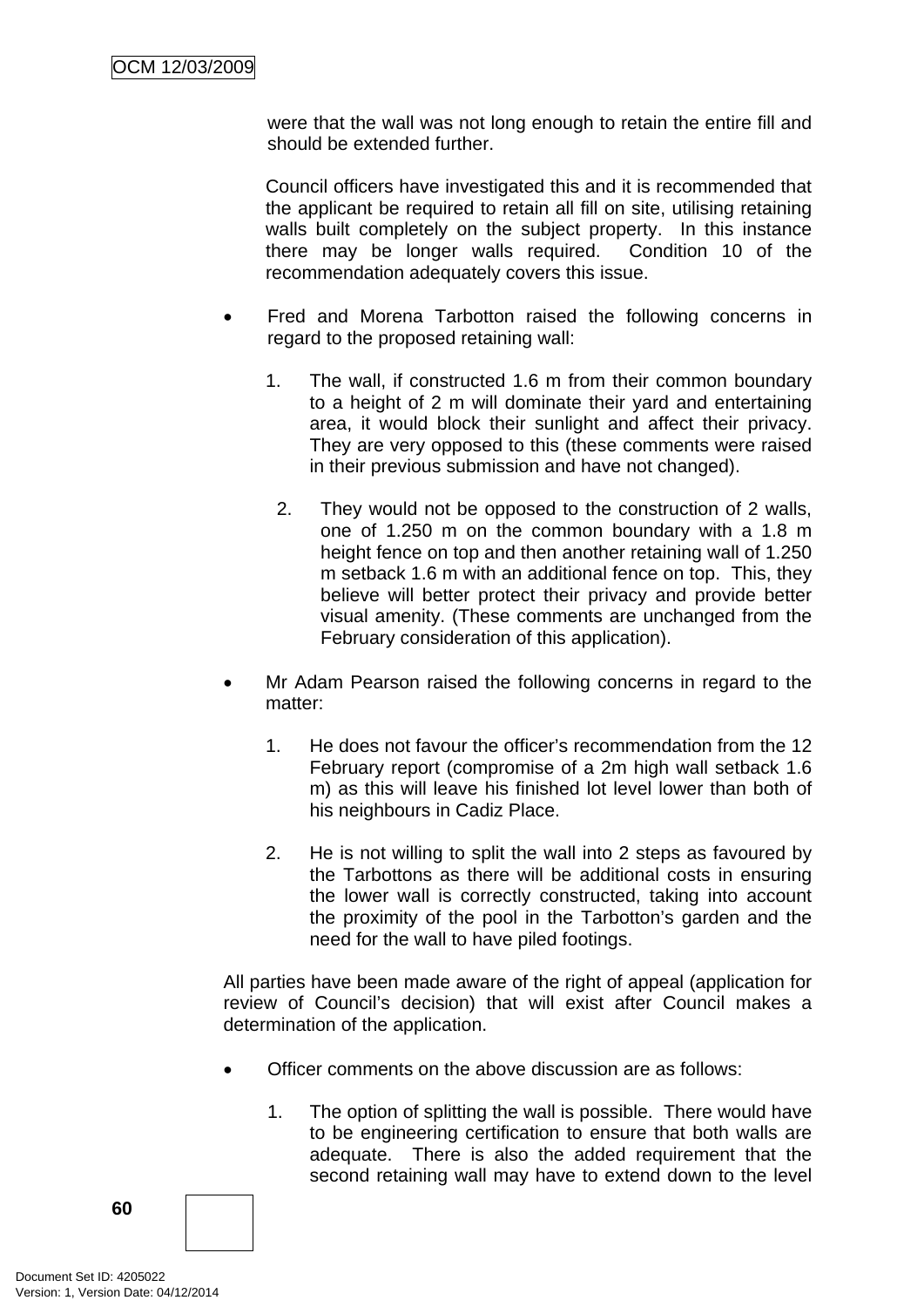of the first wall as if Water Corp need to excavate the sewer, the second wall would be undermined if it did not extend to the sewer level.

2. Whether the wall is split or not, the overall height from the Tarbotton's garden will be the same.

The summation of the discussion at the meeting and afterwards, is that neither party is willing to compromise their position from that which was evident at the 12 February meeting. Given this, the recommendation to Council on this matter remains unchanged.

| Zoning:    | MRS:                  | Urban             |
|------------|-----------------------|-------------------|
|            | TPS3                  | Residential 'R20' |
| Land use:  | Single (R-Code) House |                   |
| Lot size:  | 781 <sup>2</sup>      |                   |
| Use class: | ים '                  |                   |

The subject site is located at 6 Cadiz Place in Coogee. It is a vacant site and has a fall of approximately 3.5 metres from the frontage to the rear of the property. The site is bounded by 5 properties, all containing single storey residences. A Water Corporation sewer easement measuring 1.6 metres in width spans the full length of the rear of the subject site. A 1.5 metre high retaining wall and associated fence was located at the rear of the site however this has since been removed by the landowner.

## **Submission**

The applicant proposes to construct retaining walls on the southern, eastern and northern boundaries of the subject site. The southern and northern walls are proposed to be located adjacent to the common boundary while the eastern (main) retaining wall is proposed to be located 1.6 metres from the rear boundary. The construction of the retaining walls has been proposed in order to create a relatively 'flat' site which is approximately a metre below street level. In order to achieve this, the eastern retaining wall has been proposed at a revised height of 2.52 metres above ground level. The applicant originally proposed a rear wall height of 3.45 metres however amended plans have been received reducing the scale of the development as detailed below.

The proposal still does not comply with the retaining limits specified by the Acceptable Development Criteria of the Residential Design Codes of Western Australia (R Codes). As such, the proposal was advertised to surrounding neighbours and objections were received which is the basis for the proposal being referred to Council for determination.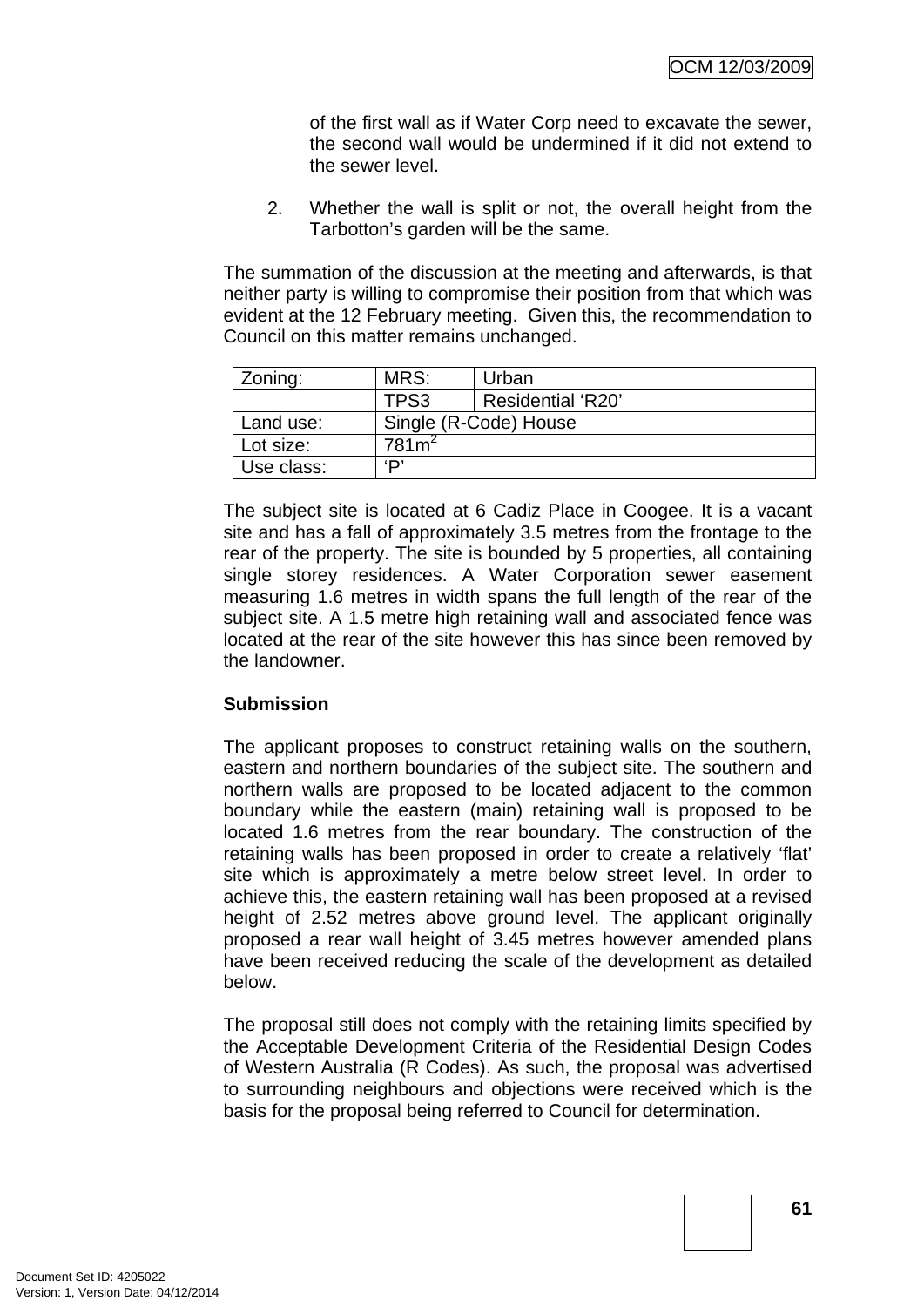## **Report**

The applicant initially proposed the construction of large retaining walls in order to achieve a flat lot which was level with the street. In order to achieve this, the application proposed a rear boundary retaining wall height of 3.45 metres.

#### Neighbour Consultation

City Officers had major concerns with the application as proposed and in accordance with the R Codes and the City's Planning and Development Policy No. 50 – Residential Design codes – Neighbour Consultation Guidelines (APD50) proceeded to refer the application to neighbouring properties for comment. Three submissions were received objecting to the proposal. All three submissions objected to the proposal on the following grounds:

- Height and scale of the proposed wall visually obtrusive
- Will restrict access to direct sunlight and cause overshadowing
- Lack of privacy and create overlooking concerns

Given the validity of the concerns raised by the submissions received and the non-compliant nature of the proposal, City Officers met with the applicant to discuss potential alternatives. Various options were recommended including incorporating an under croft garage with a future dwelling design and reducing the height of the retaining required to below street level. As a result, the applicant submitted amended plans with the rear retaining wall being setback 1.6 metres from the rear boundary however the height of the retaining wall remained the same (3.45 metres) despite the advice given to the applicant by City Officers to reduce the height and scale of the retaining.

The amended plans were referred to adjoining landowners for comment as the proposal still included variations to the acceptable development provisions of the R Codes. Three submissions objecting to the revised proposal were received from the same adjoining landowners who commented on the original development plans. The nature of the objections remained the same despite the applicant providing a 1.6 metre setback from the rear boundary to the main retaining wall.

In recognition of the concerns raised by adjoining landowners and City Officers, the applicant once again submitted revised plans. The second set of revised plans maintained the proposed 1.6 metre setback of the rear retaining wall to the rear boundary however the wall height had been reduced by a metre to achieve a maximum height of 2.52 metres. Although the reduction in retaining height was based on advice from City Officers, the application was required to be referred to adjoining landowners for a third and final time.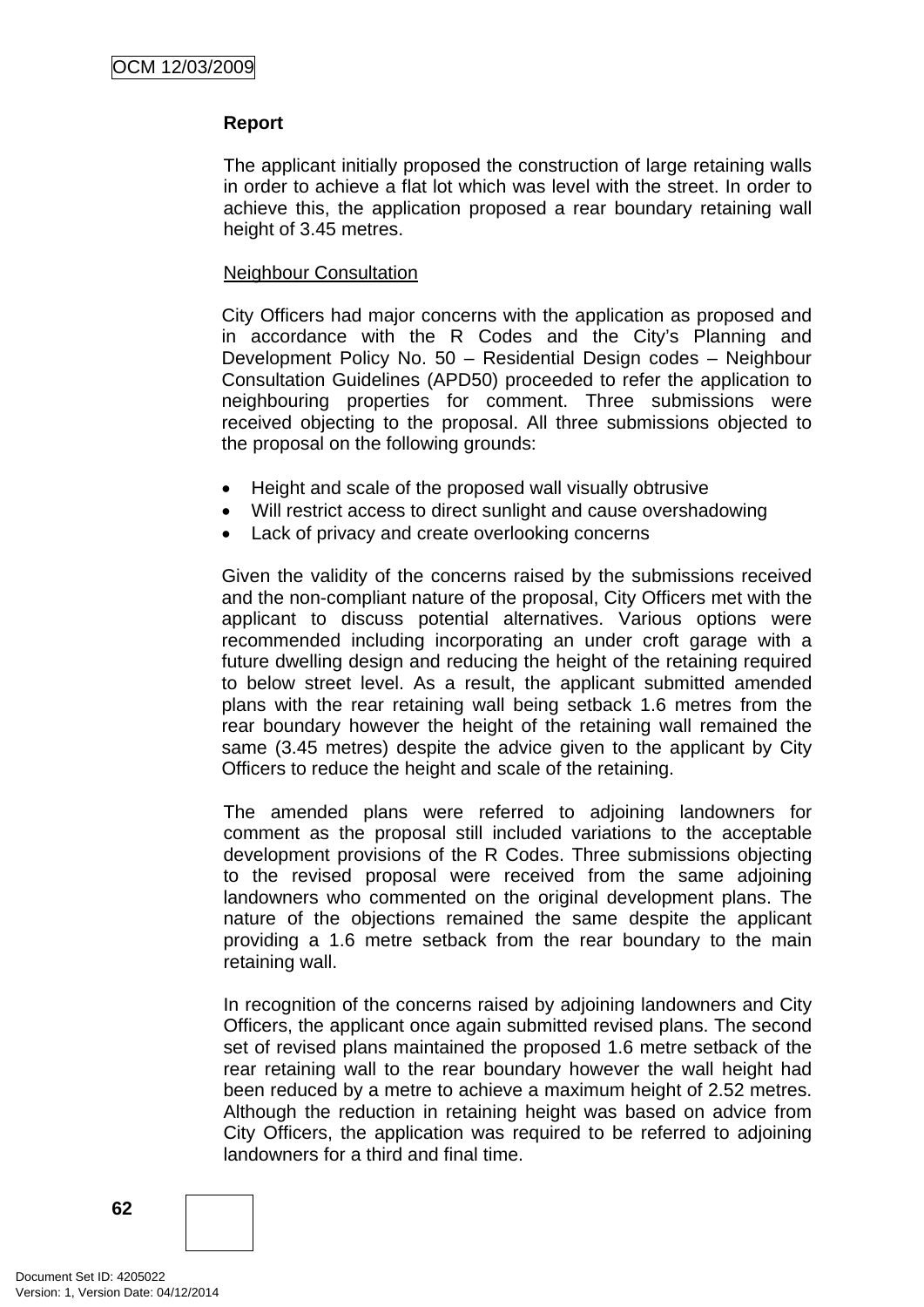As a result of the latest advertising period, a total of four (4) submissions were received with all raising objections to the proposal. A schedule of submissions has been provided as an attachment to this report.

The main issues raised in the submissions received are as follows:

- Proposal will reduce access to sunlight
- Proposed wall is too high and not in keeping with surrounding development.
- Proposal will affect property values.
- Development does not comply with Council guidelines.
- Issues of overlooking and privacy will occur.
- Maintenance concerns with area between boundary and rear wall particularly as no access/stairs proposed.
- Location and depth of retaining wall pylons/suspended footings will lead to further damage of our property and swimming pool.

It should be noted that the majority of the above comments are considered valid reasons for objecting however some are not related to planning matters (i.e. property values) and issues that could be controlled though conditions of approval (i.e. maintenance and access to rear area, overlooking/privacy concerns, potential of subterranean damage etc.).

## Compliance with R Codes

As previously stated, the revised proposal does not comply with various design requirements of the R Codes. With regards to the retaining and site works proposed, the R Codes specifies the following Acceptable Development Criteria:

- *"6.6.1 Excavation or fill*
- *A1.4 Filling behind a street setback line and within 1 m of a common boundary not more than 0.5 m above the natural level at the boundary except where otherwise stated in a local planning policy or equivalent."*

Given that proposed walls reach a maximum height of 2.52 metres above the natural level at the boundary, the development does not meet the above acceptable development criteria.

As the proposal does not meet the acceptable development criteria, it is required to be assessed in accordance with the relevant Performance Criteria as follows:

*"6.6.1 - Excavation or fill*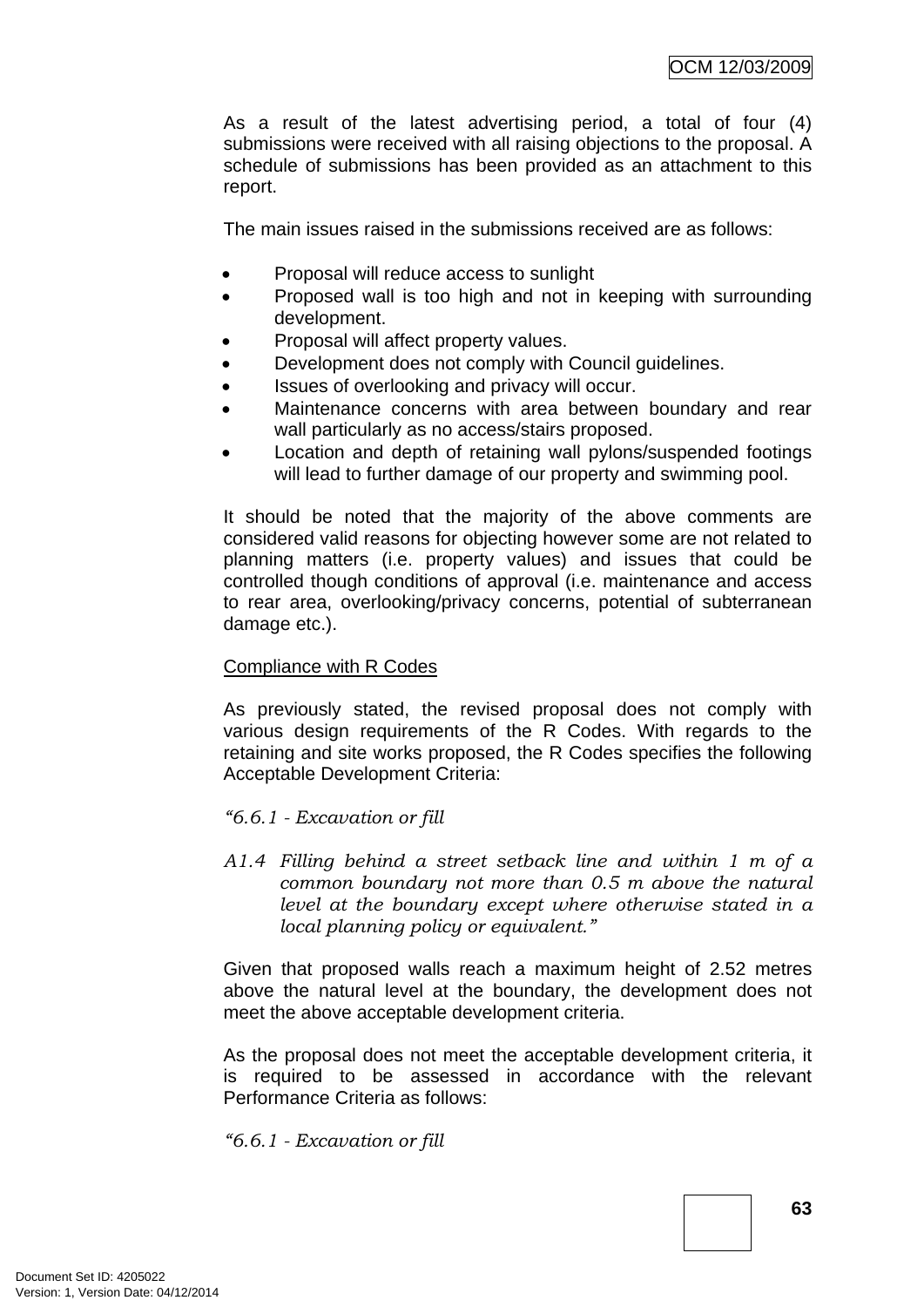*P1 Development that retains the visual impression of the natural level of a site, as seen from the street or other public place, or from an adjoining property"* 

Given that the subject lot has a fall of approximately 3.5 metres from the frontage to the rear, it is acknowledged that retaining is required in order to provide suitably level site in order to accommodate the construction of a dwelling. However, the height and scale of the proposed retaining is not considered to satisfy the above criteria particularly as viewed from adjoining properties. A suitable reduction in the retained levels would be required in order to achieve compliance with the above fill criteria.

The development is also required to satisfy Element 6.9 (Design of Climate Requirements) of the R Codes. The relevant Performance Criteria for assessment of the proposal is as follows:

*"6.9.1 - Solar access for adjoining sites* 

- *P1 Development designed to protect solar access for neighbouring properties taking account the potential to overshadow:* 
	- *outdoor living areas;*
	- *major openings to habitable rooms;*
	- *solar collectors; or*
	- *balconies or verandahs."*

It is considered that the height of the rear retaining wall would impact negatively on the ability for the adjoining lots to the rear of the subject site to access natural sunlight given the potential 4.32 metre height of the rear retaining wall and associated fencing (2.52 metre retaining wall plus 1.8 metre high fence). As such it is considered that the development as proposed does not fulfil the above requirement.

#### Site Works and Boundary Alignment

Prior to applying to the City for approval to construct the proposed retaining walls, the applicant obtained a survey of the subject site. The survey revealed that the existing 1.5 metre high retaining wall (installed in 1992) which spanned the rear boundary had been incorrectly positioned by the previous owner. The wall was located approximately 300 millimetres within the subject site. The applicant proceeded to excavate and remove the rear retaining wall in order to place the proposed new retaining wall along the correct the alignment of the boundary.

The rear adjoining landowner/s lodged a complaint with City Officers with regards to the removal of the retaining wall and provided background information to the boundary alignment issue. The owners of the rear adjoining property (6 Strickland Court) advised that although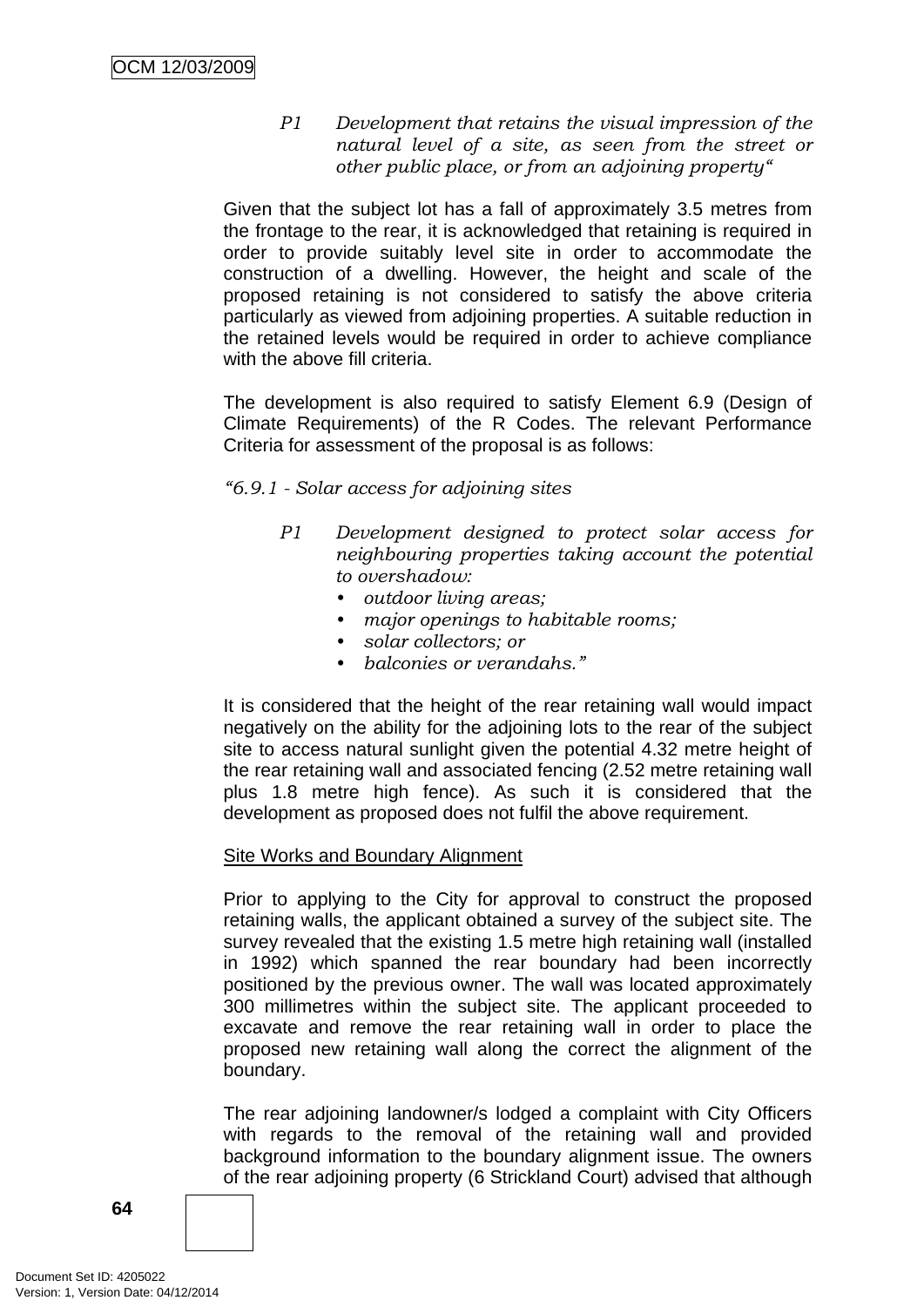the retaining wall had been installed incorrectly, the previous landowner of 6 Cadiz Place (subject site) was aware of the anomaly and allowed them to use the additional land parcel.

The owners of 6 Strickland Court have since lodged a written application to the Registrar of Titles for adverse possession of the relevant portion of land pursuant to the *Transfer of Land Act 1893.* The owners have subsequently requested that Council defer consideration of the subject application until a determination has been made by the relevant authority.

It is considered that the application need not be deferred by Council as the proposed walls are fully contained within both the current and potentially modified boundaries of the subject lot. Furthermore, the proposed eastern retaining wall is located along the western boundary of the sewer easement and will therefore not be affected by any potential change to the common boundary which is located on the east of the sewer easement. Deferral could only have been considered had the proposal not have been revised to relocate the boundary retaining wall to 1.6 metres away from the common boundary.

#### Alternatives to Proposed Development

Although the latest revised plans are an improvement on the original plans submitted as part of the application, it is considered that given the validity of the submissions received from adjoining landowners, a further reduction of the height of the proposed retaining walls is required. Given that the previous 1.5 metre high retaining wall was considered the rear 'natural' ground level of the subject site, the development of an additional 0.5 metres retaining above the historical retaining could be considered to be acceptable in terms of the R Codes.

With the existing rear retaining wall having already been removed, the revised site levels are identified as ranging from 7.0 metres (AHD) at the rear to 10.5 metres (AHD) at the frontage. Therefore the development of a 2.0 mere high retaining wall at the rear of the site will achieve an average site level of 9.0 metres (AHD) which is consistent with surrounding development.

#### **Conclusion**

Based on the above discussion, Council is presented with three options as follows:

#### Option 1

That the proposed development be refused based on the following reasons: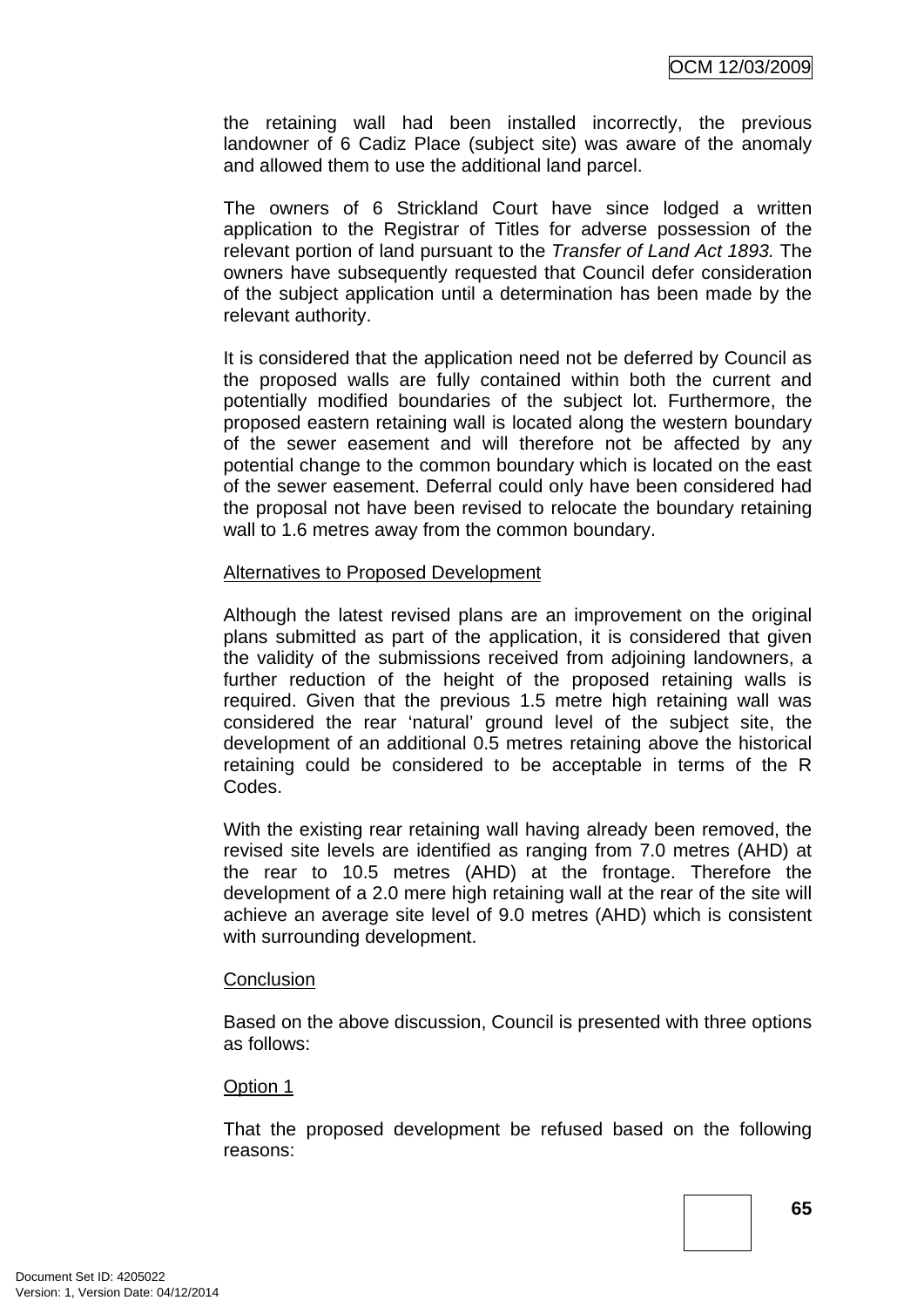- The proposal is contrary to the objective of the R Codes Element 6.6 – Site Works, "to preserve the sense of the natural topography of the site and locality with a view to the protection of streetscape and the amenity of adjoining properties".
- The proposal is contrary to the R Codes Performance Criteria 6.6.1 – Excavation or Fill by virtue of "not retaining the visual impression of the natural level of the site as seen from the street or adjoining properties".
- The proposal is contrary to the R Codes Performance Criteria 6.9.1 – Excavation or Fill provisions of 6.9.1 - Solar Access for Adjoining Sites by virtue of "not being designed to protect solar access for neighbouring properties taking into account the potential to overshadow outdoor living areas and major openings to habitable rooms".
- The proposed height of the retaining will set an undesirable precedent for residential development in the area.

## OR

## Option 2

That the proposed development be approved in its current form based on the following reasons:

- The walls are required in order to facilitate the construction of a dwelling on the property at street level;
- With suitable fencing the proposal would not cause any privacy or overlooking issues to adjoining properties.

## OR

## Option 3

That the proposed development be conditionally approved with a reduced maximum rear retaining wall height of 2 metres (above ground level) based on the following reasons:

- Reducing the approved height of the rear wall to 2 metres above ground level will reduce the impact of retaining on adjoining landowners and retain the natural impression of the site from the street.
- Retaining above the 0.5 metre maximum prescribed by Acceptable Development Criteria 6.6.1 (A1.4) of eth R Codes is required in order to facilitate the construction of a dwelling and functional private open space on the property;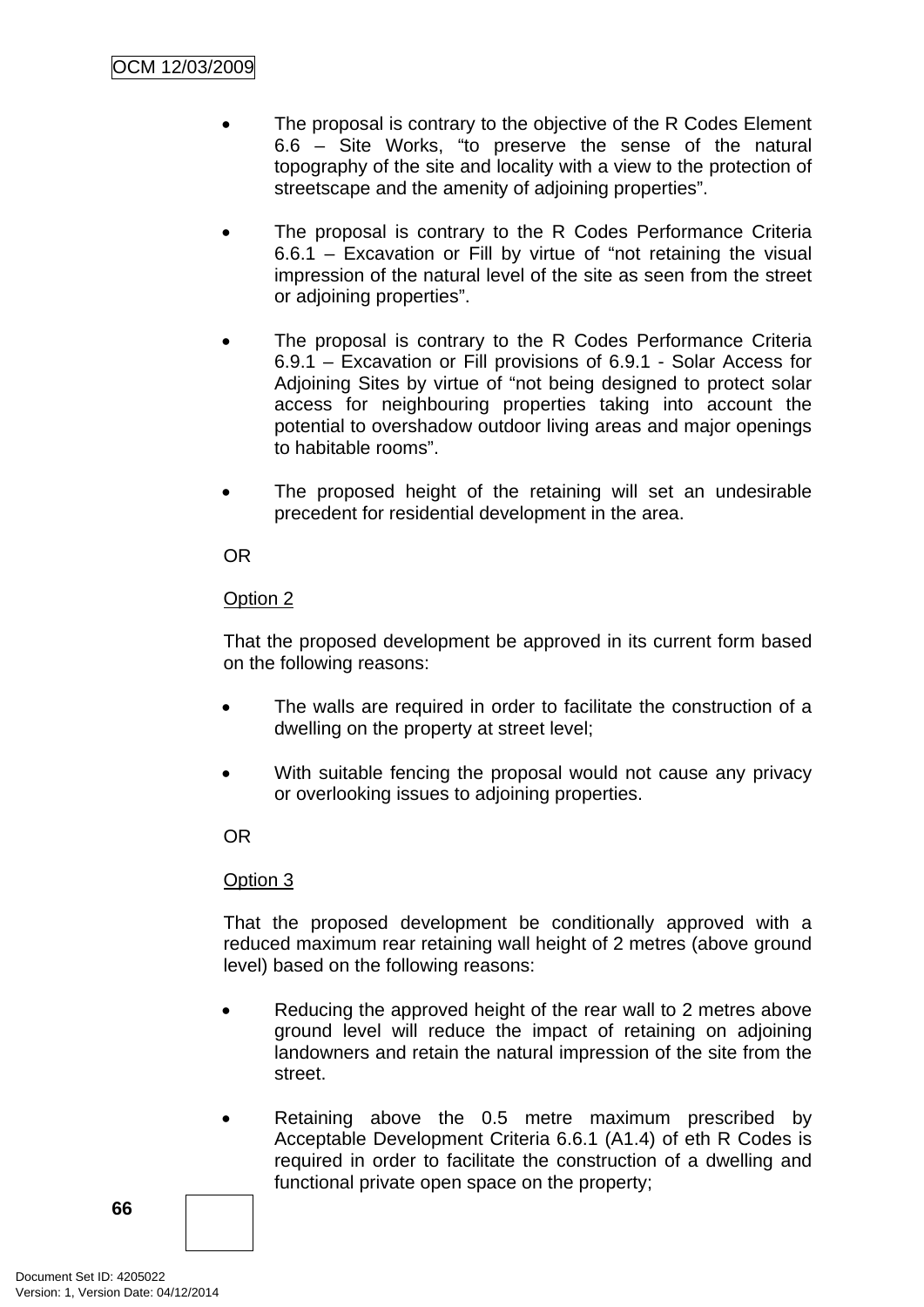• With suitable fencing and screening measures, the proposed lower wall height should not cause any privacy or overlooking issues to adjoining properties.

It is recommended that Council approve the application subject to revised plans with a reduced wall height based on the reasons mentioned in Option 3 above.

## **Strategic Plan/Policy Implications**

The Planning Policy which applies to this item is:-

APD50 - Residential Design Codes – Neighbour Consultation **Guidelines** 

## **Strategic Plan/Policy Implications**

#### **Demographic Planning**

- To ensure the planning of the City is based on an approach that has the potential to achieve high levels of convenience and prosperity for its citizens.
- To ensure development will enhance the levels of amenity currently enjoyed by the community.

#### **Budget/Financial Implications**

N/A

## **Legal Implications**

Town Planning Scheme No. 3 Planning and Development Act 2005 State Administrative Tribunal Regulations

#### **Community Consultation**

In accordance with Council's Policy APD50, the proposal was advertised to five (5) surrounding neighbours for comment. four (4) neighbours responded with submissions objecting to the proposal.

## **Attachment(s)**

- 1. Location Plan (indicating submissioners)
- 2. Site Plan
- 3. Elevation
- 4. Schedule of Submissions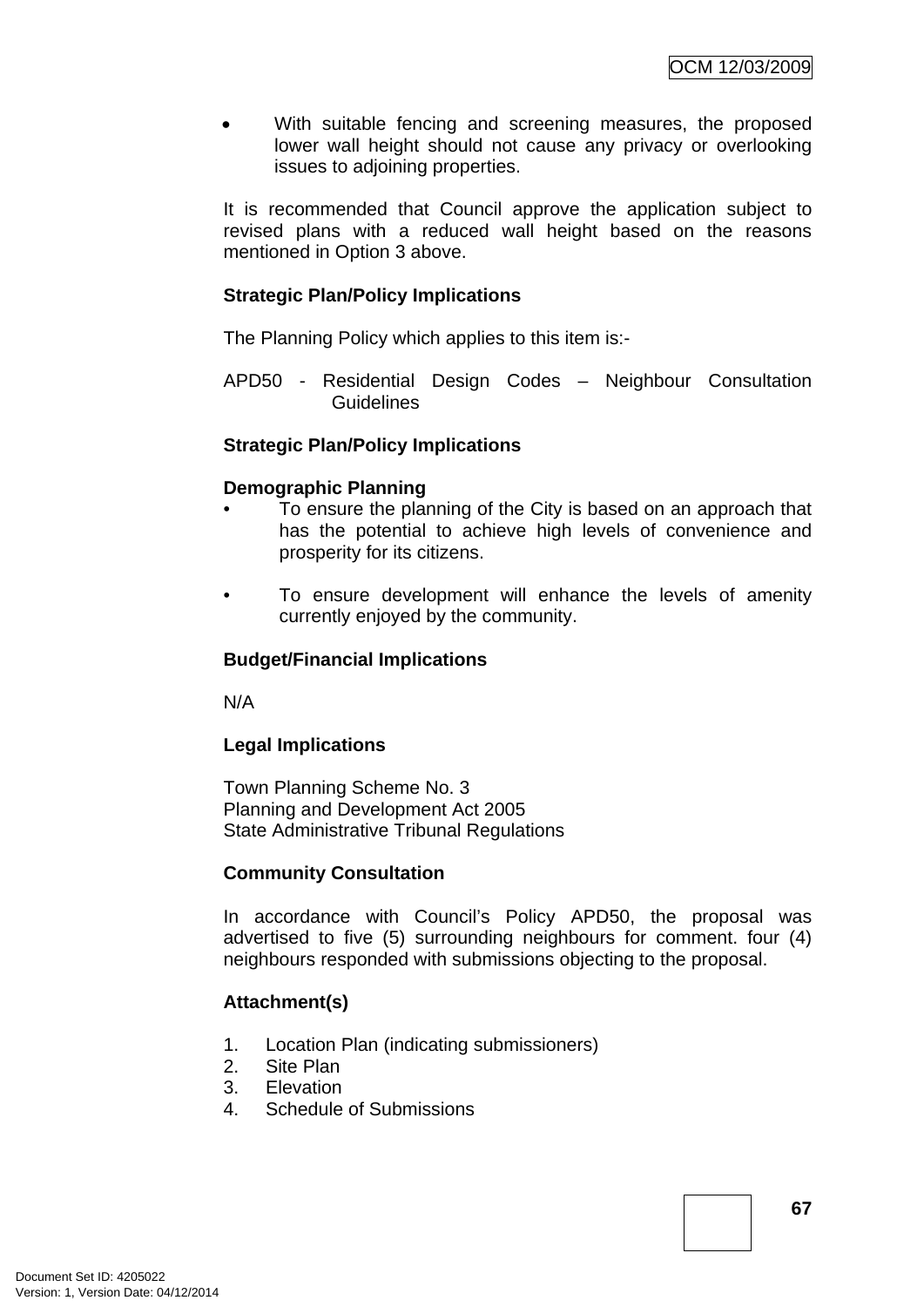## **Advice to Proponent(s)/Submissioners**

The Proponent(s) and those who lodged a submission on the proposal have been advised that this matter is to be considered at the 12 March 2009 Council Meeting.

#### **Implications of Section 3.18(3) Local Government Act, 1995**

Nil.

## **15. FINANCE AND CORPORATE SERVICES DIVISION ISSUES**

#### **15.1 (MINUTE NO 3916) (OCM 12/3/2009) - LIST OF CREDITORS PAID - JANUARY 2009 (5605) (K LAPHAM) (ATTACH)**

#### **RECOMMENDATION**

That Council receive the List of Creditors Paid for January 2009, as attached to the Agenda.

#### **COUNCIL DECISION**

MOVED Clr S Limbert SECONDED Clr V Oliver that the recommendation be adopted.

**CARRIED 10/0**

## **Background**

It is a requirement of the Local Government (Financial Management) Regulations 1996, that a List of Creditors be compiled each month and provided to Council.

#### **Submission**

N/A

#### **Report**

The list of accounts for January 2009 is attached to the Agenda for consideration. The list contains details of payments made by the City in relation to goods and services received by the City.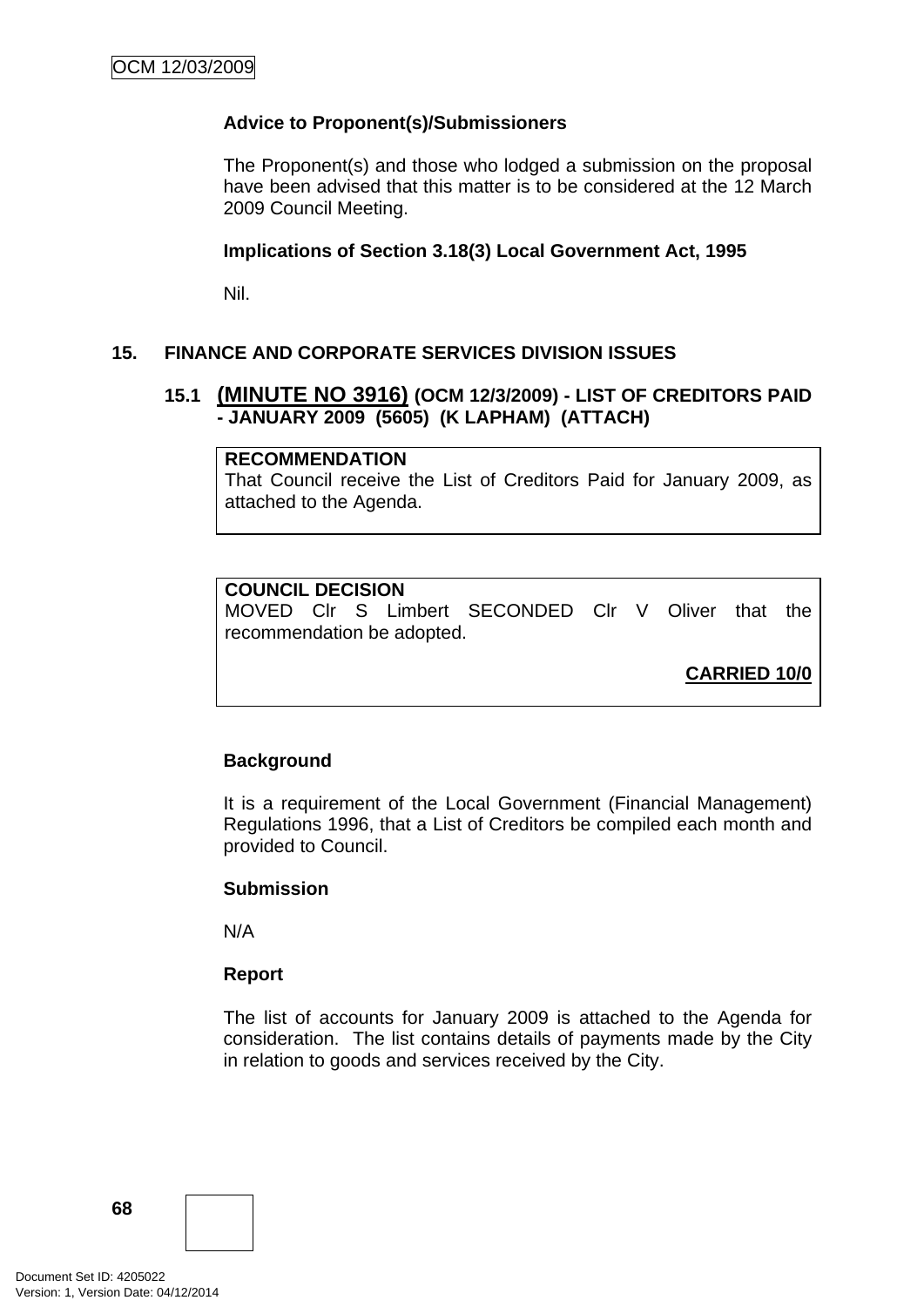## **Strategic Plan/Policy Implications**

#### **Governance Excellence**

• To conduct Council business in open public forums and to manage Council affairs by employing publicly accountable practices.

#### **Budget/Financial Implications**

N/A

#### **Legal Implications**

N/A

#### **Community Consultation**

N/A

#### **Attachment(s)**

List of Creditors Paid – January 2009.

#### **Advice to Proponent(s)/Submissioners**

N/A

#### **Implications of Section 3.18(3) Local Government Act, 1995**

Nil.

## **15.2 (MINUTE NO 3917) (OCM 12/3/20099) - STATEMENT OF FINANCIAL ACTIVITY - JANUARY 2009 (5505) (N MAURICIO) (ATTACH)**

#### **RECOMMENDATION**

That Council receive the Statements of Financial Activity and associated reports for January 2009, as attached to the Agenda.

#### **COUNCIL DECISION**

MOVED Clr S Limbert SECONDED Clr V Oliver that the recommendation be adopted.

# **CARRIED 10/0**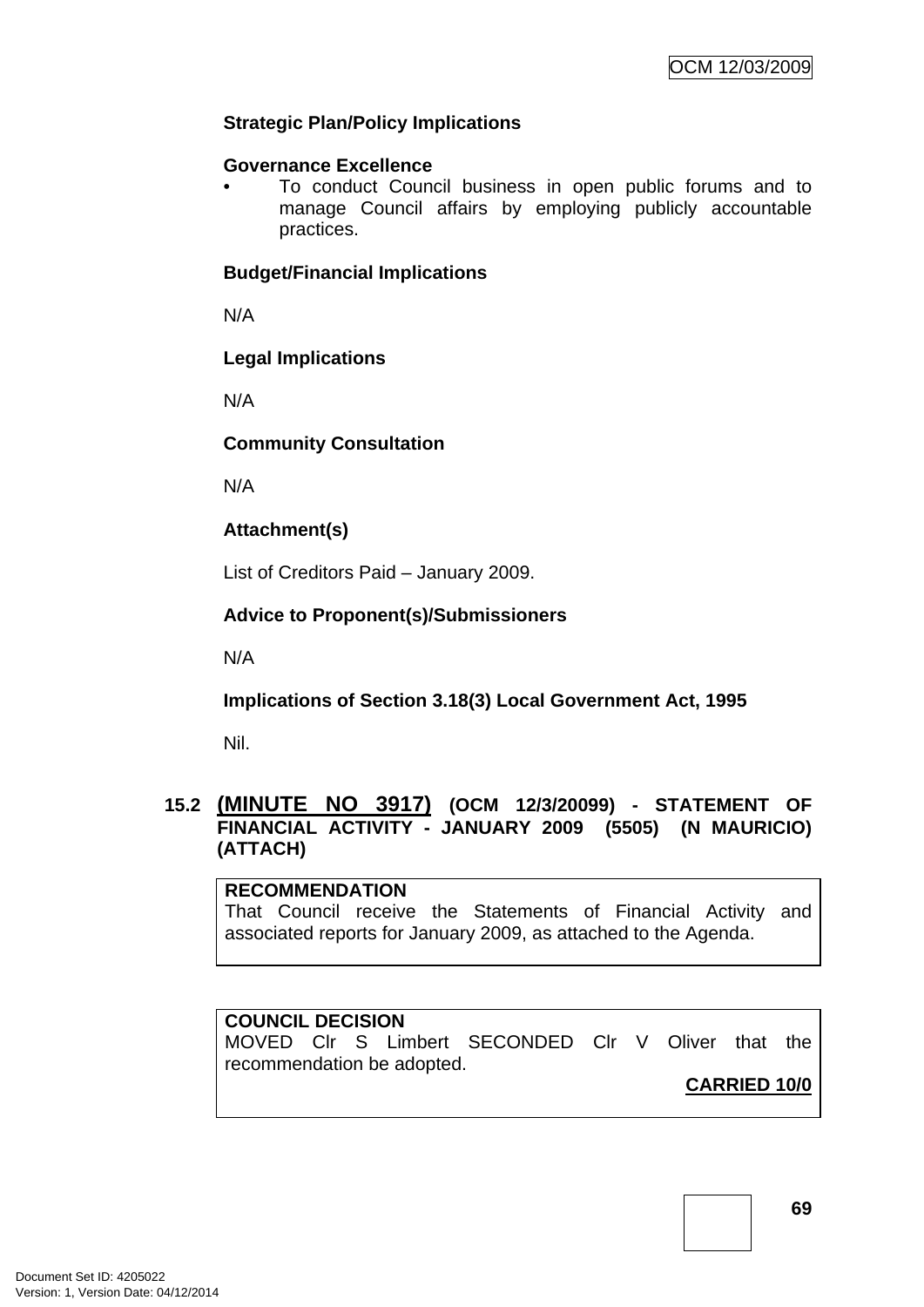# **Background**

Regulation 34(1) of the Local Government (Financial Management) Regulations 1996 prescribes that a local government is to prepare each month a Statement of Financial Activity.

Regulation 34(2) requires the Statement of Financial Activity to be accompanied by documents containing:–

- (a) details of the composition of the closing net current assets (less restricted and committed assets),
- (b) explanations for each material variance identified between YTD budgets and actuals; and
- (c) any other supporting information considered relevant by the local government.

Regulation 34(4)(a) prescribes that the Statement of Financial Activity and accompanying documents are to be presented to the Council.

#### **Submission**

N/A

#### **Report**

Attached to the Agenda is the Statement of Financial Activity for January 2009 and associated reports. These include explanations for material variances within operating revenue and expenditure, as well as for capital works & project expenditure.

Note 1 shows the program split for grants and contributions received towards asset purchase and development.

Note 2 provides a reconciliation of Council's net current assets (adjusted for restricted assets and cash backed reserves). This provides a financial measure of Council's working capital and an indication of its liquid financial health.

The Reserve Fund and Restricted Funds Analysis Statements substantiate the calculation of Council's net current assets position.

The Reserve Fund Statement reports the budget and actual balances for Council's cash backed reserves, whilst the Restricted Funds Analysis summarises bonds, deposits and infrastructure contributions held by Council. The funds reported in these statements are deemed restricted in accordance with Australian Accounting Standards.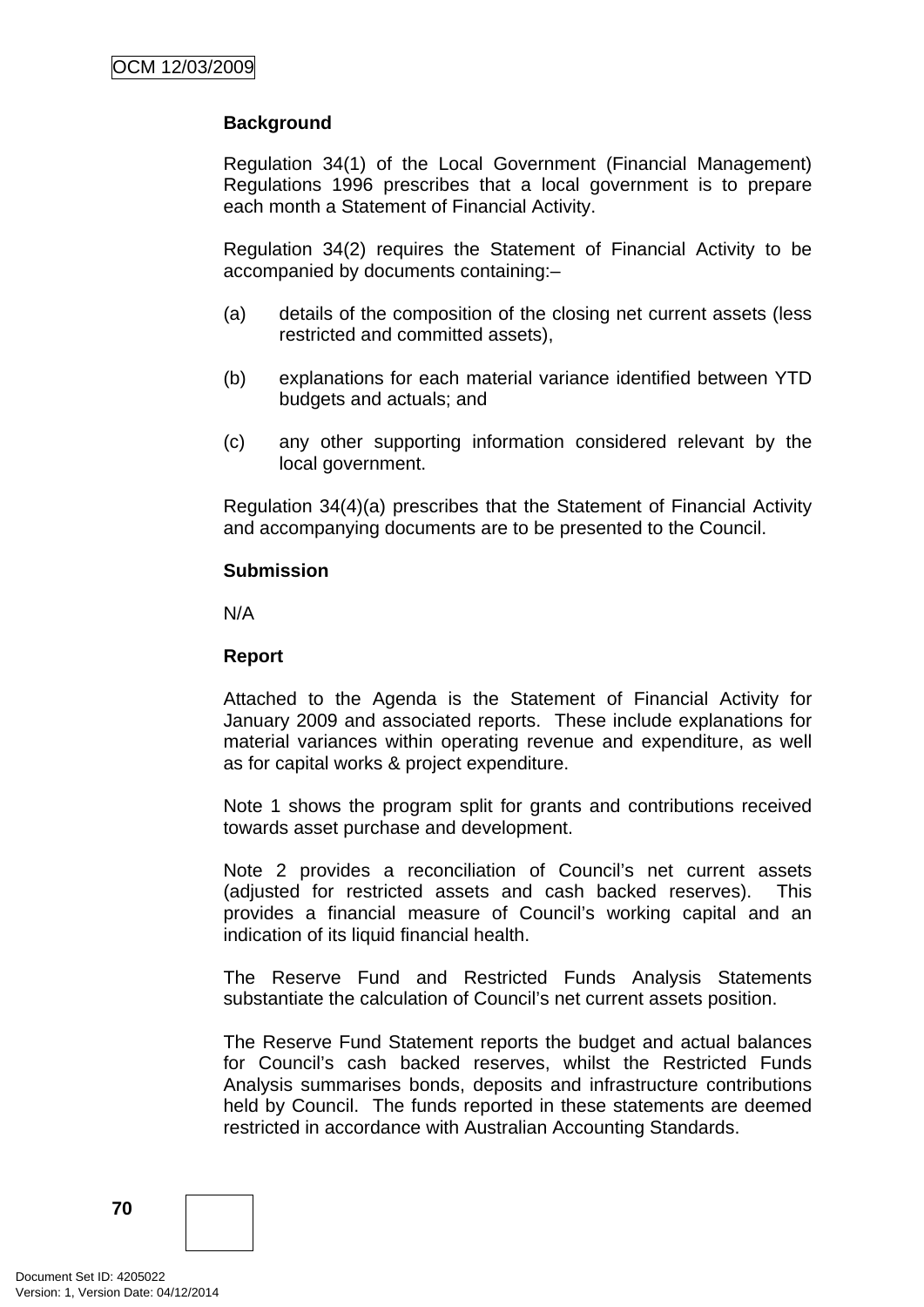### Material Variance Threshold

For the purpose of identifying material variances in Statements of Financial Activity, Financial Management Regulation 34(5) requires Council to adopt each financial year, a percentage or value calculated in accordance with Australian Accounting Standard AAS5 - Materiality. This standard defines materiality in financial reporting and states that materiality is a matter for professional judgement. Information is material where its exclusion may impair the usefulness of the information provided. AAS5 does offer some guidance in this regard by stating that an amount that is equal to or greater than 10% of the appropriate base amount may be presumed to be material.

The materiality threshold adopted by Council for the 2008/09 financial year is \$50,000 or 10% (whichever is the greater). In applying the threshold, officers give due regard to the nature of the data and how it is best consolidated (e.g. at an individual project level, specific works program, distinct activity, nature and type level etc).

#### Rating of Jandakot Airport

In accordance with the lease agreement between Jandakot Airport Holdings Pty Ltd (JAH) and the Commonwealth of Australia, the City has reached agreement with JAH for the *rating* of the land known as Jandakot Airport including Jandakot City.

Both JAH and the City of Cockburn are satisfied that the outcome meets the requirements of both parties in the negotiation and reflects in the main what other commercial / industrial property owners remit to the City in terms of rating.

#### **Strategic Plan/Policy Implications**

#### **Governance Excellence**

• To conduct Council business in open public forums and to manage Council affairs by employing publicly accountable practices.

#### **Budget/Financial Implications**

Where variances reported are of a permanent nature (i.e. not due to timing issues), they will impact Council's end of year surplus/deficit position. Variances identified as at the end of December, were addressed in the mid-year Budget Review.

#### **Legal Implications**

Section 6.4 of the Local Government Act, 1995 and Regulation 34 of the Local Government (Financial management) Regulations 1996, refer.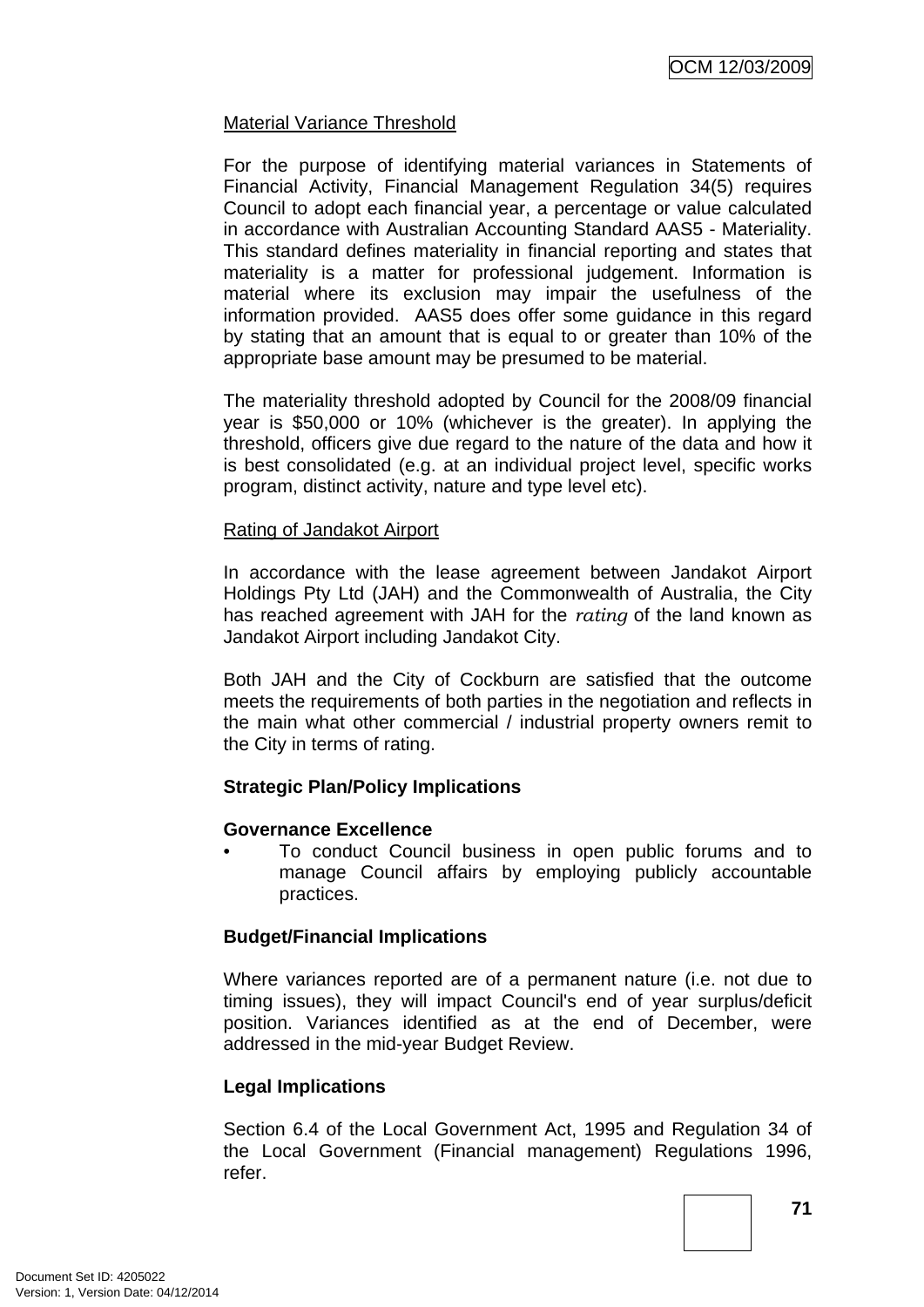## **Community Consultation**

N/A

# **Attachment(s)**

Statement of Financial Activity and associated reports - January 2009.

# **Advice to Proponent(s)/Submissioners**

N/A

## **Implications of Section 3.18(3) Local Government Act, 1995**

Nil.

## **16. ENGINEERING AND WORKS DIVISION ISSUES**

## **16.1 (MINUTE NO 3918) (OCM 12/3/2009) - PROCLAMATION OF COCKBURN ROAD REALIGNMENT AT PORT COOGEE (129005) (450002) (J RADAICH) (ATTACH)**

## **RECOMMENDATION**

That Council agree to the proposal by the Commissioner of Main Roads in accordance with Section 13 of the Main Roads Act, to proclaim Cockburn Road realignment as a 'highway' and deproclaim the former alignment of Cockburn Road at Port Coogee as shown in Main Roads WA Drawing Nos. 9422-036-04 and 0821-361.

#### **COUNCIL DECISION**

MOVED Clr S Limbert SECONDED Clr V Oliver that the recommendation be adopted.

**CARRIED 10/0**

# **Background**

Cockburn Road has been re-aligned to the east to accommodate the Port Coogee residential and marina development in North Coogee. The former alignment of Cockburn Road has been removed and the land incorporated into the residential development. This section of Cockburn Road is under the care and control of Main Roads WA as a 'highway' under the Main Roads Act, and there is a need for the Commissioner of Main Roads WA to formalise responsibilities following its realignment.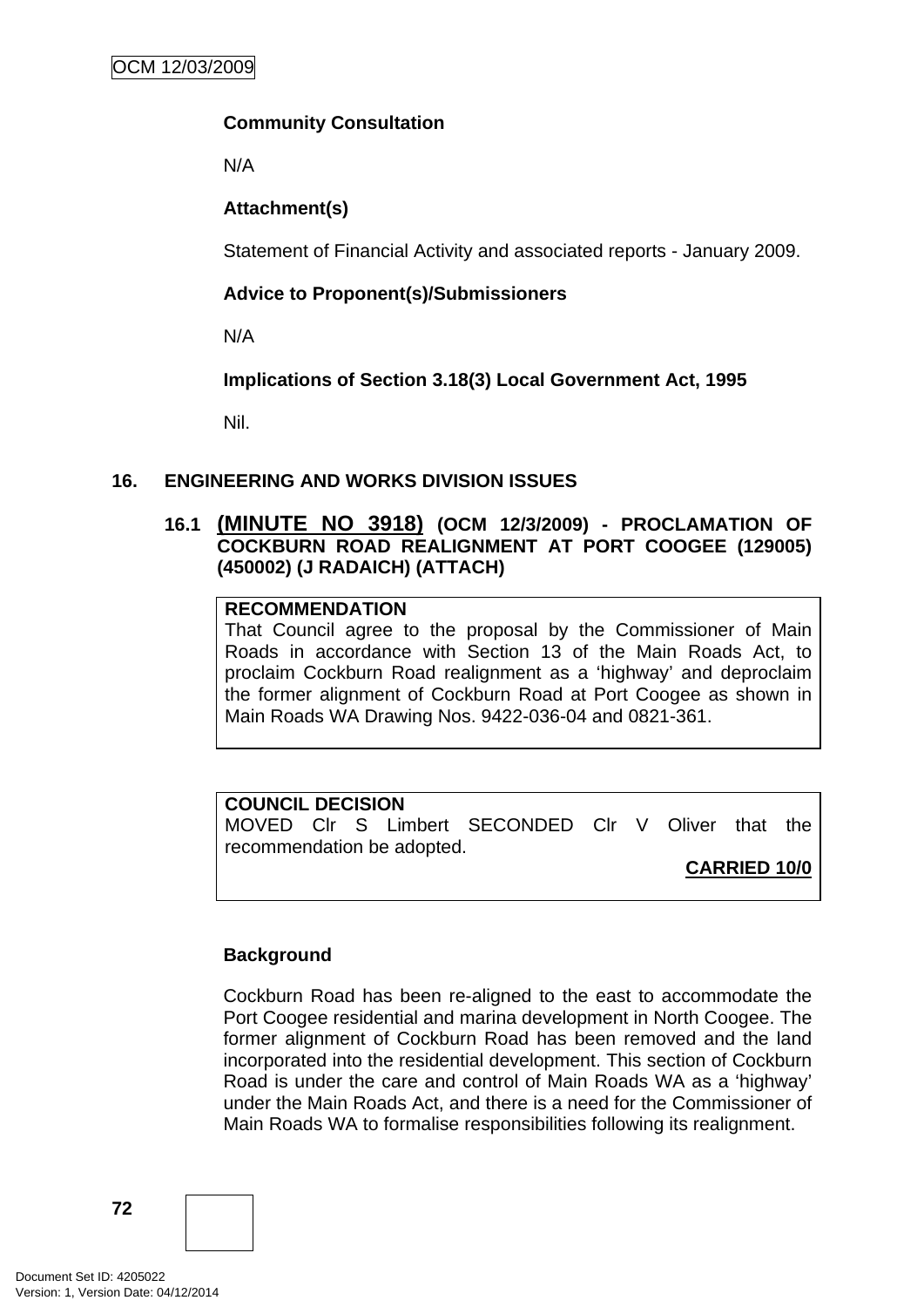# **Submission**

Main Roads WA is seeking Council's endorsement for Main Roads to be proclaimed as the responsible management authority for the realigned Cockburn Road, and to deproclaim their responsibility for the former Cockburn Road alignment past the Port Coogee development.

#### **Report**

The proclamation will formalise the management arrangement for the realigned Cockburn Road and should be supported. Under the proclamation arrangement, the delineation of responsibilities will be as follows: -

- Main Roads will be fully responsible for the realigned road except as indicated below.
- The City will be responsible for all footpaths.
- The median islands and western verge area landscaping between the railway line and Powell Road will be maintained by the City at a higher standard with a contribution by Main Roads, to be formalised by a maintenance agreement.

## **Strategic Plan/Policy Implications**

## **Transport Optimisation**

• To construct and maintain roads which are convenient and safe for vehicles, cyclists and pedestrians.

# **Budget/Financial Implications**

N/A

# **Legal Implications**

N/A

#### **Community Consultation**

N/A

# **Attachment(s)**

- 1. 2 letters from Main Roads regarding the Proclamation of Cockburn Road Realignment at Port Coogee.
- 2. Main Roads WA Drawing Nos. 9422-036-04 and 0821-361 showing the freeway/highway to be formally proclaimed.

# **Advice to Proponent(s)/Submissioners**

N/A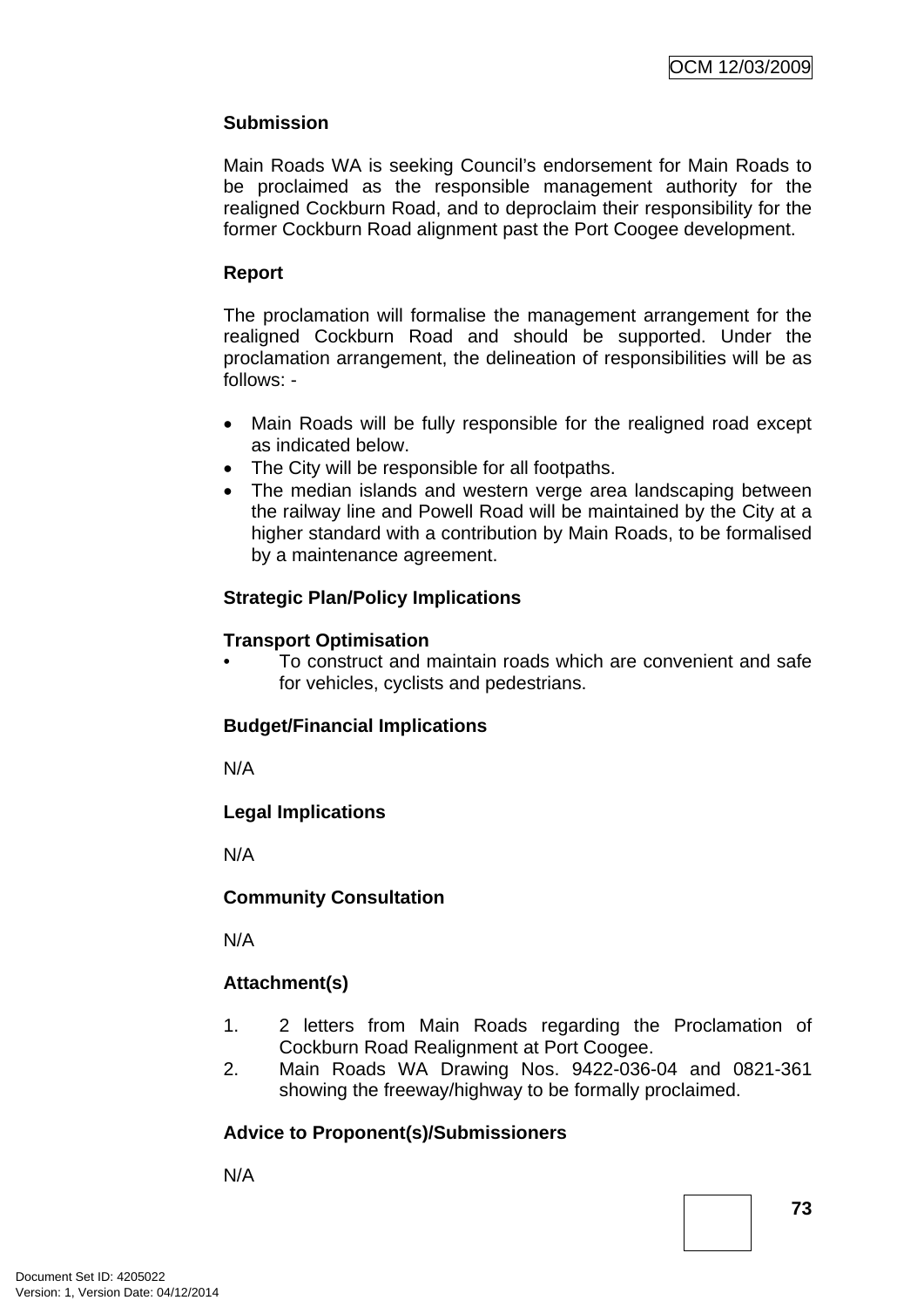### **Implications of Section 3.18(3) Local Government Act, 1995**

Nil

## **16.2 (MINUTE NO 3919) (OCM 12/3/2009) - MARKET GARDEN SWAMPS DRAFT ENVIRONMENTAL MANAGEMENT PLAN (6128) (V HARTILL) (ATTACH)**

# **RECOMMENDATION**

That Council:

- (1) advertise the draft Market Garden Swamps Environmental Management Plan for public consultation for a period closing sixty (60) days from the date of advertisement; and
- (2) refer the draft Market Garden Swamps Environmental Management Plan to the relevant stakeholder agencies and groups for their review and comment prior to the amendment and adoption of the Market Garden Swamps Environmental Management Plan.

## **COUNCIL DECISION**

MOVED Clr S Limbert SECONDED Clr V Oliver that the recommendation be adopted.

**CARRIED 10/0**

# **Background**

The Environmental Services section of Council has a current strategy to develop a suite of environmental reserves management plans to preserve, protect and where appropriate enhance the natural and recreational value of significant regional environmental reserve areas within the City. These plans are a consolidation of much research and review and will provide a more robust framework for reserve management going forward. The Environmental section is also undertaking a broad review of the current Greening Plan and has a clear goal of reconfiguring that report to be more NRM focused. This revised strategy, supported by the site specific EMP's, will underpin the delivery of the strategic vision identified by Council (in its current strategic plan). To date, management plans have been prepared for 8 of 13 major reserves. Those completed are: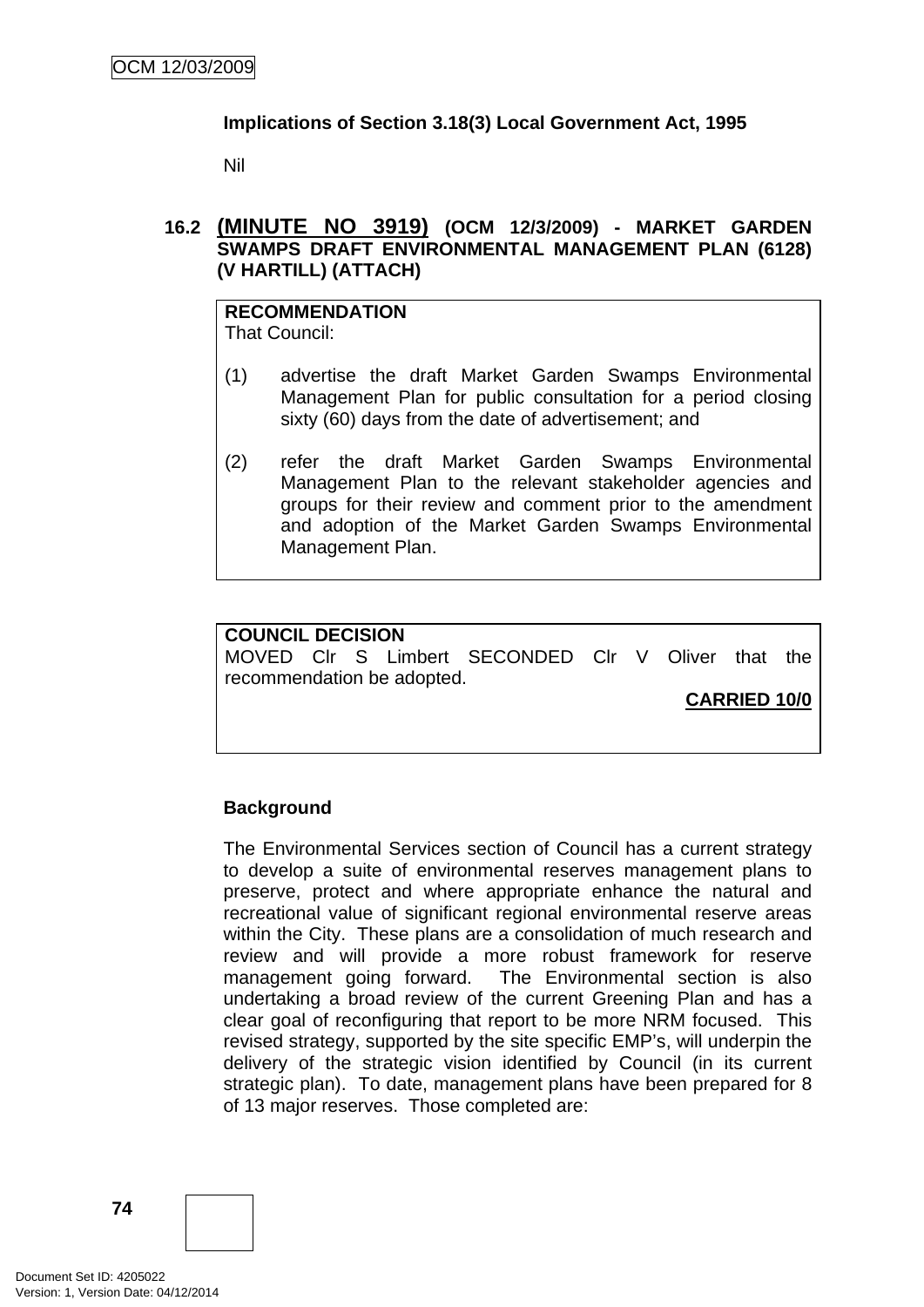#### Bibra Lake Reserve

- 1. Coogee Beach
- 2. Denis De Young
- 3. Freshwater Reserve
- 4. Lake Coogee
- 5. Market Garden Swamp
- 6. The Sanctuary
- 7. Yangebup/Little Rush Lakes

Requests for quotations for the Market Garden Swamp EMP were called seeking a suitably qualified and experienced multi-disciplinary consultancy to prepare an updated environmental management plan for Market Garden Swamps and immediate environs. The project was awarded to consultants *GHD*.

A first draft was issued to the working group members representing major stakeholders and community members, for review and comment, in June 2008. Officers of the City provided a substantial list of amendments and queries and the draft document was revised and reissued in January 2009.

#### **Submission**

Council to consider the Draft Market Garden Swamps Environmental Management Plan (EMP) and endorse it for advertising and for public comment for a period of sixty days.

#### **Report**

The focus of the Market Garden Swamp Management Plan is on the conservation and management of the natural wetland values and the surrounds; however, the plan also includes landscaping and recreational components. The plan incorporates Market Garden Swamps 1, 2 and 3 but at this stage Market Garden Swamp 3 is not managed by the City and as such recommendations may need to be reviewed at a later date.

The Management Plan discusses the following items:

- Management Zones
- Natural Environmental Values
- Management Objectives
- Working with the Community
- Recommendations
- Appendix  $A -$  Figures
- Appendix B Flora
- Appendix C Fauna

The community group "Friends of Market Gardens Swamps" and Environmental Services consulted and provided information for the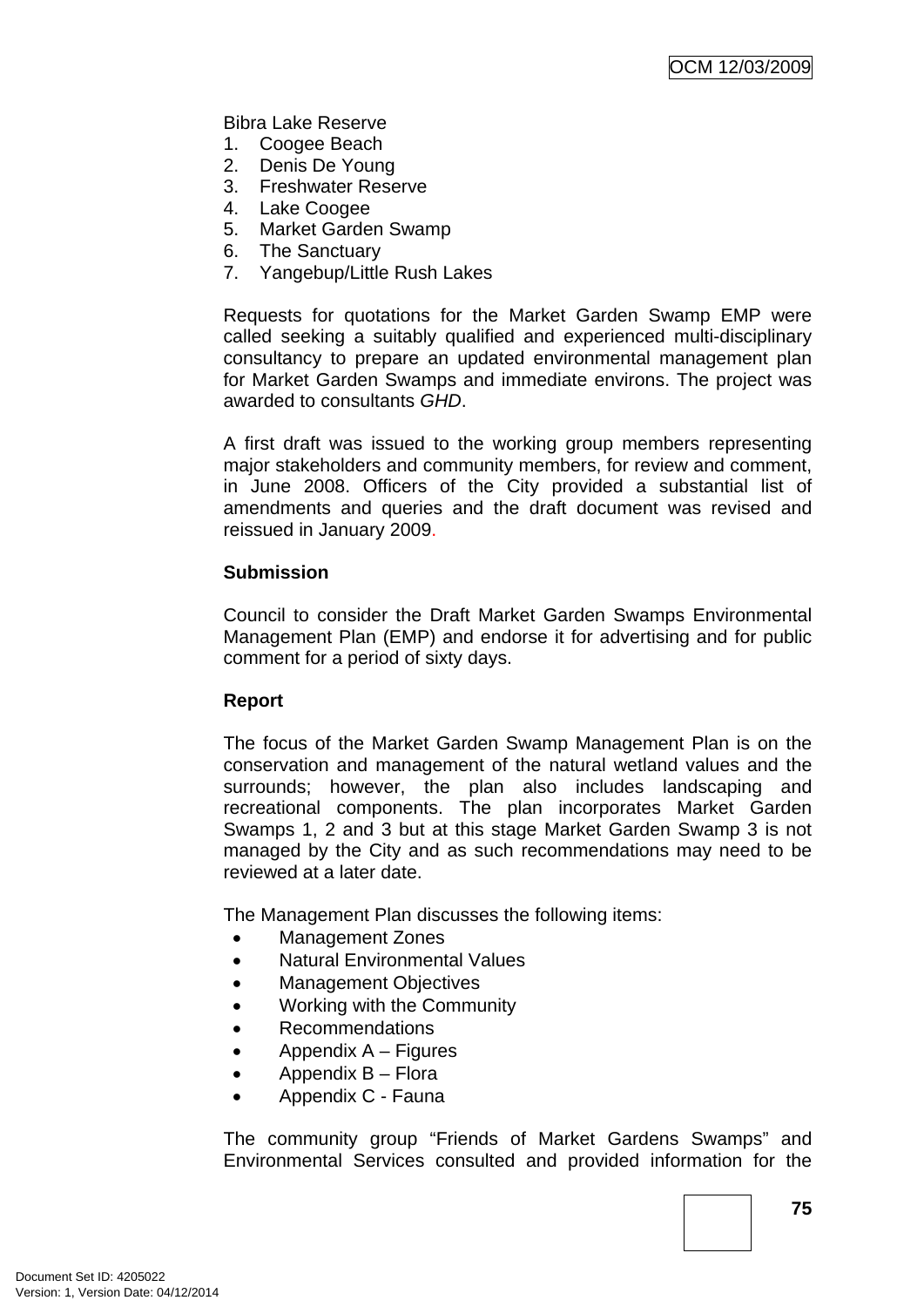report. Environmental Staff are supportive of the report as it gives clear direction for future management.

## **Strategic Plan/Policy Implications**

#### **Infrastructure Development**

• To construct and maintain parks and bushland reserves that are convenient and safe for public use, and do not compromise environmental management.

## **Lifestyle and Aspiration Achievement**

• To deliver our services and to manage resources in a way that is cost effective without compromising quality.

#### **Natural Environmental Management**

To conserve, preserve and where required remediate the quality, extent and uniqueness of the natural environment that exists within the district.

## **Budget/Financial Implications**

The Market Garden Swamp Reserve Draft EMP cost \$31,152 + GST to prepare of which \$15,000 was covered by a grant from Lotterywest.

The costs for future works have not been identified in the report and will need to be addressed in the finalisation of the document. It is anticipated however that a majority of the works will be funded through the normal operating budget.

In the current operational works program the following projects have funds allocated to this project area:

- OP 8086 .........Market Garden Swamp 1............................\$77,770
- OP 8093 ........Market Garden Swamp 2 ...........................\$44,910

In the current capital works program the following projects have funds allocated to this project area:

- CW 5561 ........Information Signage (portion of) .................\$11,500
- CW 5569 ........Market Garden Swamp 2-Dual use path......\$36,500
- CW5574 .........Market Garden Swamp 1-Boardwalk .........\$20,000

# **Legal Implications**

N/A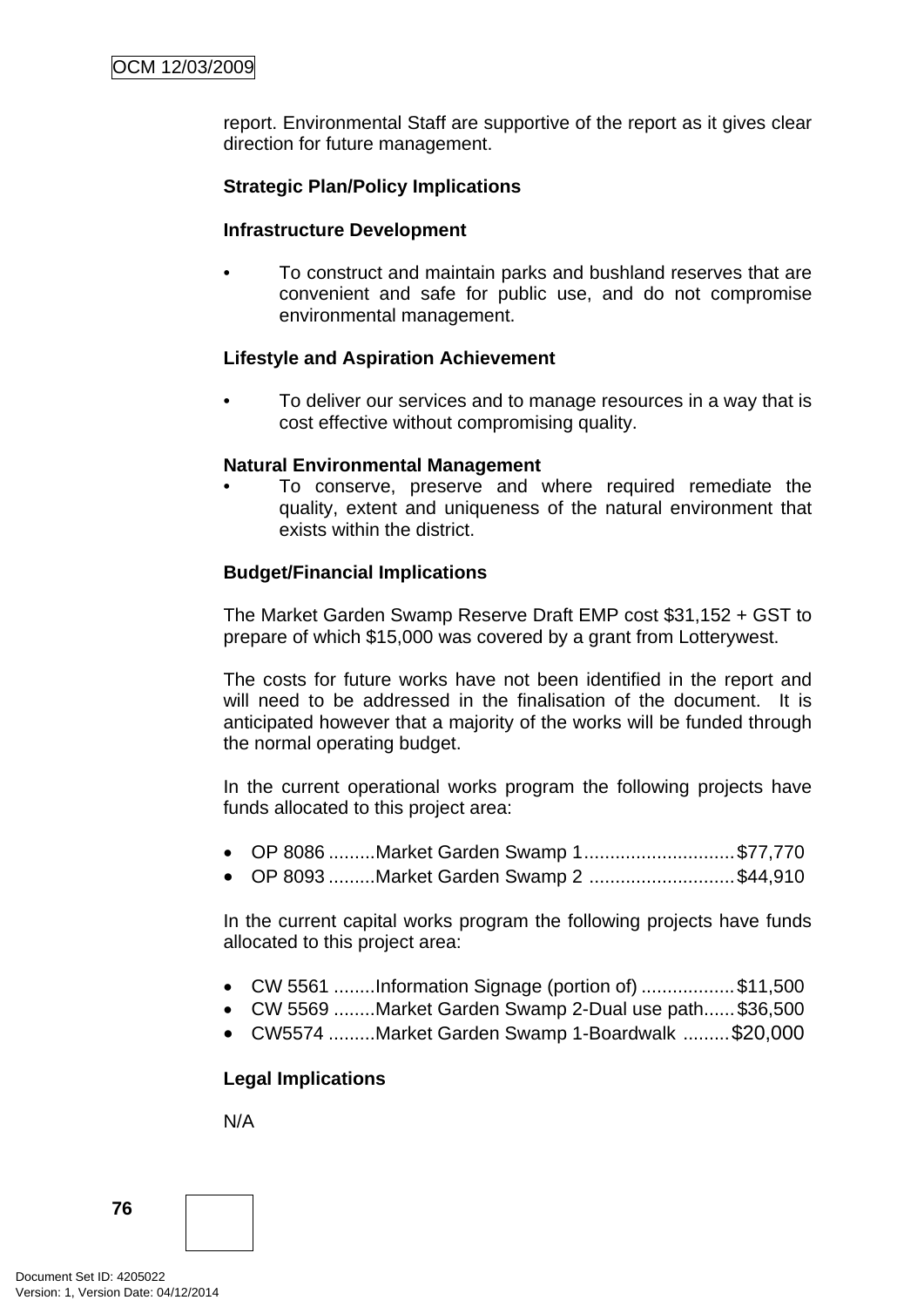## **Community Consultation**

Copies of the draft *Market Garden Swamps Environmental Management Plan* are available in the City's Libraries and on the website. A public comment period of 60 days will be advertised in local papers and in the City's other usual media. Council are therefore likely to consider the recommended final EMP at the 11 June 2009 OCM.

A request for comment and approval will be issued with copies of the draft document to:

- Department for Environment and Conservation Regional Parks **Branch**
- Department for Environment and Conservation Beeliar Regional Park Community Advisory Committee
- Heritage Council of Western Australia
- The City of Cockburn Aboriginal Reference Group
- Friends of Market Garden Swamp Paula Maclay

An invitation to comment with directions to the City's website will be issued to:

• Spearwood Community Residents Association.

Officers will make themselves available for briefing presentations to representative groups and Authorities during the comment period. Comments will be collated by the consultant, and presented to Council at consideration of adopting the finalised management plan.

#### **Attachment(s)**

Report for Market Garden Swamps Environmental Management Plan 2009 to 2010.

Copies of the draft *Market Garden Swamps Environmental Management Plan* are available in the City's Libraries and on the website.

# **Advice to Proponent(s)/Submissioners**

N/A

# **Implications of Section 3.18(3) Local Government Act, 1995**

Nil.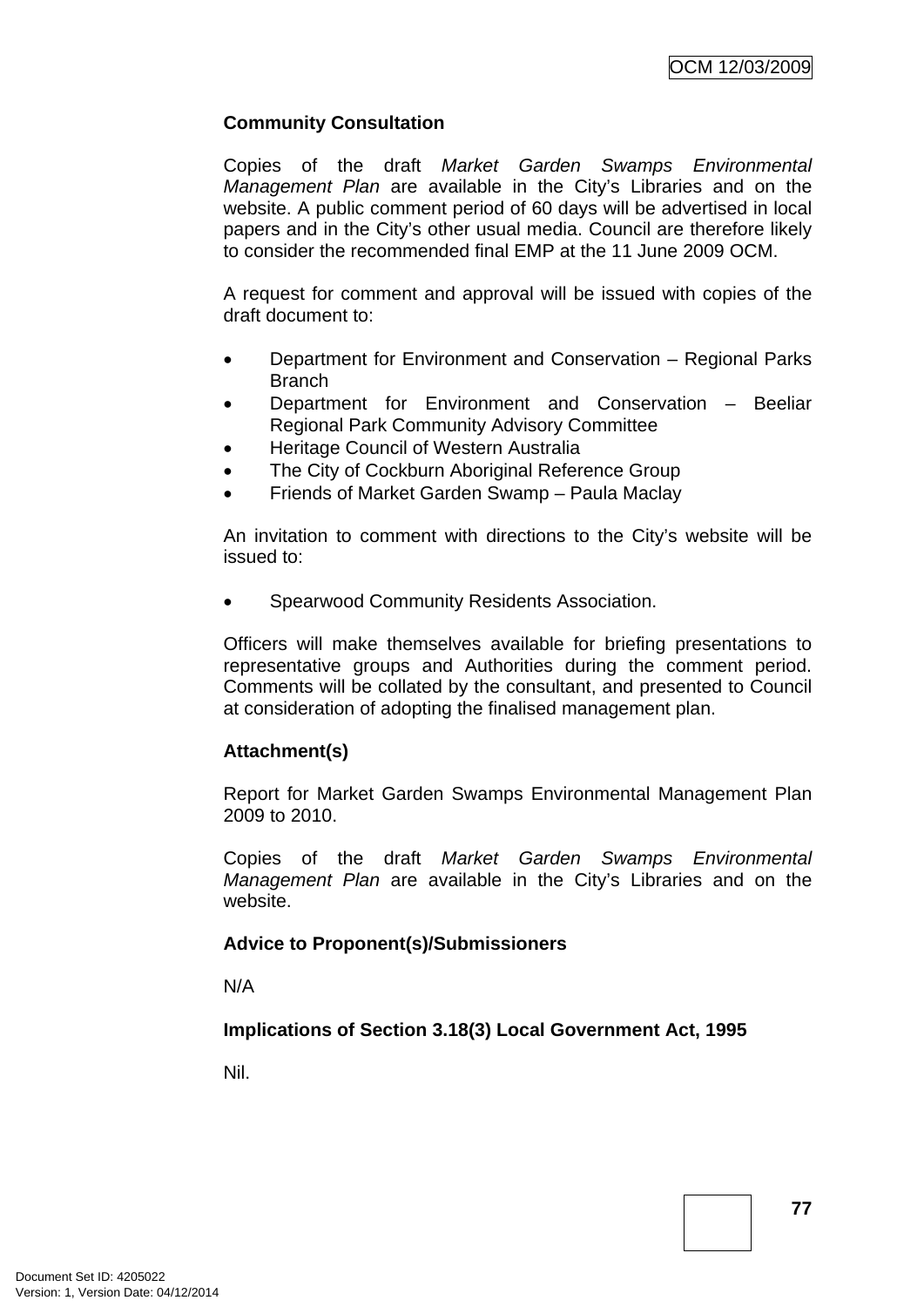#### **17. COMMUNITY SERVICES DIVISION ISSUES**

## **17.1 (MINUTE NO 3920) (OCM 12/3/2009) - LEASE - BIBRA LAKE SCOUTS SHED - HOPE ROAD (1114662) (R AVARD) (ATTACH)**

#### **RECOMMENDATION**

That Council enter a lease agreement with the Scout Association of Australia, West Australian Branch, for use of the shed located on a portion of Reserve 46787, as shown on the attached plan for a period of twenty-one (21) years with the following terms and conditions:

- (1) for a lease fee of a peppercorn conditional on the lessee being responsible for all maintenance and outgoings associated with the property and
- (2) all other terms and conditions being to the satisfaction of the Chief Executive Officer.

#### **COUNCIL DECISION**

MOVED Clr S Limbert SECONDED Clr V Oliver that the recommendation be adopted.

**CARRIED 10/0**

#### **Background**

The Bibra Lake Scouts Group has utilised an old shed located on the Bibra Lake Reserve in Hope Road, Bibra Lake for many years. The shed is in very poor condition and sections have been heavily infected by white ants and are now unsafe. The Bibra Lake Scouts Group has gained a grant from Lotterywest for \$25,000 towards the cost of a new shed. Council has previously committed \$32,000 from its grants and donations budget towards the shed and a general clean-up of the immediate area.

#### **Submission**

The Bibra Lake Scouts Group has approached the City seeking a lease for a portion of the Reserve on which the shed will be located to meet the requirements of the Lotterywest Grant for surety of tenure for the building.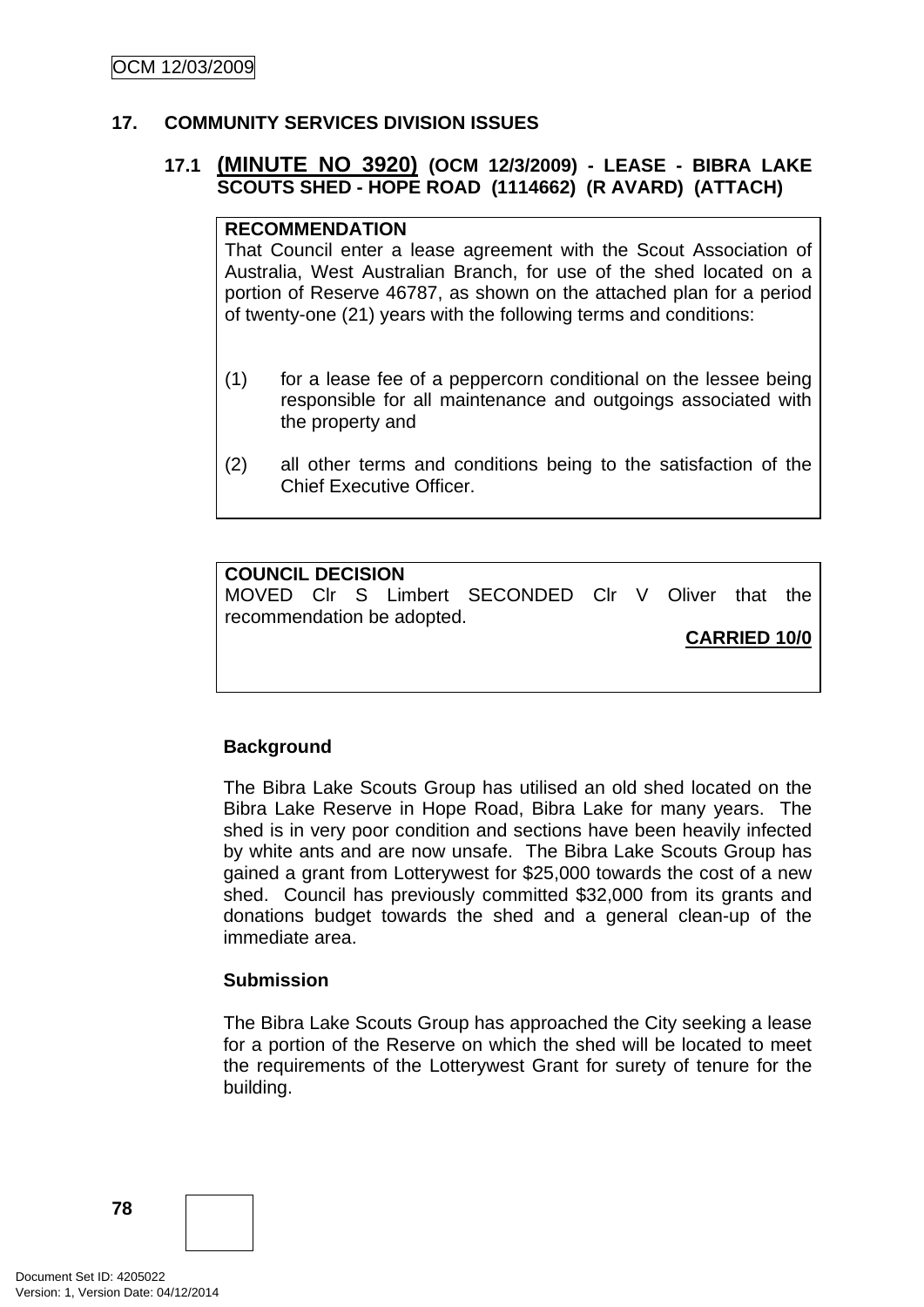## **Report**

The Bibra Lake Scout Group has an active membership in excess of 100 and is one of the largest and longest serving scout troupes in the State. The Group has utilised the large shed currently on the site to store their equipment and have a long standing arrangement for the joint use of the Cockburn Wetlands Education Centre building.

Replacement of the current shed will greatly enhance the appearance of the immediate area and provide a safe and secure storage facility for the Scouts.

Bibra Lake Reserve 46787 is designated for Recreation and Educational Use under the City of Cockburn Management Order with the City having the power to lease for a period of up to twenty-one (21) years.

The Scouts are proposing to demolish the existing building and associated out buildings and replace them with a new shed. There are a number of large introduced trees, several old tank stands and a sea container proposed to be removed from the site.

The proposed development will need to adhere to the standard statutory approvals process of similar building works that occur within the City.

Given the benevolent nature of the scout's activities it is proposed that a lease fee of a peppercorn be established with the Scouts being responsible for all other costs associated with the ongoing operation and maintenance of the building.

# **Strategic Plan/Policy Implications**

#### **Infrastructure Development**

- To construct and maintain community facilities that meet community needs.
- To provide an appropriate range of recreation areas that meets the needs of all age groups within the community.

#### **Governance Excellence**

• To conduct Council business in open public forums and to manage Council affairs by employing publicly accountable practices.

#### **Budget/Financial Implications**

The Scouts will be responsible for all building works. Council has previously budgeted the sum of \$32,000 towards this project and a grant has been received from Lotterywest by the Scouts for \$25,000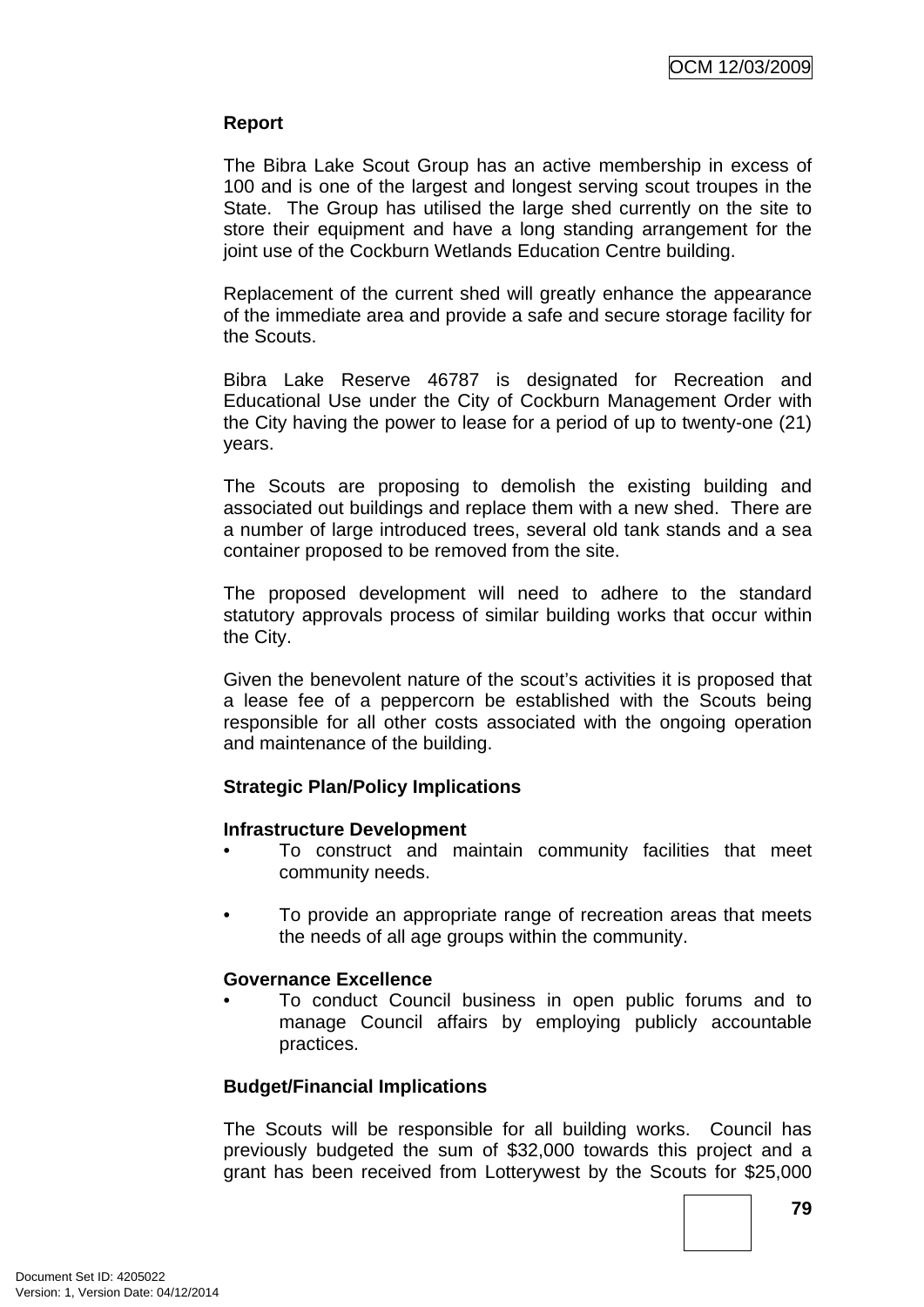giving a total project value of \$57,000. It is proposed that the lease document require the Scouts to have responsibility for all maintenance and operation costs associated with the construction and ongoing operation of the building.

## **Legal Implications**

The Local Government is exempted from the requirements of Section 3.58 of the Local Government Act by way of the Clause under the Local Government (Functions and General regulations) 1996 Section 30 (b) (i) that the Scout Group is deemed to be an organisation that has the *objects of which are of a charitable, benevolent, religious, cultural, educational, recreational, sporting or other like nature*.

Whilst the Bibra Lake Scout Group will utilize the building the legal entity the City will have the agreement with is the Scout Association of Australia, West Australian Branch.

#### **Community Consultation**

The Scouts have utilised the building for a considerable period and the proposal is simply to replace an existing building.

#### **Attachment(s)**

- 1. Site plan showing proposed lease area.
- 2. Location Plan

#### **Advice to Proponent(s)/Submissioners**

The Proponent(s) and those who lodged a submission on the proposal have been advised that this matter is to be considered at the 12 March 2009 Council Meeting.

#### **Implications of Section 3.18(3) Local Government Act, 1995**

Nil.

#### **18. EXECUTIVE DIVISION ISSUES**

Nil

#### **19. MOTIONS OF WHICH PREVIOUS NOTICE HAS BEEN GIVEN**

Nil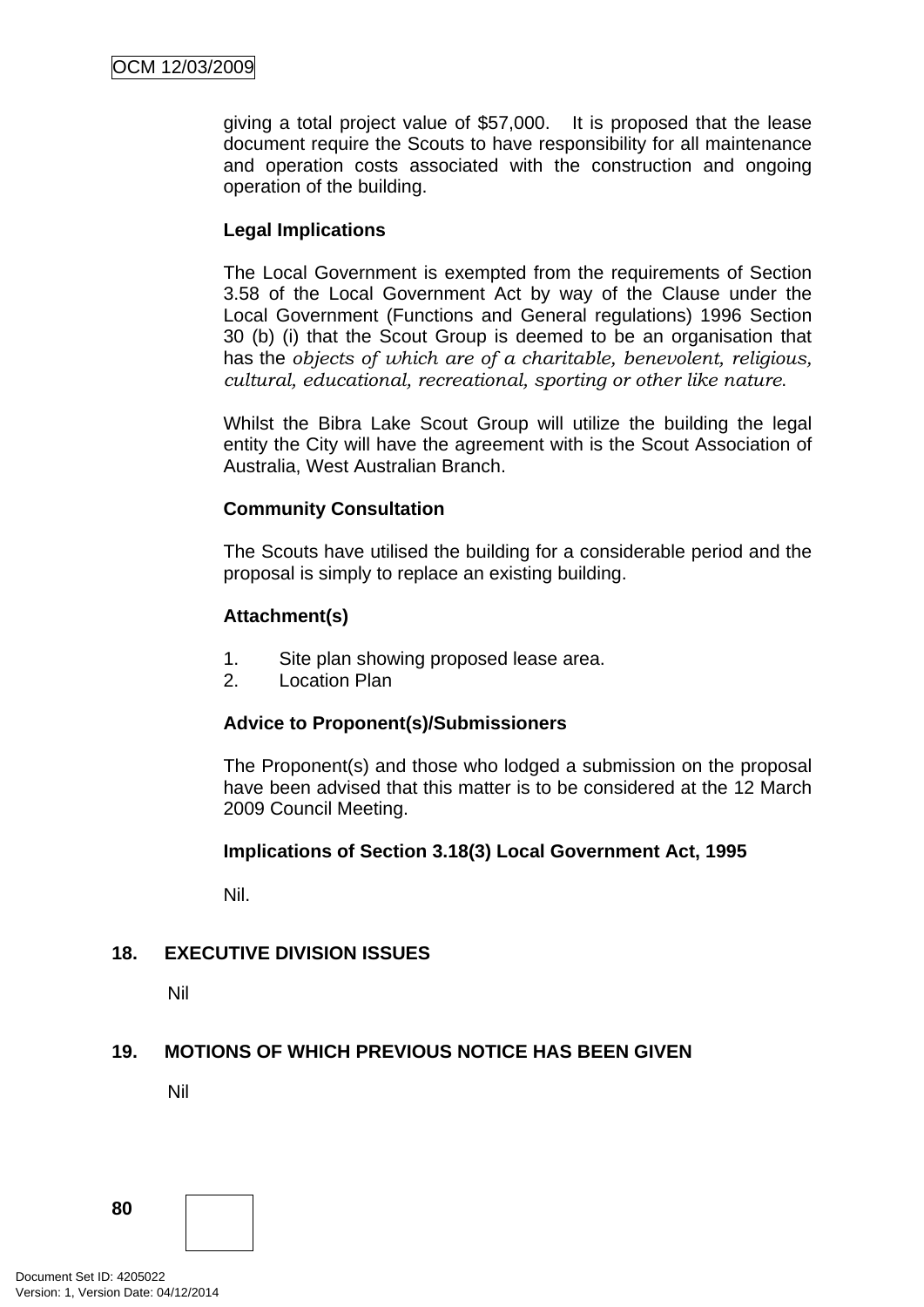#### **20. NOTICES OF MOTION GIVEN AT THE MEETING FOR CONSIDERATION AT NEXT MEETING**

Nil

**21. NEW BUSINESS OF AN URGENT NATURE INTRODUCED BY COUNCILLORS OR OFFICERS** 

## **21.1 (MINUTE NO 3921) (OCM 12/3/2009) - APPOINTMENT OF MAYOR TO STANDING COMMITTEES (9005) (D. GREEN)**

# **RECOMMENDATION**

That pursuant to Section 5.10(4) of the Local Government Act, 1995, Council appoints Mayor Logan Howlett to the following Committees established by Council:

- 1. Delegated Authorities, Policies and Position Statements Committee;
- 2. Audit Committee;
- 3. Local Emergency Management Committee; and
- 4. Chief Executive Officer Performance and Senior Staff Key Projects Appraisal Committee.

# **TO BE CARRIED BY AN ABSOLUTE MAJORITY OF COUNCIL**

#### **COUNCIL DECISION**

MOVED Clr T Romano SECONDED Clr I Whitfield that the recommendation be adopted.

#### **CARRIED BY ABSOLUTE MAJORITY OF COUNCIL 10/0**

#### **Background**

Council has previously established the Delegated Authorities, Policies and Position Statements ("DAPPS") Committee, the Audit Committee, the Local Emergency Management Committee and the Chief Executive Officer Performance and Senior Staff Key Projects Appraisal Committee, following the ordinary elections in October 2007.

At that time, the Mayor elected to be a member of each of these Committees and was subsequently appointed at the Council Meeting conducted in November 2007. This appointment terminated with the resignation of the former Mayor.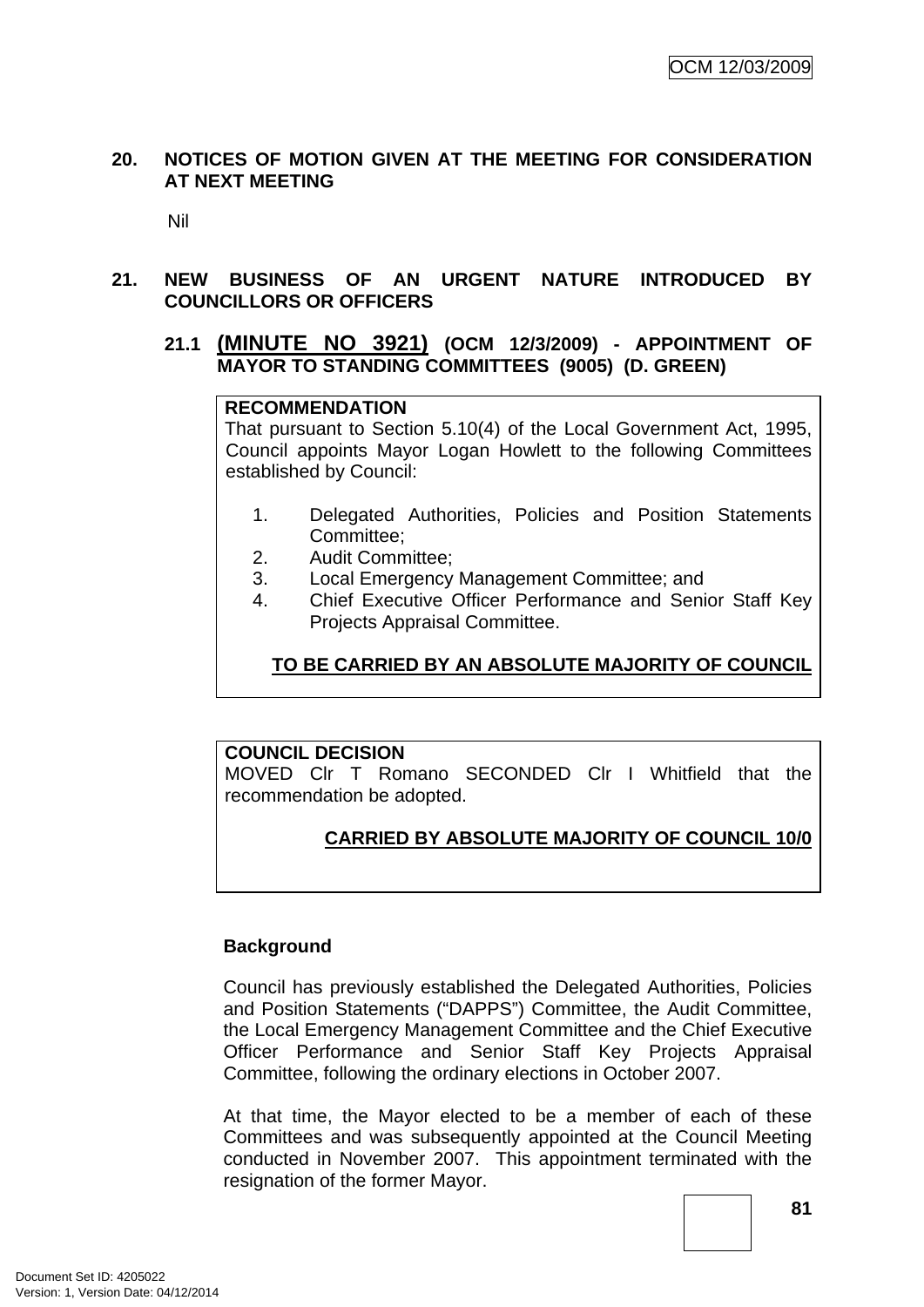# **Submission**

N/A

#### **Report**

Pursuant to Section 5.10(4) of the Local Government Act, 1995, the Mayor is entitled to be appointed as a member of any Committee established by Council.

By advice received 10 March 2009, Mayor Howlett has advised that he wishes to be appointed as a member of these Committees. The appointments are required to be formally endorsed by Council at this meeting, as there are Audit and DAPPS Committee meetings scheduled for 19 March 2009.

#### **Strategic Plan/Policy Implications**

#### **Governance Excellence**

• To conduct Council business in open public forums and to manage Council affairs by employing publicly accountable practices.

#### **Budget/Financial Implications**

Nil

#### **Legal Implications**

Section 5.10 and 7.1A of the Local Government Act, 1995 and Section 38 of the Emergency Management Act, 2005, refer.

#### **Community Consultation**

N/A

#### **Attachment(s)**

Nil

#### **Advice to Proponent(s)/Submissioners**

Mayor Howlett has been advised that this matter will be determined at the 12 March 2009 Council Meeting.

#### **Implications of Section 3.18(3) Local Government Act, 1995**

N/A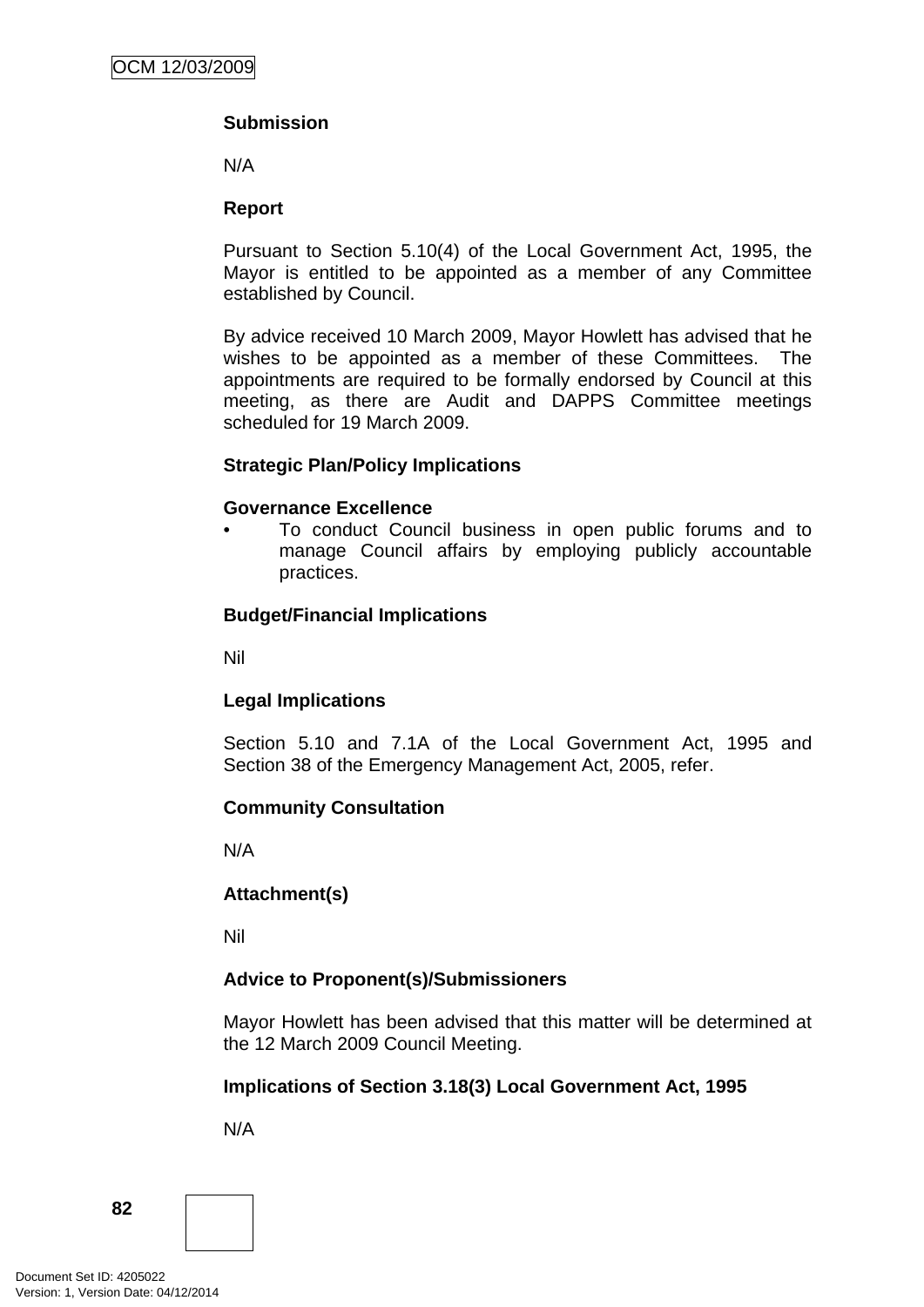#### **22 (OCM 12/3/2009) - MATTERS TO BE NOTED FOR INVESTIGATION, WITHOUT DEBATE**

**Mayor Logan Howlett –** that a report be prepared on the matter of lead transportation through the City of Cockburn to Fremantle Port with a view to Council initiating a community information and engagement program.

**Clr Helen Attrill –** that the City investigate the feasibility of a mechanism to monitor the cumulative impact of 'change of use' application where it impacts on parking requirements in 'mixed business zone' in order to provide a comprehensive parking report when considering changes of use applications having regard to community amenity and orderly and proper planning.

## **23. CONFIDENTIAL BUSINESS**

Nil

## **24 (MINUTE NO 3922) (OCM 12/3/2009) - RESOLUTION OF COMPLIANCE (SECTION 3.18(3), LOCAL GOVERNMENT ACT 1995)**

#### **RECOMMENDATION**

That Council is satisfied that resolutions carried at this Meeting and applicable to items concerning Council provided services and facilities, are:-

- (1) integrated and co-ordinated, so far as practicable, with any provided by the Commonwealth, the State or any public body;
- (2) not duplicated, to an extent Council considers inappropriate, services or facilities as provided by the Commonwealth, the State or any other body or person, whether public or private; and
- (3) managed efficiently and effectively

#### **COUNCIL DECISION**

MOVED Clr S Limbert SECONDED Clr I Whitfield that the recommendation be adopted.

**CARRIED 10/0**

# **25 (OCM 12/3/2009) - CLOSURE OF MEETING**

8:05 pm.